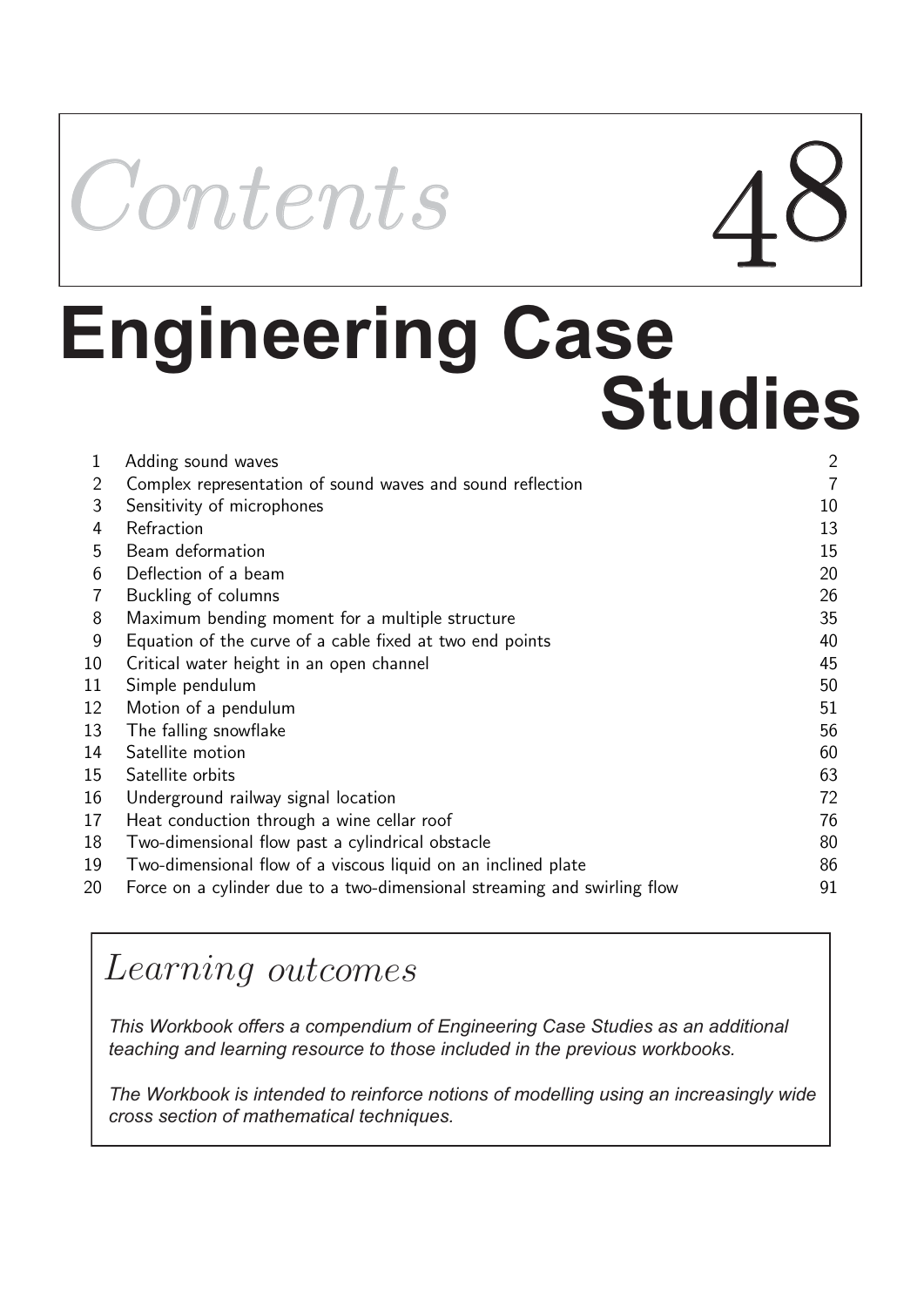# **Engineering Case Studies**





This Workbook offers a compendium of Engineering Case Studies as an additional teaching and learning resource to those included in Workbooks 1 to 47. The mathematical topics and the relevant Workbooks are listed at the beginning of each Case Study.

The Workbook is intended to reinforce notions of modelling using an increasingly wide cross section of mathematical techniques.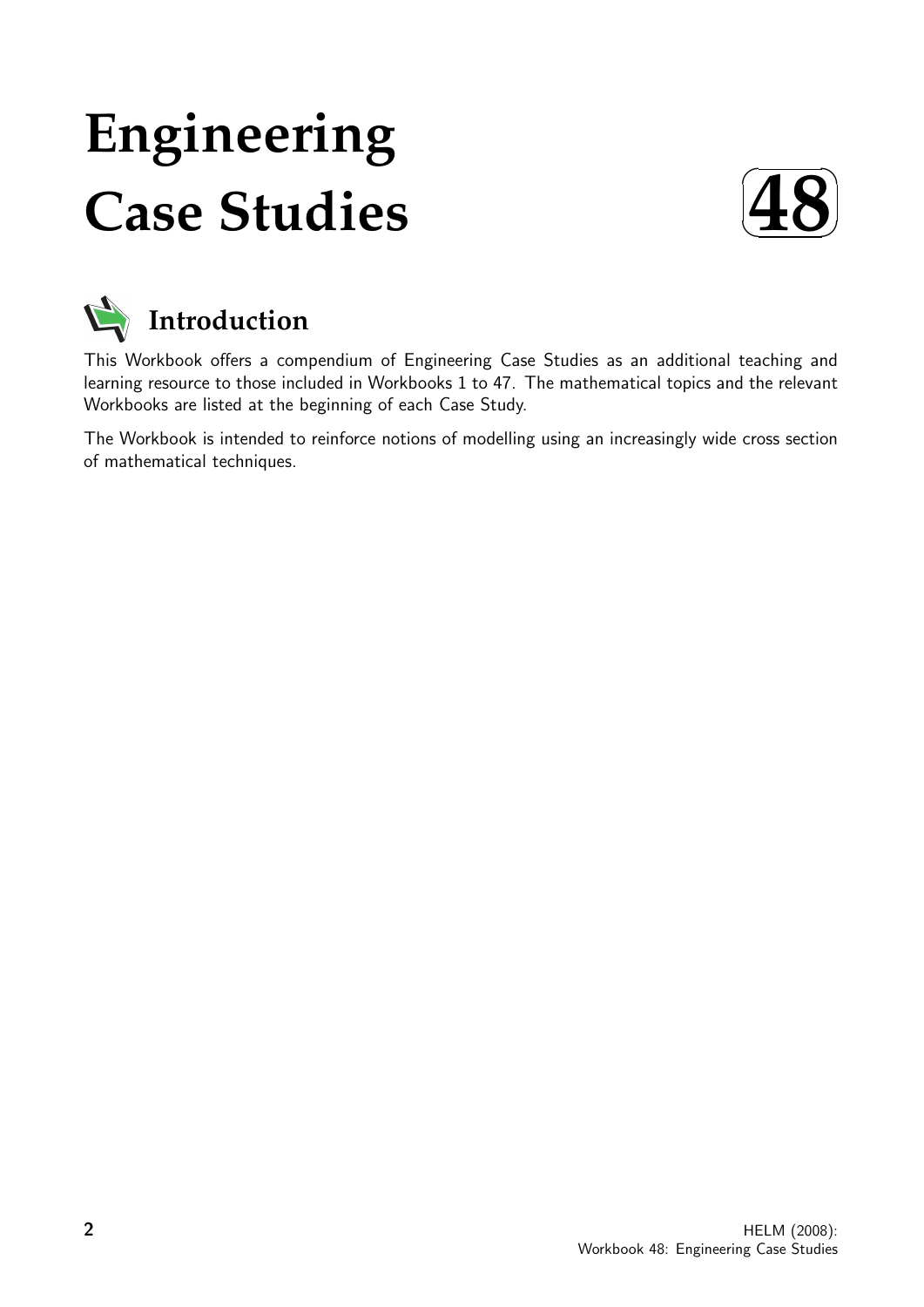

# Adding sound waves

# Mathematical Skills

| Topic             | Workbook |
|-------------------|----------|
| Trigonometry      | [4]      |
| Second order ODEs | 19       |

# Introduction

Waves and mathematical models for waves are important in many aspects of engineering. This minicase study introduces these representations and introduces other wave-related ideas. It makes use of differential equations and trigonometry. The nature and the terminology of wave motion may be introduced with reference to oscillations of a mass on a spring. A fundamental property of any linear spring was discovered by Robert Hooke in the 17th century and is known as Hooke's law. Hooke expressed his finding by stating the power of any springy body is in the same proportion with the extension. Using more modern terminology, Hooke's law may be stated as if any elastic material is distorted, the force produced in the material is proportional to the amount of distortion. An algebraic statement of the law, with the notation  $F$  for the force, x for the amount that the spring is extended and  $K$  for the constant of proportionality, is

$$
F = -Kx \tag{1}
$$

The negative sign arises because the force is in the opposite direction to the extension.

Consider the motion of a mass  $(M)$  attached to a horizontal (massless) spring the other end of which is connected to a fixed point. After an initial displacement the mass moves on a frictionless horizontal slide.

The motion of the mass can be described by Newton's second law, which states that force is equal to mass multiplied by acceleration  $(a)$ :

$$
F=Ma
$$

Acceleration is the rate of change of velocity  $v$ , i.e.  $\frac{dv}{dt}$  $\frac{dS}{dt}$ , and velocity is the rate of change of position

x, i.e. 
$$
\frac{dx}{dt}
$$
, so  $a = \frac{d^2x}{dt^2}$  and  

$$
F = M \frac{d^2x}{dt^2}
$$
 (2)

Equating (1) and (2), the equation describing the motion of the mass is

$$
M\frac{d^2x}{dt^2} = -Kx
$$

The general solution to this second order differential equation (see  $HELM$  19.4, subsection 2) is

$$
x = C \cos\left(\sqrt{\frac{K}{M}}t\right) + D \sin\left(\sqrt{\frac{K}{M}}t\right)
$$

HELM (2008): Workbook 48: Engineering Case Studies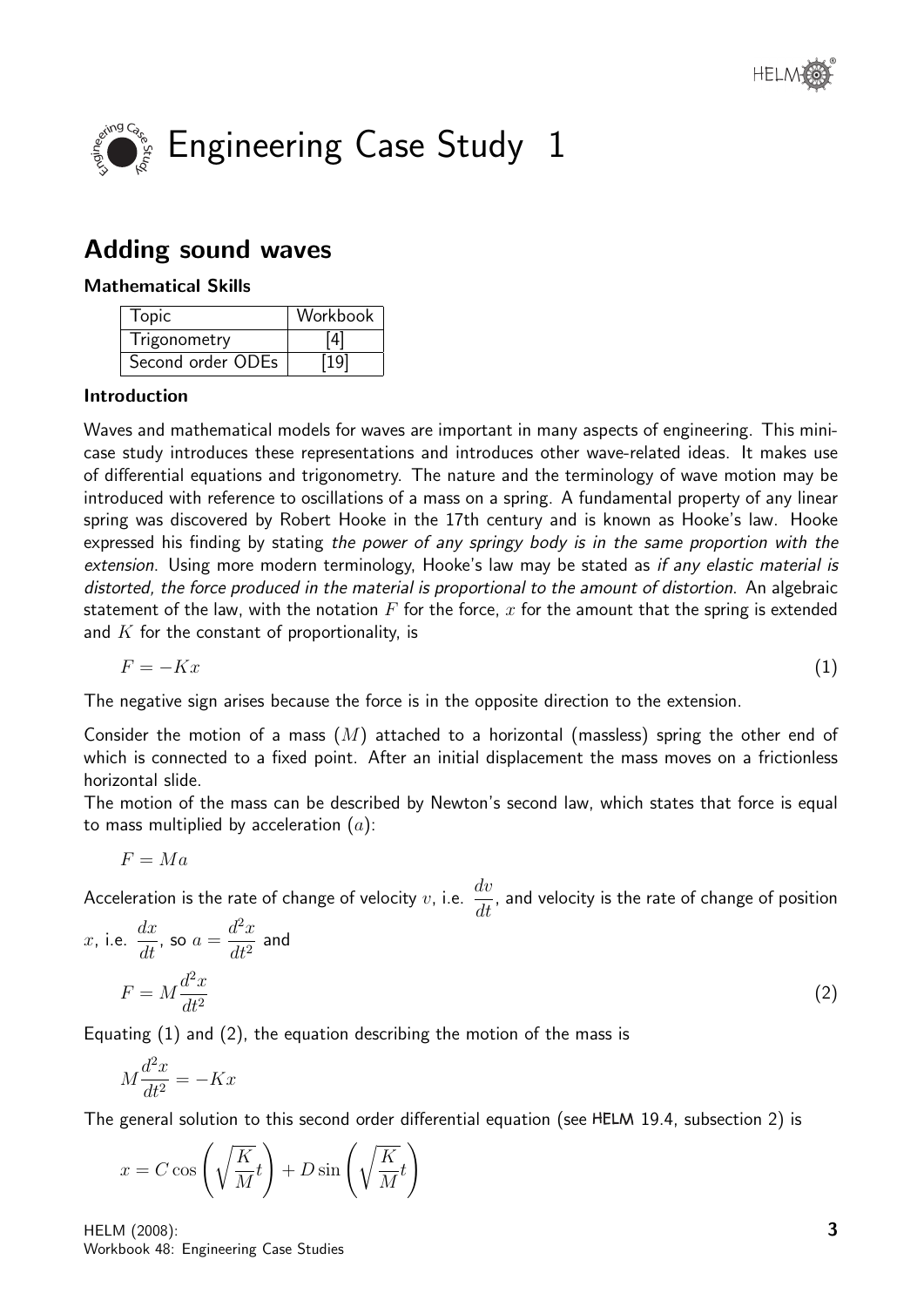If the mass starts from rest and is released when the displacement from the rest position is  $C$ , then  $x = A$  at  $t = 0$ . Also  $\dot{x} = 0$  at  $t = 0$ . Use of either of these initial conditions means that  $D = 0$ , so

$$
x = A\cos\left(\sqrt{\frac{K}{M}}t\right)
$$

This represents oscillation about  $x=0$  with amplitude  $A$  and angular frequency  $\omega_n=\sqrt{(K/M)}$ (the angular natural frequency of the motion). A complete cycle of oscillation occurs in time  $T$ such that  $T=2\pi\sqrt{(K/M)}$  and  $T$  is the period of the oscillation.

The **natural frequency** of the resulting motion,  $f_n$ , can be deduced from  $\omega_n = 2\pi f_n$ . The resulting motion is known as simple harmonic motion.

Air molecules behave as small masses on springs and move to and fro during the passage of a sound wave. Small amplitude sound waves consist of sinusoidally alternating compressions and rarefactions in the medium supporting the sound. Typically sound waves contain many frequencies simultaneously. At some fixed location, the associated variation of air pressure  $p$  with time  $t$  about the ambient or equilibrium pressure in a **single frequency** (sometimes called **monochromatic**) plane sound wave can be represented by:

 $p = A \cos(\omega t + \phi)$ 

where A is the **amplitude** of the wave,  $f = \omega/2\pi$  is its frequency and  $\phi$  is a fixed angle called the phase.

Since sine and cosine waves are identical except for a phase difference of  $\pi/2$  (which can be included by modifying the phase angle  $\phi$ ), we can also represent a sound wave by:

$$
p = A\sin(\omega t + \phi)
$$

#### Problem in words

.

- (a) Find the amplitude and phase resulting from the combination of two sound waves of the same frequency, the first of which has twice the amplitude of the second and the second has a **phase lead** of 45°.
- (b) What is the result of combining two unit amplitude sound waves that have zero phase but a frequency difference of  $\delta/2\pi$ ?

#### Mathematical statement of problem

(a) Find expressions for A and  $\phi$  such that

$$
A\sin(\omega t + \phi) = 2\sin(\omega t) + \sin(\omega t + \frac{\pi}{4})
$$

(b) Find expressions for  $A$  and  $\omega'$  such that

$$
A\sin(\omega' t) = \sin(\omega t) + \sin[(\omega + \delta)t]
$$

#### Mathematical analysis

(a) Using the trigonometric formula  $\sin(X + Y) \equiv \sin X \cos Y + \cos X \sin Y$ , gives

$$
A\sin(\omega t + \phi) = A\sin(\omega t)\cos\phi + A\cos(\omega t)\sin\phi
$$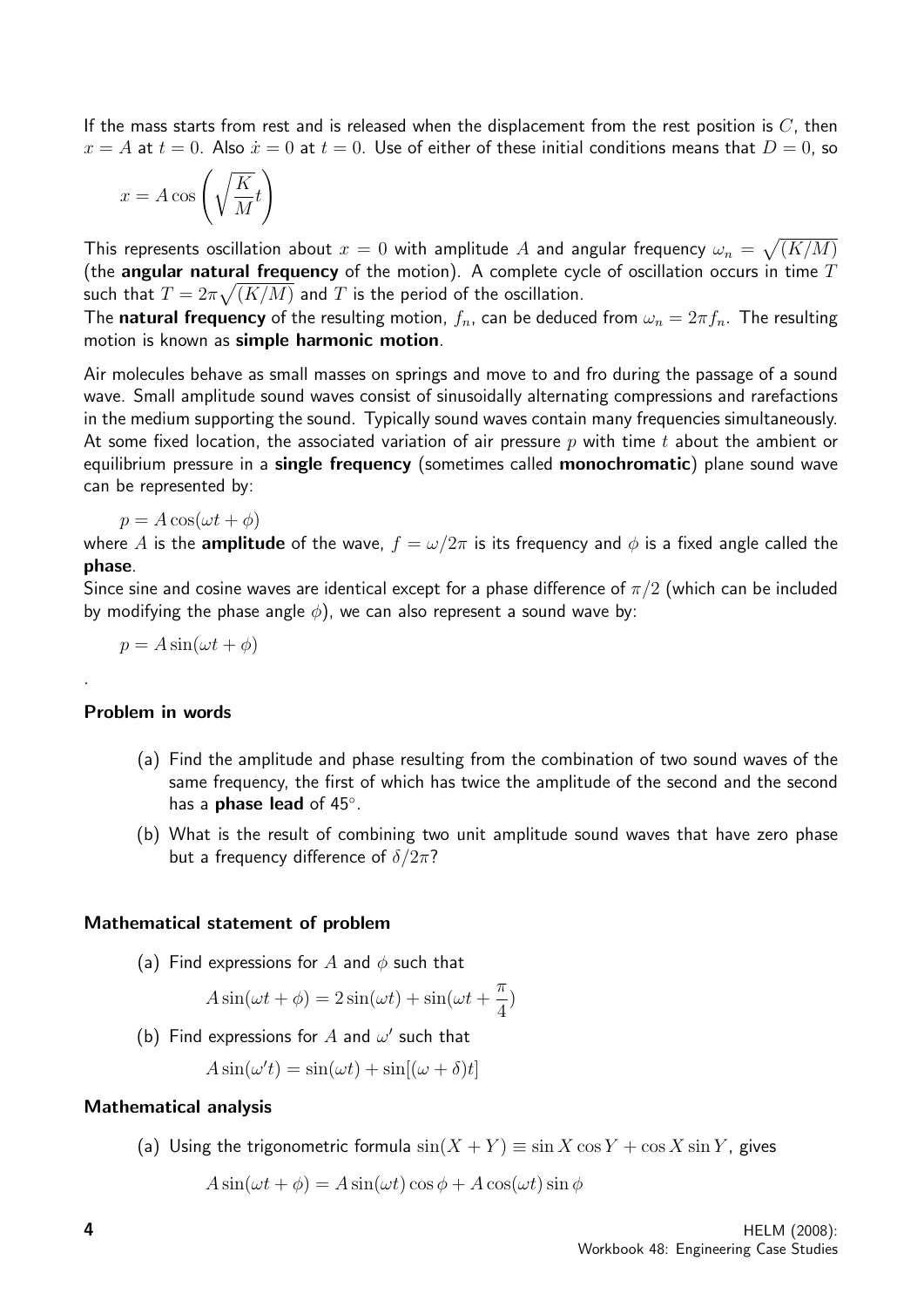

$$
= 2\sin(\omega t) + \sin(\omega t + \frac{\pi}{4})
$$

$$
= 2\sin(\omega t) + \frac{\sin(\omega t)}{\sqrt{2}} + \frac{\cos(\omega t)}{\sqrt{2}}
$$

$$
= (2 + \frac{1}{\sqrt{2}})\sin(\omega t) + \frac{1}{\sqrt{2}}\cos(\omega t)
$$

This means

$$
A\cos\phi = 2 + \frac{1}{\sqrt{2}} \qquad \text{and} \qquad A\sin\phi = \frac{1}{\sqrt{2}}
$$

So

$$
A^{2} \cos^{2} \phi + A^{2} \sin^{2} \phi = A^{2} = \left(2 + \frac{1}{\sqrt{2}}\right)^{2} + \frac{1}{2} = 5 + 2\sqrt{2} = 7.828 \text{ (to 3 d.p.)}
$$

i.e.  $A = 2.8$  (to 1 d.p.)

Substitution in either of the equations involving both  $A$  and  $\phi$  gives  $\phi = 14.63^{\circ}$ .

(b) Using the trigonometric relationship

$$
\sin X + \sin Y \equiv 2\sin\left(\frac{X+Y}{2}\right)\cos\left(\frac{X-Y}{2}\right), \text{ with } X = \omega t \text{ and } Y = (\omega + \delta)t
$$

gives

$$
\sin(\omega t) + \sin[(\omega + \delta)t]
$$
  
=  $2 \sin\left(\frac{\omega t + (\omega + \delta)t}{2}\right) \cos\left(\frac{\omega t - (\omega + \delta)t}{2}\right)$   
=  $2 \cos\left(\frac{\delta}{2}t\right) \sin\left((\omega + \frac{\delta}{2})t\right)$ 

This has the form  $A\sin(\omega' t)$  if

$$
A = 2\cos\left(\frac{\delta}{2}t\right) \qquad \text{and} \qquad \omega' = \omega + \frac{\delta}{2} = \frac{\omega + (\omega + \delta)}{2}
$$

 $\omega'$  represents the angular frequency of the combined wave.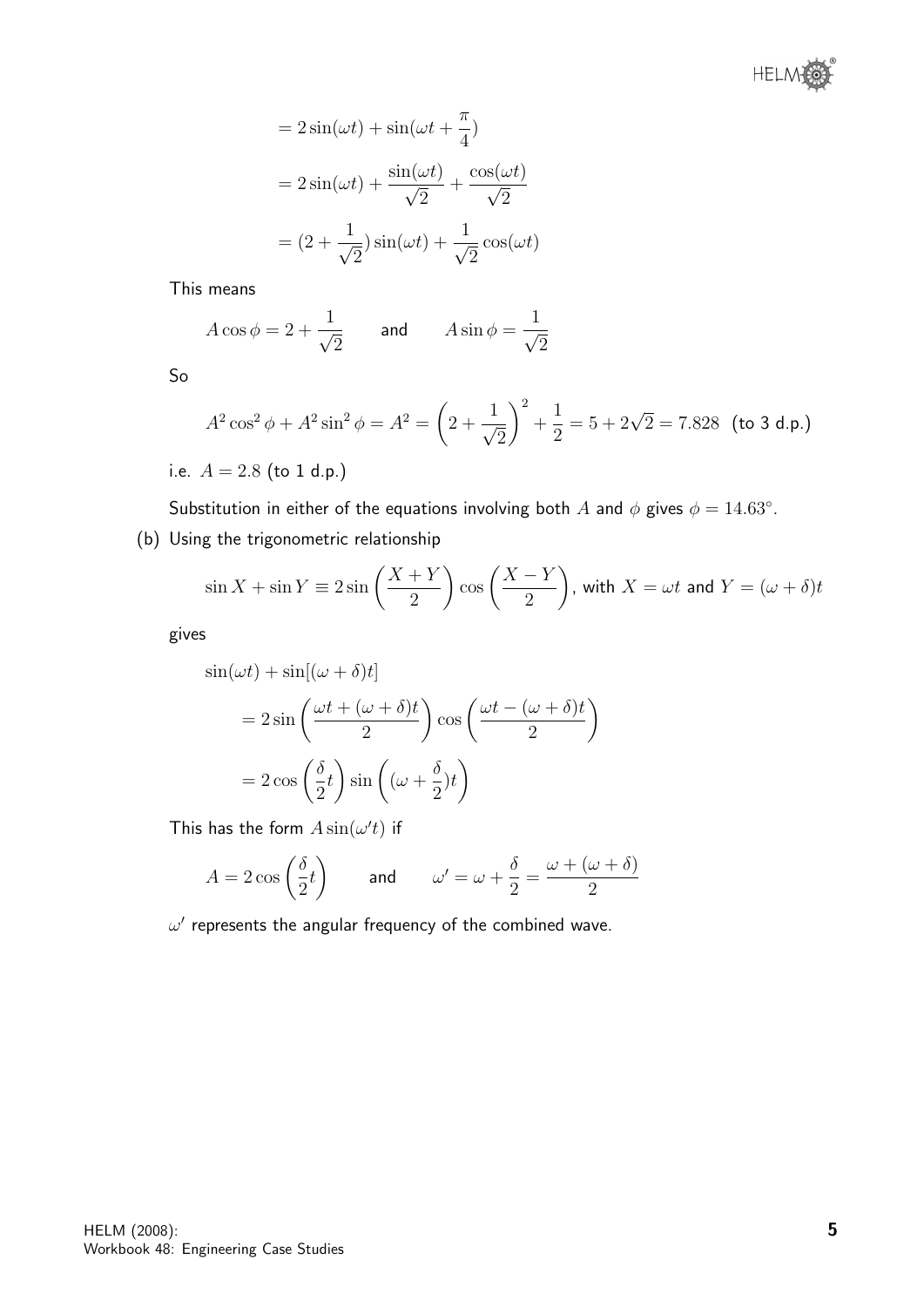# Interpretation

- (a) The amplitude of the wave formed by combining waves with different amplitudes and phases is not simply the sum of the individual component wave amplitudes (which would be  $2+1=3$ ). The phase of the combined wave is less than that of the leading component.
- (b) The amplitude of the combined wave varies with time between  $+2$  and  $-2$  at an angular frequency that is half of the difference between angular frequencies of the component waves. The frequency of the wave formed by combining unit (or same) amplitude components with different frequencies is the mean of the frequencies of the component waves. A listener would hear the combined wave as a sound with fluctuating volume i.e. would hear beats between component waves. For example if two sounds with frequencies of 200 Hz and 2005 Hz are played together the resulting wave has a frequency of 2002.5 Hz and a volume that fluctuates at a frequency of 5 Hz. Although the pressure would be fluctuating at a frequency of 2.5 Hz, the negative part of the fluctuation would not be heard.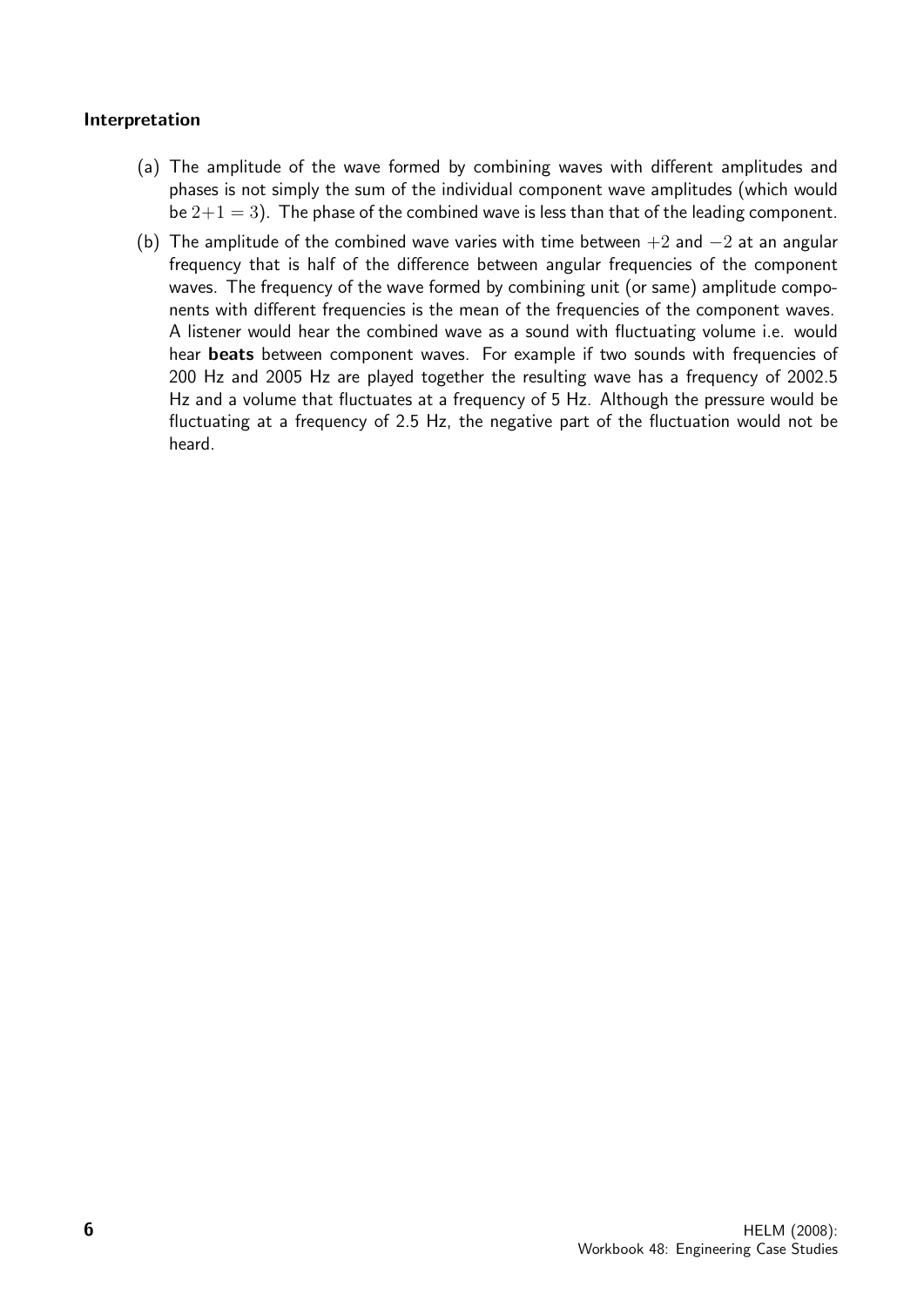

# Complex representation of sound waves and sound reflection

# Mathematical Skills

| <b>Topic</b>    | Workbook |
|-----------------|----------|
| Trigonometry    | [4]      |
| Complex numbers | [10]     |

# Introduction

Complex exponential expressions turn out often to be more convenient to handle than the trigonometric functions (sine and cosine) to represent sound waves and their interaction with surfaces. The time dependence in a single frequency sound wave may be written

$$
e^{-i\omega t} = \cos(\omega t) - i\sin(\omega t)
$$

So  $\text{Re}[e^{-i\omega t}] = \cos \omega t$ 

If A is real then,  $Re[Ae^{-i\omega t}] = A \cos \omega t$ .

Similarly, using  $e^{-i(\omega t + \phi)} = \cos(\omega t + \phi) - i\sin(\omega t + \phi)$  then

 $\text{Re}[Ae^{-i(\omega t + \phi)}] = A \cos(\omega t + \phi)$ 

The angle  $\phi$  is called the **phase** of the sound wave and determines the amplitude when  $t = 0$ , i.e.  $A\cos\phi$ . A **plane sound wave** is a wave in which the wave fronts (contours of equal phase) are plane and parallel. If a plane sound wave is reflected at the boundary between two media, then, in general, the reflected wave has different amplitude and phase from the incident wave. At the boundary, the incident wave with amplitude  $A_i$  may be represented by the complex exponential expression

$$
p_i = A_i e^{-\mathrm{i}\omega t}
$$

The reflected wave may be represented by the complex exponential expression

$$
p_r = A_r e^{i(\omega t + \phi)}.
$$

The reflected wave has the same angular frequency  $\omega$ , amplitude  $A_r$  and differs in phase from the incident wave by the phase angle  $\phi$ .

The ratio of the reflected wave to the incident wave  $(p_i/p_r)$  is called the **reflection coefficient**  $(R)$ of the boundary and is a complex number. It depends on the physical properties of the two media either side of the boundary.

The complex plane wave reflection coefficient is given by

$$
R = \frac{p_r}{p_i} = \frac{A_r e^{-i(\omega t + \phi)}}{A_i e^{-i\omega t}} = \frac{A_r}{A_i} e^{-i\phi}
$$

If the reflection coefficient of a boundary is written as  $a + ib$ , i.e. a is the real part and b is the imaginary part, then

$$
a + ib = \frac{A_r}{A_i} e^{-i\phi} = \frac{A_r}{A_i} (\cos \phi - i \sin \phi)
$$

HELM (2008): Workbook 48: Engineering Case Studies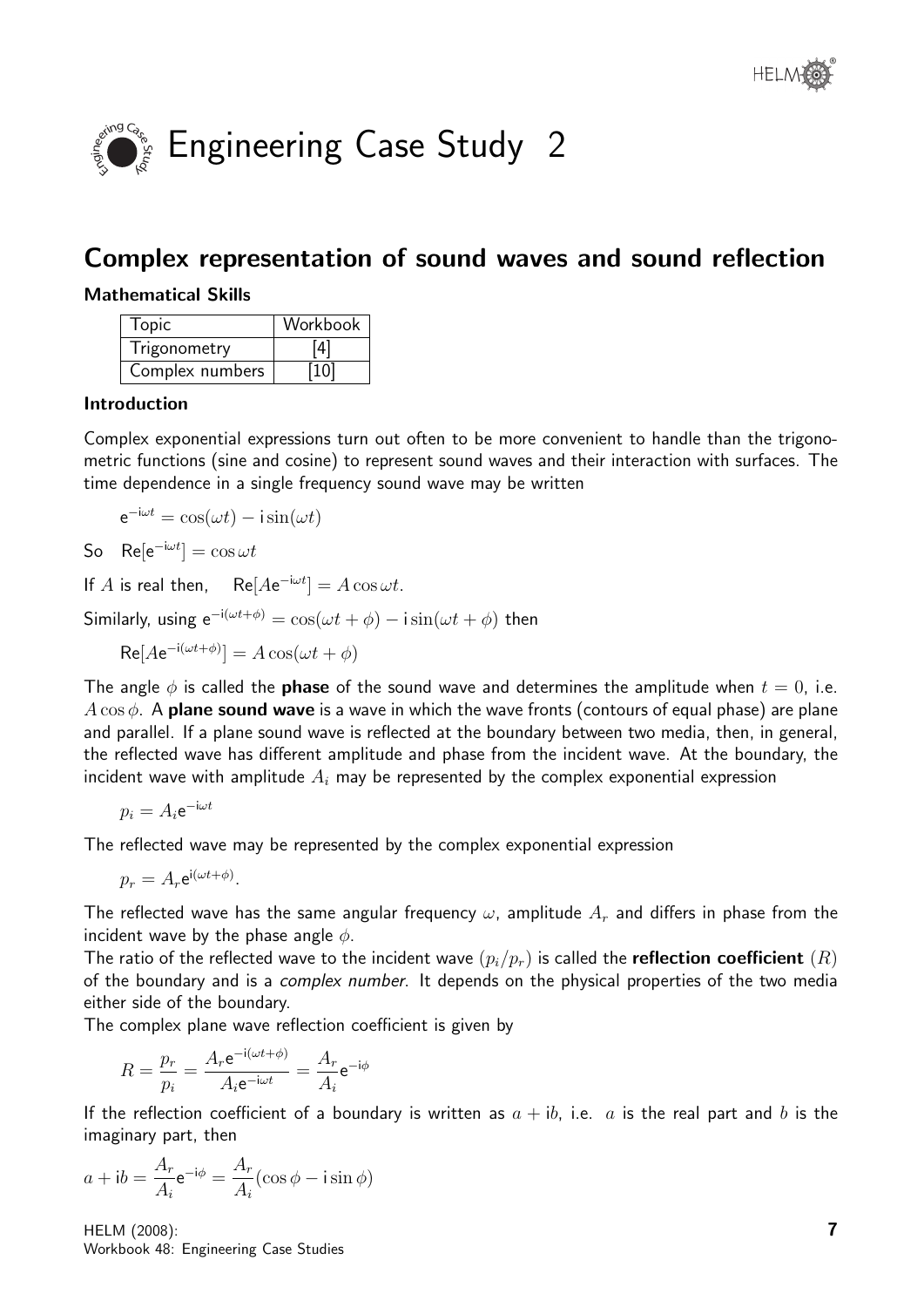Hence

$$
a=\frac{A_r}{A_i}\cos\phi\quad\text{and}\quad b=-\frac{A_r}{A_i}\sin\phi
$$

Dividing the second of these expressions by the first, gives

$$
\tan \phi = -\frac{b}{a} \quad \text{or} \quad \arctan(-\frac{b}{a}) = \phi \tag{1}
$$

Also

$$
|R| = \sqrt{a^2 + b^2} = \sqrt{\frac{A_r^2}{A_i^2} \cos^2 \phi + \frac{A_r^2}{A_i^2} \sin^2 \phi} = \frac{A_r}{A_i}
$$
 (2)

Equations (1) and (2) relate the complex reflection coefficient phase and amplitude to its real and imaginary parts.

# Problem in words

For a particular boundary, the reflection coefficient is  $0.8 - 0.4$ i:

- (a) Find the ratio of the reflected amplitude to the incident amplitude;
- (b) Find the phase difference between the reflected wave and the incident wave
- (c) What is implied about the phase shift at a surface if the reflection coefficient is  $+1$  or −1?

#### Mathematical statement of problem

- (a) Use Equation (1) to determine the reflection coefficient amplitude;
- (b) Use Equation (2) to determine the phase;
- (c) Use Equations (1) and (2) to determine corresponding phase changes.

#### Mathematical analysis

(a) 
$$
|R| = |0.8 - 0.4i| = \sqrt{(0.8)^2 + (0.4)^2} = \sqrt{0.8} \approx 0.8944
$$

(b) 
$$
\phi = \arctan(-\frac{b}{a}) = \arctan(\frac{0.4}{0.8}) = \arctan(0.5)
$$

Hence  $\phi \approx 0.4636$  radians  $\approx 26.57^{\circ}$ 

(c) If 
$$
|R| = +1
$$
 then  $b = 0$ . So  $\phi = \arctan(-\frac{b}{a}) = \arctan(0) = 0$ 

If 
$$
|R| = -1 = e^{i\pi}
$$
 then  $\phi = \pi$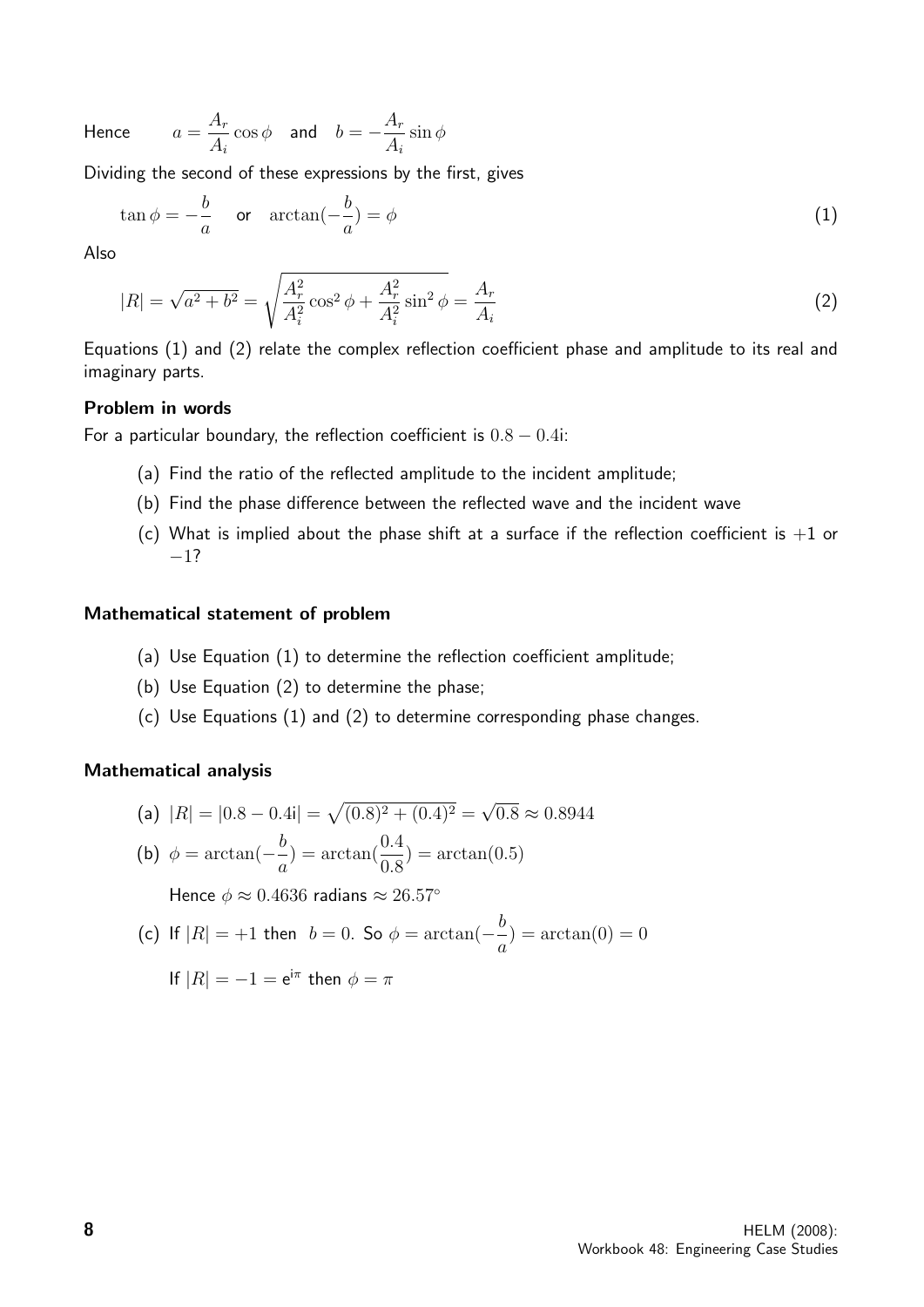

# Interpretation

- (a) The magnitude of the reflection coefficient is 0.89. This means that the amplitude of the reflected wave is 0.89 of the incident wave.
- (b) There is a phase change of  $26.57°$  at the boundary.
- (c)  $\phi = 0$  means zero phase change at the boundary. A boundary at which there is no change in amplitude or phase on reflection is called acoustically hard.

 $\phi = \pi$  means that there is 180° phase change at the boundary. A boundary at which the reflected wave is  $180^\circ$  out of phase with the incident wave but there is no change in amplitude is called a pressure release boundary.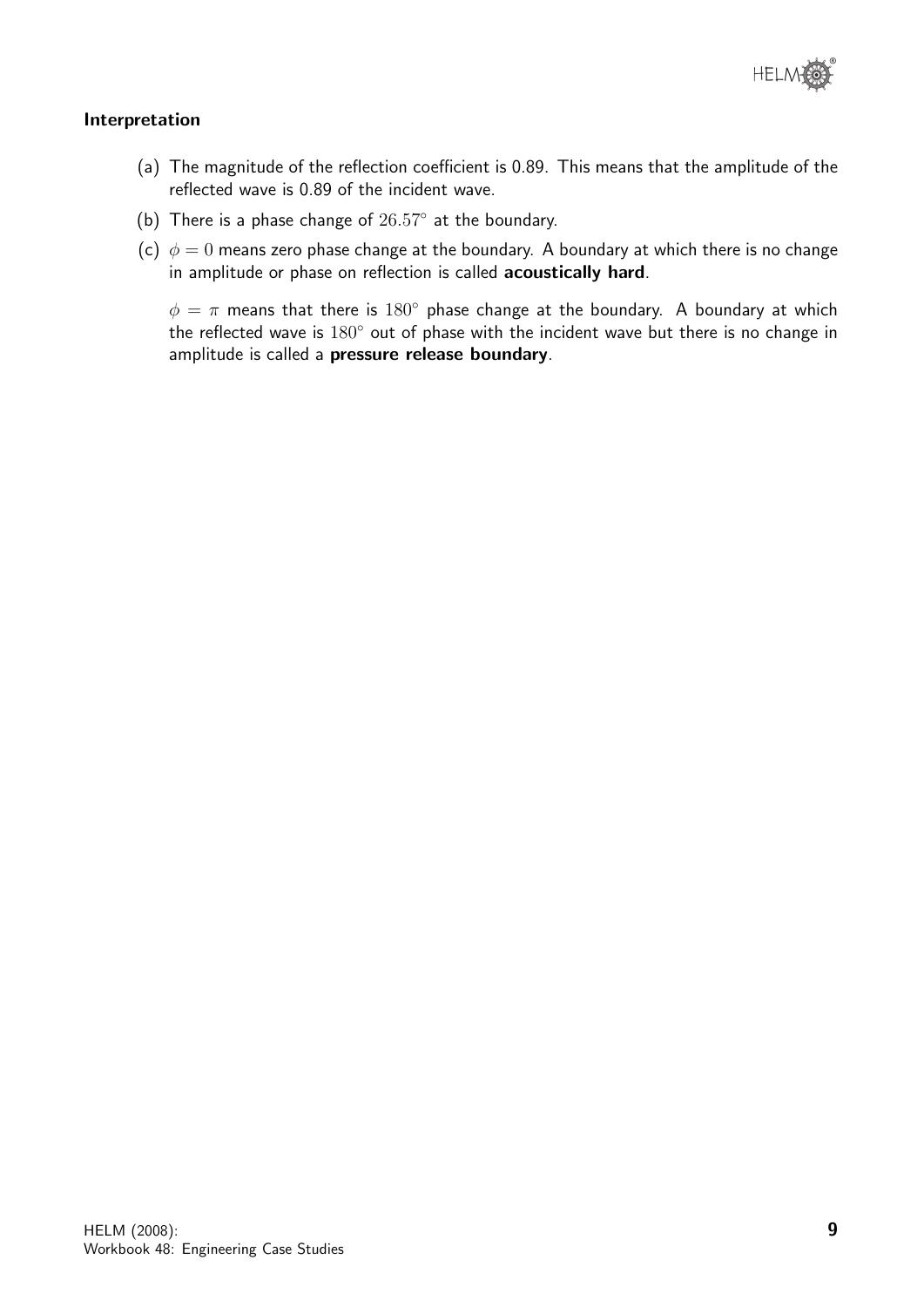

# Sensitivity of microphones

# Mathematical Skills

| <b>Topic</b>             | Workbook |
|--------------------------|----------|
| Trigonometry             | [4]      |
| Integration              | $[13]$   |
| Mean value of a function | 14       |

# Introduction

A microphone converts an incident sound (pressure wave in air) into an electrical signal, i.e. a fluctuating voltage, proportional to the average sound pressure. In a condenser (capacitor) microphone, incident sound causes vibration (mechanical motion) of the microphone diaphragm (a thin stretched and clamped membrame) in front of a fixed charged plate. This causes a variation in the electrical capacitance between the diaphragm and the plate and hence a varying voltage. This voltage is then amplified before before being passed either to a recording system or to some form of sound analyser. Since the voltage output of a microphone depends on the average pressure on the microphone diaphragm, microphones respond differently to different frequencies of a sound wave depending on their size, shape and orientation with respect to the incident sound waves. Ideally the response of the microphone should be independent of frequency.

This mini-case study investigates how a simple model of a microphone diaphragm (as a rigid flat plate) and assumed incident plane sound waves can be used to predict the variation in performance of a microphone with frequency and angle of incidence.

The simple model is shown in Figure 3.1 together with a series of wavefronts in the incident wave. If the wavelength of the incident wave is much larger than the (microphone) plate width then the sound pressure will be nearly constant across the plate. If the wavelength is the same as the plate width then the average pressure will be zero. If the plate width is an integer number of wavelengths then, again the average pressure will be zero.



Figure 3.1: Plane sound wavefronts arriving at a rigid plate model of a microphone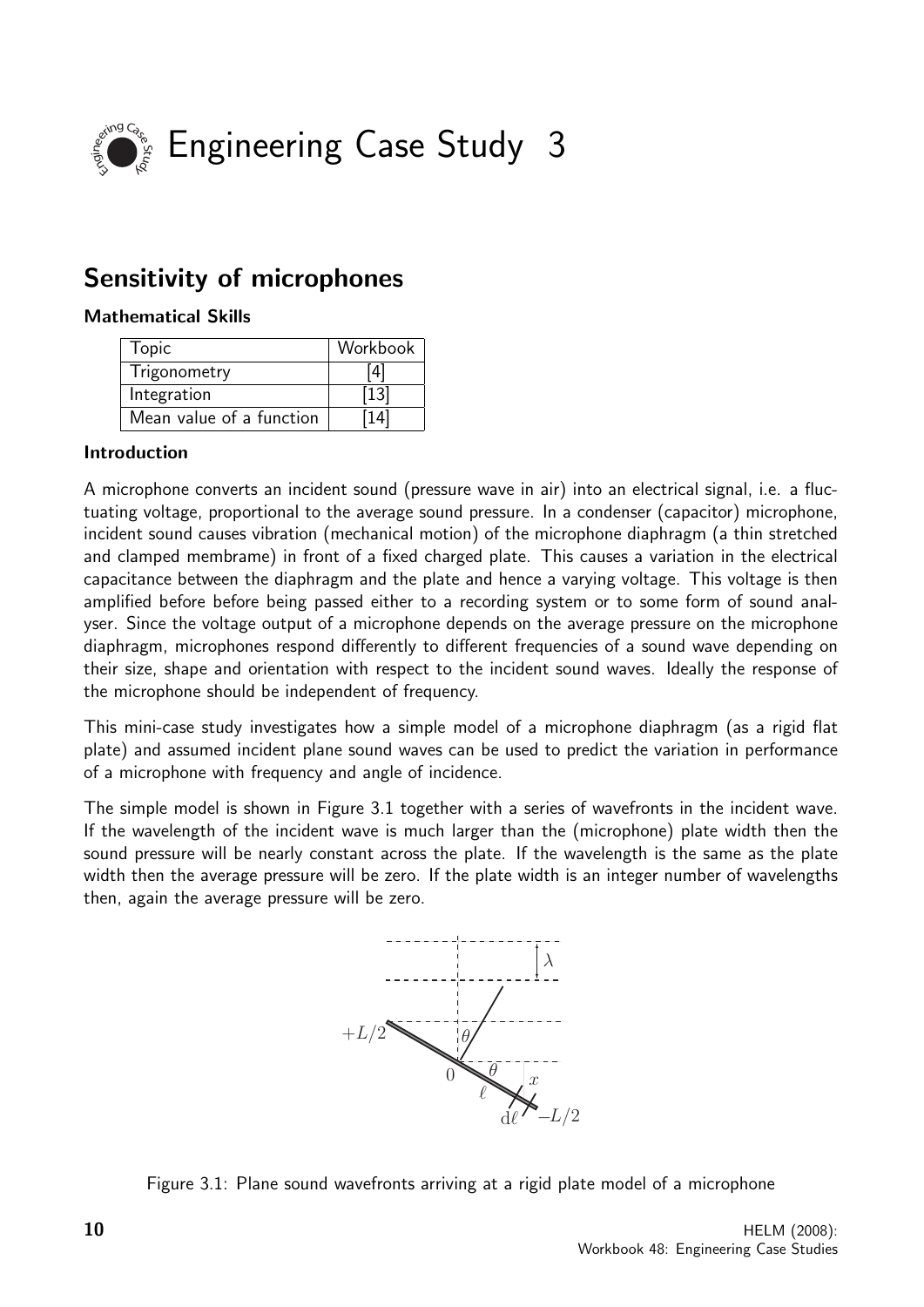## Problem in words

The microphone diaphragm is modelled as a flat rigid plate subject to single frequency sound waves incident at a given angle (see Figure 3.1). Derive an expression for the dependence of the average sound pressure on the plate on the incident sound frequency and use this expression to graph the frequency dependence of 25 mm and 12.5 mm wide microphones for sound at  $45^{\circ}$  incidence.

#### Mathematical statement of problem

Given that the pressure variation about ambient of an incident plane sound wave travelling in the positive  $x$ -direction is represented by

$$
p = A\cos(\omega t - kx) \tag{1}
$$

where A is the amplitude,  $k (= 2\pi/\lambda)$  is the wavenumber corresponding to wavelength  $\lambda$ ,  $\omega (= 2\pi f)$ where f is the frequency) is the angular frequency, x is the coordinate in the direction of travel, t is the time and the plate width is  $L$  m,

- (a) write down the pressure at the centre of the plate, if the centre of the plate is the origin  $(x = 0)$  and  $t = 0$ .
- (b) write down an expression for the pressure on the plate when  $t = 0$
- (c) write down the relationship between  $\ell$ , x and  $\theta$  where  $\ell$  is the distance from the centre and hence an expression for the pressure at distance  $\ell$  from the centre,
- (d) write down an expression for the average pressure as the integral of the expression for pressure at distance  $\ell$  from the centre with respect to  $\ell$  between the limits of  $\pm L/2$  and carry out the integration,
- (e) assume  $A = 1$  and substitute  $L = 25$  mm or  $12.5$  mm,  $\theta = 45^{\circ}$  in the result from (d); and graph the result for  $f$  between 0.2 and 100 kHz.

#### Mathematical analysis

- (a) From (1), for  $x = 0$  and  $t = 0$ , then  $p = A$ . So the pressure has a maximum at the centre of the plate.
- (b) When  $t = 0$ , then  $p = A \cos(kx)$
- (c)  $x = \ell \sin \theta$ , hence at distance  $\ell$  from the centre

 $p = A \cos(k\ell \sin \theta)$ 

(d) Using results from 14.2 on calculating the mean value of a function

$$
p_{av} = \frac{1}{L} \int_{-L/2}^{+L/2} A \cos(k\ell \sin \theta) \, d\ell = \frac{A}{L} \frac{1}{\sin \theta} \left[ \sin(k\ell \sin \theta) \right]_{-L/2}^{+L/2}
$$

$$
= \frac{A}{kL \sin \theta} \left[ \sin\left(\frac{kL \sin \theta}{2}\right) - \sin\left(-\frac{kL \sin \theta}{2}\right) \right]
$$

$$
= \frac{2A}{kL \sin \theta} \sin\left(\frac{kL \sin \theta}{2}\right) \tag{2}
$$

HELM (2008): Workbook 48: Engineering Case Studies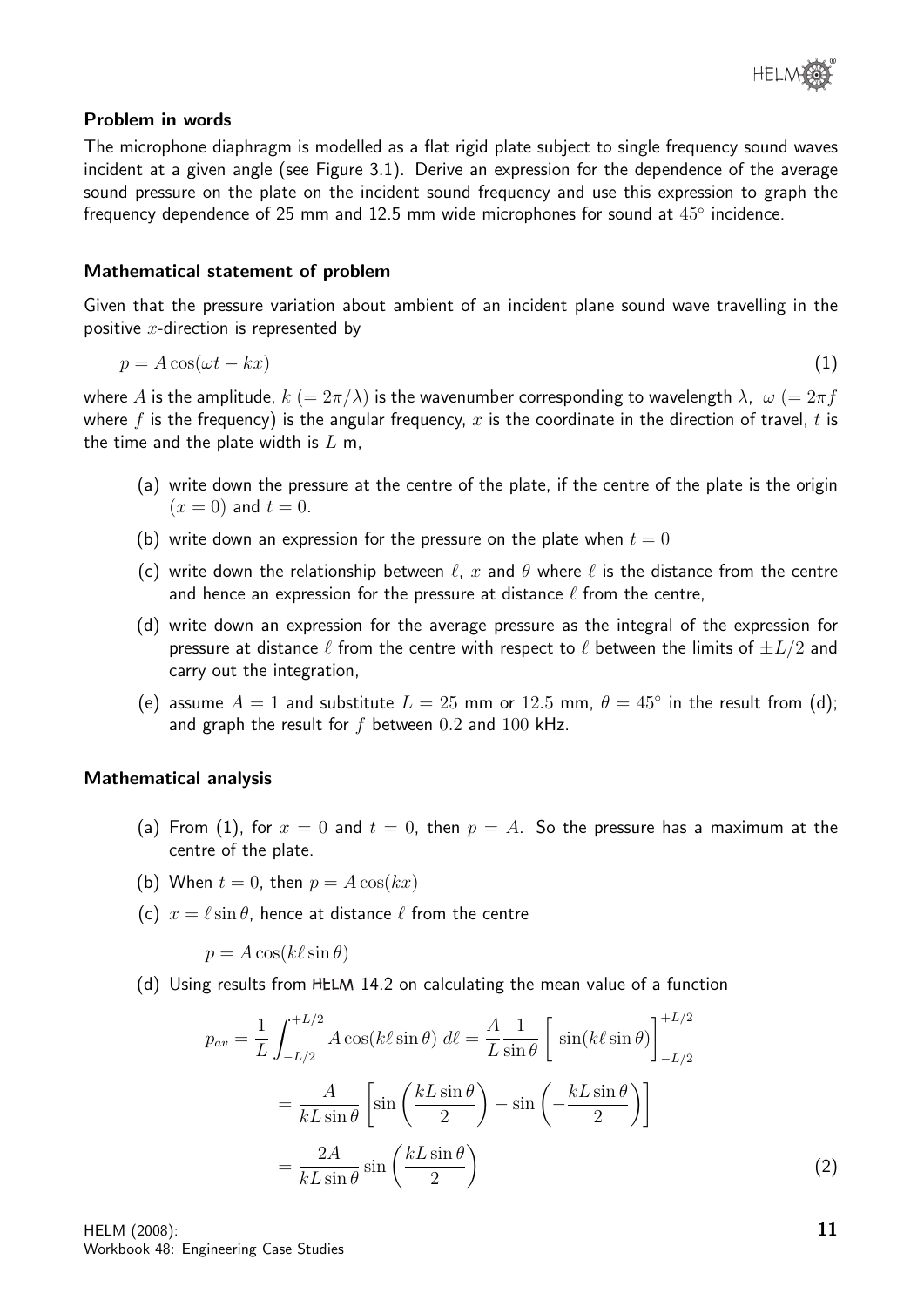(e) Using  $A = 1$ ,  $L = 0.025$  m (or 0.0125 m),  $k = 2\pi/\lambda$ ,  $c = f\lambda$ ,  $\theta = 45^{\circ}$  and  $c = 343$  m s $^{-1}$  in (2) gives

$$
p_{av} = \frac{343\sqrt{2}}{0.025\pi f} \sin\left(\frac{0.025\pi f}{343\sqrt{2}}\right) \quad \text{or} \quad p_{av} = \frac{342\sqrt{2}}{0.0125\pi f} \sin\left(\frac{0.0125\pi f}{343\sqrt{2}}\right)
$$

Figure 3.2 shows the resulting graph.



Figure 3.2: Predicted frequency response of 25 mm and 12.5 mm wide microphones

#### Interpretation

The result (2) means that for  $\theta = 90^{\circ}$  (normal incidence) the average pressure is zero whenever  $L/\lambda$ is an integer as predicted in the introduction. For  $\theta\neq 90^\circ$ , (2) predicts that the average pressure has a minimum whenever  $L/\lambda$  is an integer. For  $\theta = 0$  (grazing incidence) or for near zero frequency  $f \to 0$ ) then use of the approximation  $sin(x) \sim x$  for small x (radians) in (2) gives

 $\lim_{k\to\infty}$   $p_{av}(f) \to A$ 

So, for grazing incidence or near zero frequency, the simple microphone model predicts that the average pressure is independent of frequency.

Note in Figure 3.2 that the predicted average pressure and hence the sensitivity of the 25 mm microphone departs on the very sensitive scale used only from the ideal 'flat' response near 10 kHz. The result in (2) predicts that the sensitivity remains high at higher frequencies if the microphone is smaller. The response of a 12.5 mm microphone is predicted to depart from 'flat' nearer 20 kHz.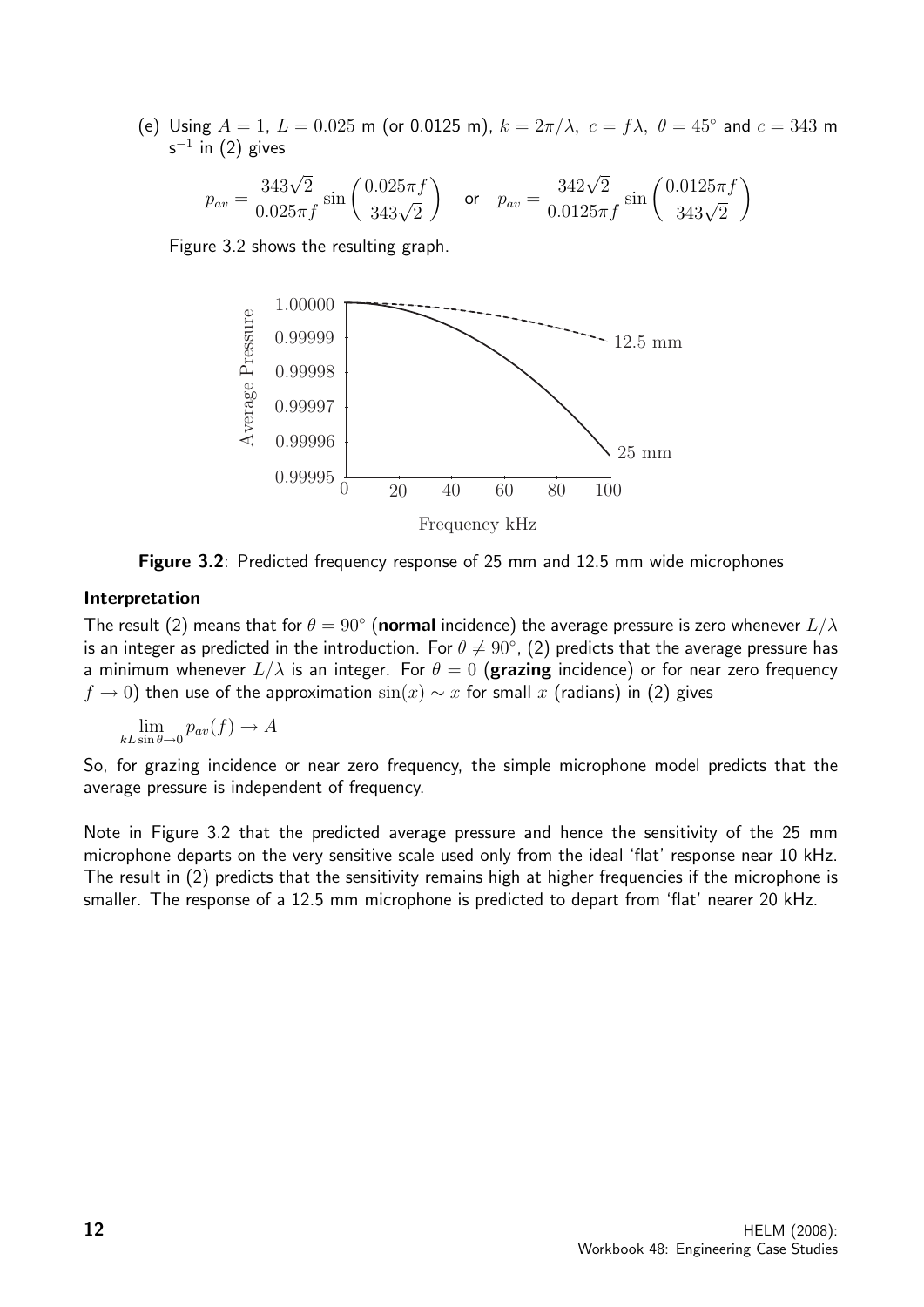



# Refraction

# Mathematical Skills

| Topic           | Workbook |
|-----------------|----------|
| Trigonometry    | 4        |
| Differentiation | 111'     |

# Introduction

In Optics, Fermat's Principle states that when crossing a boundary where the refractive index changes, light will take the route (composed of straight line segments) of minimum travel time.

By considering a ray of light travelling from a medium with refractive index  $\mu_1$  to another with refractive index  $\mu_2$ , show that Fermat's Principle implies

$$
\frac{\sin \theta_1}{\sin \theta_2} = \frac{\mu_2}{\mu_1}
$$

where  $\theta_1$  and  $\theta_2$  are the angles that the light makes with the normal.



Figure 4.1

# Problem in words

The ray is travelling from  $A(0, p)$  to  $B(q, -r)$ , (with p, q,  $r > 0$ ) with refractive index  $\mu_1$  for  $y > 0$ and refractive index  $\mu_2$  for  $y < 0$ . Find the total travel time of the ray from A to B (in terms of x, the horizontal coordinate of point  $Z$ ) and the find condition for it to be a minimum.

(It may be assumed that the speed of light in a medium is given by  $v=\,$ c  $\mu$ where  $\mu$  is the refractive index and  $c$  is the speed of light in a vacuum.)

# Mathematical analysis

Suppose that light travels from A to B via  $Z(x, 0)$ , then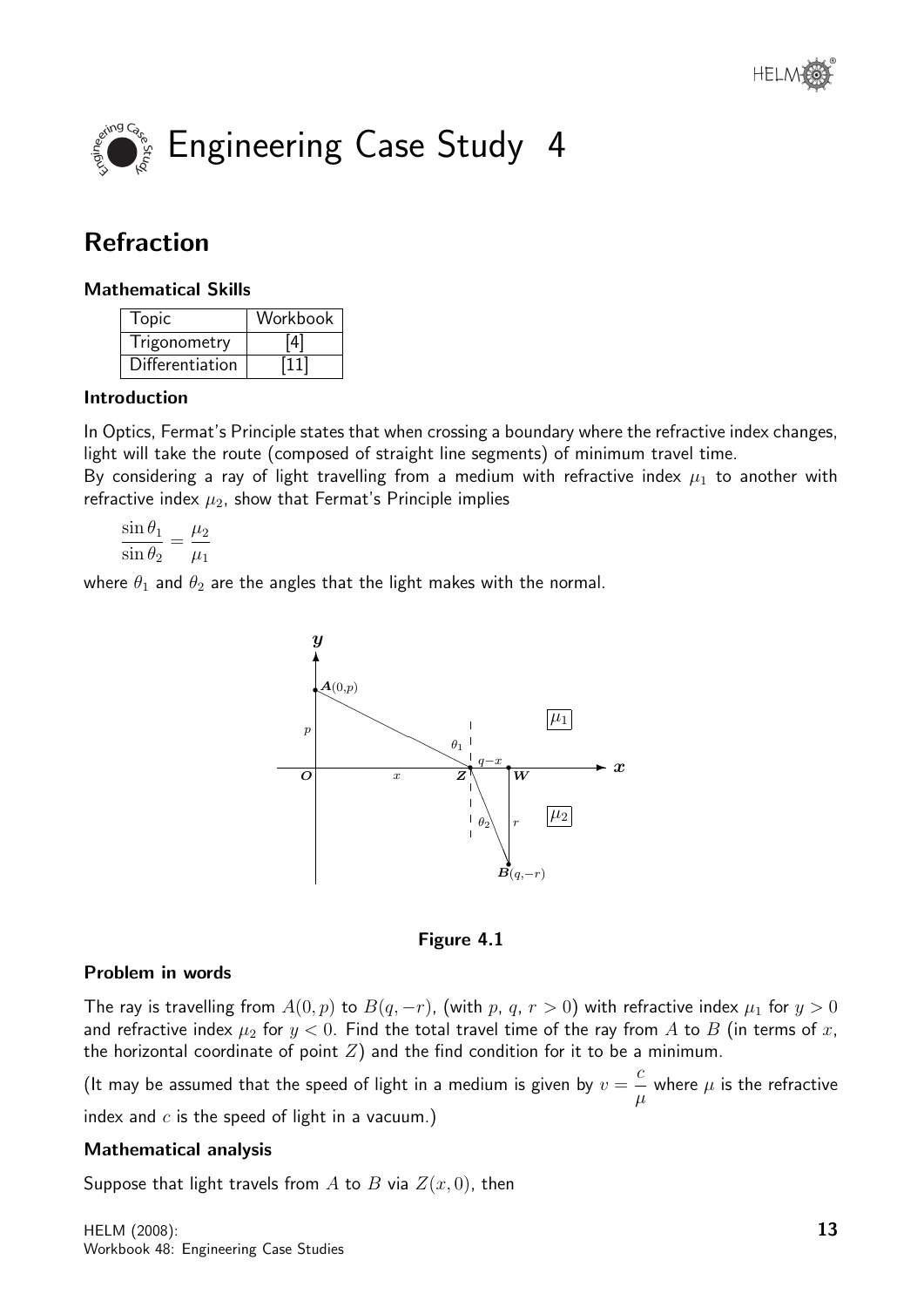• the velocity on stage  $AZ$  is  $c/\mu_1$  and on stage  $ZB$  is  $c/\mu_2$ 

 $\bullet$  the length of stage  $AZ$  is  $\sqrt{x^2 + p^2}$  and of stage  $ZB$  is  $\sqrt{(q - x)^2 + r^2}$  (by Pythagoras) Hence the travel time on stage  $AZ$  is  $\frac{\mu_1}{\sigma_1}$  $\mathcal{C}_{0}^{(n)}$  $\sqrt{x^2 + p^2}$  and on stage  $ZB$  is  $\frac{\mu_2}{2}$ c  $\sqrt{(q-x)^2 + r^2}$ giving a total travel time of

$$
T = \frac{\mu_1}{c} \sqrt{x^2 + p^2} + \frac{\mu_2}{c} \sqrt{(q - x)^2 + r^2}
$$

In order to find the value of x which minimises the travel time T, find  $\frac{dT}{dt}$  $\frac{d}{dx}$  and the circumstances under which  $\frac{dT}{dt}$  $\frac{d\mathbf{x}}{dx} = 0$ . Firstly

$$
\frac{dT}{dx} = \frac{\mu_1}{c} \cdot \frac{1}{2} (x^2 + p^2)^{-\frac{1}{2}} \cdot 2x + \frac{\mu_2}{c} \cdot \frac{1}{2} ((q - x)^2 + r^2)^{-\frac{1}{2}} (-2(q - x))
$$
\n
$$
= \frac{\mu_1}{c} \frac{x}{\sqrt{x^2 + p^2}} - \frac{\mu_2}{c} \frac{q - x}{\sqrt{(q - x)^2 + r^2}}
$$

Now, since  $\angle OAZ = \theta_1$  and  $\angle WBZ = \theta_2$  then

$$
\sin \theta_1 = \frac{x}{\sqrt{x^2 + p^2}}
$$
 and  $\sin \theta_2 = \frac{q - x}{\sqrt{(q - x)^2 + r^2}}$ 

so

or

$$
\frac{dT}{dx} = \frac{\mu_1}{c} \sin \theta_1 - \frac{\mu_2}{c} \sin \theta_2
$$
  
and 
$$
\frac{dT}{dx} = 0 \text{ when}
$$

$$
\frac{\mu_1}{c} \sin \theta_1 = \frac{\mu_2}{c} \sin \theta_2
$$
  
or

$$
\frac{\sin \theta_1}{\sin \theta_2} = \frac{\mu_2}{\mu_1}
$$

# Interpretation

The result, which may be stated that the ratio of the lines of the angles of incidence and refraction at the boundary is the ratio of the refractice indices, is known as Snell's law. It is possible to show that  $\frac{d^2T}{dt^2}$  $dx^2$  $> 0$  when  $\frac{\sin \theta_1}{\sin \theta_2}$  $\sin \theta_2$  $=\frac{\mu_2}{\mu_1}$  $\mu_1$ (in fact  $\frac{d^2T}{dt^2}$  $\frac{d^{2}-d}{dx^{2}}>0$  for all values of  $x$ ) and hence that Snell's law represents the minimum rather than the maximum travel time. Alternatively, thinking about the shape of  $T=T(x)$ , it is possible to show that as x becomes very large then T becomes very large. Also, as x becomes very large and negative, T becomes very large (and positive), meaning that the stationary point in between these two extremes must be a minimum, i.e. Snell's law does indeed represent a minimum travel time. In view of the considered behaviour of the expression for the travel time over all values of  $x$ , the result corresponds to the overall minimum.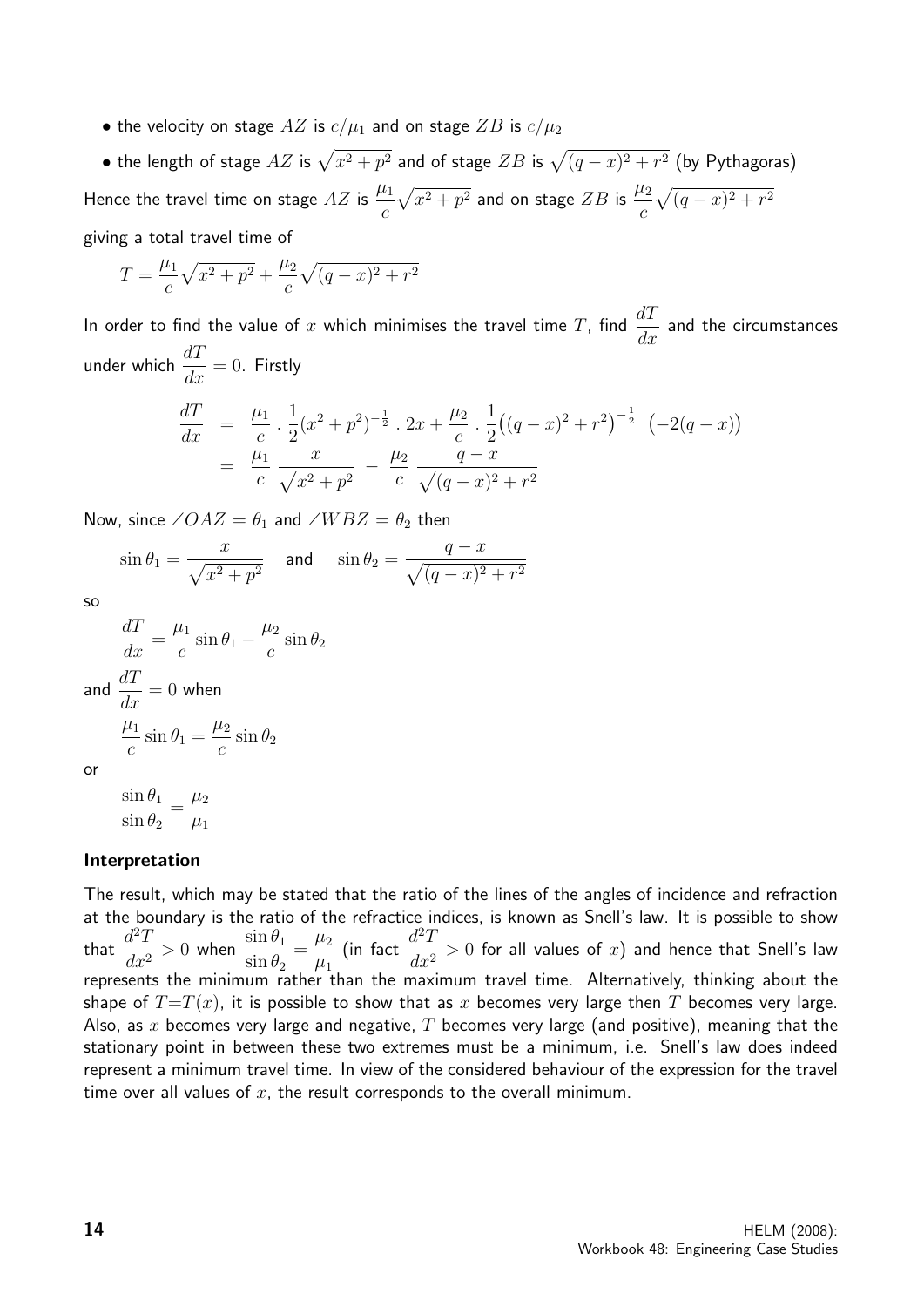



# Beam deformation

# Mathematical Skills

| <b>Topic</b>       | Workbook           |
|--------------------|--------------------|
| Trigonometry       | [4]                |
| Definite integrals | $\vert$ 13 $\vert$ |
| First order ODEs   | 19'                |

# Introduction

The beam is a fundamental part of most structures we see around us. It may be used in many ways depending as how its ends are fixed. One end may be rigidly fixed and the other free (called cantilevered) or both ends may be resting on supports (called simply supported). Other combinations are possible. There are three basic quantities of interest in the deformation of beams: the deflection, the **shear force** and the **bending moment**. For a beam which is supporting a distributed load of  $w$  (measured in N m $^{-1}$  and which may represent the self-weight of the beam or may be an external load), the shear force is denoted by S and measured in N and the bending moment is denoted by M and measured in N m.

The quantities  $M$ ,  $S$  and  $w$  are related by

$$
\frac{dM}{dz} = S \tag{1}
$$

and

$$
\frac{dS}{dz} = -w\tag{2}
$$

where  $z$  measures the position along the beam. If one of the quantities is known, the others can be calculated from the Equations (1) and (2). In words, the shear force is the negative of the derivative (with respect to position) of the bending moment and the load is the derivative of the shear force. Alternatively, the shear force is the negative of the integral (with respect to postion) of the load and the bending moment is the integral of the shear force. The negative sign in Equation (2) reflects the fact that the load is normally measured positively in the downward direction while a positive shear force refers to an upward force.

If a beam is called 'light', then its self-weight can be ignored. In many cases this is a perfectly reasonable assumption because the deformation caused by other forces is far more significant than that caused by self-weight.

If a load is called 'concentrated' then it may be regarded as acting at a single point. In reality all forces are distributed over some area even though the area might be very small.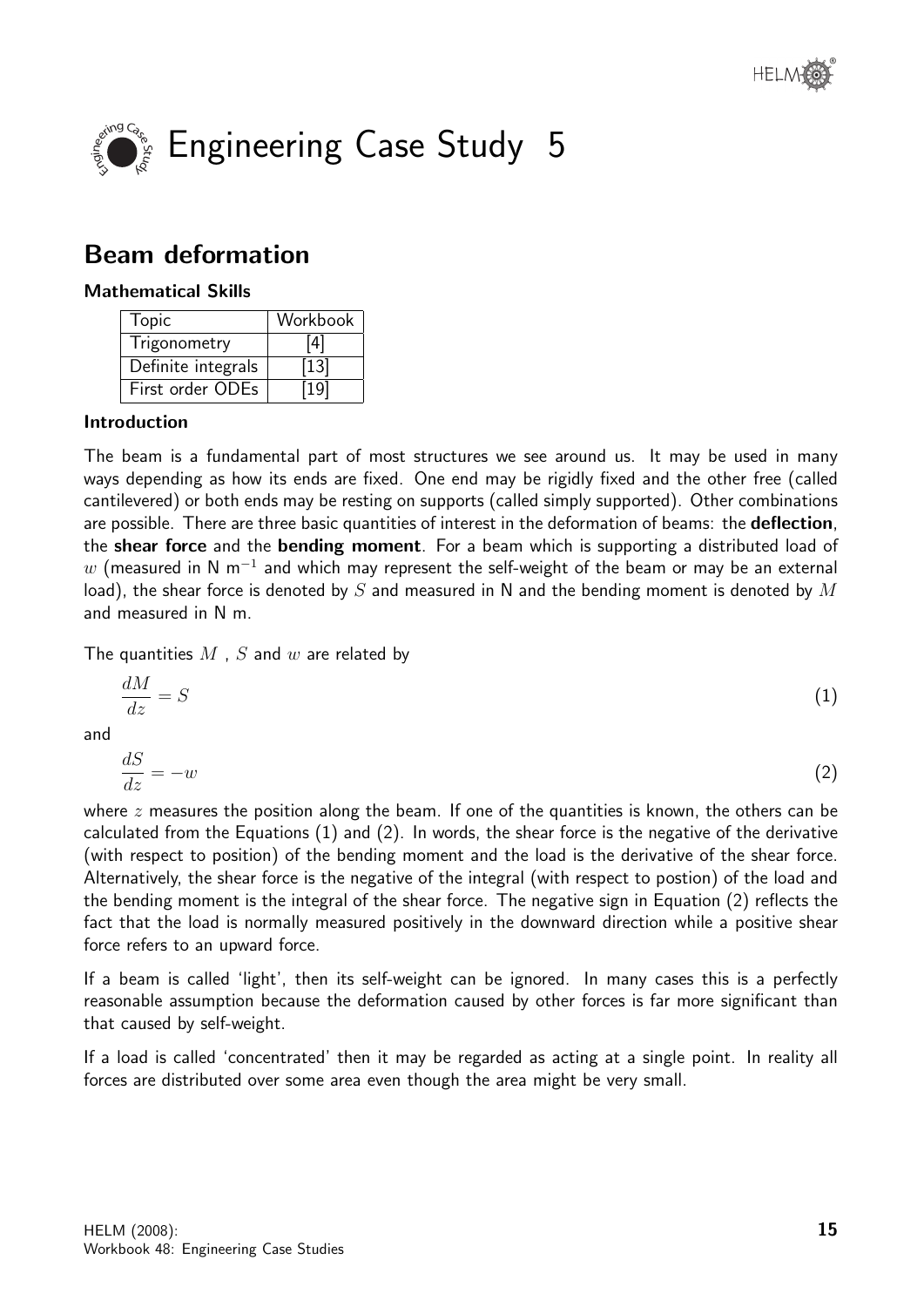# PART 1

#### Problem in words

A cantilevered beam is constructed so that it is heavier in the centre than at the ends. Model the variation in load by  $w=w_o\left(1+\sin\theta\right)$  $\pi z$ L ) and then find the shear force and bending moment as functions of position along the beam.

#### Mathematical statement of problem

Find the shear force  $S$  and the bending moment  $M$  for a cantilevered beam with weight varying as  $w = w_o \left( 1 + \sin \alpha \right)$  $\bar{\pi}z$ L ) . (Cantilevered means fixed at  $z=0$  and free at  $z=L$ . Also, at the free end we have  $S = 0$  and  $M = 0$ .)

#### Mathematical analysis

Equation (2) gives

$$
S = -\int wdz = -\int w_o \left(1 + \sin\frac{\pi z}{L}\right) dz = -w_o \left[z - \frac{L}{\pi}\cos\frac{\pi z}{L}\right] + C
$$

At the free end  $(z = L)$ ,  $S = 0$  so

$$
0 = -w_o \left[ L - \frac{L}{\pi} (-1) \right] + C \quad \text{where } C \text{ is a constant.}
$$

so 
$$
C = w_o \frac{L}{\pi} + w_o L
$$
 and  $S = -w_o \left[ z - \frac{L}{\pi} \cos \frac{\pi z}{L} \right] + w_o \frac{L}{\pi} + w_o L$ 

This expression can be substituted into Equation (1) to give

$$
M = \int S dz = \int \left[ -w_o \left[ z - \frac{L}{\pi} \cos \frac{\pi z}{L} \right] + w_o \frac{L}{\pi} + w_o L \right] dz
$$
  
= 
$$
-w_o \frac{z^2}{2} + \frac{L^2}{\pi^2} \sin \frac{\pi z}{L} + w_o \frac{L}{\pi} z + w_o L z + K \quad \text{where } K \text{ is a constant.}
$$

 $M = 0$  when  $z = L$  so

$$
0 = -w_o \frac{L^2}{2} + w_o \frac{L^2}{\pi} + w_o L^2 + K \qquad \text{so} \qquad K = w_o \frac{L^2}{2} - w_o \frac{L^2}{\pi} - w_o L^2
$$

i.e.

$$
M = -w_o \frac{z^2}{2} + \frac{L^2}{\pi^2} \sin \frac{\pi z}{L} + w_o \frac{L}{\pi} z + w_o L z + w_o \frac{L^2}{2} - w_o \frac{L^2}{\pi} - w_o L^2
$$

Graphs of the loading, shear force and bending moments are given in Figure 5.1 on the next page.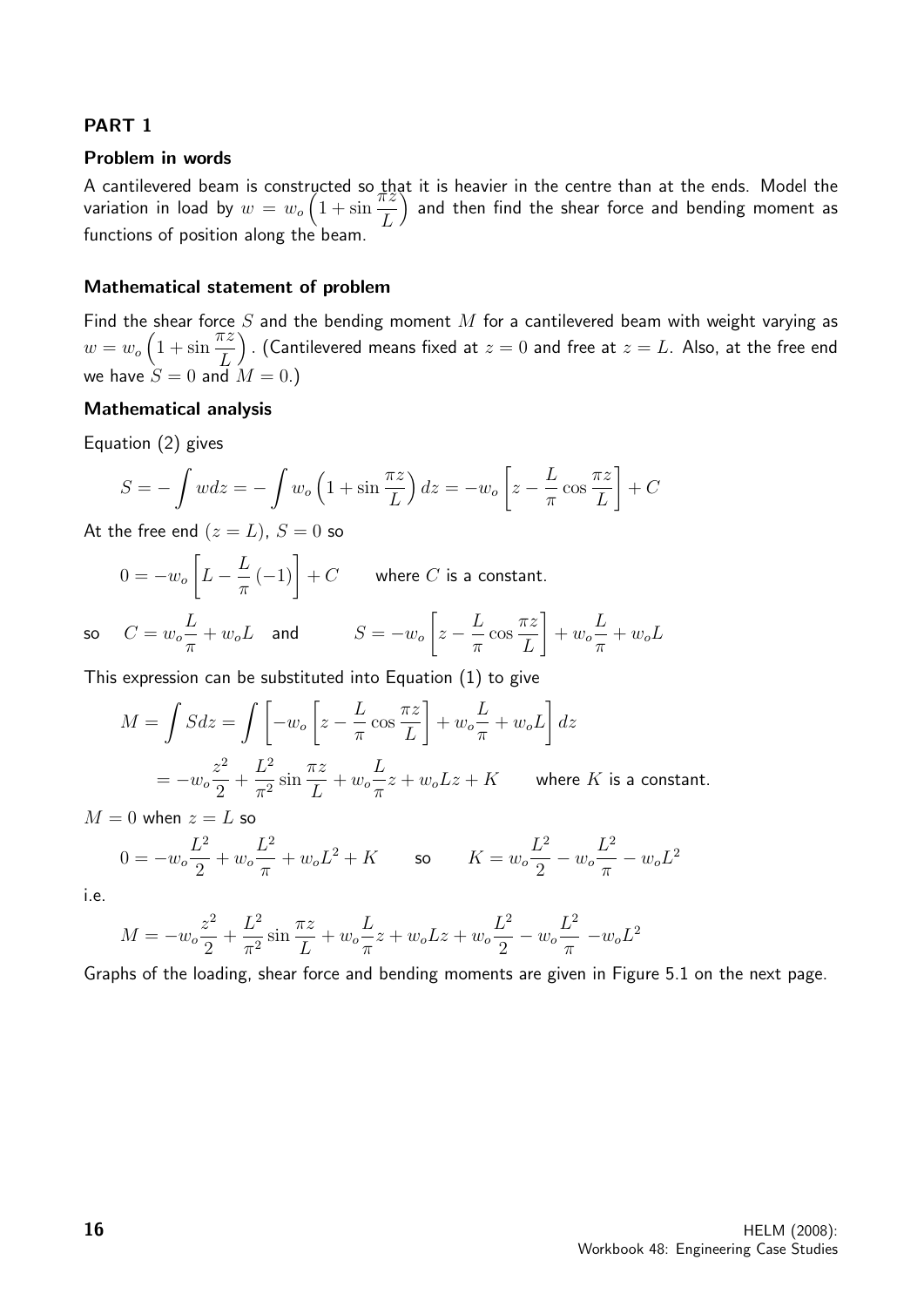

**Figure 5.1**: The loading (a), shear force (b) and bending moments (c) as functions of position z

# PART<sub>2</sub>

# Problem in words

A light beam supports a load concentrated at the free end. Find the shear force and bending moments as functions of position z.

# Mathematical statement of problem

A cantilevered beam supports a concentrated force W at the free end. Find the shear force S and bending moment M as functions of position  $z$  along the beam. Model the concentrated force with a force distributed over a small region of the beam.

# Mathematical analysis

The fact that the load is concentrated at a single point is not an insurmountable problem. It can be approximated by a load of  $W/\delta$  spread over the outer  $\delta$  length of the beam. As  $\delta$  approaches zero, the situation reverts to the one described in the example.

Equation (2) gives  $S = -\int w dz$ . In the outer  $\delta$  part of the beam, this becomes

$$
S = -\int \frac{W}{\delta} dz = -\frac{W}{\delta}z + C.
$$

At the extremity i.e. at  $z = L$ , the shear force is zero i.e.

$$
0 = -\frac{W}{\delta}L + C \quad \text{giving} \qquad \quad C = \frac{WL}{\delta}.
$$

So in the outer part of the beam

$$
S = -\frac{W}{\delta}z + \frac{WL}{\delta} = \frac{W}{\delta}(L - z).
$$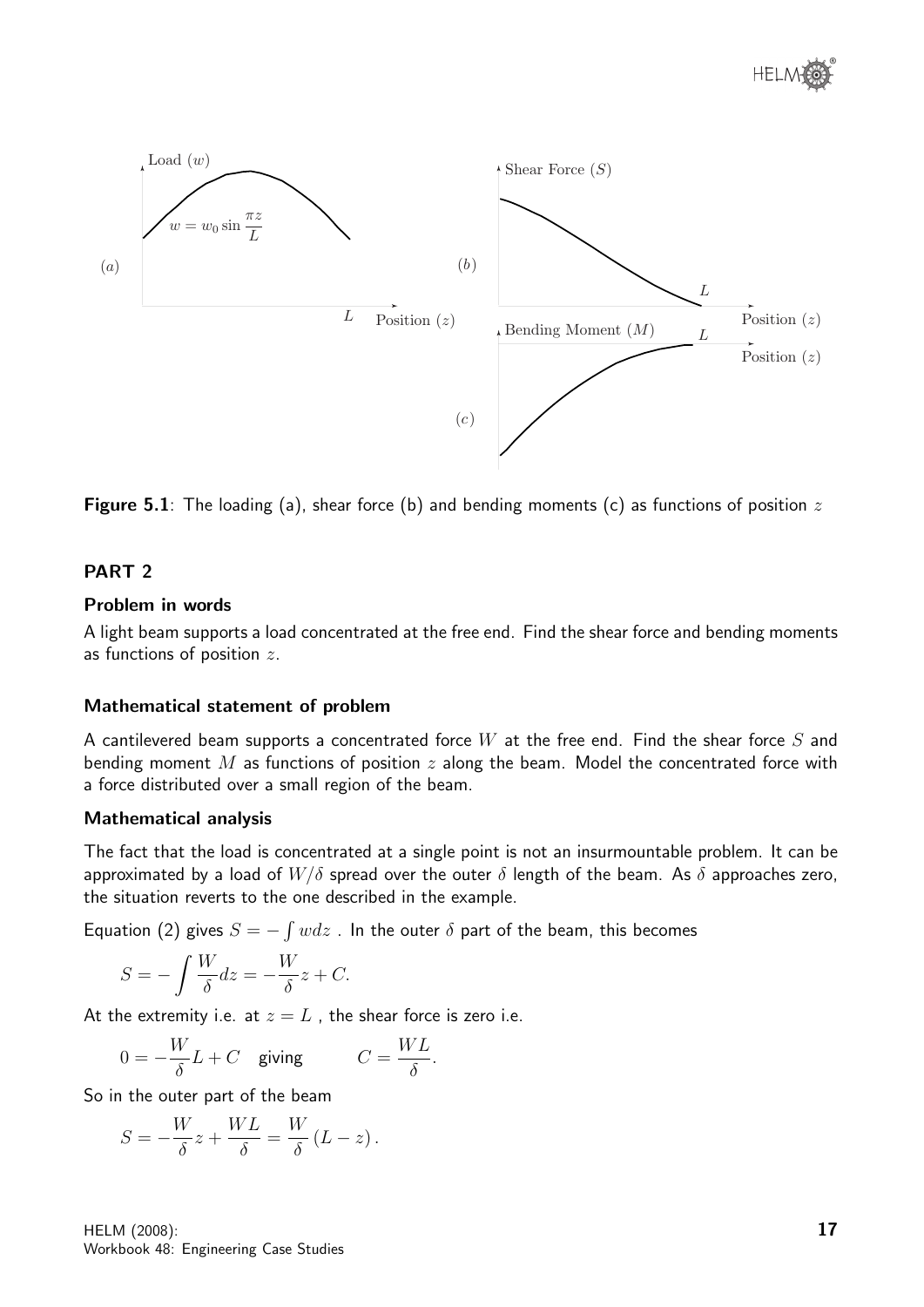At the inner edge of where the load applies, i.e. at  $z = L - \delta$ ,

$$
S = \frac{W}{\delta} (L - (L - \delta)) = \frac{W}{\delta} \delta = W.
$$

For the main part of the beam, Equation (2) gives

$$
S = -\int wdz = -\int 0dz = C_1
$$
, where  $C_1$  is a constant.

In order for the shear force to be continuous at  $z = L - \delta$ ,  $C_1$  should be set equal to W. So

$$
S = \begin{cases} W & 0 < z < L - \delta \\ \frac{W}{\delta} (L - z) & L - \delta < z < L \end{cases}
$$

The expression for S can now be substituted into (1) to give (for  $L - \delta < z < L$ )

$$
M = \int S dz = \int \frac{W}{\delta} (L - z) dz = \frac{W}{\delta} \left[ Lz - \frac{z^2}{2} \right] + C
$$

When  $z = L$ ,  $M = 0$  so

$$
0 = \frac{W}{\delta} \left[ L^2 - \frac{L^2}{2} \right] + C = \frac{W L^2}{\delta 2} + C \qquad \text{so} \qquad C = -\frac{W L^2}{2\delta}
$$

and

$$
M = \frac{W}{\delta} \left[ Lz - \frac{z^2}{2} \right] - \frac{WL^2}{2\delta} = -\frac{W}{2\delta} (L - z)^2
$$

At  $z = L - \delta$ ,

$$
M = -\frac{W}{2\delta} (L - (L - \delta))^2 = -\frac{W\delta}{2}
$$

For the part of the beam given by  $0 < z < L - \delta$ , (1) gives

$$
M = \int Sdz = \int Wdz = Wz + C_1
$$

At  $z = L - \delta$ ,  $M$  must equal  $-\frac{W\delta}{2}$ 2 (to equal that given by the previous calculation) so

$$
W(L - \delta) + C_1 = -\frac{W\delta}{2} \quad \text{implying} \qquad \quad C_1 = -\frac{W\delta}{2} - W(L - \delta) = \frac{W\delta}{2} - WL
$$

Hence  $M = Wz +$  $W\delta$ 2  $-V = W(z - L + \frac{\delta}{2})$ 2 ) and so over the entire beam:

$$
M = \begin{cases} W(z - L + \frac{\delta}{2}) & 0 < z < L - \delta \\ -\frac{W}{2\delta} (L - z)^2 & L - \delta < z < L \end{cases}
$$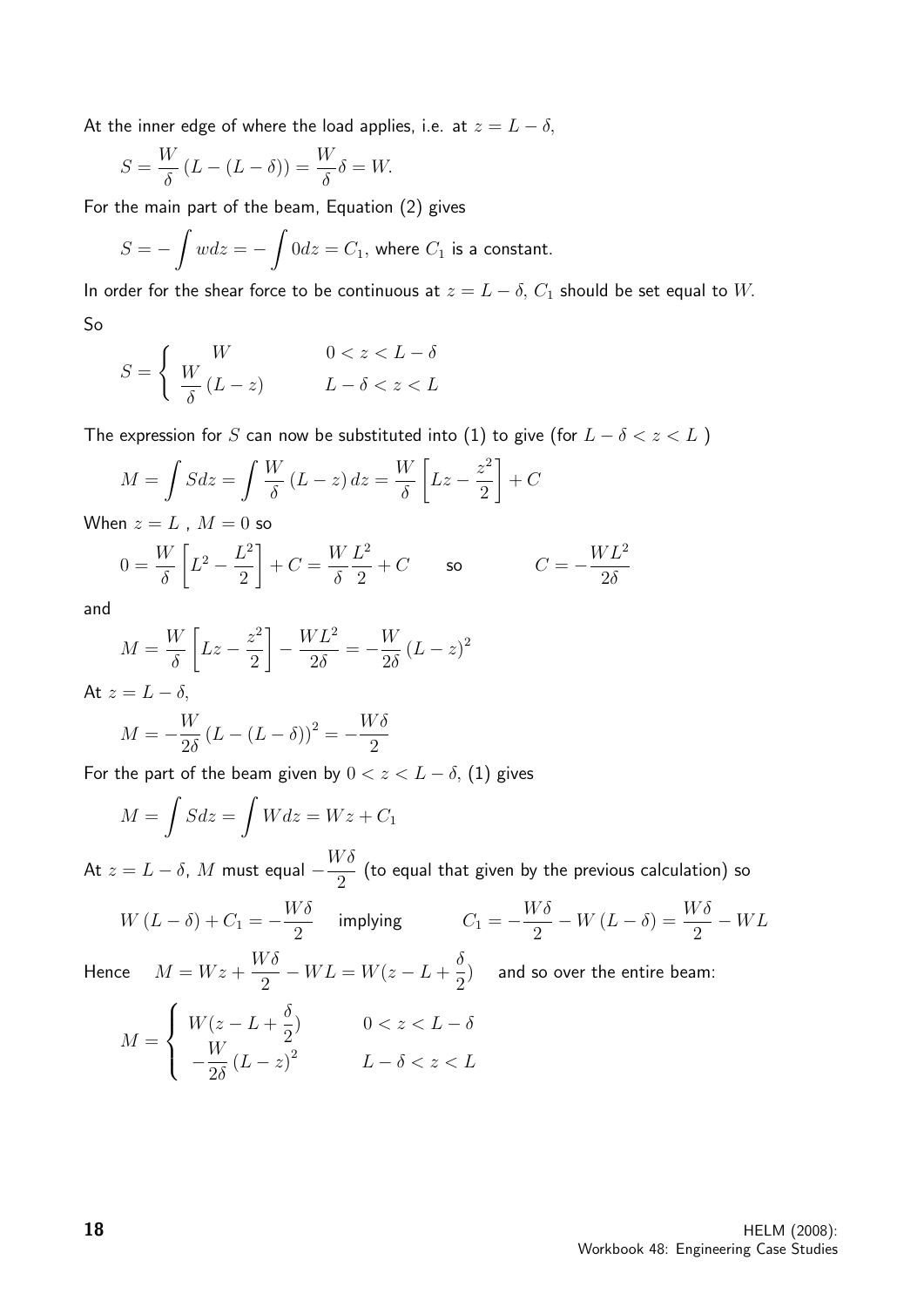As  $\delta$  is assumed to be small i.e. close to zero, the part  $0 < z < L - \delta$  becomes the part  $0 < z < L$ i.e. the whole beam and therefore:





# Interpretation

It is worth noting that a concentrated load of  $W$  causes a change in the shear force of  $W$ .

#### Mathematical comment

Here the concentrated load was modelled with a distributed force. This presents a few mathematical problems. Mathematically it might be better to model the concentrated load with a delta function. In order to do this one needs a knowledge of delta functions which is outside our present scope.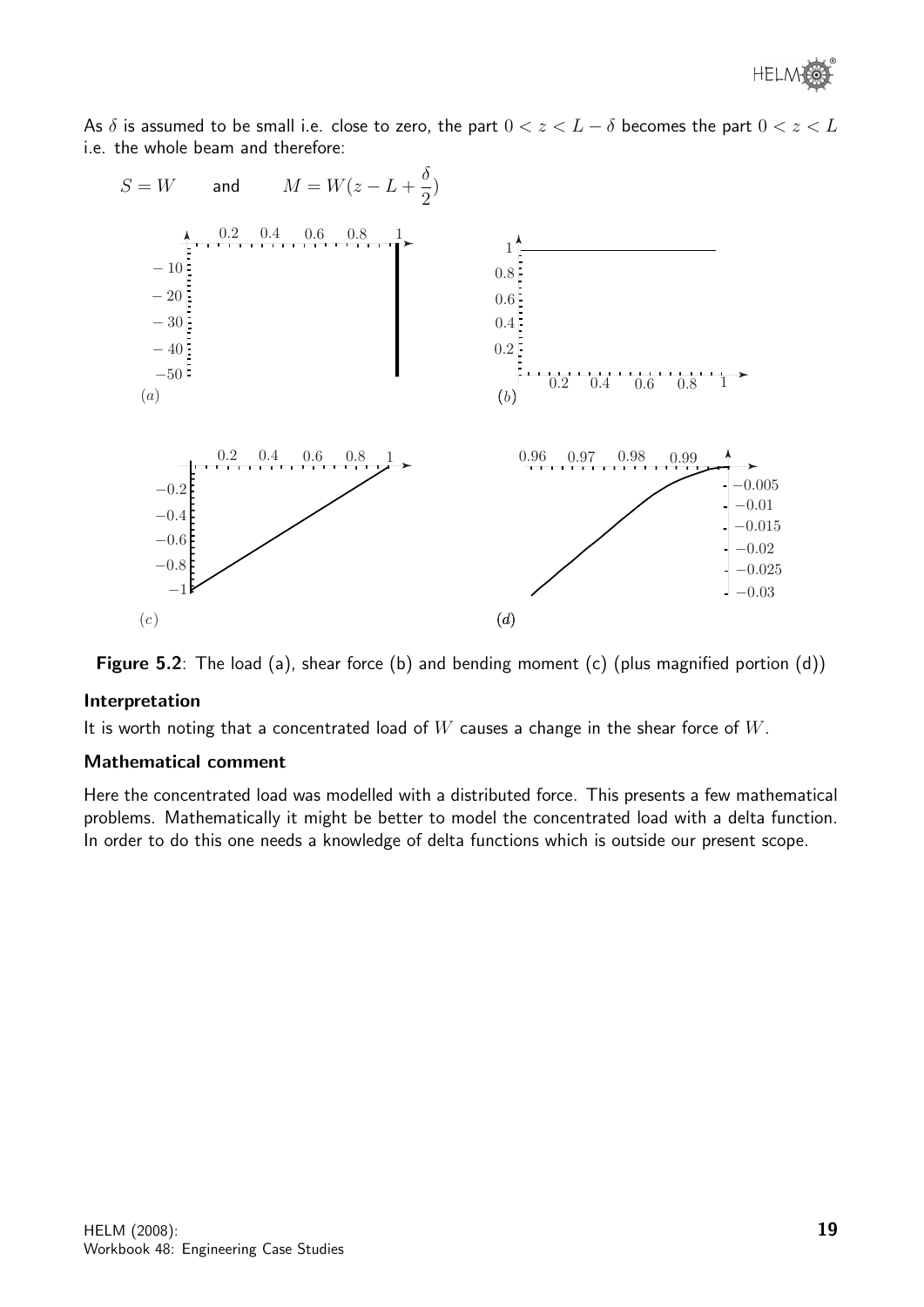

# Deflection of a beam

# Mathematical Skills

| <b>Topic</b>       | Workbook |
|--------------------|----------|
| Integration        | $[13]$   |
| Fourth order ODEs  | [19]     |
| Laplace transforms | [20]     |

# Introduction

A uniformly loaded beam of length  $L$  is supported at both ends as shown in Figure 1. The deflection  $y(x)$  is a function of horizontal position x and obeys the ordinary differential equation (ODE)

$$
\frac{d^4y(x)}{dx^4} = \frac{1}{EI}q(x) \tag{1}
$$

where E is Young's modulus, I is the moment of inertia and  $q(x)$  is the load per unit length at point x. We assume in this problem that  $q(x) = q$  (a constant).

The boundary conditions are

(a) no deflection at  $x = 0$  and  $x = L$ 

(b) no curvature of the beam at  $x = 0$  and  $x = L$ .





# Problem in words

Find the deflection of a beam, supported so that that there is no deflection and no curvature of the beam at its ends, subject to a uniformly distributed load, as function of horizontal position along the beam.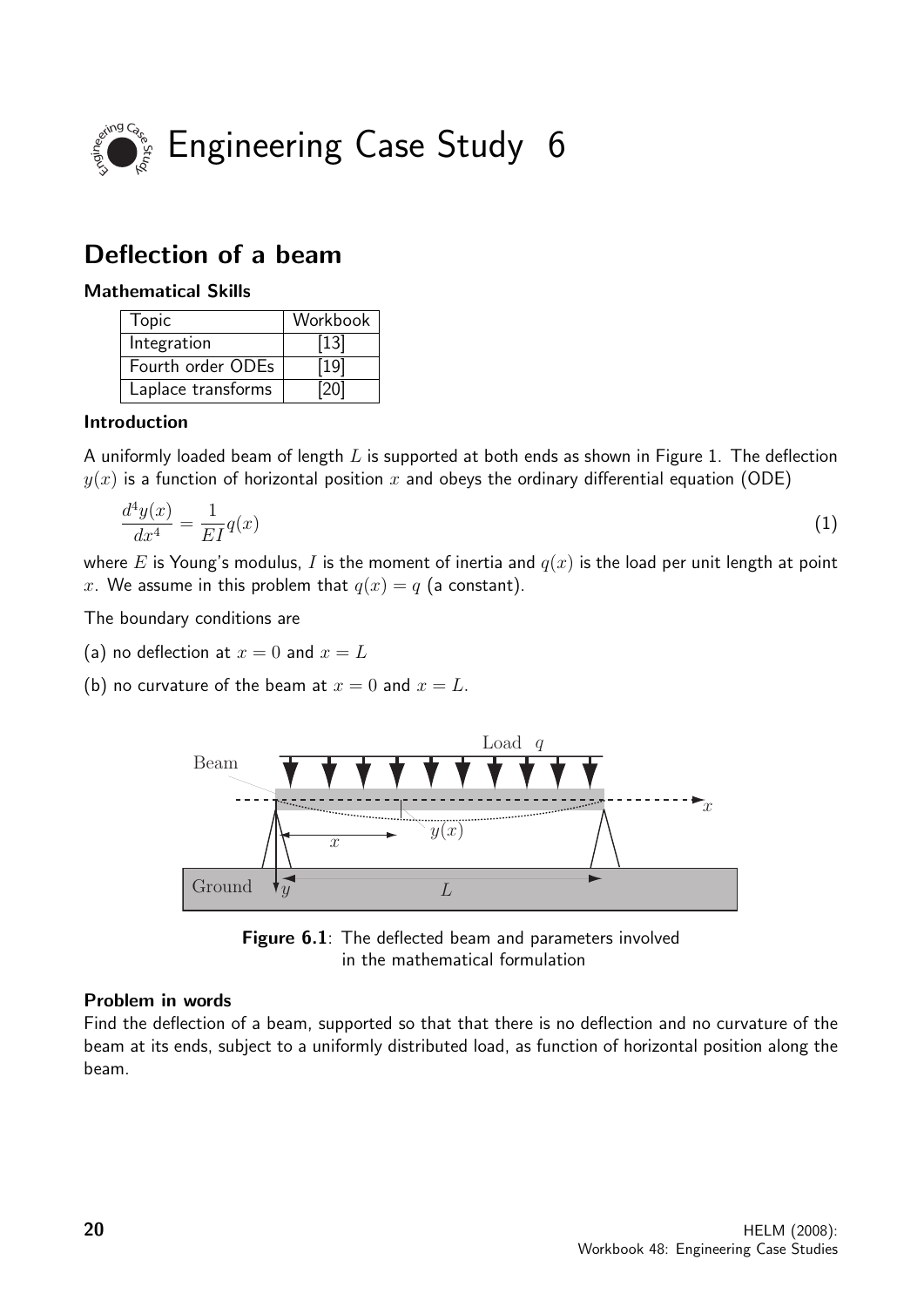

# Mathematical statement of problem

Find the equation of the curve  $y(x)$  assumed by the bending beam that solves the ODE (1). Use the coordinate system shown in Figure 6.1 where the origin is at the left extremity of the beam. In this coordinate system, the boundary conditions

- (i) that there is no deflection at  $x = 0$ ,
- (ii) there is no deflection at  $x = L$ ,
- (iii) that there is no curvature of the beam at  $x = 0$ ,
- (iv) that there is no curvature of the beam at  $x = L$ ,

may be written

- (i)  $y(0) = 0$
- (ii)  $y(L) = 0$

(iii) 
$$
\frac{d^2y}{dx^2}\big|_{x=0}
$$

$$
\text{(iv)} \left. \frac{d^2y}{dx^2} \right|_{x=L} = 0
$$

Note that  $\frac{dy(x)}{dx}$  and  $\frac{d^2y(x)}{dx^2}$  $\frac{\partial u}{\partial x^2}$  are respectively the slope and, provided the deflection is small, the radius of curvature of the curve at point  $(x, y)$ .

#### Mathematical analysis

There are two methods of proceeding:

I. Integration of the ODE (done here on pages 22-23 and in HELM 19, pages 67-68).

II. Laplace transform of the ODE (done here on pages 24-25 and in HELM 20, pages 50-52).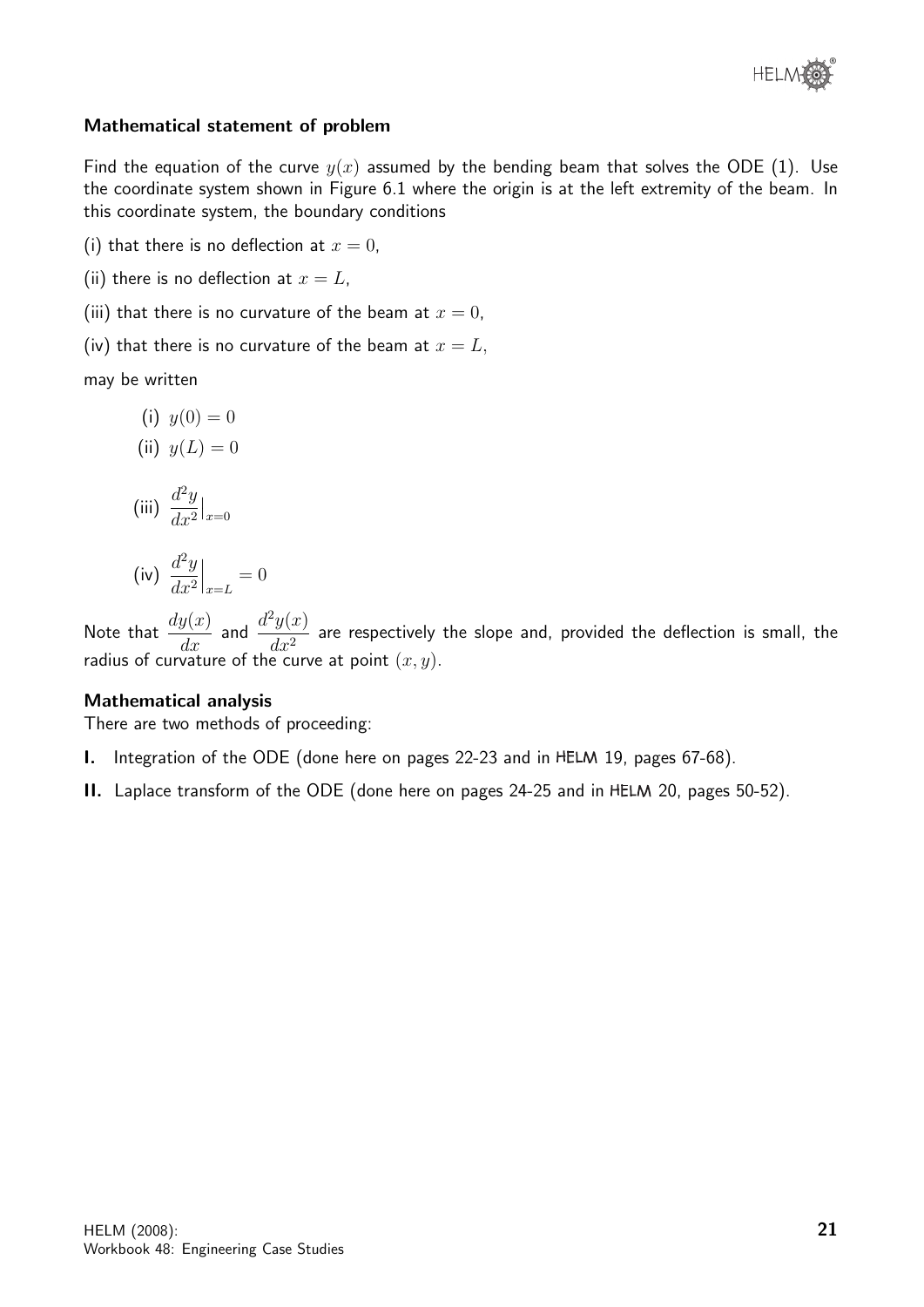#### Solution by integration of the ODE

Solving the ODE by the method of integration requires a four-fold integration of Equation (1) and the use of the boundary conditions  $(i)$  -  $(iv)$  to determine the constants of integration involved. Integrating Equation (1) once

$$
EI\frac{d^3y(x)}{dx^3} = qx + A\tag{2}
$$

Integrating a second time

$$
EI\frac{d^2y(x)}{dx^2} = qx^2/2 + Ax + B
$$
\n(3)

Integrating a third time

$$
EI\frac{dy(x)}{dx} = qx^3/6 + Ax^2/2 + Bx + C
$$
\n(4)

Integrating a fourth time

$$
EIy(x) = qx^4/24 + Ax^3/6 + Bx^2/2 + Cx + D.
$$
\n(5)

The boundary conditions (i)-(iv) enable determination of the constants of integration  $A, B, C,$ and  $D$ .

In Equation (5), the first boundary condition 
$$
y(0) = 0
$$
 gives  
\n
$$
EIy(0) = q \times (0)^{4}/24 + A \times (0)^{3}/6 + B \times (0)^{2}/2 + C \times (0) + D = 0
$$
 which implies  
\n
$$
D = 0
$$
\n(6)

Using the second boundary condition  $y(L) = 0$  in Equation (5) gives

$$
EIy(L) = qL^4/24 + AL^3/6 + BL^2/2 + CL + D.
$$

Hence, since  $D = 0$  from (6):

$$
qL^4/24 + AL^3/6 + BL^2/2 + CL = 0
$$
\n(7)

Using the third boundary condition  $\frac{d^2y}{dx^2}$  $dx^2$  $\Big|_{x=0}=0$  in Equation (3) gives

$$
EI\frac{d^2y}{dx^2}\Big|_{x=0} = q \times (0)^2/2 + A \times (0) + B
$$

which implies that

$$
B = 0.\t\t(8)
$$

Using the fourth boundary condition  $\frac{d^2y}{dx^2}$  $dx^2$  $\Big\vert_{x=L}=0$  in Equation (3) gives

$$
EI\frac{d^2y}{dx^2}\Big|_{x=L} = qL^2/2 + AL = 0
$$

which implies

$$
A = -qL/2 \tag{9}
$$

The expressions for A and B in (8) and (9) are substituted in Equation (6) to find the last unknown constant C.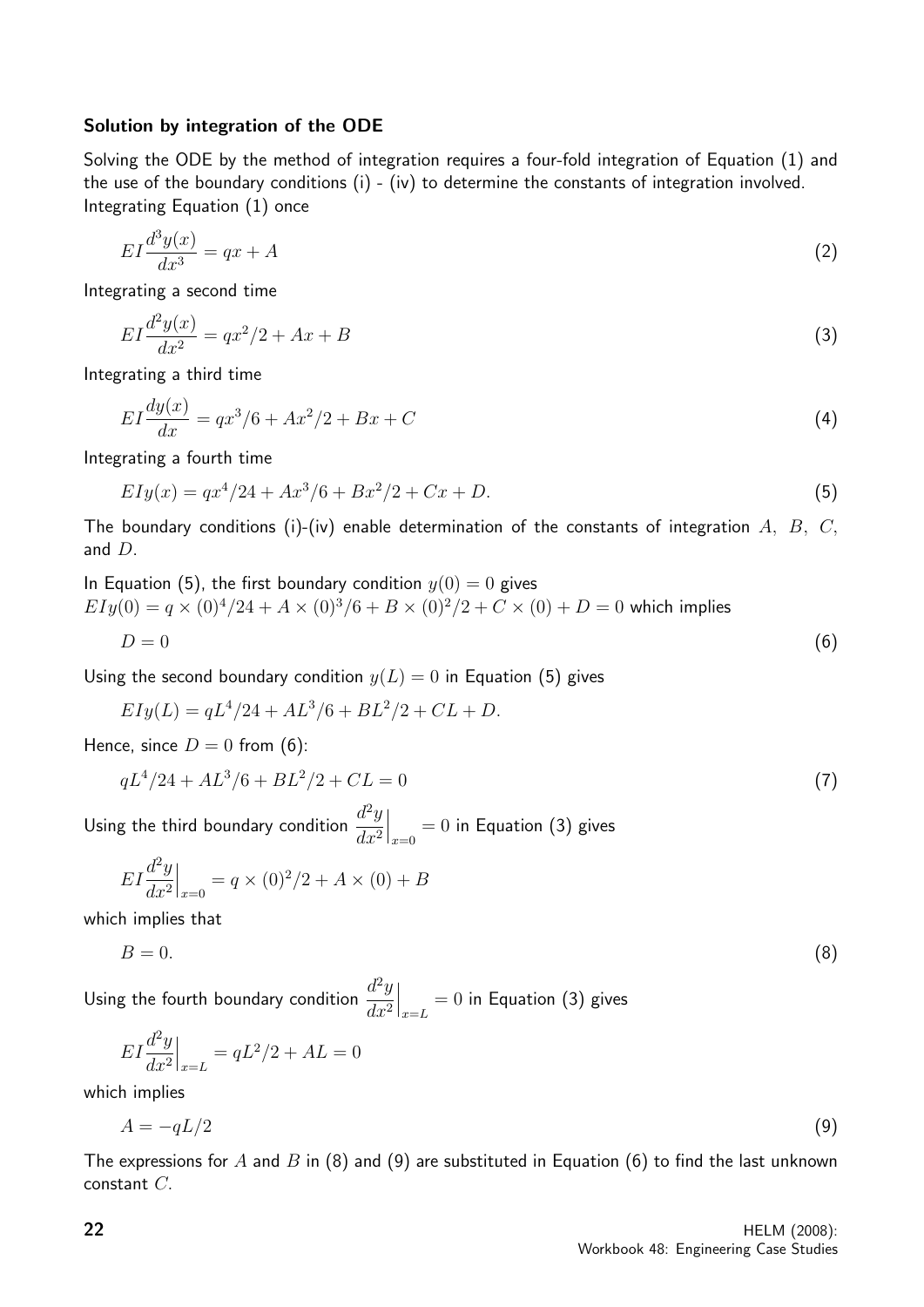

Hence  $qL^4/24 - qL^4/12 + CL = 0$  so

$$
C = qL^3/24\tag{10}
$$

Finally, Equation (5) and the values of the four constants from (6), (8), (9), (10) lead to the solution

$$
y(x) = \frac{1}{EI}[qx^4/24 - qLx^3/12 + qL^3x/24]
$$
\n(11)

#### Interpretation

The predicted deflection is zero at both ends which is a check that the end conditions have been applied correctly. It is possible to check that it is symmetrical about the centre of the beam by using the coordinate system  $(X, Y)$  with  $L/2 - x = X$  and  $y = Y$  and verifying that the deflection  $Y(X)$ is symmetrical about the vertical axis i.e.  $Y(X) = Y(-X)$ .

# **Solution by Laplace transform**

The following Laplace transform properties are needed:

$$
\mathcal{L}\left\{\frac{d^n f(t)}{dt^n}\right\} = \sum_{k=1}^n s^{k-1} \left. \frac{d^{n-k} f}{dx^{n-k}} \right|_{x=0} \tag{P1}
$$

$$
\mathcal{L}\left\{1\right\} = 1/s\tag{P2}
$$

$$
\mathcal{L}\left\{t^{n}\right\}=n!/s^{n+1}\tag{P3}
$$

$$
\mathcal{L}^{-1}\left\{\mathcal{L}\left\{f(t)\right\}\right\} = f(t) \tag{P4}
$$

To solve a differential equation involving the unknown function  $f(t)$  using Laplace transforms the procedure is:

- (a) Write the Laplace transform of the differential equation using property (P1)
- (b) Solve for the function  $\mathcal{L}\{f(t)\}\$  using properties (P2) and (P3)
- (c) Use the inverse Laplace transform to obtain  $f(t)$  using property (P4)

Using the linearity properties of the Laplace transform, (1) becomes

$$
\mathcal{L}\left\{\frac{d^4y}{dx^4}(x)\right\}-\mathcal{L}\{\frac{q}{EI}\}=0.
$$

Using (P2) and (P3)

$$
s^{4}\mathcal{L}\{y(x)\} - \sum_{k=1}^{4} s^{k-1} \frac{d^{4-k}y}{dx^{4-k}} \bigg|_{x=0} - \frac{q}{EI} \frac{1}{s} = 0.
$$
 (2)

The four terms of the sum are

$$
\sum_{k=1}^{4} s^{k-1} \frac{d^{4-k}y}{dx^{4-k}} = \frac{d^3y}{dx^3} \bigg|_{x=0} + d \frac{d^2y}{dx^2} \bigg|_{x=0} + s^2 \frac{dy}{dx} \bigg|_{x=0} + s^3y(0).
$$

The boundary conditions give  $y(0) = 0$  and  $\frac{d^2y}{dx^2}$  $\frac{d^2y}{dx^2} = 0$ , so (2) becomes

HELM (2008): Workbook 48: Engineering Case Studies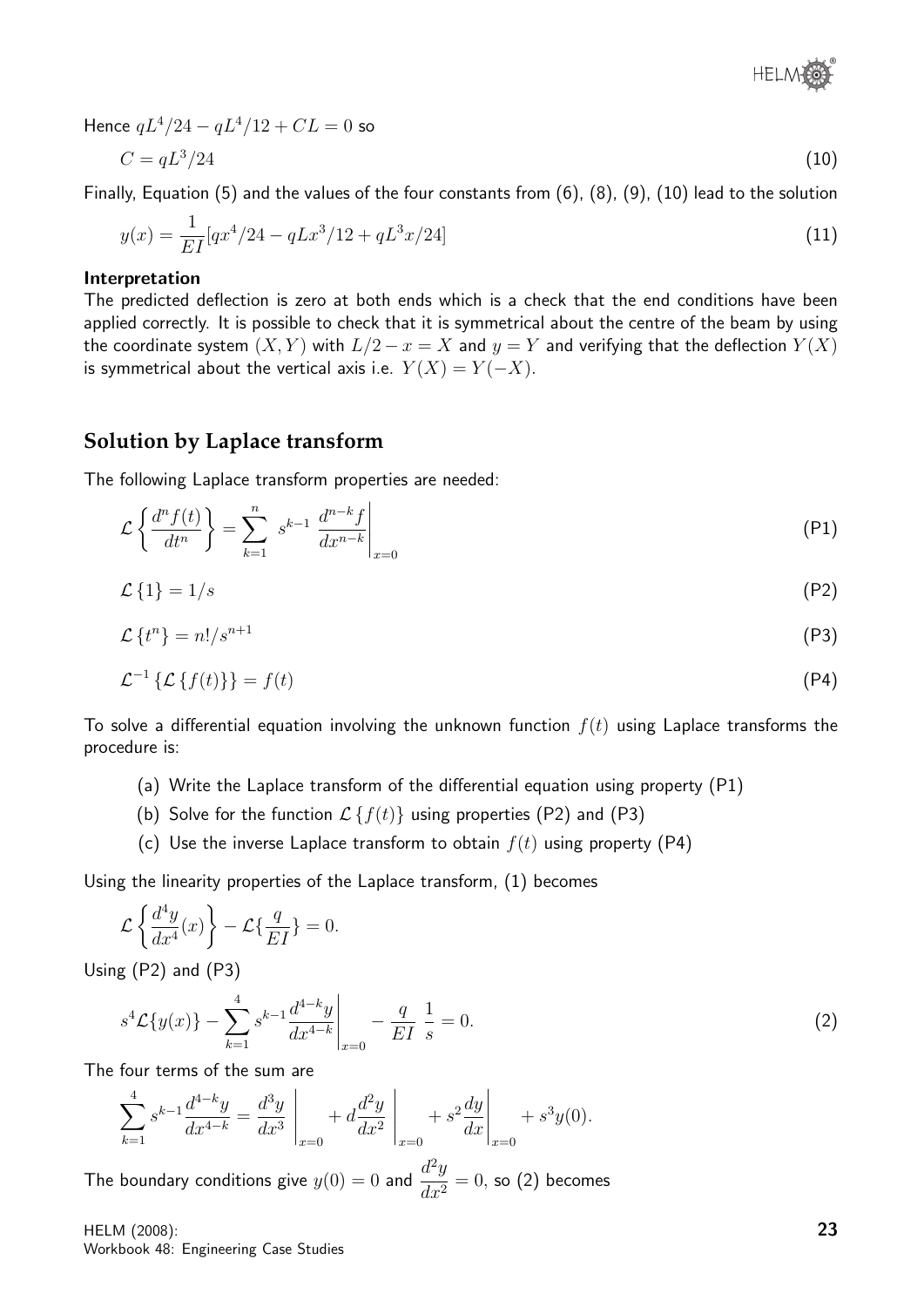$$
s^{4}L\{y(x)\} - \frac{d^{3}y}{dx^{3}}\bigg|_{x=0} - s^{2}\frac{dy}{dx}\bigg|_{x=0} - \frac{q}{EI}\frac{1}{s} = 0.
$$
 (3)

Here  $\frac{d^3y}{dx^3}$  $dx^3$  $\begin{array}{c} \begin{array}{c} \begin{array}{c} \begin{array}{c} \end{array} \\ \begin{array}{c} \end{array} \end{array} \end{array} \end{array}$  $|x=0$   $x=0$ and  $\frac{dy}{dx}$  $dx$  $\begin{array}{c} \begin{array}{c} \begin{array}{c} \begin{array}{c} \end{array} \\ \begin{array}{c} \end{array} \end{array} \end{array} \end{array}$ are unknown constants, but they can be determined by using the remaining

two boundary conditions  $y(L) = 0$  and  $\frac{d^2y}{dt^2}$  $dx^2$  $\bigg|_{x=L}$  $= 0.$ Solving for  $\mathcal{L}\lbrace y(x)\rbrace$ , (3) leads to

$$
\mathcal{L}{y(x)} = \frac{1}{s^4} \left. \frac{d^3y}{dx^3} \right|_{x=0} + \frac{1}{s^2} \frac{dy}{dx} \bigg|_{x=0} + \frac{q}{EI} \left. \frac{1}{s^5} \right.
$$

Using the linearity of the Laplace transform, the inverse Laplace transform of this equation gives

$$
\mathcal{L}^{-1}\left\{\mathcal{L}\left\{y(x)\right\}\right\} = \frac{d^3y}{dx^3}\Big|_{x=0} \times \mathcal{L}^{-1}\left\{\frac{1}{s^4}\right\} + \frac{dy}{dx}\Big|_{x=0} \times \mathcal{L}^{-1}\left\{\frac{1}{s^2}\right\} + \frac{q}{EI}\mathcal{L}^{-1}\left\{\frac{1}{s^5}\right\}
$$

Hence

$$
y(x) = \frac{d^3y}{dx^3} \bigg|_{x=0} \times \mathcal{L}^{-1} \left\{ 3! \frac{1}{s^4} \right\} / 3! + \frac{dy}{dx} \bigg|_{x=0} \times \mathcal{L}^{-1} \left\{ \frac{1}{s^2} \right\} + \frac{q}{EI} \mathcal{L}^{-1} \left\{ 4! \frac{1}{s^5} \right\} / 4!
$$

So using (P3)

$$
y(x) = \frac{d^3y}{dx^3}\bigg|_{x=0} \times \mathcal{L}^{-1}\{\mathcal{L}\{x^3\}\}/6 + \frac{dy}{dx}\bigg|_{x=0} \times \mathcal{L}^{-1}\{\mathcal{L}\{x^1\}\} + \frac{q}{EI}\mathcal{L}^{-1}\{\mathcal{L}\{x^4\}\}/24.
$$

Simplifying by means of (P4)

$$
y(x) = \frac{d^3y}{dx^3}\bigg|_{x=0} \times x^3/6 + \frac{dy}{dx}\bigg|_{x=0} \times x + \frac{q}{EI}x^4/24.
$$
 (4)

To use the boundary condition  $\frac{d^2y}{dx^2}$  $dx^2$  $\bigg|_{x=L}$  $= 0$ , take the second derivative of (4), to obtain

$$
\left. \frac{d^2y}{dx^2}(x) = \frac{d^3y}{dx^3} \right|_{x=0} \times x + \frac{q}{2EI}x^2.
$$

The boundary condition  $\frac{d^2y}{dx^2}$  $dx^2$  $\bigg|_{x=L}$  $= 0$  implies

$$
\left. \frac{d^3 y}{dx^3} \right|_{x=0} = -\frac{q}{2EI}L. \tag{5}
$$

Using the last boundary condition  $y(L) = 0$  with (5) in (4)

$$
\left. \frac{dy}{dx} \right|_{x=0} = \frac{qL^3}{24EI} \tag{6}
$$

Finally substituting (5) and (6) in (4) gives

.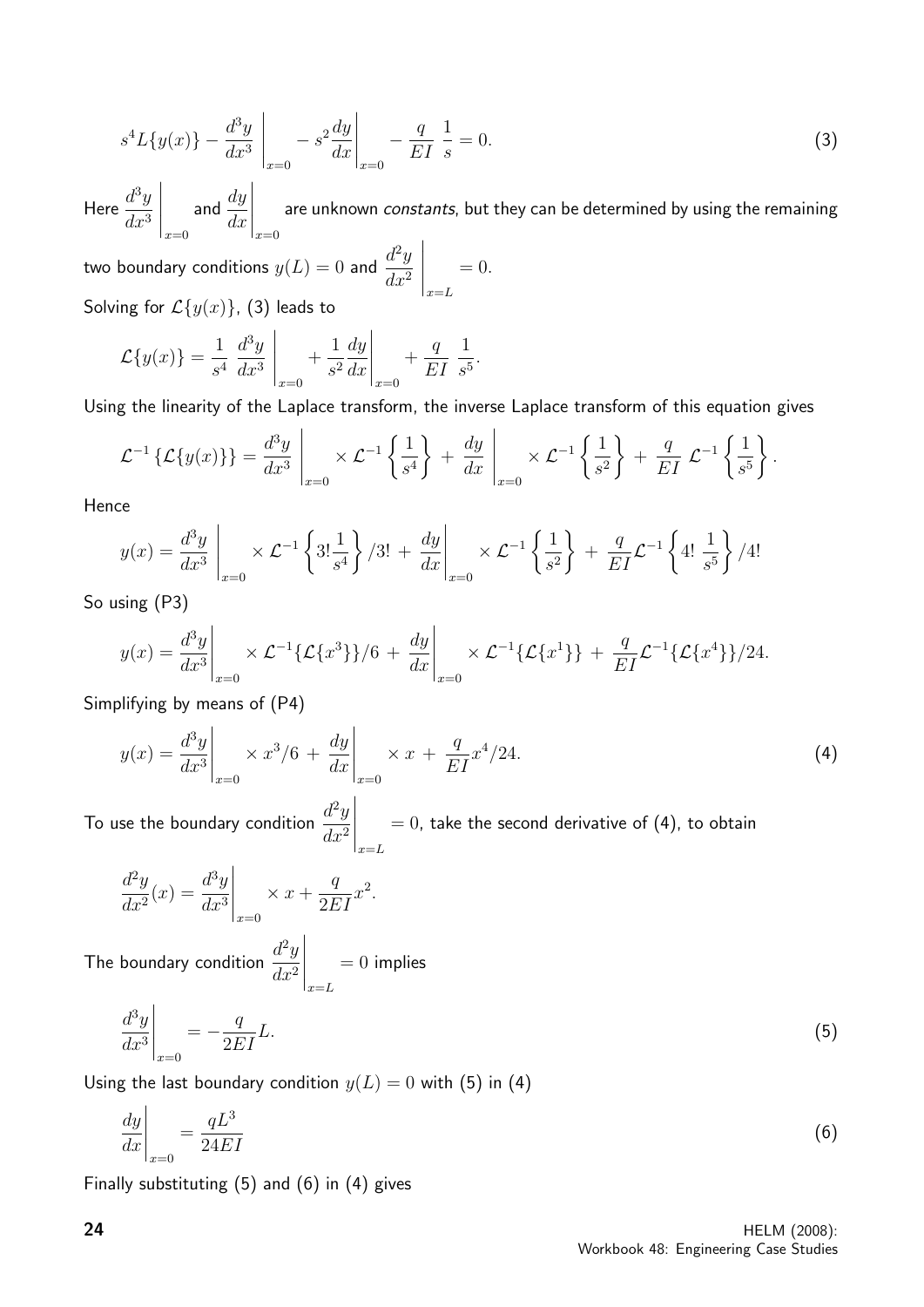

$$
y(x) = \frac{q}{24EI}x^4 - \frac{qL}{12EI}x^3 + \frac{qL^3}{24EI}x.
$$

# Interpretation

The predicted deflection is zero at both ends which is a check that the end conditions have been applied correctly. It is possible to check that it is symmetrical about the centre of the beam by using the coordinate system  $(X, Y)$  with  $L/2 - x = X$  and  $y = Y$  and verifying that the deflection  $Y(X)$ is symmetrical about the vertical axis i.e.  $Y(X) = Y(-X)$ .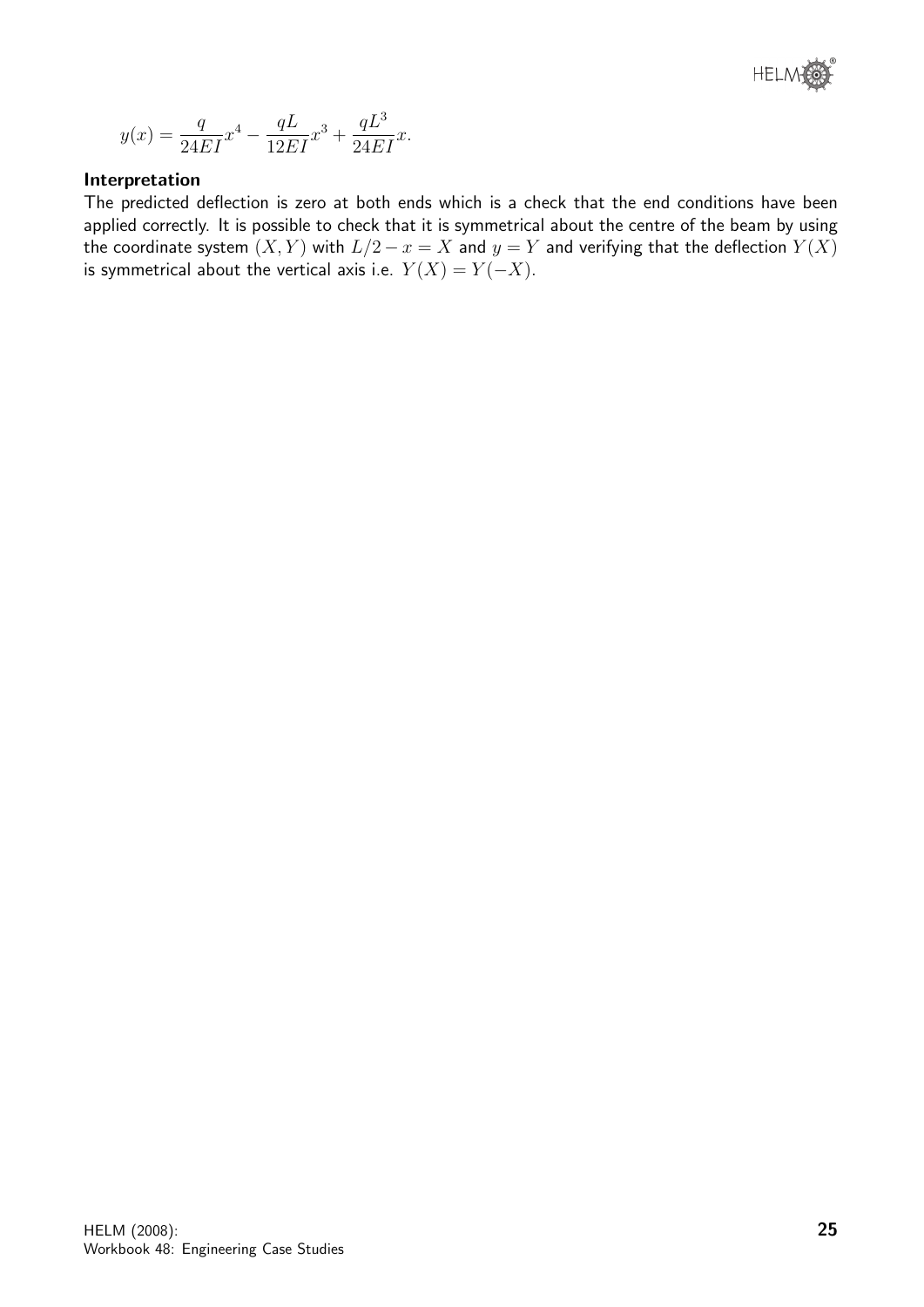

# Buckling of columns

# Mathematical Skills

| <b>Topic</b>                 | Workbook |
|------------------------------|----------|
| Trigonometrical identities   | [4]      |
| Matrices and determinants    | [7]      |
| Matrix solution of equations | [8]      |
| Integration                  | $[13]$   |
| Fourth order ODEs            | [19]     |

# Introduction

A vertical beam (known as a column), is subject to a compressive force - for instance, a pillar supporting a load, or simply its own weight. Normally, if a horizontal force is applied to the column, there will be other forces to restore it to its non-deflected position for example through the end supports. However, under particular circumstances (dependent upon the column's properties and the nature of the end supports), these other forces may not be present i.e. there may be equilibrium positions other than zero deflection.



# Figure 7.1

Their existence can be disastrous for the column. Any additional horizontal load can cause it to deflect further, and the column's ability to support its load is in doubt. Under such conditions the column may buckle and eventually break, thus bringing down its load (e.g. a roof). The deflection of a beam satisfies the 4th order ordinary differential equation (ODE)

$$
E I \frac{d^4 w}{dx^4} - N \frac{d^2 w}{dx^2} = q
$$

where

 $w$  is the deflection as a function of position  $x$ 

- $EI$  is the flexural rigidity
- $N$  is the tension in the beam and
- $q$  is the load perpendicular to the beam

In general, using the definition in Engineering Case Study 5 (Equation 2), the shear force is given by

$$
S = -\int q \ dz = -EI\frac{d^3w}{dz^3} - P\frac{dw}{dz} + \text{ constant}
$$

Also, from Engineering Case Study 5 (Equation 1)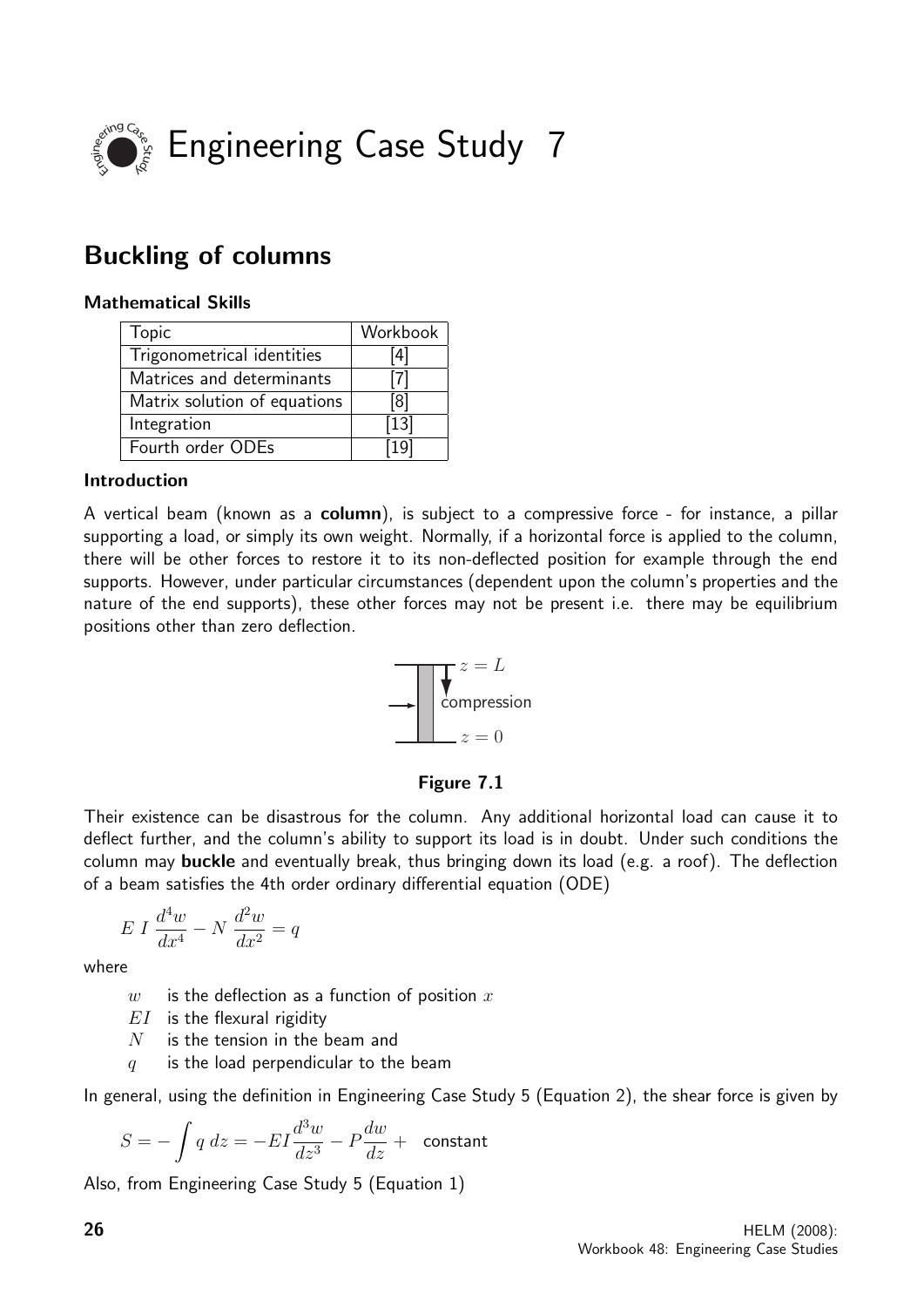

$$
M = \int S \ dz = -EI\frac{d^2w}{dz^2} - P + \text{ constant}
$$

When the beam is vertical (i.e. a column), there will be no load perpendicular to the beam  $(q = 0)$ . There is an axial compressive force, denoted P, where  $P = -N$  i.e. the tension is negative. Denoting the vertical position by z with  $w = w(z)$ , the equation becomes

$$
E I \frac{d^4 w}{dz^4} + P \frac{d^2 w}{dz^2} = 0
$$

If this equation has only zero solutions then buckling cannot occur; however, if any other solution exists, then the column is liable to buckling. The buckling risk is also influenced by the nature of the top  $(z = L)$  and bottom  $(z = 0)$  supports of the column. There are three types of support:

- (a) Built-in: This means no lateral movement and no rotation.
- (b) Simply-supported: This means no translation or curvature but rotation is possible.
- (c) Free: This means that the support is free to move (translate or rotate but no curvature).

No lateral movement requires  $w = 0$ .

No rotation requires  $\frac{dw}{dt}$  $\frac{d\omega}{dz} = 0.$ No curvature requires  $\frac{d^2w}{dx^2}$  $\frac{d^2}{dz^2} = 0.$ 

There are four main possibilities:

1. Built-in top and built-in bottom - the top and bottom of the column are unable to move and no rotation is possible. The boundary conditions are

(a) At 
$$
z = 0
$$
,  $w = 0$  and  $\frac{dw}{dz} = 0$   
(b) At  $z = L$ ,  $w = 0$  and  $\frac{dw}{dz} = 0$ 

2. Simply-supported top and built-in bottom - the bottom is as described in (i), while the top may rotate but no translation is possible. The boundary conditions are

(a) At 
$$
z = 0
$$
,  $w = 0$  and  $\frac{dw}{dz} = 0$   
\n(b) At  $z = L$ ,  $w = 0$  and  $\frac{d^2w}{dz^2} = 0$  (no movement and no curvature of the column)

3. Free top and built-in bottom - the bottom is as described in (i) but the top is free to move.

(a) At 
$$
z = 0
$$
,  $w = 0$  and  $\frac{dw}{dz} = 0$   
\n(b) At  $z = L$ ,  $\frac{d^2w}{dz^2} = 0$  and  $-E I \frac{d^3w}{dz^3} - P \frac{dw}{dz} = 0$ 

[The conditions at  $z = L$  imply zero curvature and zero shear force respectively, (see earlier and below).]

HELM (2008): Workbook 48: Engineering Case Studies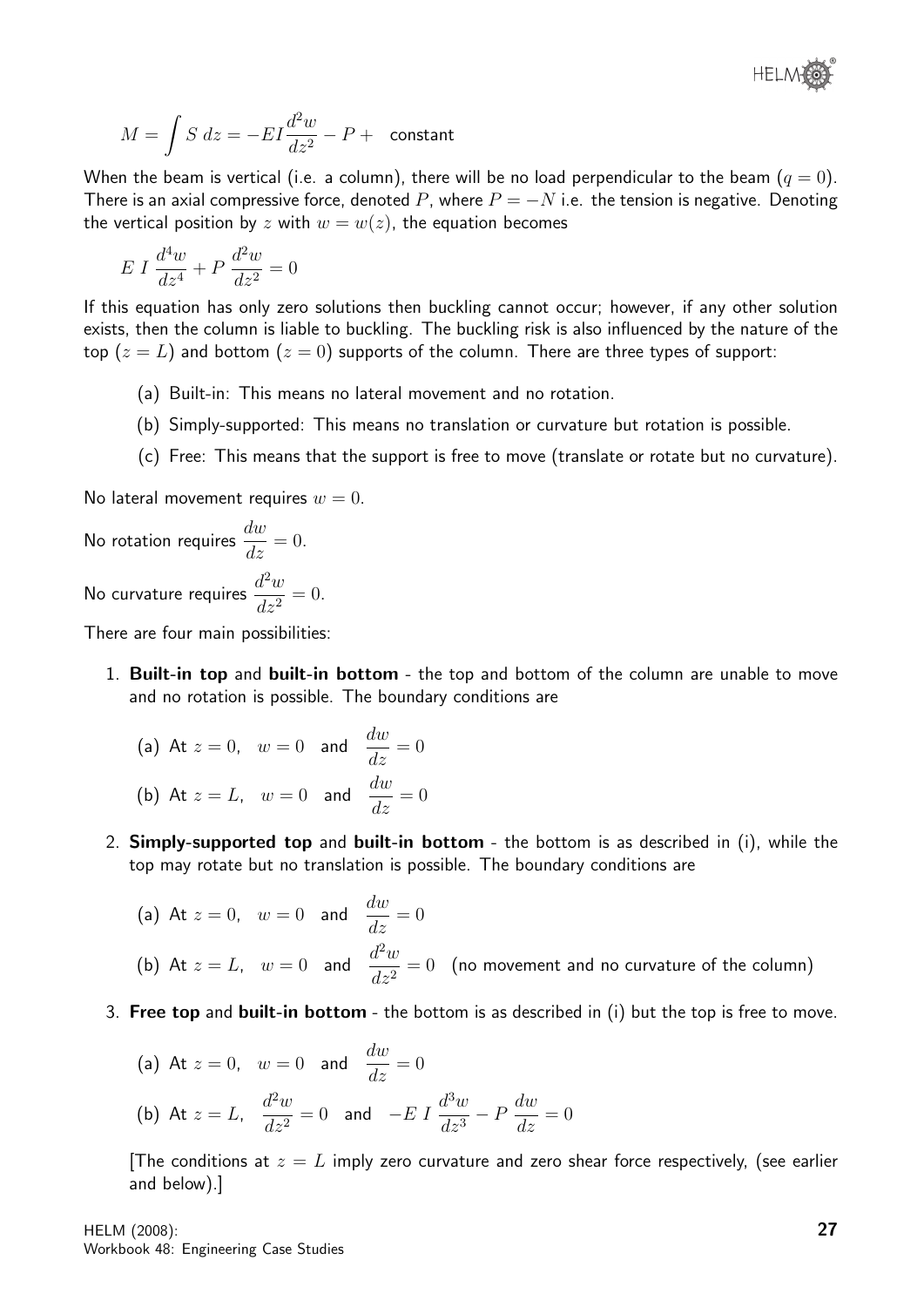Due to the presence of axial load  $P$  on the cross section of the beam, the resultant shear force (perpendicular to the axis of the beam before deformation) is no longer simply q any more. P makes a contribution as well. The resultant shear force is (see Figure 7.2)

$$
V = q + P\frac{dw}{dx} = -EI\frac{d^3w}{dx^3} + P\frac{dw}{dx}
$$

When one comes to prescribe boundary conditions, e.g., for a free-end where shear force is involved, it is vitally important that the resultant shear force  $V$  is employed instead of  $Q$ .

The free-end boundary conditions will be



Figure 7.2

This scenario applies to columns supporting merely their own weight.

4. Simply-supported top and simply-supported bottom - at each end of the column, rotation is possible, but translation not. The boundary conditions are

(a) At 
$$
z = 0
$$
,  $w = 0$  and  $\frac{d^2 w}{dz^2} = 0$   
\n(b) At  $z = L$ ,  $w = 0$  and  $\frac{d^2 w}{dz^2} = 0$ 

In each case, there are 2 boundary conditions at both the top and bottom of the column, i.e. 4 boundary conditions to enable solution of a 4th order ODE.

# Problem in words

Determine the conditions in the column (i.e.  $P$  as a function of  $E$ ,  $I$  and  $L$ ) that enable buckling in the four cases

- 1. built-in top and bottom
- 2. simply-supported top and built-in bottom
- 3. free top and built-in bottom
- 4. simply-supported top and bottom

# Mathematical statement of problem

It is necessary to solve the 4th order ODE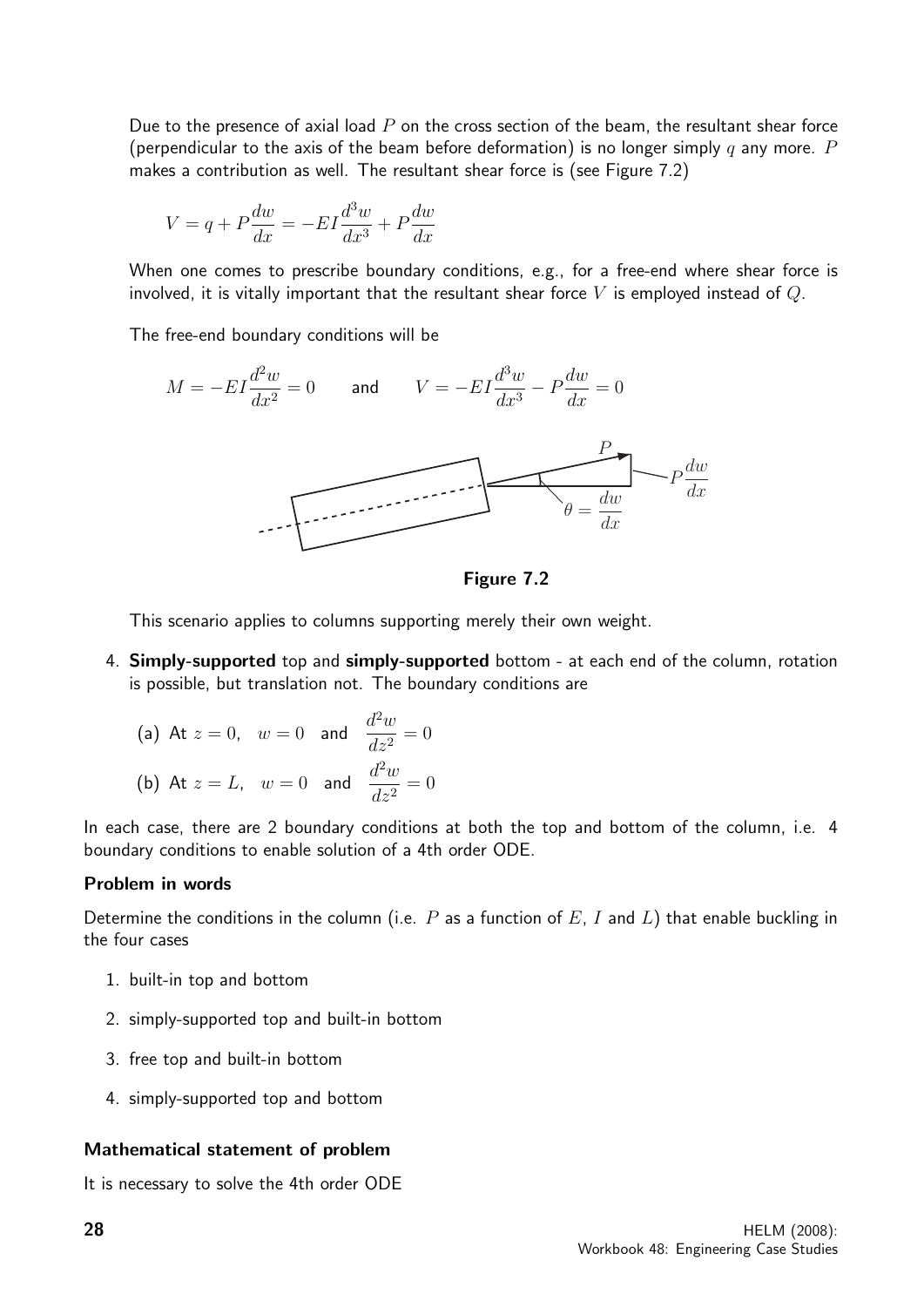®

$$
E I \frac{d^4 w}{dz^4} + P \frac{d^2 w}{dz^2} = 0 \tag{1}
$$

under the four sets of boundary conditions

(i) 
$$
z = 0 \Rightarrow w = 0
$$
 and  $\frac{dw}{dz} = 0$ ;  $z = L \Rightarrow w = 0$  and  $\frac{dw}{dz} = 0$   
\n(ii)  $z = 0 \Rightarrow w = 0$  and  $\frac{dw}{dz} = 0$ ;  $z = L \Rightarrow w = 0$  and  $\frac{d^2w}{dz^2} = 0$ 

(iii) 
$$
z = 0 \Rightarrow w = 0
$$
 and  $\frac{dw}{dz} = 0$ ;  $z = L \Rightarrow \frac{d^2w}{dz^2} = 0$  and  $-E I \frac{d^3w}{dz^3} - P \frac{dw}{dz} = 0$   
\n(iv)  $z = 0 \Rightarrow w = 0$  and  $\frac{d^2w}{dz^2} = 0$ ;  $z = L \Rightarrow w = 0$  and  $\frac{d^2w}{dz^2} = 0$ 

which correspond to the four sets of end supports described, and, in each case find the condition on P such that solutions other than  $w = 0$  are possible.

#### Mathematical analysis

The general solution of the ODE is

$$
w(z) = w_c(z) + w_p(z)
$$

where  $w_c(z)$  is the complementary function and  $w_p(z)$  is the particular solution. Here,  $w_p = 0$ since the right-hand side of (1) is zero.

To find the complementary function, first substitute  $w = e^{\lambda z}$  into (1) to get

 $(E I \lambda^4 + P \lambda^2) e^{\lambda z} = 0$ 

then the characteristic equation is

$$
E I \lambda^4 + P \lambda^2 = 0
$$

or

$$
\lambda^2(\lambda^2 + \beta^2) = 0 \quad \text{where} \quad \beta = \sqrt{\frac{P}{E I}}
$$

with roots

 $\lambda_1 = \lambda_2 = 0, \quad \lambda_3, \lambda_4 = \pm i\beta$ 

so that the complementary functions are

 $A + Bz$  and  $C \sin(\beta z) + D \cos(\beta z)$ 

giving the general solution of the ODE

$$
w(z) = A + Bz + C\sin(\beta z) + D\cos(\beta z)
$$
\n<sup>(2)</sup>

where  $A$ ,  $B$ ,  $C$  and  $D$  are determined by the boundary conditions.

In order to apply the boundary conditions, the following quantities will also be needed.

$$
\frac{dw}{dz} = B + C\beta \cos(\beta z) - D\beta \sin(\beta z)
$$
\n(3)

$$
\frac{d^2w}{dz^2} = -\beta^2 \Big( C \sin(\beta z) + D \cos(\beta z) \Big)
$$
\n(4)

HELM (2008): Workbook 48: Engineering Case Studies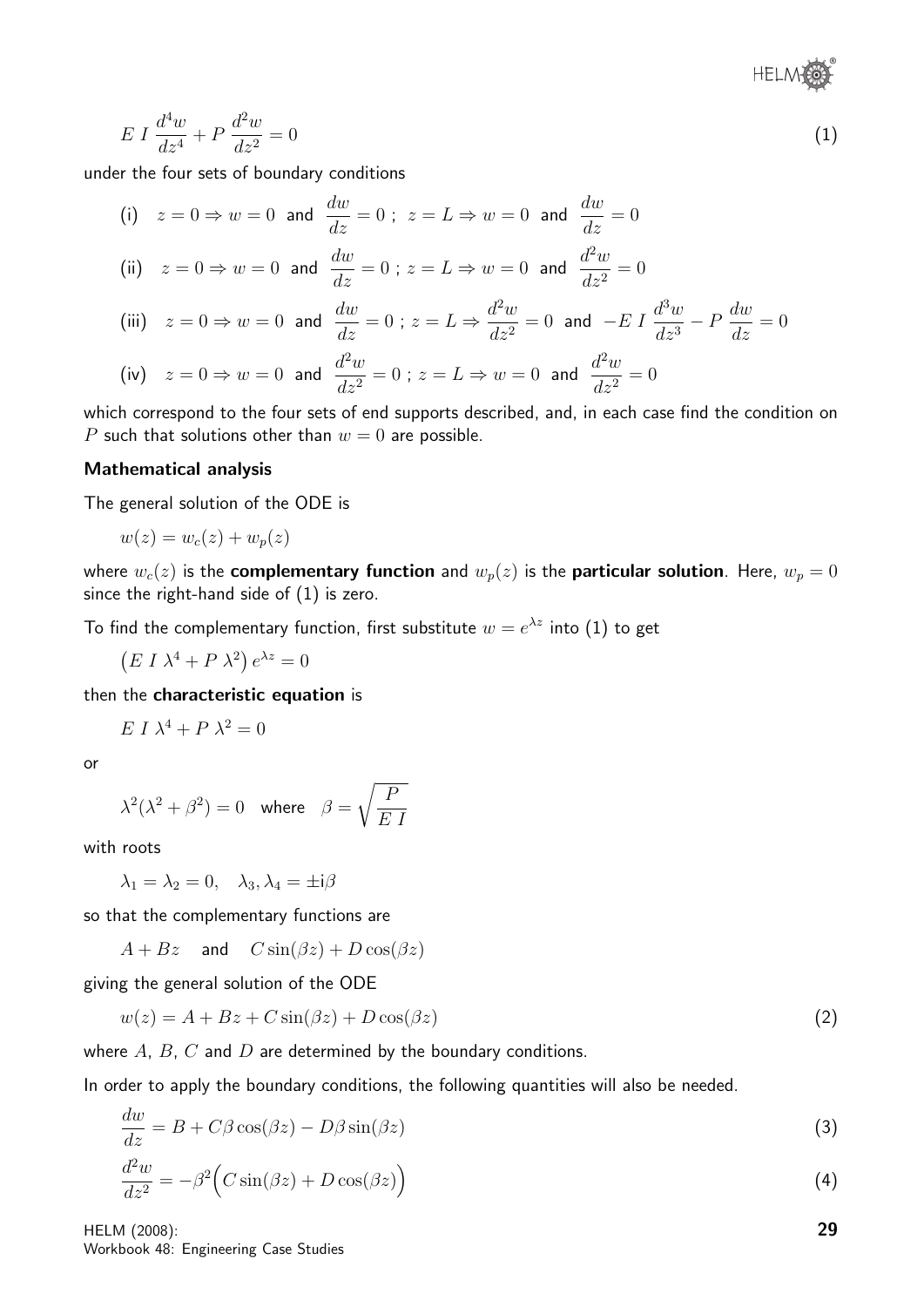$$
\frac{d^3w}{dz^3} = \beta^3 \left( D\sin(\beta z) - C\cos(\beta z) \right)
$$

so that, using the last and first of these and the expression  $\beta^2 = \frac{P}{P}$ EI , it can be shown that

$$
E I \frac{d^3 w}{dz^3} + P \frac{dw}{dz} = B\beta^2 E I \tag{5}
$$

Now take each case in turn.

1. Built-in top and built-in bottom - applying the boundary conditions (i) to Equations (3) and (4) gives the four linear equations

$$
A + D = 0
$$
  
\n
$$
B + \beta C = 0
$$
  
\n
$$
A + BL + C \sin(\beta L) + D \cos(\beta L) = 0
$$
  
\n
$$
B + C\beta \cos(\beta L) - D\beta \sin(\beta L) = 0
$$

which are written in matrix form as

$$
M\left[\begin{array}{c}A\\B\\C\\D\end{array}\right]=0
$$

where  $M$  is the matrix

$$
\begin{bmatrix} 1 & 0 & 0 & 1 \ 0 & 1 & \beta & 0 \ 1 & L & \sin(\beta L) & \cos(\beta L) \ 0 & 1 & \beta \cos(\beta L) & -\beta \sin(\beta L) \end{bmatrix}
$$

Clearly  $A = B = C = D = 0$  is a solution to (7) and in the case where M is an invertible matrix, this is the only solution. However, this gives  $w = 0$  so that the only equilibrium is the case of no deflection. If, however, M is a singular matrix, there will be an infinite number of solutions to (7). Thus, buckling may occur when the determinant of  $M$  is zero. Expressing  $s=\sin(\beta L)$  and  $c=\cos(\beta L)$ 

$$
\det M = |M| = \begin{vmatrix} 1 & 0 & 0 & 1 \\ 0 & 1 & \beta & 0 \\ 1 & L & s & c \\ 0 & 1 & \beta c & -\beta s \end{vmatrix}
$$
  
= 
$$
\begin{vmatrix} 1 & \beta & 0 \\ L & s & c \\ 1 & \beta c & -\beta s \end{vmatrix} - \begin{vmatrix} 0 & 1 & \beta \\ 1 & L & s \\ 0 & 1 & \beta c \end{vmatrix}
$$
  
= 
$$
\begin{vmatrix} s & c \\ \beta c & -\beta s \end{vmatrix} - \beta \begin{vmatrix} L & c \\ 1 & -\beta s \end{vmatrix} + \begin{vmatrix} 1 & s \\ 0 & \beta c \end{vmatrix} - \beta \begin{vmatrix} 1 & L \\ 0 & 1 \end{vmatrix}
$$
  
= 
$$
-\beta s^2 - \beta c^2 + \beta^2 Ls + \beta c + \beta c - \beta
$$
  
= 
$$
\beta (\beta Ls + 2c - 2) \text{ since } \sin^2(\beta L) + \cos^2(\beta L) = 1
$$

leading to the following condition for a non-trivial (non-zero) solution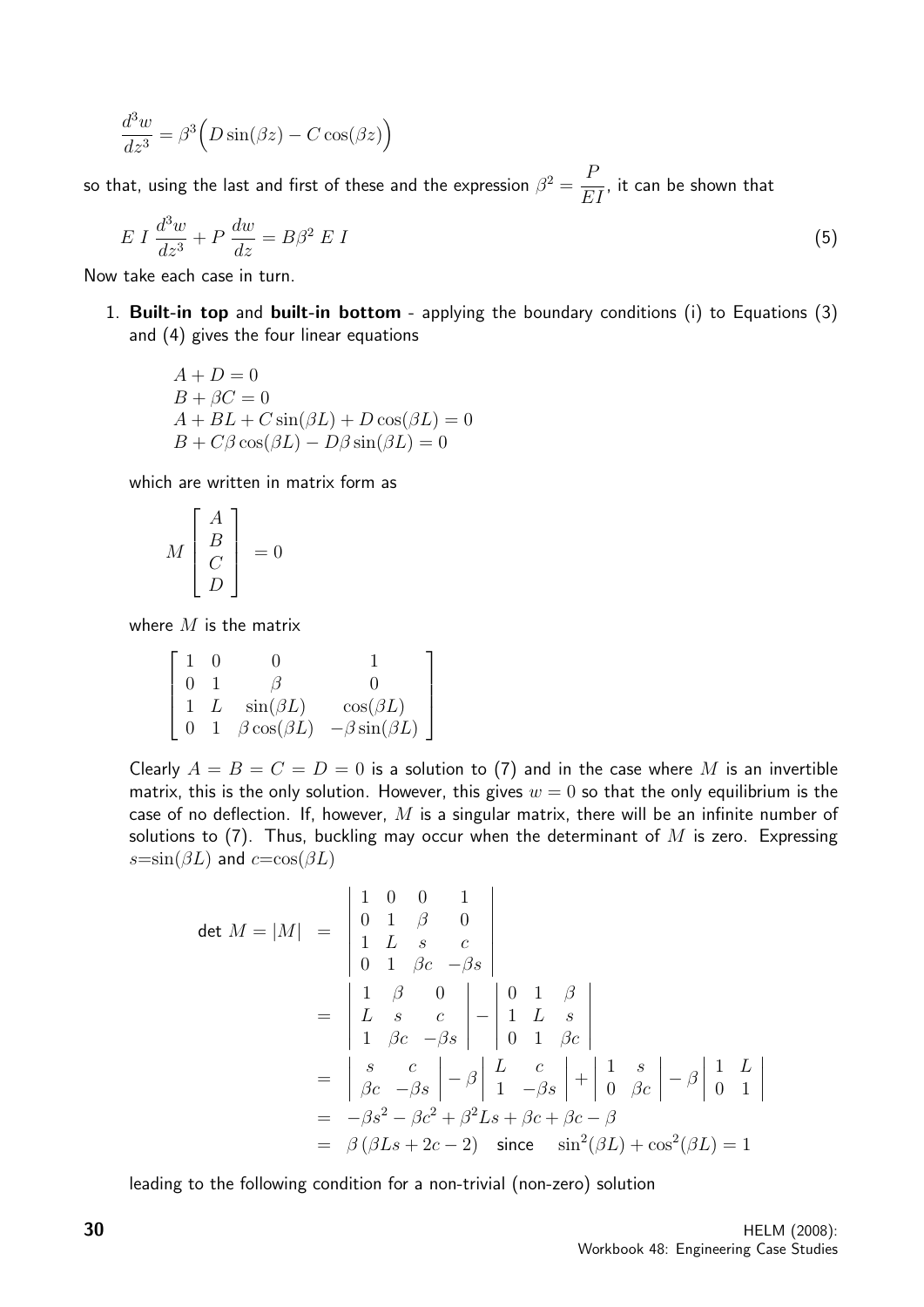® **HELMA** 

$$
\beta L \sin(\beta L) + 2 \cos(\beta L) - 2 = 0 \tag{6}
$$

Using the trigonometrical identities  $\sin 2\theta \equiv 2 \sin \theta \cos \theta$  and  $1 - \cos 2\theta \equiv 2 \sin^2 \theta$  Equation (6) can be written as

$$
4\sin(\frac{\beta L}{2})\left[\frac{\beta L}{2}\cos(\frac{\beta L}{2})-\sin(\frac{\beta L}{2})\right]=0
$$

so that either

$$
\sin(\frac{\beta L}{2}) = 0\tag{7}
$$

or

$$
\frac{\beta L}{2}\cos(\frac{\beta L}{2}) - \sin(\frac{\beta L}{2}) = 0\tag{8}
$$

Solutions for (7) are  $\beta L = 2n\pi$ ,  $n = 1, 2, 3, \dots$  giving

$$
P = 4n^2 \pi^2 \frac{EI}{L^2} \quad n = 1, 2, 3, \dots \tag{9}
$$

the smallest of which  $(n=1)$  is  $4\pi^2$   $EI/L^2 \simeq 39.5 EI/L^2$ .

Equation (8) may be expressed as  $\frac{\beta L}{\gamma}$ 2  $\cot\left(\frac{\beta L}{\alpha}\right)$ 2  $\bigg( = 1$ . The first solution of (8) is  $40.38EI/L^2$ which is larger.

As the load  $P$  increases from zero, it is the first value at which it will buckle which is of interest. This **critical value** is therefore found from (9) with  $n = 1$  to be

$$
P_{cr} = 4\pi^2 \frac{EI}{L^2} \simeq 39.5 \frac{EI}{L^2}
$$

2. Simply-supported top and built-in bottom - applying the boundary conditions (ii) to Equations (3), (4) and (5) gives the four linear equations

$$
A + D = 0
$$
  
\n
$$
B + \beta C = 0
$$
  
\n
$$
A + BL + C \sin(\beta L) + D \cos(\beta L) = 0
$$
  
\n
$$
C \sin(\beta L) + D \cos(\beta L) = 0
$$

with coefficient matrix

$$
M = \begin{bmatrix} 1 & 0 & 0 & 1 \\ 0 & 1 & \beta & 0 \\ 1 & L & \sin(\beta L) & \cos(\beta L) \\ 0 & 0 & \sin(\beta L) & \cos(\beta L) \end{bmatrix}
$$

and determinant (noting the expansion along the top row and the use of properties of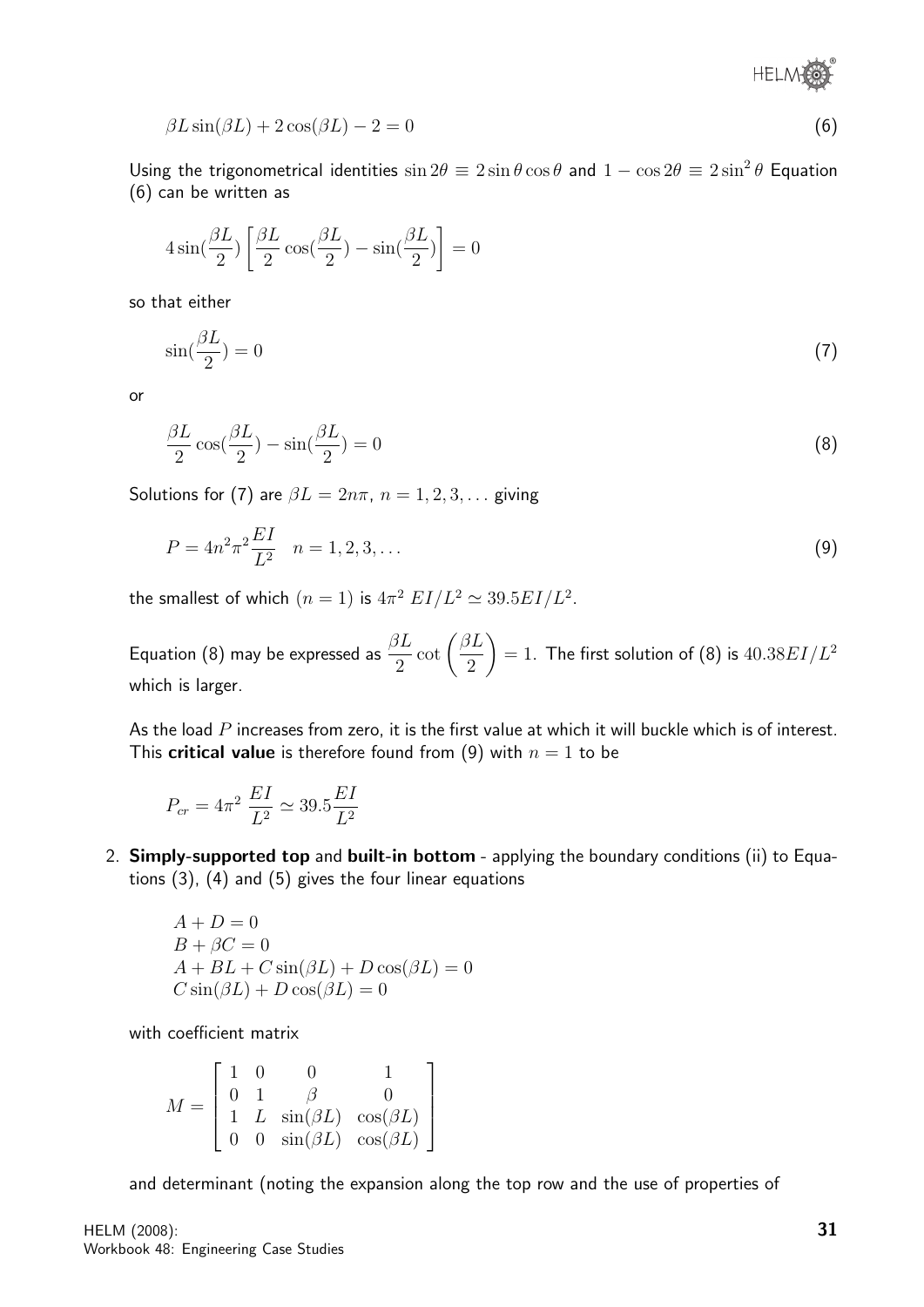determinants in the left-hand 3 by 3 determinant)

$$
\det M = \begin{vmatrix} 1 & 0 & 0 & 1 \\ 0 & 1 & \beta & 0 \\ 1 & L & \sin(\beta L) & \cos(\beta L) \\ 0 & 0 & \sin(\beta L) & \cos(\beta L) \end{vmatrix}
$$
  
= 
$$
\begin{vmatrix} 1 & \beta & 0 \\ L & \sin(\beta L) & \cos(\beta L) \\ 0 & \sin(\beta L) & \cos(\beta L) \end{vmatrix} - \begin{vmatrix} 0 & 1 & \beta \\ 1 & L & \sin(\beta L) \\ 0 & 0 & \sin(\beta L) \end{vmatrix}
$$
  
= 
$$
\begin{vmatrix} 1 & \beta & 0 \\ L & 0 & 0 \\ 0 & \sin(\beta L) & \cos(\beta L) \end{vmatrix} - \sin(\beta L) \begin{vmatrix} 0 & 1 \\ 1 & L \end{vmatrix}
$$
  
= 
$$
-\beta L \cos(\beta L) + \sin(\beta L)
$$

leading to the condition for a non-zero solution

$$
\beta L = \tan(\beta L)
$$

with first solution  $\beta L = 4.49$ , so that

$$
P_{cr} = (4.49)^2 \frac{EI}{L^2} \simeq 20.2 \frac{EI}{L^2}
$$

3. Free top and built-in bottom - applying the boundary conditions (iii) to Equations (3), (4), (5) and (6) gives the four linear equations

$$
A + D = 0
$$
  
\n
$$
B + \beta C = 0
$$
  
\n
$$
C \sin(\beta L) + D \cos(\beta L) = 0
$$
  
\n
$$
B = 0
$$

with coefficient matrix

$$
M = \left[ \begin{array}{cccc} 1 & 0 & 0 & 1 \\ 0 & 1 & \beta & 0 \\ 0 & 0 & \sin(\beta L) & \cos(\beta L) \\ 0 & 1 & 0 & 0 \end{array} \right]
$$

and determinant (found by expanding down the left column and then along the bottom row)

$$
\det M = \begin{vmatrix} 1 & 0 & 0 & 1 \\ 0 & 1 & \beta & 0 \\ 0 & 0 & \sin(\beta L) & \cos(\beta L) \\ 0 & 1 & 0 & 0 \end{vmatrix}
$$
  
= 
$$
\begin{vmatrix} 1 & \beta & 0 \\ 0 & \sin(\beta L) & \cos(\beta L) \\ 1 & 0 & 0 \end{vmatrix} = \begin{vmatrix} \beta & 0 \\ \sin(\beta L) & \cos(\beta L) \end{vmatrix}
$$
  
= 
$$
\beta \cos(\beta L)
$$

leading to the condition for a non-zero solution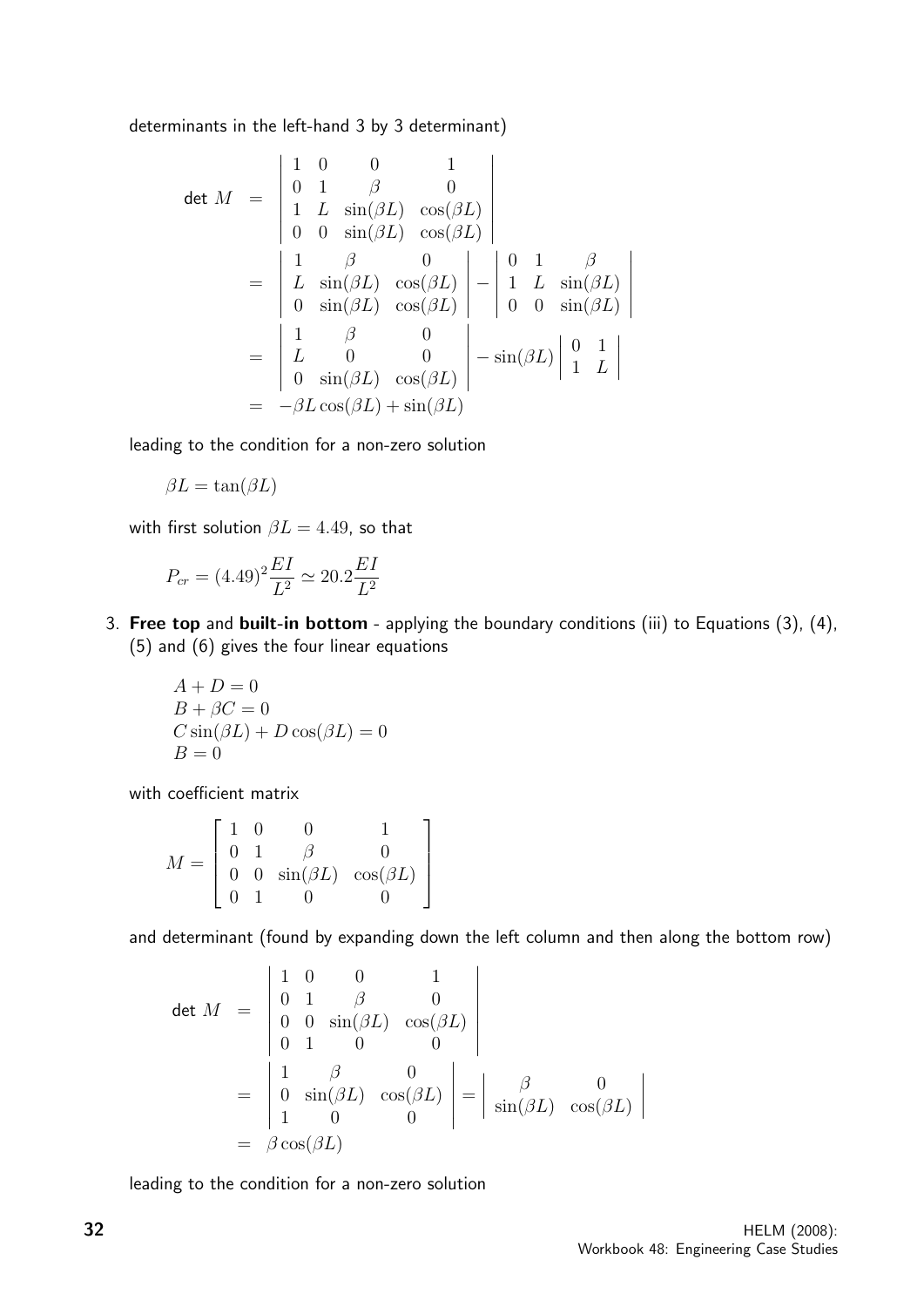

 $\cos(\beta L) = 0$ 

with general solution

$$
\beta L = \frac{(2n-1)}{2}\pi \quad n = 1, 2, 3, \dots
$$

the smallest solution of which is for  $n = 1$ , i.e.

$$
P_{cr}=\frac{\pi^2}{4}\frac{EI}{L^2}\simeq 2.5\frac{EI}{L^2}
$$

4. Simply-supported top and simply-supported bottom - applying the boundary conditions (iv) to Equations (3) and (5) gives the four linear equations

$$
A + D = 0
$$
  
\n
$$
D = 0
$$
  
\n
$$
A + BL + C \sin(\beta L) + D \cos(\beta L) = 0
$$
  
\n
$$
C \sin(\beta L) + D \cos(\beta L) = 0
$$

with coefficient matrix

$$
M = \begin{bmatrix} 1 & 0 & 0 & 1 \\ 0 & 0 & 0 & 1 \\ 1 & L & \sin(\beta L) & \cos(\beta L) \\ 0 & 0 & \sin(\beta L) & \cos(\beta L) \end{bmatrix}
$$

and determinant (found by expanding along the second row and then along the top row)

$$
\det M = \begin{vmatrix} 1 & 0 & 0 & 1 \\ 0 & 0 & 0 & 1 \\ 1 & L \sin(\beta L) & \cos(\beta L) \\ 0 & 0 & \sin(\beta L) & \cos(\beta L) \end{vmatrix}
$$

$$
= \begin{vmatrix} 1 & 0 & 0 \\ 1 & L \sin(\beta L) \\ 0 & 0 & \sin(\beta L) \end{vmatrix} = \begin{vmatrix} L \sin(\beta L) \\ 0 & \sin(\beta L) \end{vmatrix}
$$

$$
= L \sin(\beta L)
$$

leading to the condition for a non-zero solution

$$
\sin(\beta L) = 0
$$

with general solution

$$
\beta L = n\pi \quad n = 1, 2, 3, \dots
$$

the smallest solution of which is for  $n=1$ , i.e.

$$
P_{cr} = \pi^2 \frac{EI}{L^2} \simeq 9.9 \frac{EI}{L^2}
$$

HELM (2008): Workbook 48: Engineering Case Studies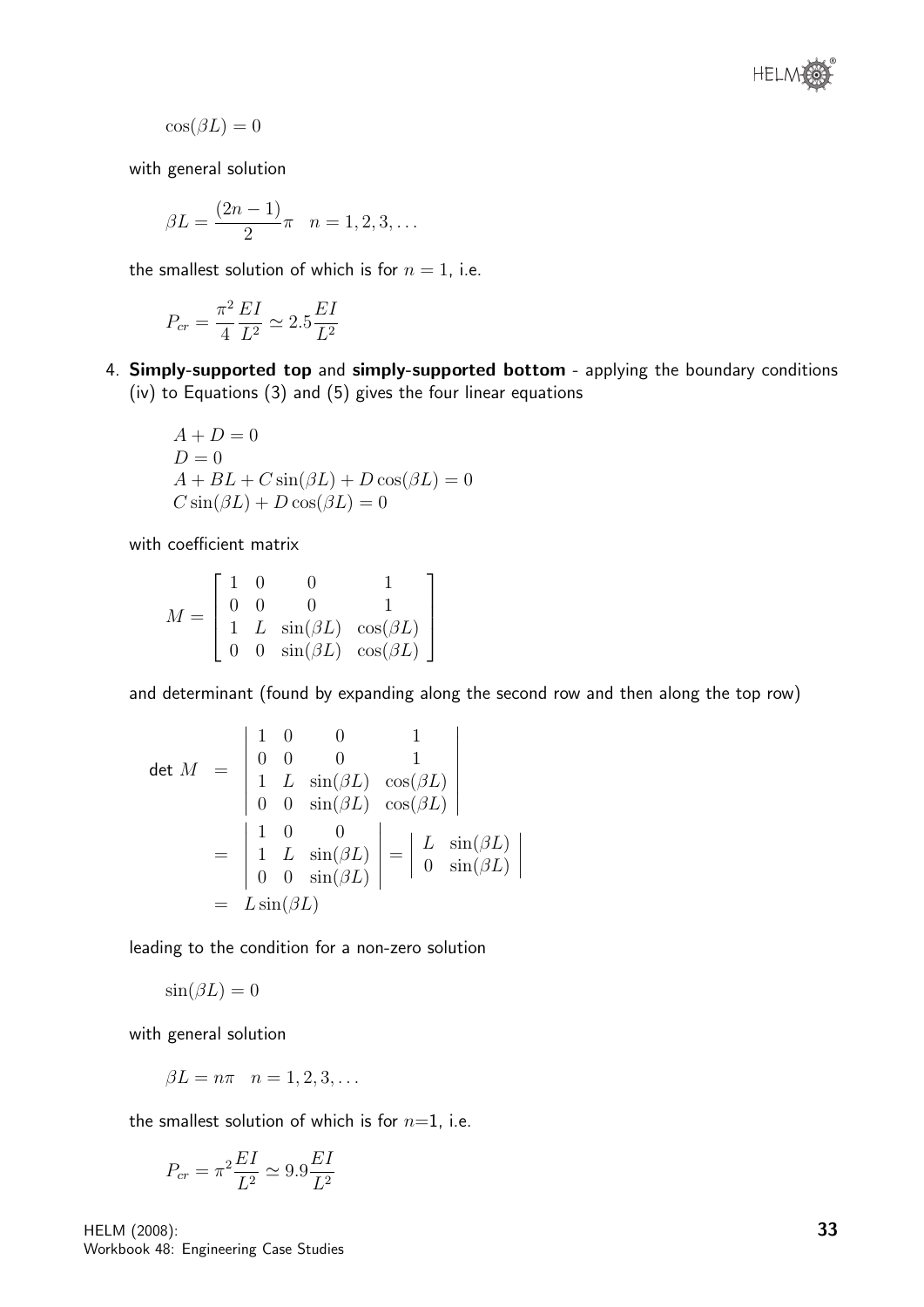# Interpretation

A column is subject to buckling if the compressive force  $P$  is equal to one of several critical values. For each type of end support, the first critical value is given below.

| top support      | bottom support   | first critical load            |
|------------------|------------------|--------------------------------|
| free             | built-in         | $P_{cr} = 2.5 \frac{EI}{I^2}$  |
| simply-supported | simply-supported | $P_{cr} = 9.9 \frac{EI}{I^2}$  |
| simply-supported | built-in         | $P_{cr} = 20.2 \frac{EI}{L^2}$ |
| built-in         | built-in         | $P_{cr} = 39.5 \frac{EI}{I^2}$ |

For a given column, the first critical value can be increased by increasing the value of the ratio  $\frac{EI}{\epsilon_2}$  $L^2$ (in practice, increasing  $EI$  rather than decreasing  $L$  as the column presumably still has to reach to the roof etc). However, a more effective strategy may well be to ensure built-in supports for the column at each end which can increase the first critical value by a factor of approximately 2, 4 or 16 depending on the original type of support used.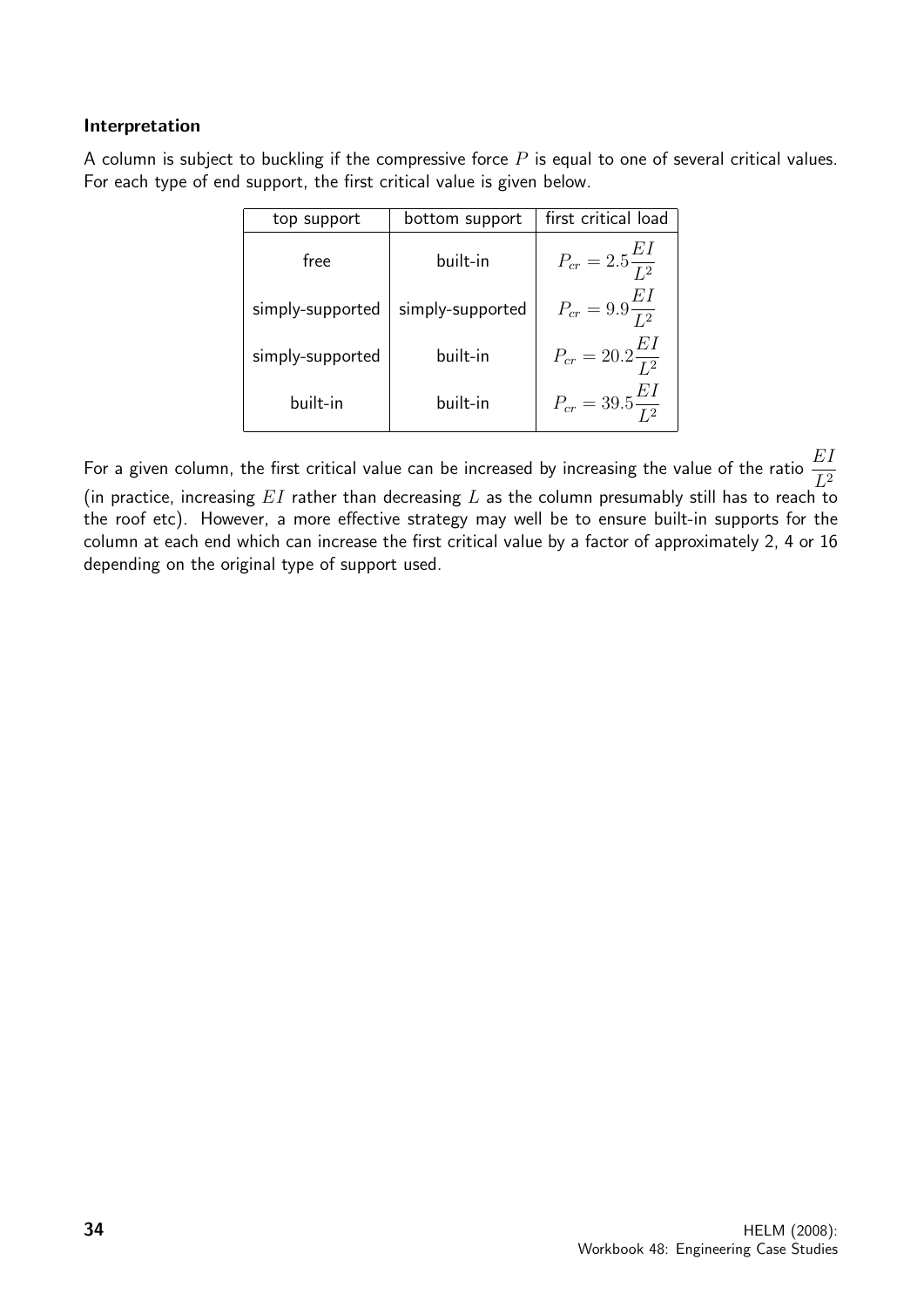

# Maximum bending moment for a multiple structure

# Mathematical Skills

| Topic             | Workbook |
|-------------------|----------|
| Maxima and Minima | [12]     |

# Introduction

The ability to model the effects of moving loads on a structure is important, for example in bridge design. Engineering Case Study 5 has introduced the definition of **bending moment** and its relationship to **shear force**. The bending moment is a measure of the tendency for a beam to bend and is a function of both the position of the load and the position of the point where the bending moment is being measured.

Imagine that a load of weight  $W$  moves on to a beam OP of length  $L$  and that the bending moment is measured at point A, which is a distance  $a$  from the left end of the beam (See Figure 8.1). When the load is at a distance  $z$  from O, the left end of the beam, then the bending moment is (proportional to)

$$
M = W \begin{cases} \frac{L-a}{L} z & z < a \\ \frac{L-z}{L} a & z > a \end{cases} \tag{1}
$$

which has derivative

$$
\frac{dM}{dz} = W \begin{cases} \frac{L-a}{L} & ( > 0) & z < a \\ -\frac{a}{L} & ( < 0) & z > a \end{cases}
$$

A graph of the variation of M with position z along the beam is shown in Figure 8.1.



Figure 8.1: Variation of bending moment measured at a particular point with position of a load along the beam

The bending moment measure at A starts from a value of zero as the weight moves onto the beam at O, increases at a constant rate as the weight approaches A, reaches a maximum as the weight passes over A and then decreases linearly to zero as the weight moves further to the other end of the beam at P. By convention, since positive  $M$  represents a sagging beam, it is shown downwards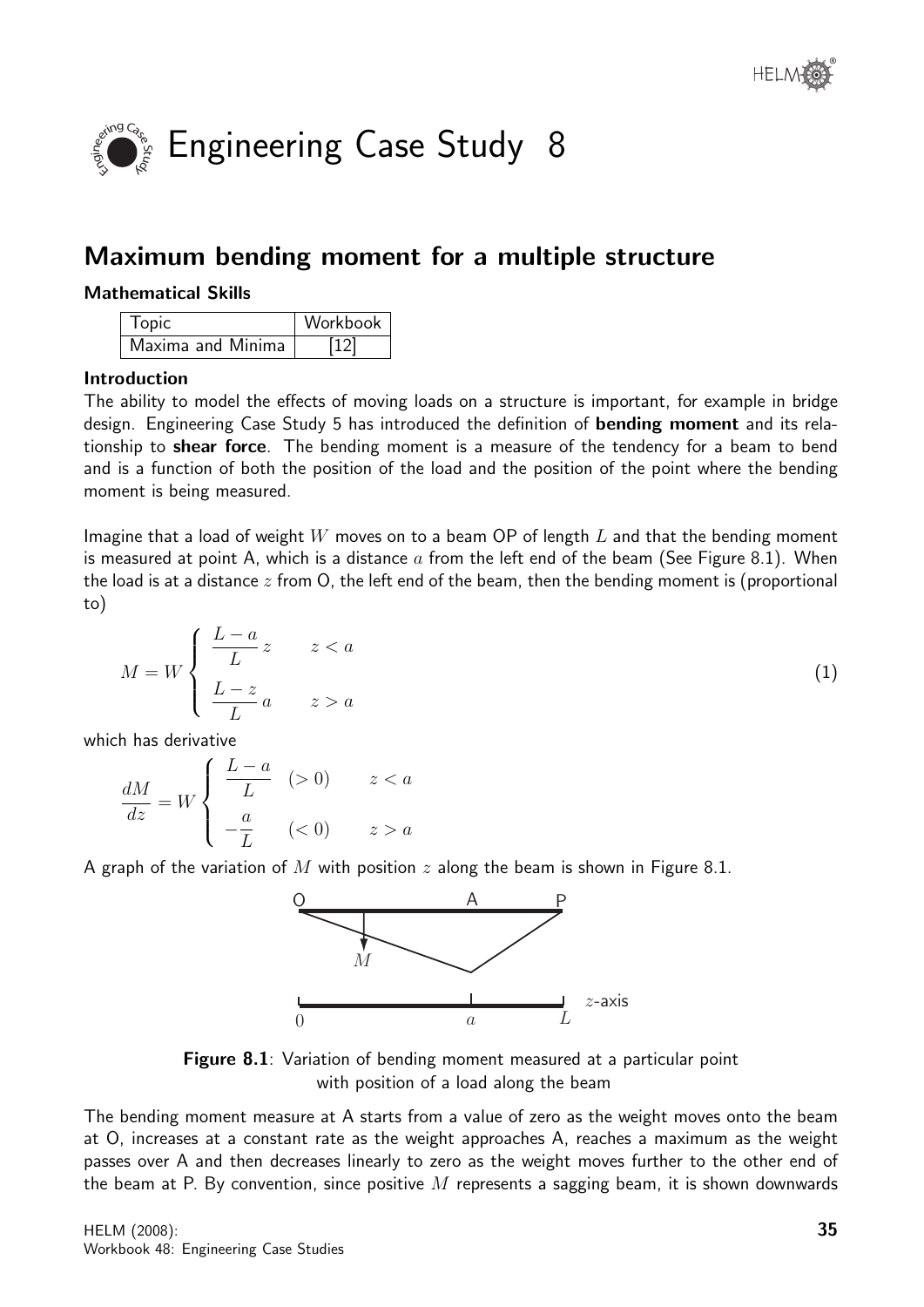in Figure 8.1. Nevertheless, the bending moment is at a **maximum** when the weight passes over the point where it is being measured.

Often, rather than acting at a single point, a load acts at several point which remain a fixed distance apart e.g. a truck, a person cycling, a table standing on four legs, or railway wagons coupled together. Finding the point at which the maximum bending moment occurs can be done in a similar manner to that illustrated above.

#### Problem in words

A 'train' consists of three wagons with weights of 6 kN, 2 kN and 5 kN respectively. Each wagon is separated from its neighbour by a constant distance of 1 m. It moves onto and crosses a beam of length 20 m. If the bending moment is measure at a point 13 m from the end where the weights pass onto the beam, find the position of the 'train' that produces the largest bending moment.

What measuring location would correspond to the maximum bending moment as each wagon passes over it?

#### Mathematical statement of problem

(a) Construct a function

$$
M = \sum_{i=1}^{3} W_i \begin{cases} \frac{(L-a)}{L} z_i & z_i < a \\ \frac{(L-z_i)}{L} a & z_i > a \end{cases}
$$
 (2)

for the total bending moment measured at a distance  $a$  from the onset of the load, given that  $W_1 = 6$ ,  $W_2 = 2$ ,  $W_3 = 5$ ,  $L = 20$  and  $a = 13$ .

(b) By differentiation, find the point at which this function is a maximum.

(c) Repeat the analysis but for a general point  $a$  and consider the beam in four zones:

| zone [1]: $2 < z_1 < a$      | (before the weights pass $a$ )                                        |
|------------------------------|-----------------------------------------------------------------------|
| zone [2]: $a < z_1 < a + 1$  | (only the 6 kN weight has passed $a$ )                                |
|                              | zone [3]: $a+1 < z_1 < a+2$ (the 6 kN and 2 kN weights have passed a) |
| zone [4]: $a + 2 < z_1 < 20$ | (all three weights have passed $a$ )                                  |

Calculate M in each of the zones, and then, by differentiation, find the range of a for which a maximum bending moment is produced when the first weight (6 kN) passes over the measurement point. Repeat this process for the second weight (2 kN) and the third weight (5 kN).

#### Mathematical analysis

(a) Denote the position of the 6 kN weight by  $z_1$  and the positions of the 2 kN and 5 kN weights by  $z_2 (= z_1 - 1)$  and  $z_3 (= z_1 - 2)$  respectively.

From  $(2)$  the moment due to weight i is

$$
M_i = W_i \begin{cases} \frac{7}{20} z_i & z_i < 13 \\ \frac{13}{20} (20 - z_i) & z_i > 13 \end{cases}
$$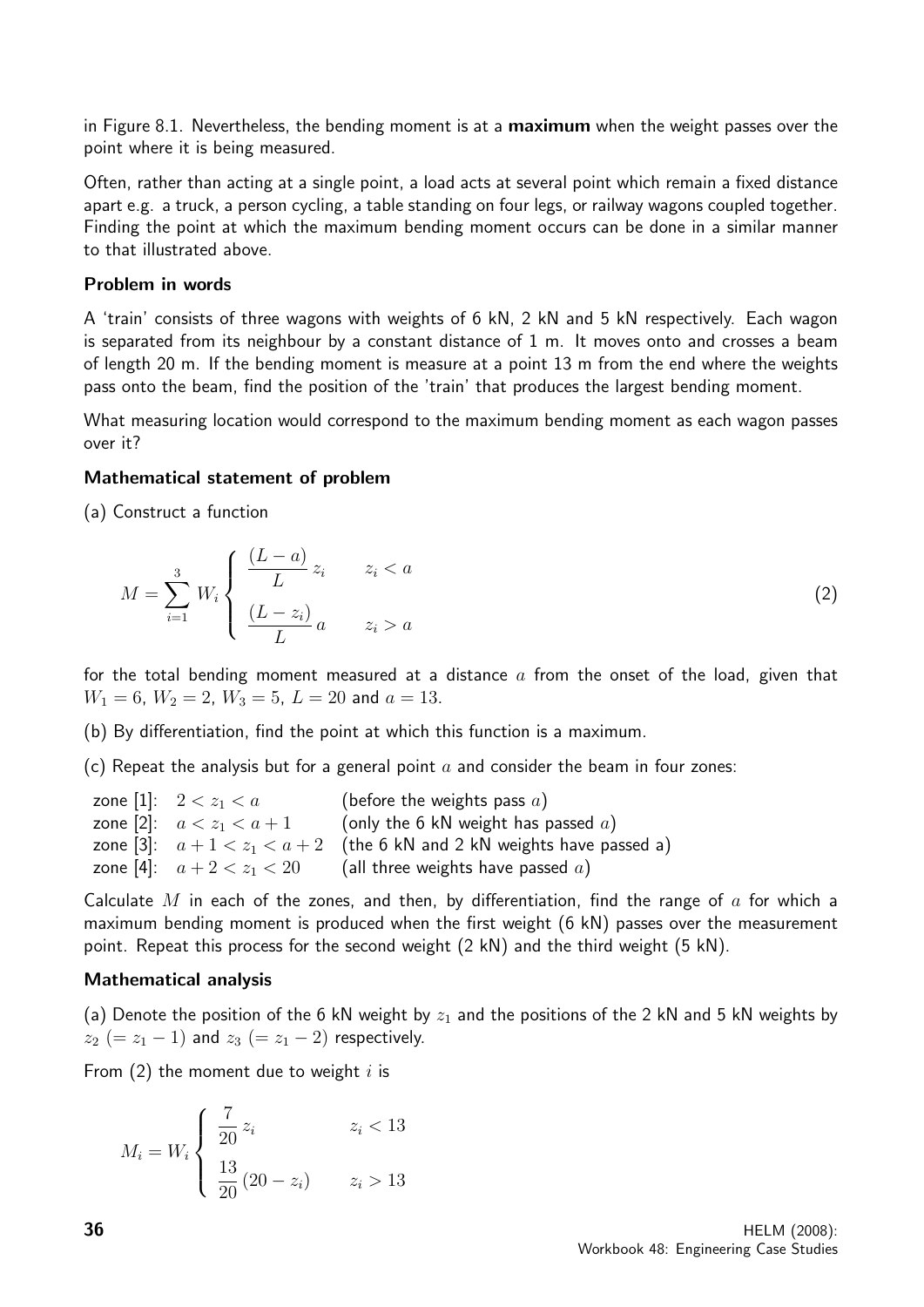so that

$$
M_1 = 6 \begin{cases} \frac{7}{20} z_1 & z_1 < 13 \\ \frac{13}{20} (20 - z_1) & z_1 > 13 \end{cases} = \begin{cases} 6 \times \frac{7}{20} z_1 & z_1 < 13 \\ 6 \times \frac{13}{20} (20 - z_1) & z_1 > 13 \end{cases}
$$

$$
M_2 = 2 \begin{cases} \frac{7}{20} z_2 & z_2 < 13 \\ \frac{13}{20} (20 - z_2) & z_2 > 13 \end{cases} = \begin{cases} 2 \times \frac{7}{20} (z_1 - 1) & z_1 < 14 \\ 2 \times \frac{13}{20} (21 - z_1) & z_1 > 14 \end{cases}
$$

$$
M_3 = 5 \begin{cases} \frac{7}{20} z_3 & z_3 < 13 \\ \frac{13}{20} (20 - z_3) & z_3 > 13 \end{cases} = \begin{cases} 5 \times \frac{7}{20} (z_1 - 2) & z_1 < 15 \\ 5 \times \frac{13}{20} (22 - z_1) & z_1 > 15 \end{cases}
$$

With all three wagons on the beam (i.e.  $2 < z<sub>1</sub> < 20$ ), the total moment is

$$
\left( (6 \times \frac{7}{20} z_1) + (2 \times \frac{7}{20} (z_1 - 1)) + (5 \times \frac{7}{20} (z_1 - 2)) \right) \qquad 2 < z_1 < 13
$$

$$
(6 \times \frac{13}{20} z_1) + (2 \times \frac{7}{20} (z_1 - 1)) + (5 \times \frac{7}{20} (z_1 - 2)) \qquad \qquad 2 < z_1 < 13
$$
  

$$
(6 \times \frac{13}{20} (20 - z_1)) + (2 \times \frac{7}{20} (z_1 - 1)) + (5 \times \frac{7}{20} (z_1 - 2)) \qquad \qquad 13 < z_1 < 14
$$

$$
(6 \times \frac{13}{20} (20 - z_1)) + (2 \times \frac{13}{20} (21 - z_1)) + (5 \times \frac{7}{20} (z_1 - 2)) \qquad 14 < z_1 < 15
$$

$$
\begin{cases}\n(6 \times \frac{15}{20} (20 - z_1)) + (2 \times \frac{15}{20} (21 - z_1)) + (5 \times \frac{1}{20} (z_1 - 2)) & 14 < z_1 < 15 \\
(6 \times \frac{13}{20} (20 - z_1)) + (2 \times \frac{13}{20} (21 - z_1)) + (5 \times \frac{13}{20} (22 - z_1)) & 15 < z_1 < 20\n\end{cases}
$$

$$
= \begin{cases} \frac{91z_1 - 84}{20} & 2 < z_1 < 13 \\ \frac{-29z_1 + 1476}{20} & 13 < z_1 < 14 \\ \frac{-69z_1 + 2036}{20} & 14 < z_1 < 15 \\ \frac{-169z_1 + 3536}{20} & 15 < z_1 < 20 \end{cases}
$$

(b) Thus

 $\cal M$ 

$$
\frac{dM}{dz_1} = \begin{cases}\n91/20 & (> 0) \\
-29/20 & (< 0) \\
-69/20 & (< 0) \\
-169/20 & (< 0) \\
15 < z_1 < 20\n\end{cases}
$$

Thus, M is an increasing function of  $z_1$  for  $z_1 < 13$ , but a decreasing function for  $z_1 > 13$  and so has a **maximum** at  $z_1 = 13$ .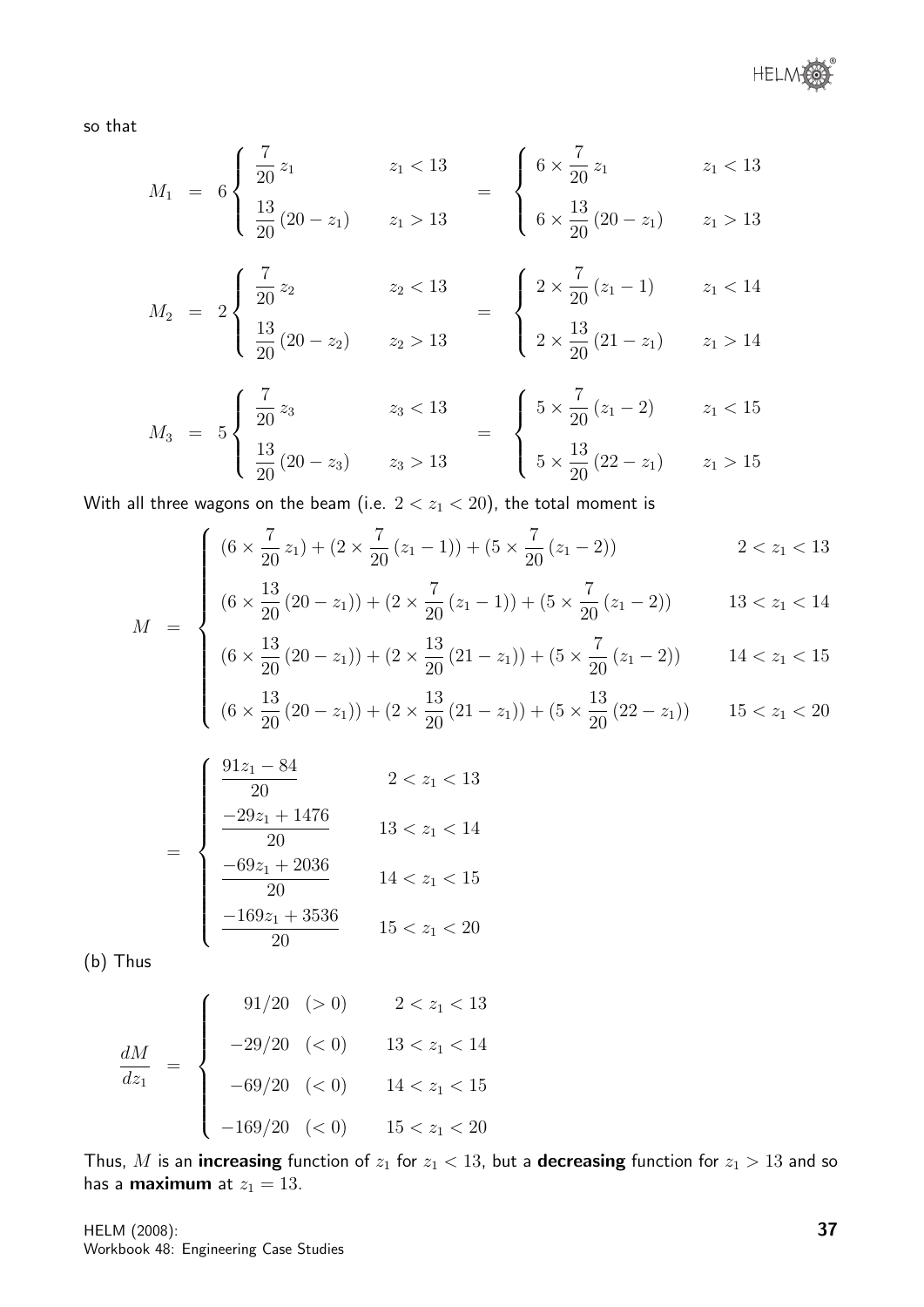The resulting variation of  $M$  with position is shown in Figure 8.2 for the period during which all three wagons are on the beam.



Figure 8.2: Variation of  $M$  with position of the 'train' when all of it is on the beam (c) As before, an expression for the bending moment in each zone of the beam can be found.

$$
M = \begin{cases} 6 \frac{(20-a)}{20} z_1 + 2 \frac{(20-a)}{20} (z_1 - 1) + 5 \frac{(20-a)}{20} (z_1 - 2) & 2 < z_1 < a \\ 6 \frac{(20-z_1)}{20} a + 2 \frac{(20-a)}{20} (z_1 - 1) + 5 \frac{(20-a)}{20} (z_1 - 2) & a < z_1 < a + 1 \\ 6 \frac{(20-z_1)}{20} a + 2 \frac{(21-z_1)}{20} a + 5 \frac{(20-a)}{20} (z_1 - 2) & a + 1 < z_1 < a + 2 \\ 6 \frac{(20-z_1)}{20} a + 2 \frac{(21-z_1)}{20} a + 5 \frac{(22-z_1)}{20} a & a + 2 < z_1 < 20 \end{cases}
$$
  

$$
\left( \frac{z_1}{20} (260 - 13a) + \frac{1}{20} (12a - 240) \right) 2 < z_1 < a
$$

$$
= \begin{cases} \frac{1}{20} (260 - 13a) + \frac{1}{20} (12a - 240) & 2 < z_1 < a \\ \frac{z_1}{20} (140 - 13a) + \frac{1}{20} (132a - 240) & a < z_1 < a + 1 \\ \frac{z_1}{20} (100 - 13a) + \frac{1}{20} (172a - 200) & a + 1 < z_1 < a + 2 \\ -\frac{13az_1}{20} + \frac{272a}{20} & a + 2 < z_1 < 20 \end{cases}
$$

Differentiating with respect to  $z_1$  in each zone gives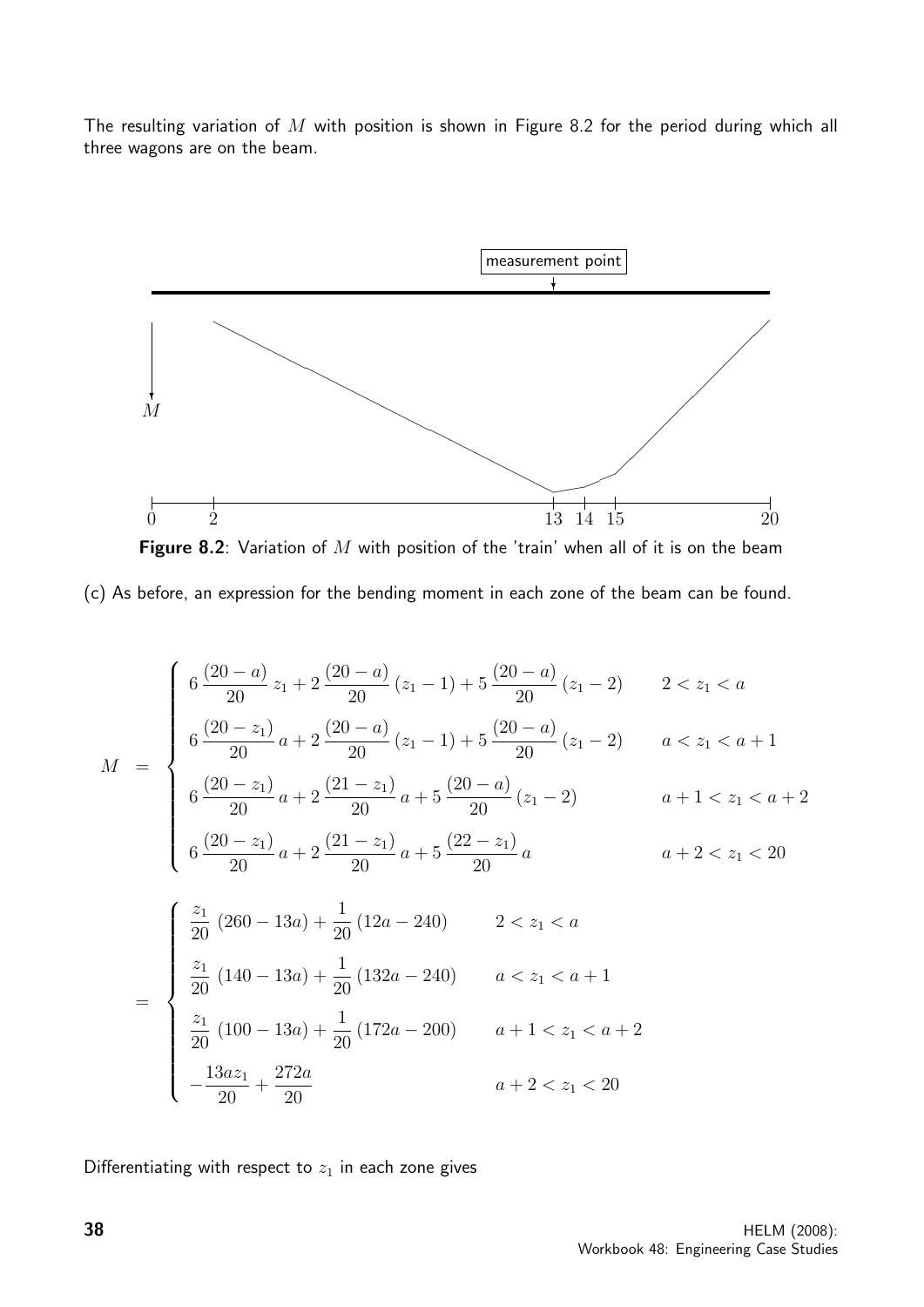

| zone $[1]: 2 < z_1 < a$                                           | $\frac{dM}{dz_1} = \frac{1}{20} (260 - 13a)$ > 0 for all valid a                                                                                                                   |                         |  |
|-------------------------------------------------------------------|------------------------------------------------------------------------------------------------------------------------------------------------------------------------------------|-------------------------|--|
|                                                                   | zone [2]: $a < z_1 < a + 1$ $\frac{dM}{dz_1} = \frac{1}{20} (140 - 13a)$ $\begin{cases} > 0 \text{ for } a < 140/13 \\ < 0 \text{ for } a > 140/13 \end{cases}$ ( $\approx 10.8$ ) |                         |  |
|                                                                   | zone [3]: $a+1 < z_1 < a+2$ $\frac{dM}{dz_1} = \frac{1}{20} (100 - 13a)$ $\begin{cases} > 0 \text{ for } a < 100/13 \\ < 0 \text{ for } a > 100/13 \end{cases}$ ( $\approx 7.7$ )  |                         |  |
| zone [4] : $a + 2 < z_1 < 20$ $\frac{dM}{dz_1} = -\frac{13a}{20}$ |                                                                                                                                                                                    | $< 0$ for all valid $a$ |  |

A maximum value of  $M$  is created if the derivative above changes from a positive to a negative value. Comparing the behaviour of  $\frac{dM}{dt}$  $dz_1$ in adjacent zones will show the influence of each of the weights passing over  $a$ .

- Comparing the first and second zones (i.e. upon passage of the 6 kN weight), the derivative changes from positive to negative for  $a > 10.8$ .
- However, if  $a < 10.8$ , the derivative remains positive in zones [1] and [2], but becomes negative in zone [3] (i.e. upon passage of the 2 kN weight) if, additionally,  $a > 7.7$ .
- If  $a < 7.7$ , the derivative remains positive in zones [1], [2] and [3], but becomes negative in zone [4] (i.e. upon passage of the 5 kN weight).

#### Interpretation and comment

In the part of the problem where  $a = 13$ , the moment at the point of measurement is greatest for  $z1 = 13$ , i.e. as the 6 kN weight passes over it. Intuitively, it may seem obvious that the greatest bending moment should occur at the instant of passage of the largest weight, but this is not always the case, as we illustrate below.

Moreover, another way of looking intuitively at the problem, i.e. by considering the centre of mass, gives an incorrect answer. The centre of mass of the system will lie between the 6 kN and 2 kN weights. When the maximum bending moment occurs, the centre of mass is still approaching the point of measurement.

Now consider the results from the part of the problem involving arbitrary  $a$ .

- For  $a > 10.8$  the maximum bending moment occurs upon passage of the first and largest weight.
- For  $7.7 < a < 10.8$  the maximum bending moment occurs upon passage of the smallest component of the load, but the one which determines whether or not more than half the total weight has passed.
- For  $a < 7.7$  the maximum bending moment occurs upon passage of the final weight.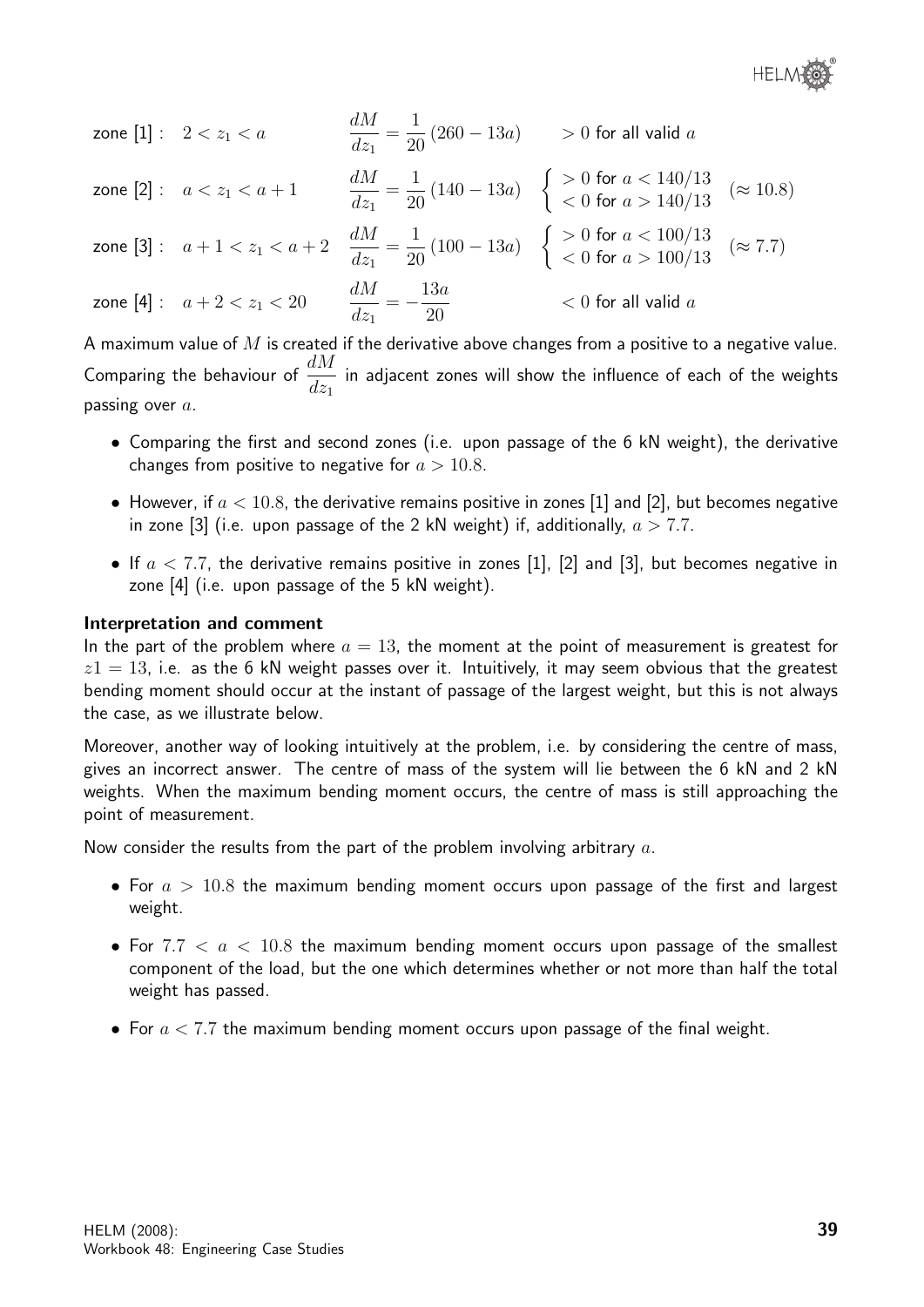

# Equation of the curve of a cable fixed at two end points

## Mathematical Skills

| <b>Topic</b>                  | Workbook |
|-------------------------------|----------|
| Trigonometric identities      | [4]      |
| Hyperbolic functions          | [6]      |
| Differentiation               | $[11]$   |
| Integration                   | $[13]$   |
| Length of curve (integration) | 141      |

## Introduction

Cables are common components of structures. Long cables are found in suspension bridges and form overhead power lines strung between pylons. The shape and the associated tension in an overhead power cable is important, for example, when assessing its durability and the clearance it requires.

## Problem in words

Find a general equation describing the curve of a cable fixed at two endpoints at the same height above the ground. The line density of the cable is a constant,  $\rho$ , and there is no load on the cable apart from its own weight.

#### Mathematical statement of the problem

We can draw a diagram of the cable as in Figure 9.1 where  $A$  and  $B$  are the end points.





We have marked the tension,  $T$ , operating at a point,  $P$ , on the cable along a tangent to the cable. The point  $P$  is at a distance  $s$  along the cable from its midpoint and at a height  $y'$  and horizontal distance  $x'$ . If we consider a short section of the cable,  $MP$ , then the total force due to gravity operating on this section is  $s\rho q$ , operating vertically downwards. The tension at point P will have a vertical component  $T \sin(\phi)$ . The forces operating in the horizontal direction are  $T_0$  operating at the point M and  $T \cos(\phi)$ , the horizontal component of the tension, operating at P. As the cable is static, the forces both in the horizontal and vertical directions must sum to 0 independently.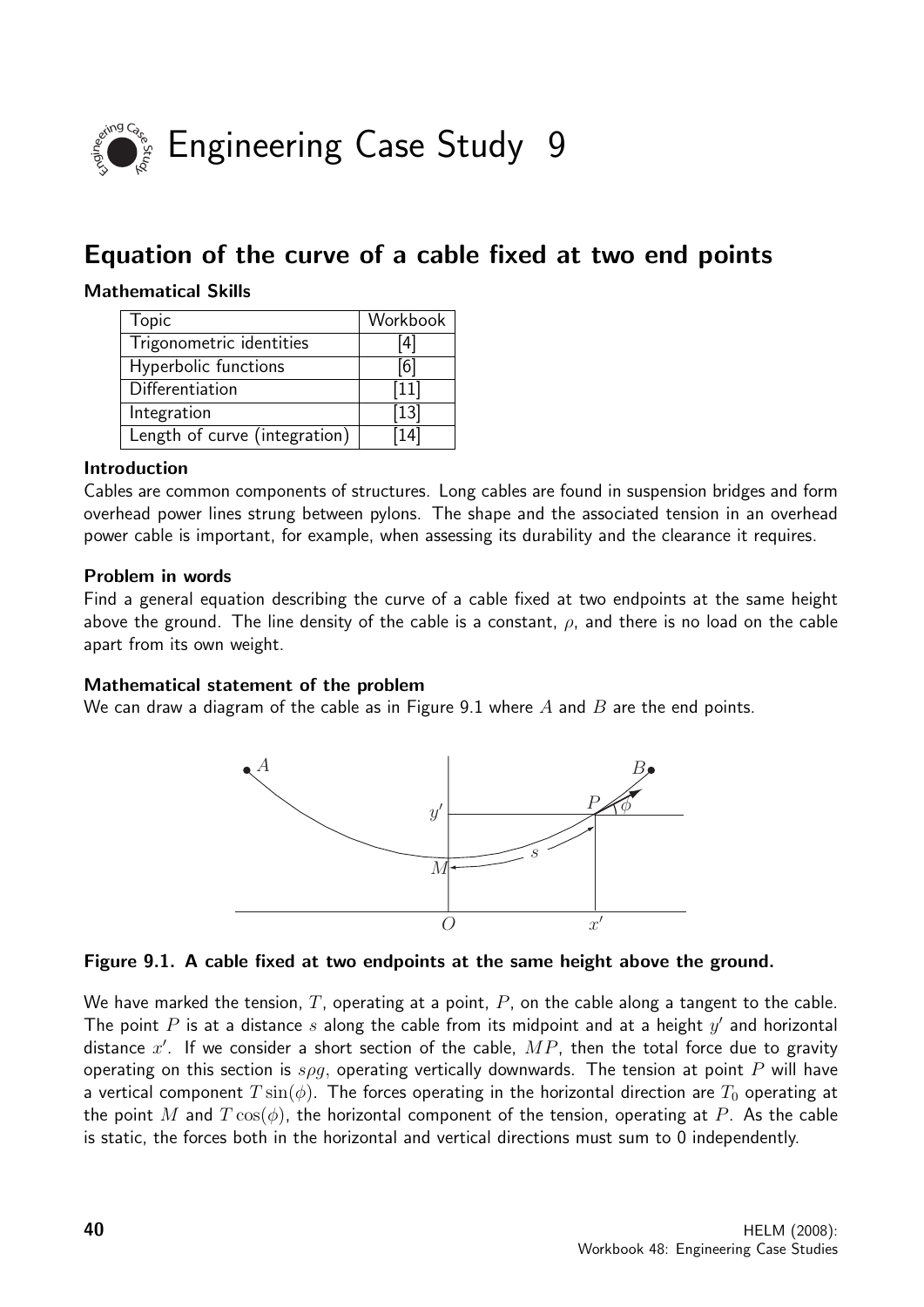So we have:

in the vertical direction 
$$
s\rho g = T \sin(\phi)
$$

and

in the horizontal direction 
$$
T_0 = T \cos(\phi)
$$

Note that a consequence of the constant horizontal tension is that the resultant tension is maximum where the vertical component is maximum. Dividing the first equation by the second we get a relationship for  $tan(\phi)$ 

$$
\frac{s\rho g}{T_0} = \tan(\phi) \tag{1}
$$

where s is the distance along the cable from M and  $tan(\phi)$  is the gradient of the tangent to the curve  $y = f(x)$  at the point P.

The geometrical interpretation of the derivative of the function is that it is equal to the gradient of the tangent to the curve, i.e.

$$
\frac{dy}{dx} = \tan(\phi) \tag{2}
$$

We found in HELM 14.4 that the length of a curve between points  $x = a$  and  $x = b$  is given by

$$
s = \int_{a}^{b} \sqrt{1 + \left(\frac{dy}{dx}\right)^2} dx
$$
 (3)

Substituting for  $tan(\phi)$  from Equation (1) into Equation (2) we get

$$
\frac{dy}{dx} = \frac{s\rho g}{T_0}
$$

Substituting for s from Equation (3) with  $a = 0$  and  $b = x'$  we get:

$$
\frac{dy}{dx} = \frac{\rho g}{T_0} \left( \int_0^{x'} \sqrt{1 + \left(\frac{dy}{dx}\right)^2} dx \right)
$$

 $\rho$  is a constant - the line density of the cable,  $g$  is the acceleration due to gravity  $(\approx 9.81\,$  m s $^{-2})$ and  $T_0$  is a constant representing the horizontal tension at the point M. We can replace all of these using a single constant,  $c$ , where  $c=\frac{T_0}{T_0}$ ρg . Since tension is force per unit area,  $c$  has dimensions of length.

The problem then becomes, find a function  $y = f(x)$  which satisfies the equation

$$
\frac{dy}{dx} = \frac{1}{c} \left( \int_0^{x'} \sqrt{1 + \left( \frac{dy}{dx} \right)^2} dx \right) \tag{4}
$$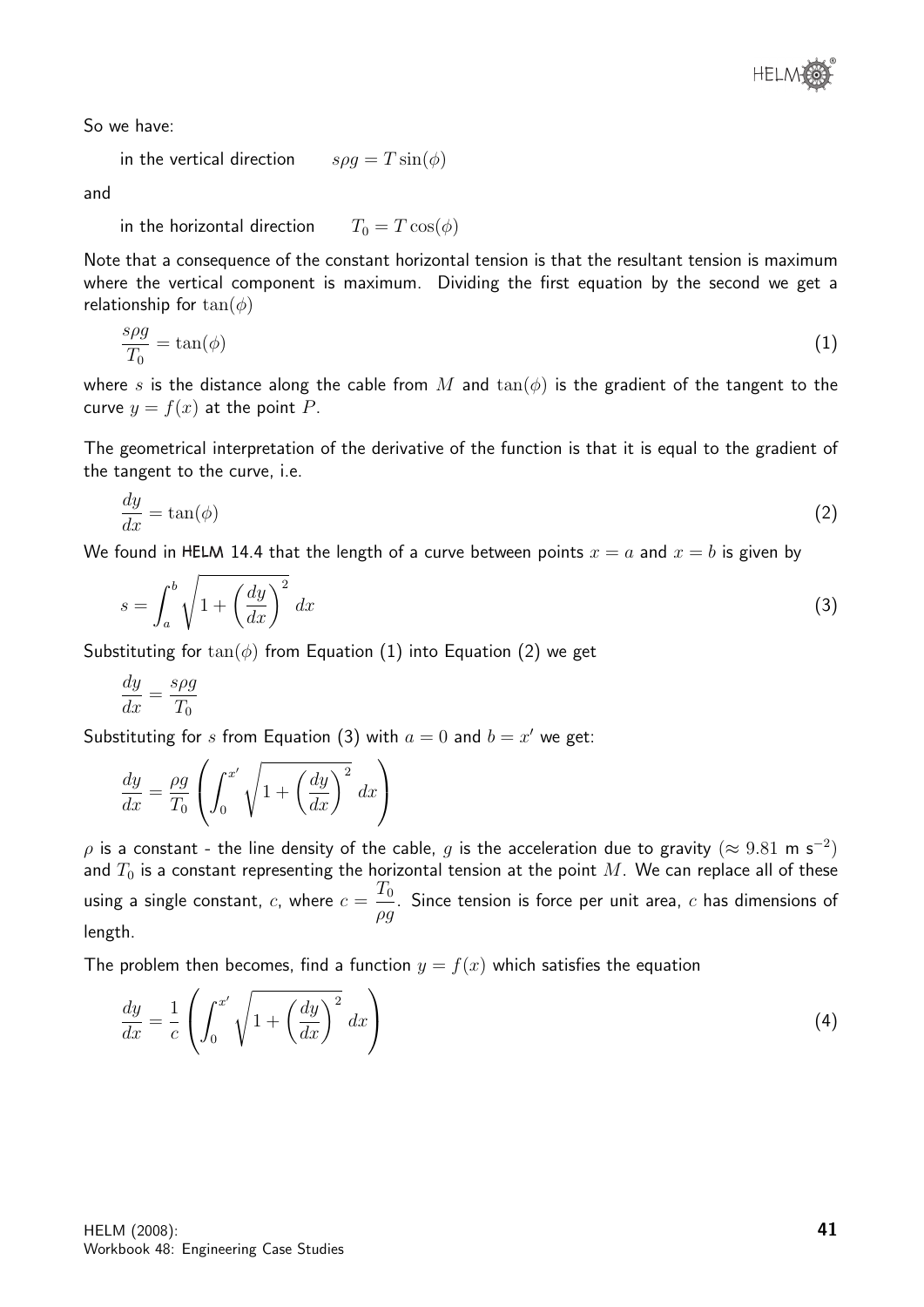## Mathematical analysis

Differentiating both sides of  $(4)$  with respect to x we get:

$$
\frac{d^2y}{dx^2} = \frac{1}{c}\sqrt{1 + \left(\frac{dy}{dx}\right)^2} \tag{5}
$$

We solve it by the substitution  $\frac{dy}{dx} = \sinh(u)$  and then using the identity  $\cosh^2(u) - \sinh^2(u) \equiv 1.$ First we differentiate this substitution with respect to x to obtain  $\frac{d^2y}{dx^2}$  $\frac{d^{2}y}{dx^{2}} = \cosh(u)$ du  $\frac{d}{dx}$ So Equation (5) becomes

$$
\cosh(u)\frac{du}{dx} = \frac{1}{c}\sqrt{1 + (\sinh(u))^2}
$$

From  $\cosh^2(u) - \sinh^2(u) \equiv 1$  we obtain  $\sqrt{1 + (\sinh(u))^2} = \cosh(u)$  so

$$
\cosh(u)\frac{du}{dx} = \frac{1}{c}\cosh(u)
$$

$$
\frac{du}{dx} = \frac{1}{c}.
$$

$$
\text{so } \frac{dx}{dx} = \frac{1}{c}
$$

As the right-hand side is a constant term we can easily integrate this with respect to x and we find that

$$
u = \int \frac{1}{c} \, dx
$$

so  $u =$  $\overline{x}$ c  $+$   $C$  where  $C$  is some constant.

We know that  $\sinh(u) = \frac{dy}{dx}$  $\frac{dy}{dx} = 0$  when  $x = 0$  (the gradient of the tangent is 0 at the point M which is where the cable is horizontal). So when  $x=0$ , if  $\sinh(u)=0,$  then  $u=0$  giving  $C=0$ , so

$$
u = \frac{x}{c}
$$

Taking the  $\sinh$  of both sides of this expression and substituting  $\frac{dy}{dt}$  $\frac{dy}{dx} = \sinh(u)$  we get:

$$
\frac{dy}{dx} = \sinh\left(\frac{x}{c}\right)
$$

Integrating again with respect to  $x$  we find

$$
y = \int \sinh\left(\frac{x}{c}\right) dx = c \cosh\left(\frac{x}{c}\right) + D.
$$

Here  $D$  is some new constant which we can choose arbitrarily as it will not change the shape of the curve but just the height of the cable above the ground corresponding to the smallest value of  $y$ . For convenience, we could choose  $D = 0$  giving the equation of the cable as:  $y = c \cosh \left( \frac{x}{c} \right)$ c . Since  $\cosh(0) = 1$ , this means that the height of the lowest point on the cable is c. If the ends of the cable are at  $\pm d$ , their heights will be at  $c\cosh\left( \frac{d\cosh\theta}{dt}\right)$ c  $\setminus$ , since  $\cosh(-z) = \cosh z$ .

Alternatively, if we fix the height  $H$  of the end points of the cable and there is a fixed distance  $2d$ between them (i.e. the end points are at  $(\pm d, H)$ ), we could use the fact that one end of the cable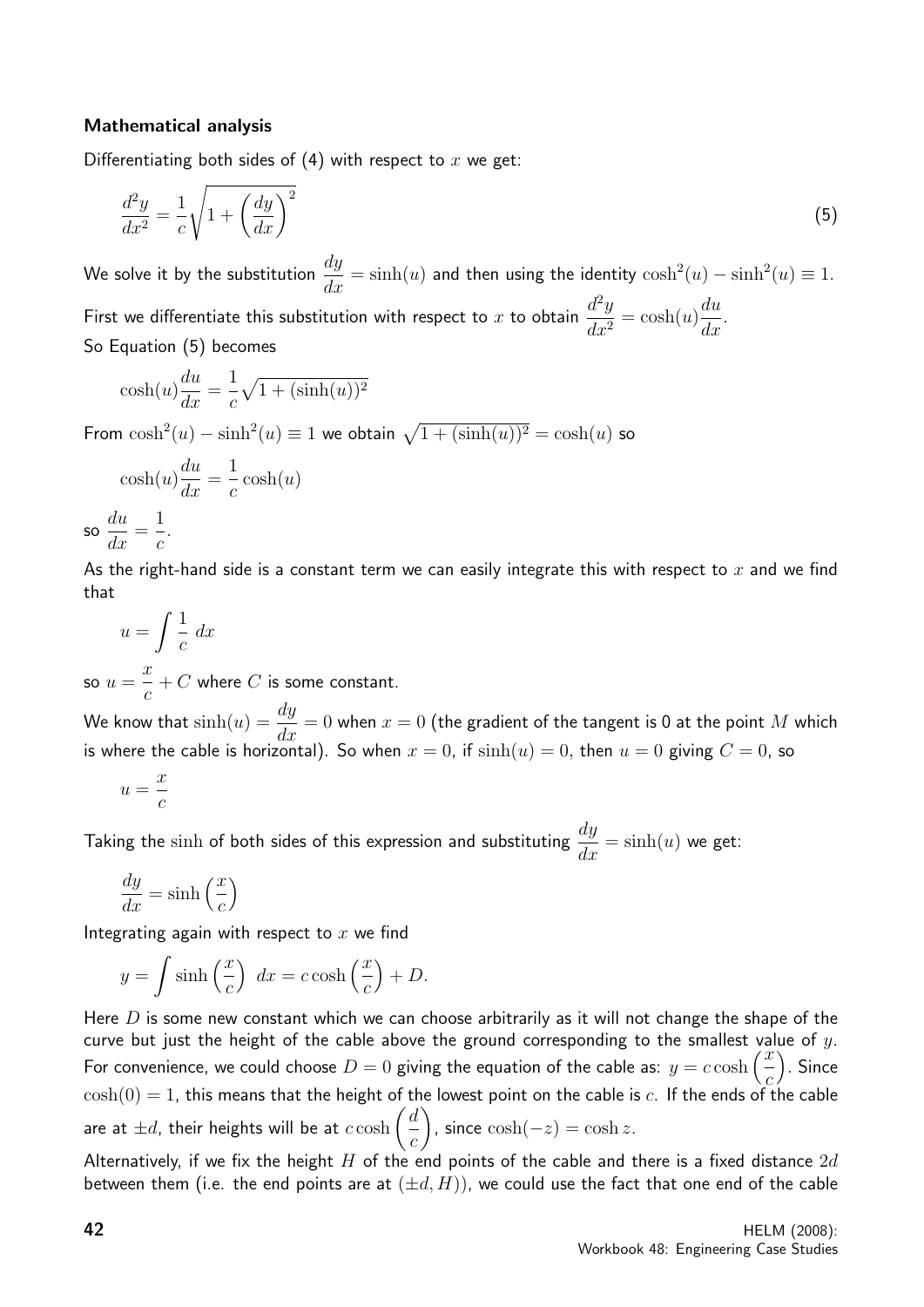

is at  $(d, H)$  to obtain

$$
H = c \cosh\left(\frac{d}{c}\right) + D
$$

to determine  $D$ , and hence write

$$
y = c \cosh\left(\frac{x}{c}\right) + H - c \cosh\left(\frac{d}{c}\right).
$$

The height of the lowest point on the cable is given by this equation with  $x = 0$ . Since  $\cosh(0) = 1$ this gives

$$
y(0) = c + H - c \cosh\left(\frac{d}{c}\right) = H - c \left(\cosh\left(\frac{d}{c}\right) - 1\right).
$$

#### Interpretation

We have shown that the equation of the cable hanging between two points at the same height and subject only to its own weight is given by

$$
y = c \cosh\left(\frac{x}{c}\right)
$$

where the origin is at the lowest point of the cable, and  $c=\frac{T_0}{T_0}$ ρg where  $\rho$  is the constant line density of the cable,  $T_0$  is the horizontal tension at the midpoint of the cable and g is the acceleration due to gravity. This curve is called a **catenary**. It is different from that of the cable of a suspension bridge, which is loaded by the bridge deck. The equation equivalent to (5) that applies to a suspension bridge cable, assuming that the weight of the cable is negligible compared to the weight of the bridge deck, is

$$
\frac{d^2y}{dx^2} = \frac{1}{c}.
$$

This has a solution of the form  $y =$  $x^2$  $\frac{x}{2c} + C_1x + C_2$ , where  $C_1$  and  $C_2$  are constants, i.e. a **parabola**. The shape of the hanging cable depends upon the tension  $T_0$ . By means of 'tensioners' at the ends this can be varied. Figure 9.2 shows the results of calculations for cables made of material with density 5000 kg m<sup>-3</sup> when strung between two masts 50 m high and 100 m apart and subject to two different tensions.

The lowest point on the cable with lower tension is 23.44 m high, whereas for the higher tension the lowest point is 37.49 m high.

The length  $L$  of the hanging cable with end points separated by  $2d$ , can be determined by returning to Equation (3). Hence

$$
L = \int_{-d}^{d} \sqrt{1 + \left(\sinh\left(\frac{x}{c}\right)\right)^2} dx
$$
  
= 
$$
\int_{-d}^{d} \cosh\left(\frac{x}{c}\right) dx = \left[c \sinh\left(\frac{x}{c}\right)\right]_{-d}^{+d} = c \left(\sinh\left(\frac{d}{c}\right) - \sinh\left(-\frac{d}{c}\right)\right) = 2c \left(\sinh\left(dc\right)\right).
$$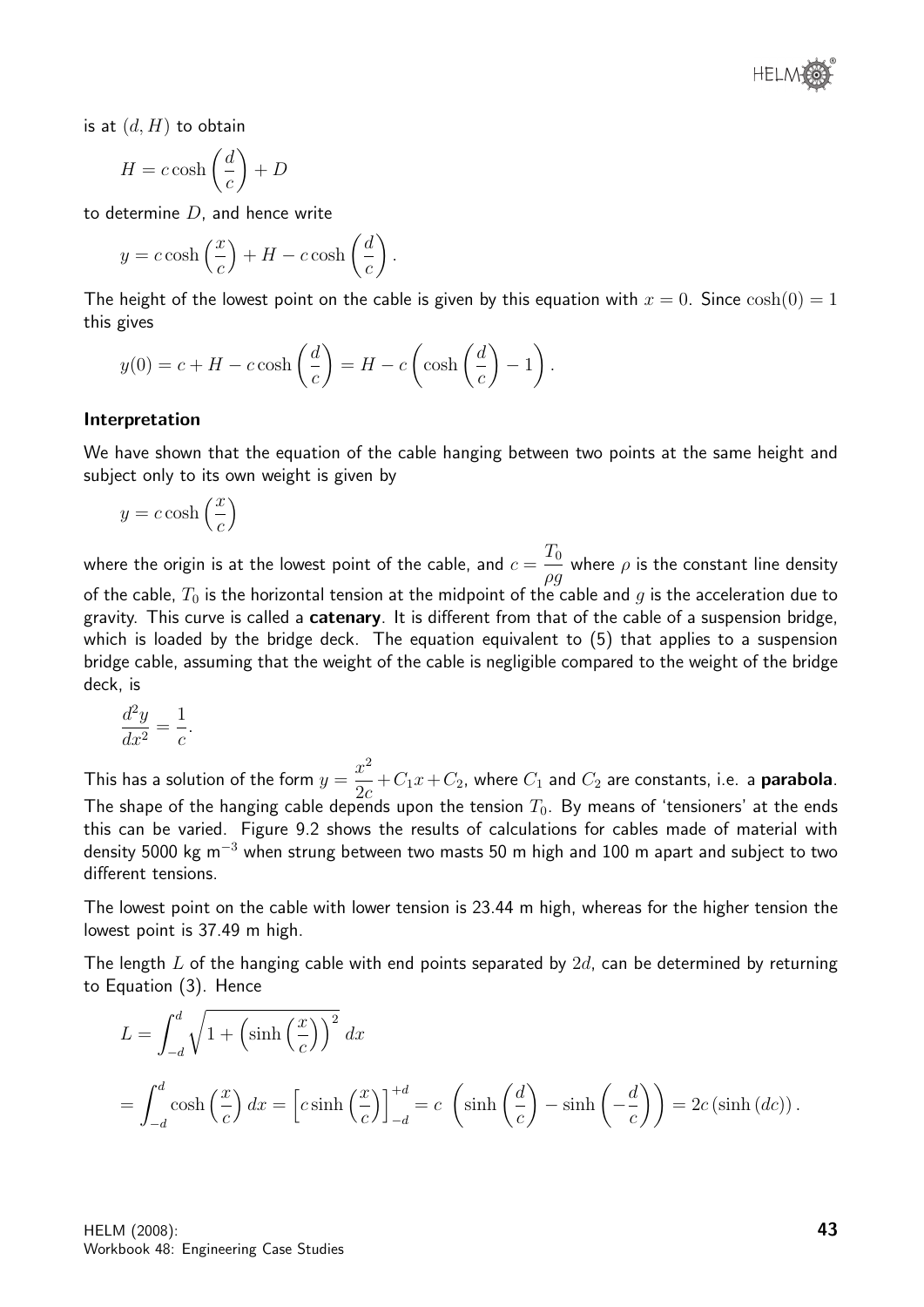

Figure 9.2: Graphs of the shapes of hanging cables with the same fixed end points (50 m high and 100 m apart) but different tensions

So

$$
L = 2c\left(\sinh\left(\frac{d}{c}\right)\right). \tag{6}
$$

Given the cable details and geometry used for Figure 9.2, the lengths are predicted to be just over 104 m for the cable with the higher tension and just under 109 m for the cable with the lower tension.

As remarked earlier, the maximum resultant tension  $T$  occurs at the ends of the cable where the vertical component of the tension is maximum. The vertical component of the tension is given by  $V = s\rho g$ . So its maximum value will occur where  $s = L/2$ , i.e. using (6),

$$
V_{\text{max}} = \rho g c \sinh\left(\frac{d}{c}\right) = T_0 \sinh\left(\frac{d}{c}\right)
$$

Hence the magnitude of the maximum resultant tension is given by

$$
\sqrt{T_0^2 + V_{\text{max}}^2} = T_0 \sqrt{1 + \sinh^2\left(\frac{d}{c}\right)} = T_0 \cosh\left(\frac{d}{c}\right)
$$

Given the maximum tension at the cable ends, this can be used to calculate the horizontal tension and hence the value of  $c$ .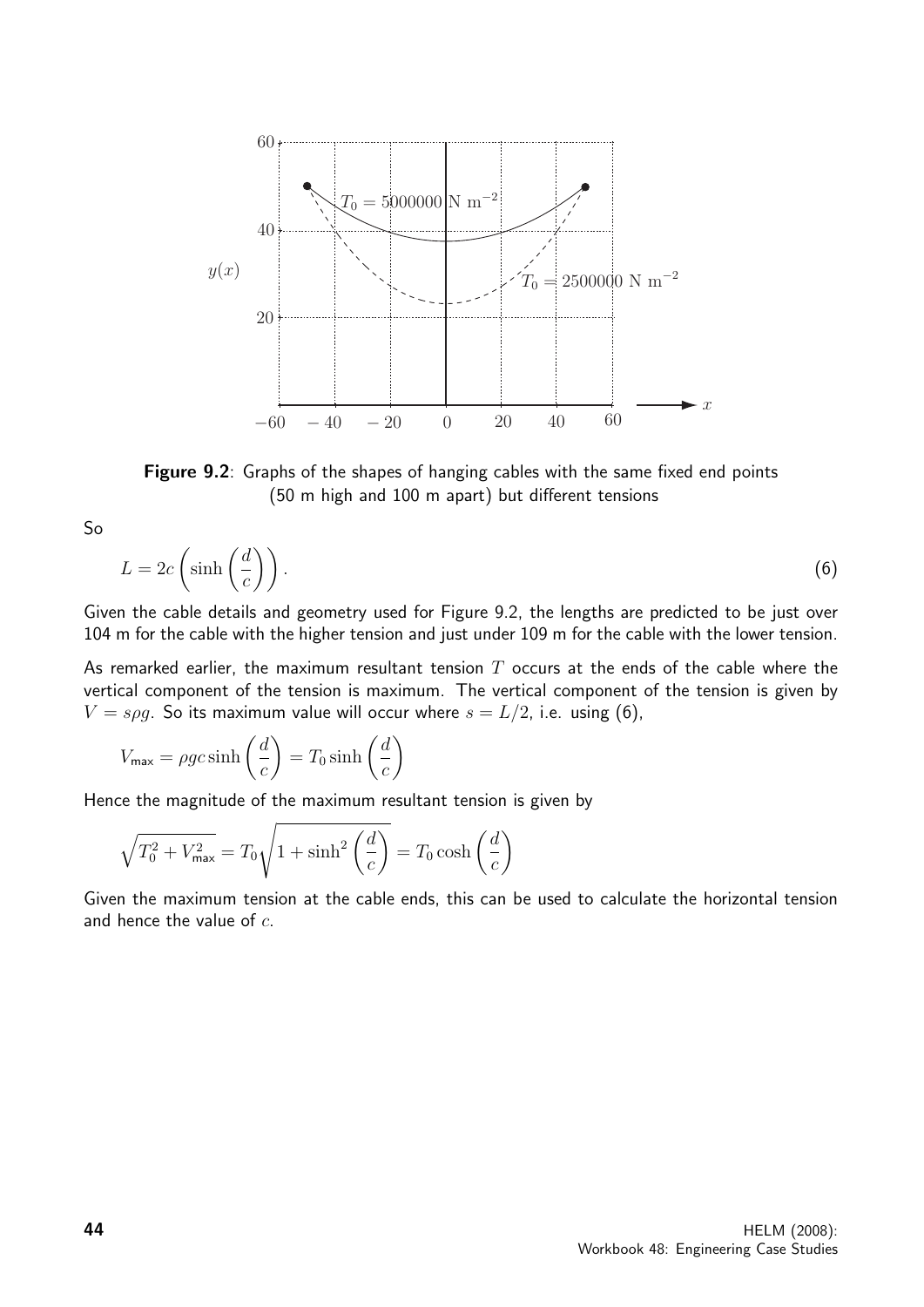

# Critical water height in an open channel

## Mathematical Skills

| <b>Topic</b>                   | Workbook |
|--------------------------------|----------|
| Derivative of polynomials      | $[11]$   |
| Maxima and minima of functions | 12       |
| Integration                    |          |

## Introduction

The modelling of open channel flows in natural streams, artificial canals, irrigation ditches as well as in partially filled pipes or tunnels is a common problem in fluid mechanics for hydraulic engineers. A typical problem might be to find the height of water flowing in the channel for a given flow rate.



Figure 10.1: Vertical cross section through an open channel

Bernoulli's equation along a streamline, which is an expression of energy conservation, can be used to model fluid flow as long as the following assumptions are made:

- (i) The fluid flowing in the channel is incompressible and inviscid (no friction)
- (ii) The flow is steady (constant over time)
- (iii) The channel is straight, horizontal and of constant width
- (iv) The flow is uniform (all fluid droplets in a horizontal plane have the same speed)

For a given speed of the fluid  $u$ , the kinetic energy of flow per unit volume is  $\frac{1}{2}$ 2  $\rho u^2$  where  $\rho$  is the fluid density. At a given water height in the channel  $(z = h)$  the potential energy per unit volume relative to the lowest point in the channel (height  $z = 0$ ) is  $\rho gh$  where q is the gravitational constant. The specific energy function  $E$  is given by the sum of the kinetic and potential energy per unit volume divided by  $\rho g$  i.e.

$$
E = \frac{u^2}{2g} + h.\tag{1}
$$

Note that the specific energy has the dimension of length.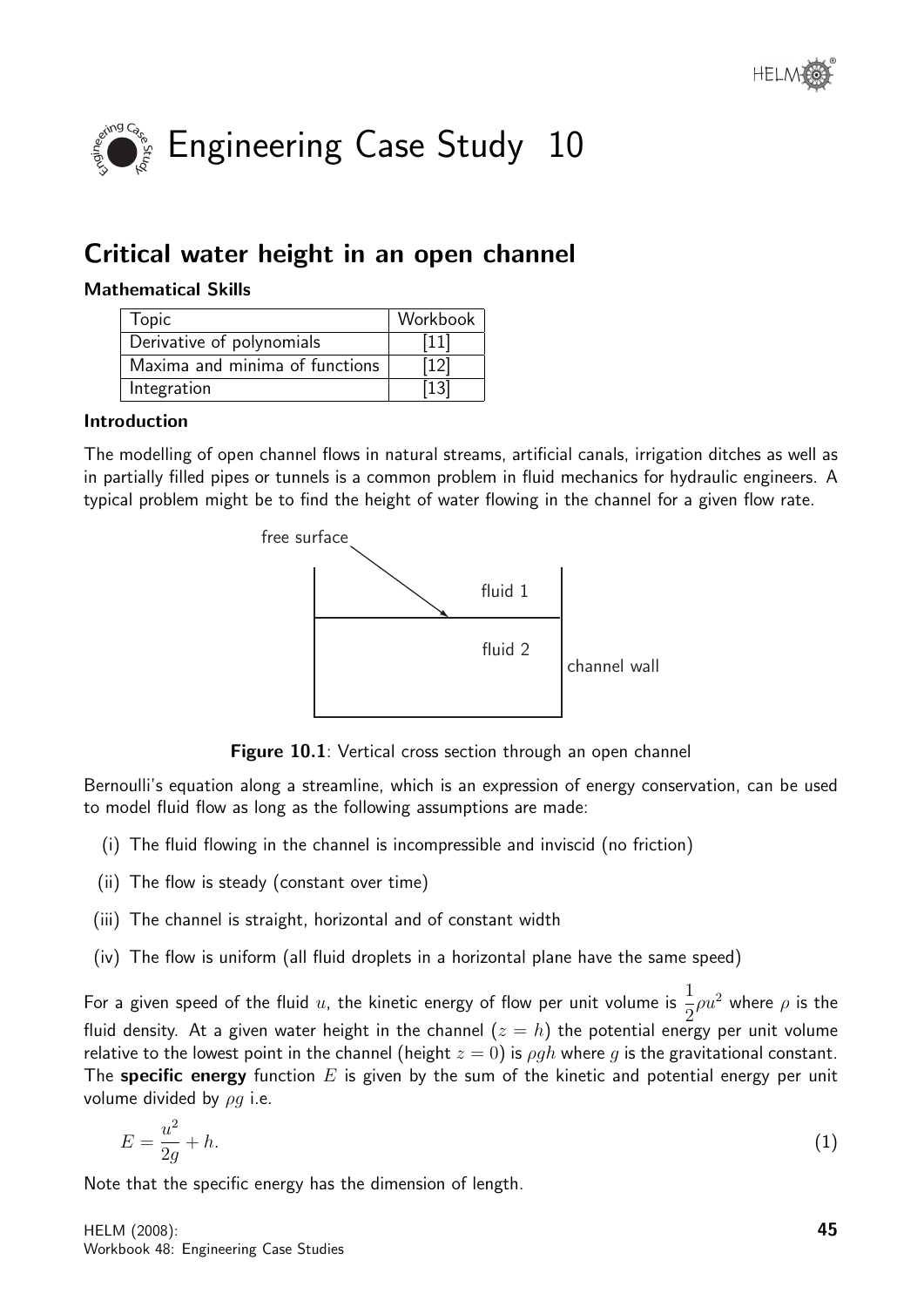Bernoulli's equation applied along a streamline in the free surface (see Figure 10.1) is given by

$$
\frac{P_0}{\rho g} + \frac{u^2}{2g} + h = \text{ constant} \tag{2}
$$

where  $P_0$  is the atmospheric pressure and  $\rho$  is the fluid density. From (1) and (2)

$$
\frac{P_0}{\rho g} + E = \text{ constant} \tag{3}
$$

As  $P_0$ ,  $\rho$  and  $q$  are constant,  $E$  is constant also. So, in an open horizontal channel, the specific energy is a constant of the flow. The critical fluid height and critical speed are defined to be when the specific energy of the fluid flow is a minimum.

#### Problem in words

Water is flowing in a horizontal channel with cross section that is symmetrical about the central vertical axis. The channel cross section boundary height measured from the lowest point in the channel (the trough) is proportional to the fourth power of the horizontal distance from the axis of symmetry.

- (i) Express the critical water height in terms of the critical speed for a given constant volume flow rate and deduce the minimum specific energy for which flow is possible.
- (ii) Calculate the values of the critical fluid height and minimum specific energy if the flow rate is 4  $m^3$  s<sup>-1</sup> and the constant of proportionality characterising the channel cross sectional boundary is 3 m<sup> $-3$ </sup>.
- (iii) By plotting a graph of the dependence of the specific energy on the water height determine the possible flows and verify the critical fluid height and minimum specific energy results obtained above.

#### Mathematical statement of problem

**I.** The channel profile is characterised by the curve  $z = ax^4$  in a reference frame where the origin  $O$ is at the trough, and  $a$  is a constant characterising the width of the channel profile (see Figure 10.2). For a given water height h in the channel, find an expression for the cross sectional area of fluid. Assuming that the fluid is inviscid and flowing at constant speed in any horizontal plane, deduce an expression for the volume flow rate V in terms of  $h$  and the speed of the fluid  $u$ .

II. Use Bernoulli's equation along a streamline to obtain the specific energy function and find its minimum for a given volume flow rate  $V$ . At the minimum of the specific energy function, the critical water height can be expressed in terms of the critical fluid speed.



Figure 10.2: Channel profile and coordinate system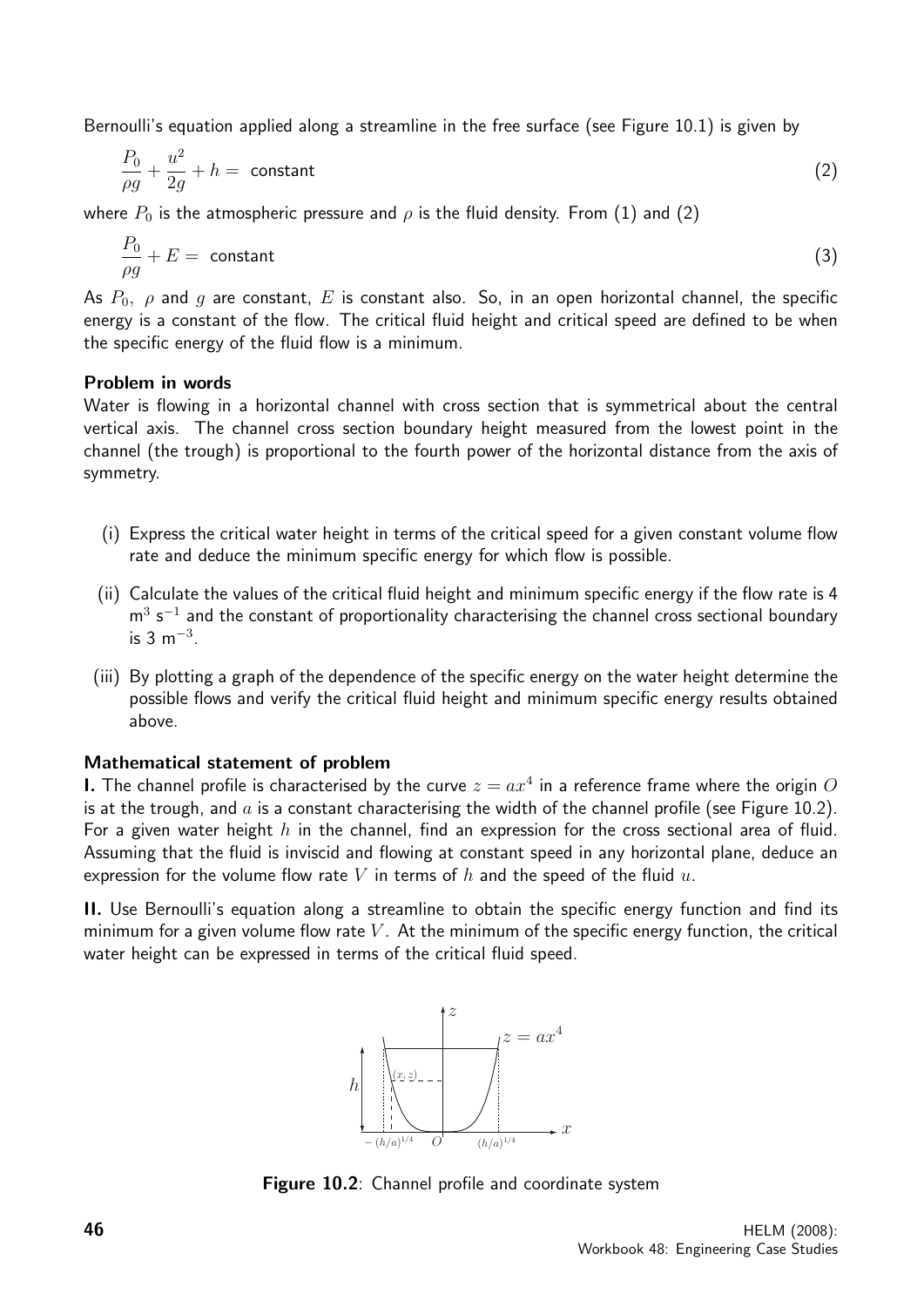

#### Mathematical analysis

I. The area A of the cross section of fluid filling the channel up to height  $h$  can be defined by the difference between the cross section areas  $A_1$  and  $A_2$ , where  $A_1$  is the rectangular area between  $z=h$  and the  $x$ -axis for  $x$  in the range  $[-(h/a)^{1/4},\ (h/a)^{1/4}]$  and  $A_2$  is the area between the curve  $z=ax^4$  and the  $x$ -axis for  $x$  in the range  $[-(h/a)^{1/4},\ (h/a)^{1/4}].$  Since the area  $A_1$  is rectangular,

$$
A_1 = 2\left(\frac{h}{a}\right)^{\frac{1}{4}} h \text{ or}
$$
  

$$
A_1 = 2\frac{h^{5/4}}{a^{1/4}}.
$$
 (4)

Because of the symmetry of the curve  $ax^4$  with respect to the vertical axis, the area  $A_2$  is twice the area underneath the curve  $z=ax^4$  for  $x$  in the range  $[-0,\;(h/a)^{1/4}].$  So

$$
A_2 = 2 \int_0^{(h/a)^{1/4}} ax^4 dx.
$$
 (5)

The integral (5) can be evaluated as  $A_2=2a$  $\lceil x^5$ 5  $\left(\frac{h}{a}\right)^{1/4}$ 0  $= 2a$  $\lceil 1 \rceil$ 5  $\bigwedge h$ a  $\bigwedge^{5/4}$ − 0 1 so that

$$
A_2 = \frac{2h^{5/4}}{5a^{1/4}}.\tag{6}
$$

From (4) and (6) the total area is given by

$$
A = \frac{8h^{5/4}}{5a^{1/4}}.\tag{7}
$$

The flow rate is given by the product of the cross sectional area and the fluid speed, i.e.  $V = A u$ . Hence using (7)

$$
V = \frac{8h^{5/4}}{5a^{1/4}} u
$$
 (8)

The assumption of uniform flow ( $u$  is constant), means that  $V$  is constant also for a given fluid height in the channel.

**II.** Note from (1) that several pairs of values  $(u, h)$  may lead to the same constant value of E. If h is increased, u needs to be decreased to keep  $E$  constant. Considering now the dependence of  $E$ on variable h, find the critical value  $h_c$  that corresponds to a minimum in  $E(h)$ . Rearranging (8) to express  $u$  in terms of  $V$  and substituting for  $u$  in  $(1)$  results in

 $E =$ 1 2g  $\sqrt{5}Va^{1/4}$  $8h^{5/4}$  $\setminus^2$  $+h$ 

or

$$
E = \frac{25V^2a^{1/2}h^{-5/2}}{128g} + h
$$
\n(9)

Taking the derivative of (9) with respect to h and keeping in mind that V is constant

$$
\frac{dE}{dh} = -\frac{5}{2} \times \frac{25V^2 a^{1/2} h^{-7/2}}{128 \mathsf{g}} + 1
$$

HELM (2008): Workbook 48: Engineering Case Studies 47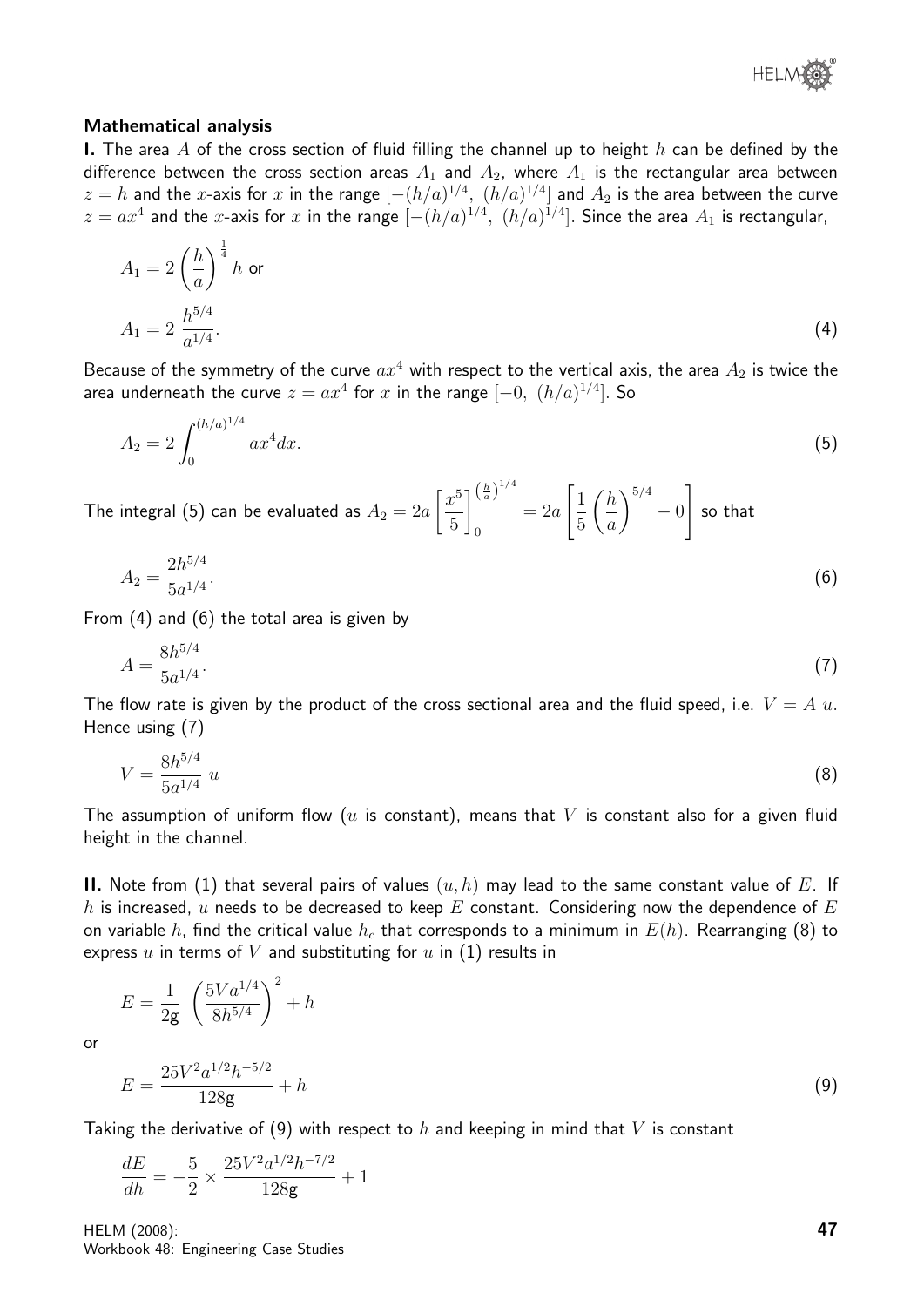As the specific energy defined by (1) is a constant,  $\frac{dE}{dt}$  $\frac{dE}{dh} = 0$  at the critical fluid height  $h_c$ . So

$$
\frac{125 V^2 a^{1/2} h_c^{-7/2}}{256 \text{g}} = 1
$$

Solving for  $h_c$  gives

$$
h_c = \left(\frac{125V^2a^{1/2}}{256g}\right)^{2/7}
$$
 (10)

.

Substituting for  $V$  from (8) gives  $h_c =$  $(125a^{1/2})$ 256g  $\bigwedge^{2/7}$ ×  $\int 8h_c^{5/4}$  $rac{5a^{1/4}}{5a^{1/4}}$   $u_c$  $\bigwedge^{4/7}$ 

After simplification, the relationship between critical fluid height  $h_c$  and the critical speed  $u_c$  corresponding to minimum specific energy becomes

$$
h_c = \frac{5u_c^2}{4g} \tag{11}
$$

Substituting the volume flow rate V from  $(8)$  in the specific energy Equation  $(9)$  gives the minimum specific energy for which fluid flow is possible in terms of the critical fluid level  $h_c$ , i.e.

$$
E_{\min} = \frac{25 \left( \frac{8h_c^{5/4}}{5a^{1/4}} \right)^2 a^{1/2} h_c^{-5/2}}{128 \mathsf{g}} + h_c
$$

Substituting for  $u_c$  from (11) gives

$$
E_{\min} = \frac{25 \left( \frac{8 h_c^{5/4}}{5 a^{1/4}} \right)^2 \frac{4 \mathrm{g} h_c}{5} a^{1/2} h_c^{-5/2}}{128 \mathrm{g}} + h_c
$$

which simplifies to

$$
E_{\min} = \frac{7h_c}{5} \tag{12}
$$

(ii) If the flow rate  $V = 4$  m<sup>3</sup> s<sup>-1</sup> and the constant, a, defining the channel profile is 3 m<sup>-3</sup>, then using  $g = 9.8$  m s<sup>-2</sup> and (10)  $h_c =$  $(125 \times 4^2 3^{1/2})$  $256 \times 9.8$  $\bigwedge^{2/7}$ , or

$$
h_c \approx 1.01 \text{ m.} \tag{13}
$$

The minimum energy may be evaluated using (12) and

$$
E_{\min} \approx 1.53 \text{ m.} \tag{14}
$$

(iii) Equation (9) may be used to plot the specific energy function  $E(h)$  and the graph is shown in Figure 10.3. Note that the minimum of the curve occurs for values  $h_c$  and  $E_{\text{min}}$  that are consistent with results (13) and (14).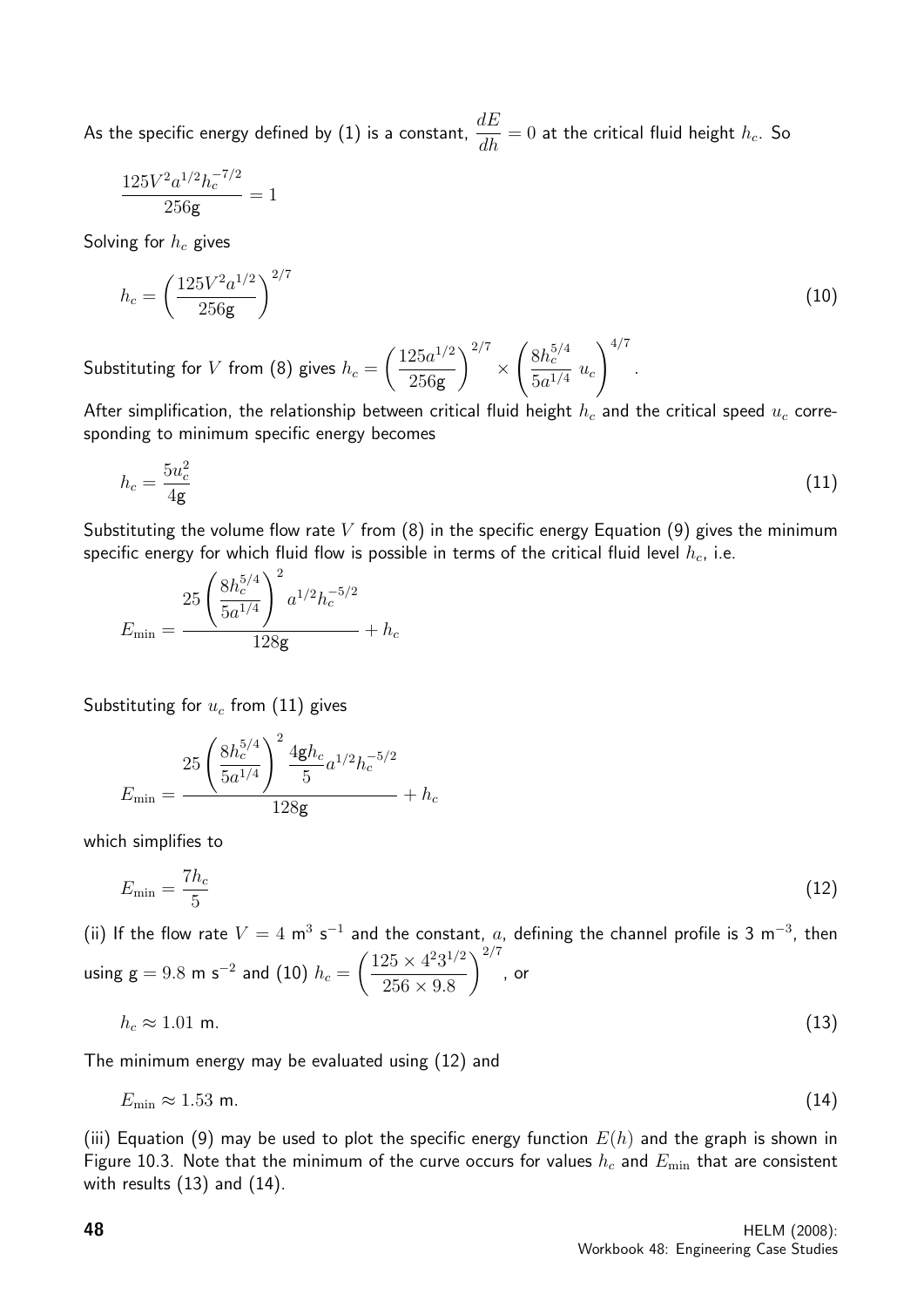



Figure 10.3: Dependence of the specific energy on the fluid height in open channel flow

#### Interpretation

The graph (Figure 10.3) shows that

- 1. When  $E > E_{\text{min}}$ , two flows may occur at different fluid height  $h_1$  and  $h_2$  that correspond to fluid speed  $u_1$  and  $u_2$  respectively. The flow characterised by the values  $h_1$  and  $u_1$  is often named "shallow and fast" (or supercritical), while the flow characterised by the values  $h_2$  and  $u_2$  is named "deep and slow" (or **subcritical**) as  $h_2 > h_1$  and  $u_2 < u_1$ .
- 2. When  $E = E_{\text{min}}$ , only one flow may occur for critical fluid height  $h_c$  and critical speed  $u_c$ .
- 3. When  $E < E_{\text{min}}$ , no flow is possible.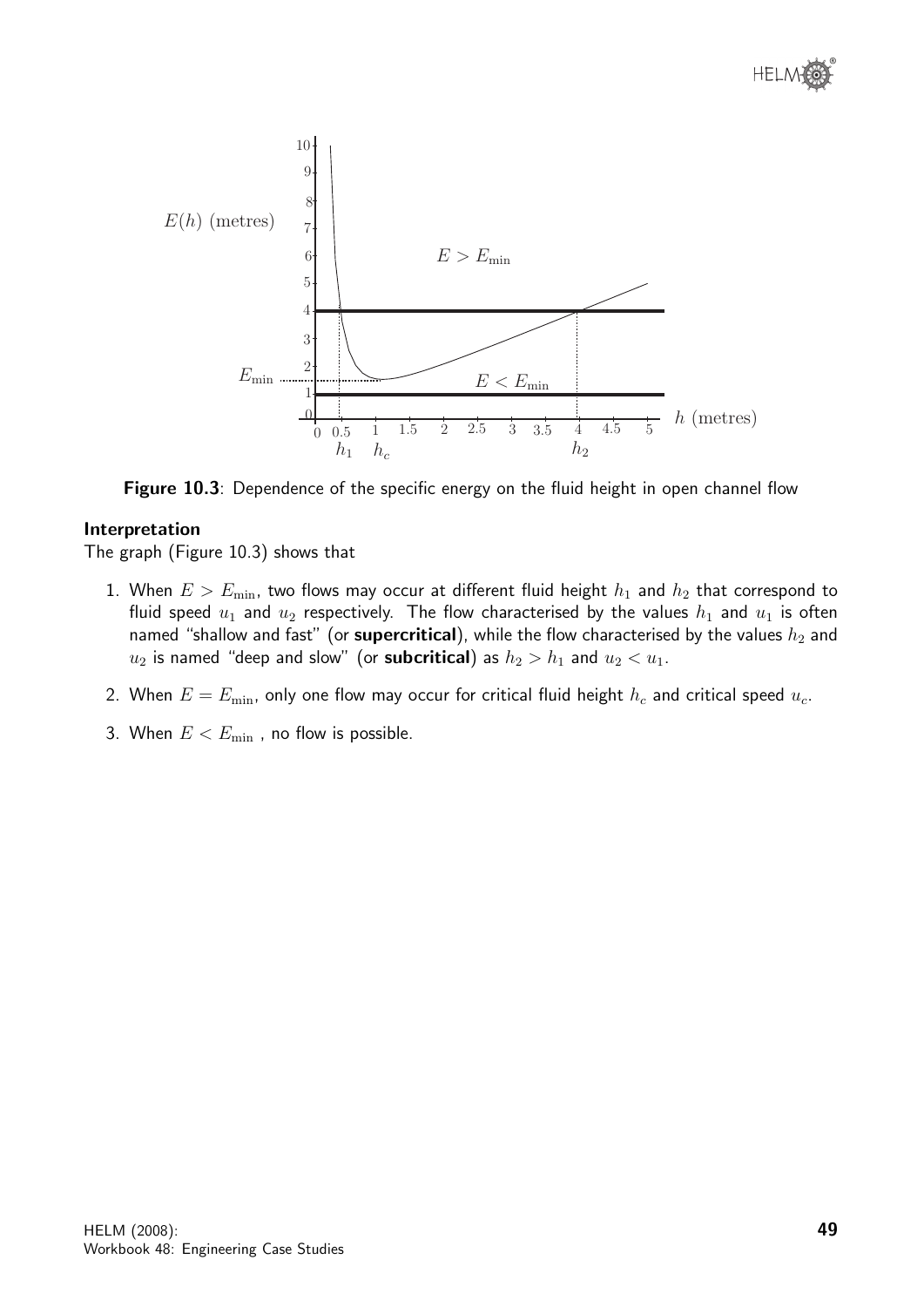

# Simple pendulum

## Mathematical Skills

| <b>Topic</b>                   | Workbook |
|--------------------------------|----------|
| Algebra - rearranging formulae |          |

## Introduction

A simple pendulum is made by fixing a short metal bar horizontally at the end of a string of length L. Some students drop a ball bearing from a variable height  $H$  directly above the bar at the instant when it passes through the centre of its swing and try to hit the bar at its next return to that position. Show that they should start their attempt at a height H which is slightly less than  $5L$ . (Hint: neglect air resistance; you need to know the standard formula for the periodic time of a pendulum).

## Mathematical analysis

The standard formula for the time for the bar to perform a half oscillation (centre to end and back) is given by

$$
T=\pi\sqrt{\frac{L}{g}}.
$$

For a particle dropping from rest the relationship between the time of fall  $t$  and the distance  $X$  fallen is  $X=\frac{1}{2}$  $\frac{1}{2} g t^2$ . We wish to choose  $X$  so that the time of fall equals the half-period of the pendulum's swing. This leads to the result:

$$
\pi \sqrt{\frac{L}{g}} = \sqrt{\frac{2X}{g}}
$$

Squaring the terms on both sides leads to the result that  $X=\emptyset$  $\pi^2$ 2 L.

Since  $\pi^2$  is nearly 10 (actually about 9.8696) it follows that the height  $X$  is nearly  $5L$ . Note that the value of  $q$  does not enter into the result, since it cancels from both sides of the equation. The attempts to hit the swinging bar should start from about  $H = 5L$  but will need to be carried out by trial and error, since there are two features which mean that our calculation is only approximate. First, the effect of air resistance will make the time of fall of the ball bearing a little longer than the time given by our calculation. Secondly, the textbook equation for the periodic time of a pendulum is only accurate for oscillations of small amplitude and when air resistance is negligible. To keep the pendulum swinging for several oscillations it will presumably be given a fairly large initial amplitude of swing; for large amplitudes of swing the periodic time is a little longer than that given by the traditional equation.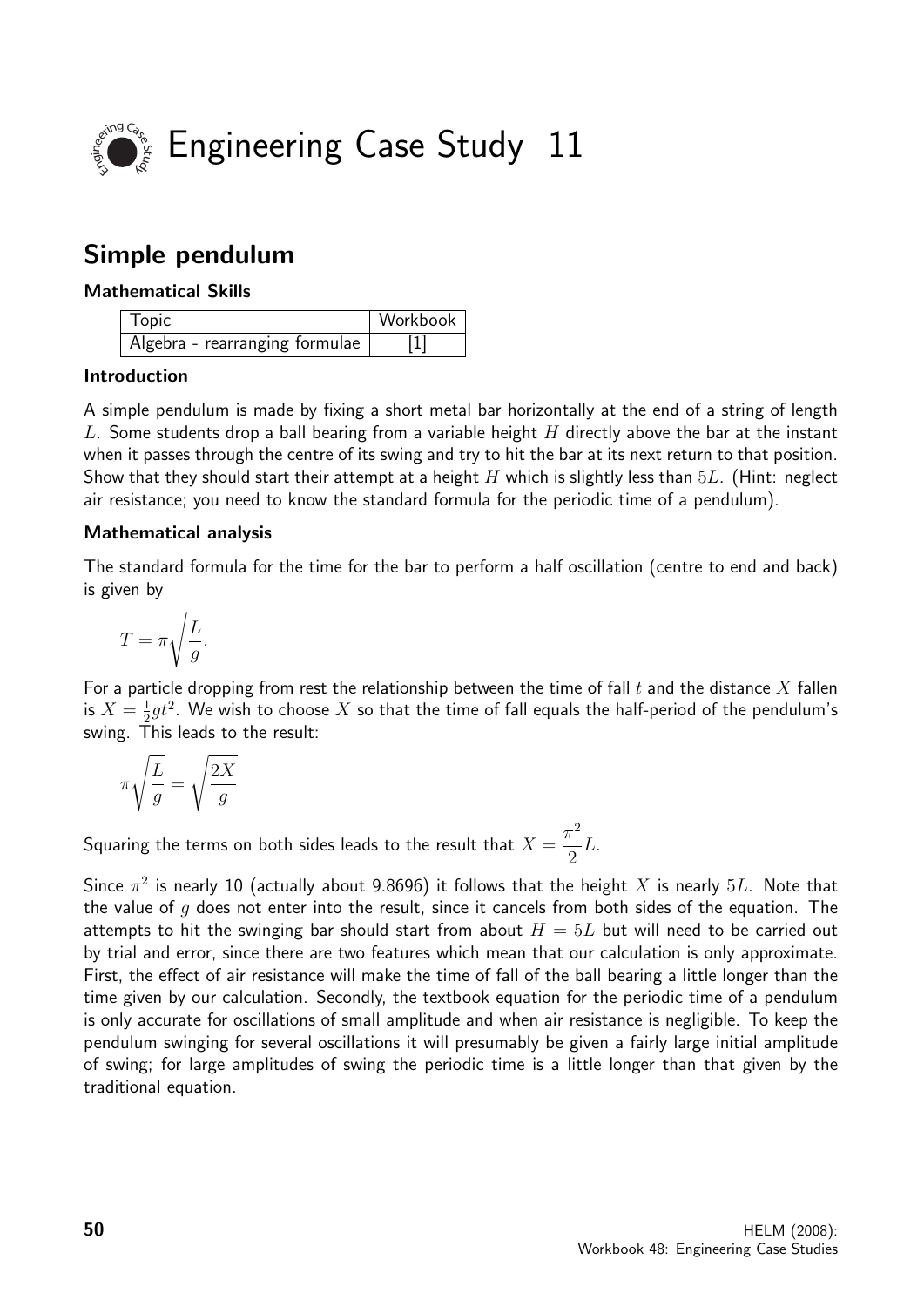

# Motion of a pendulum

#### Mathematical Skills

| Topic                                              | Workbook |
|----------------------------------------------------|----------|
| Trigonometric functions                            | 14 I     |
| Derivative of a product and function of a function | $[11]$   |
| Maclaurin expansion                                | 16       |
| Contour plotting for a function of two variables   | [18]     |
| Linear second order ODEs                           | 19       |

## Introduction

A simple pendulum consists of a "point mass" of mass  $m$  swinging in a vertical plane at the end of a thin rod of length l and negligible weight. The angle  $\theta(t)$  is measured anti-clockwise from the vertical and denotes the displacement angle which the rod makes with the vertical (see Figure 12.1). Frictional effects of all kinds are neglected.

The potential energy of a swinging mass, m, is defined by  $E_p = mgh$  where h is the height of the mass above its rest position (see Figure 12.1). When the system is isolated from any external force, the total energy  $E = E_k + E_p$  of the system is conserved (i.e. it is constant) and can be written as a function of the two variables  $\theta(t)$  and  $\frac{d\theta(t)}{dt}$  $\frac{d\sigma(v)}{dt}$ . In the remainder of this study the time dependence will not be shown explicitly and the notation  $\dot{\theta}$  and  $\ddot{\theta}$  will be used for  $\dfrac{d\theta}{dt}$  and  $\dfrac{d^2\theta}{dt^2}$  $\frac{d}{dt^2}$ 



Figure 12.1: Parameters defining the motion of the pendulum

#### Problem in words

Formulate a model for the motion of the pendulum mass. Use this to determine the motion when

- (a) the mass is released from rest when the pendulum is horizontal
- (b) when the mass is given an initial instantaneous angular velocity of 30 rad s<sup>-1</sup> when in its lowest position
- (c) when the angle of displacement of the pendulum is small.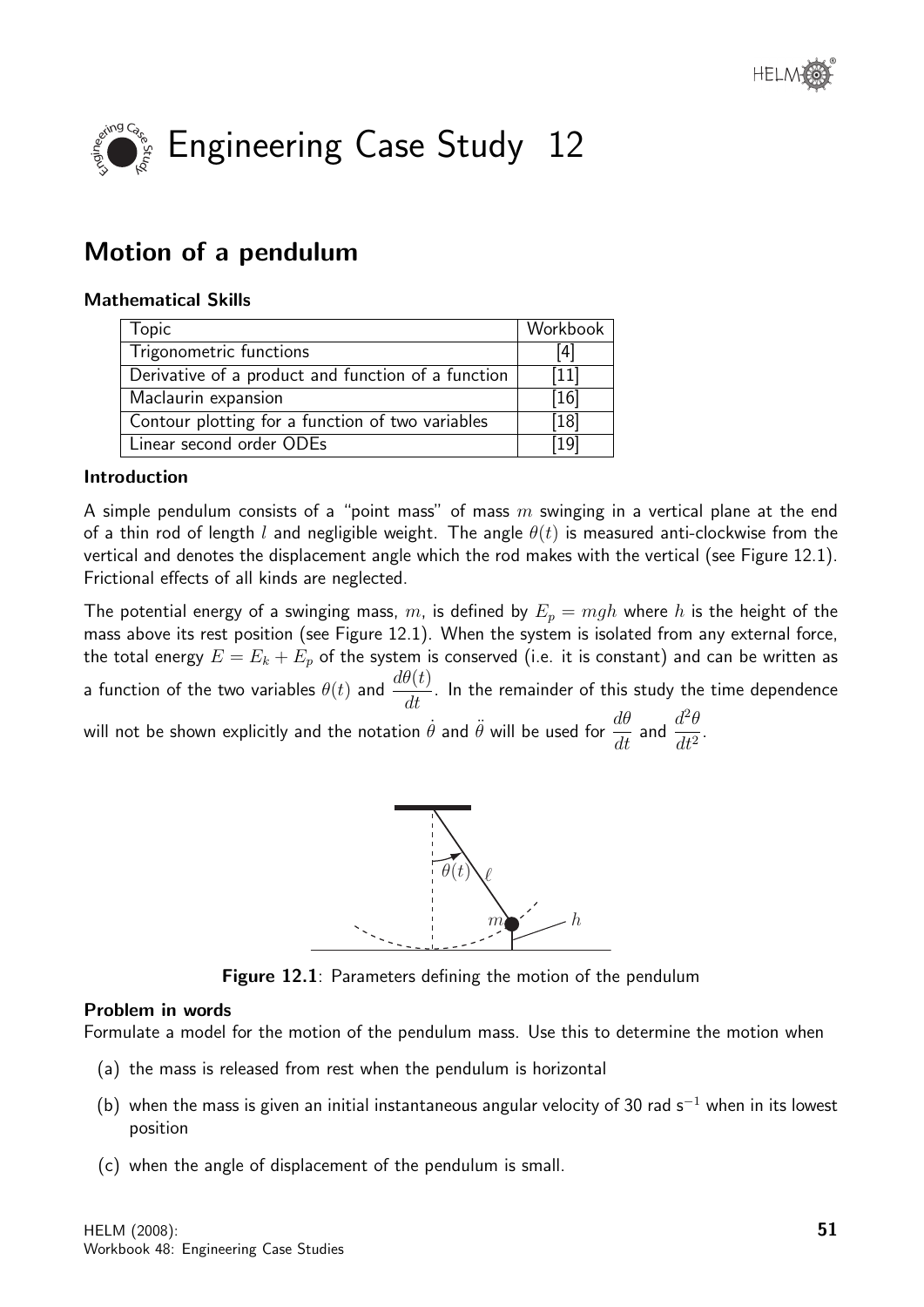#### Mathematical statement of problem

- 1. Use an energy method. Given that  $E_k =$ 1 2  $mv^2$  represents the kinetic energy of a mass  $m$  in motion at instantaneous speed  $v(t)$  (varying with time t) derive an expression for the rotational kinetic energy expressed in terms of the angular speed  $\theta$  (derivative of the instantaneous angle with respect to time).
- 2. Express the potential energy in terms of m, g, l, and  $\cos \theta(t)$  where g is the gravitational constant.
- 3. Hence show that the total energy E, which is a function of  $\theta$  and  $\dot{\theta}$ , at any instant, is given by

$$
E = \frac{1}{2} ml^2 \dot{\theta}^2 + mgl(1 - \cos \theta(t)).
$$
\n(1)

4. Assuming that  $g = 9.8$  m s<sup>-2</sup>,  $l = 0.07$  m and using the variable ranges

 $-10$  rad  $<\theta(t)< 10$  rad and  $-30$  rad  ${\rm s}^{-1}<\dfrac{d\theta(t)}{dt}< 30$  rad  ${\rm s}^{-1}$ , plot contours of the function

$$
\frac{1}{ml^2}E = \frac{1}{2}\dot{\theta}^2 + \frac{g}{l}(1 - \cos\theta(t))
$$
\n(2)

in terms of the variables  $\theta(t)$ ,  $\dot{\theta}(t)$ .

- 5. Since  $m, l$  and  $E$  are constant during the motion, Equation (2) implies that the initial conditions  $\theta(t=0)$  and  $\dot{\theta}(t=0)$  determine the constant of the motion,  $\frac{E}{\tau_{\text{max}}}$  $\frac{E}{m l^2}$ . Each contour line represents a constant energy value  $E$  for variation in the coordinates  $\theta(t)$  and  $\frac{d\theta(t)}{dt}$ . The value of  $\frac{E}{ml^2}$ defines each contour of the plot and characterizes the motion of the pendulum. Use the contour plot to describe the pendulum motion in the following cases:
	- Case A:  $\theta(0) = \pi/2$  and  $\frac{d\theta}{dt}$ dt  $\Big|_{t=0} = 0.$ Case B: when the mass is in the lowest vertical position and has an angular speed 30 rad s<sup>-1</sup> at  $t = 0$ .

Case C:  $\theta$  is small such that  $\sin \theta \approx \theta$ .

6. Since it is assumed that the system is isolated from any external force, the total energy is conserved, i.e. E is constant in time and  $dE/dt = 0$ . Taking the time derivative of Equation (1), show that the differential equation of the motion is:

$$
\ddot{\theta} + \lambda^2 \sin \theta = 0 \tag{3}
$$

where  $\lambda^2 = g/l$ .

- 7. (a) Retaining only the first term of the Maclaurin expansion of the sine function for small arguments, approximate Equation (3) as a linear second order differential equation.
	- (b) Find a solution of this differential equation.
	- (c) Hence deduce that the motion is periodic and find an expression for the period in terms of the pendulum length.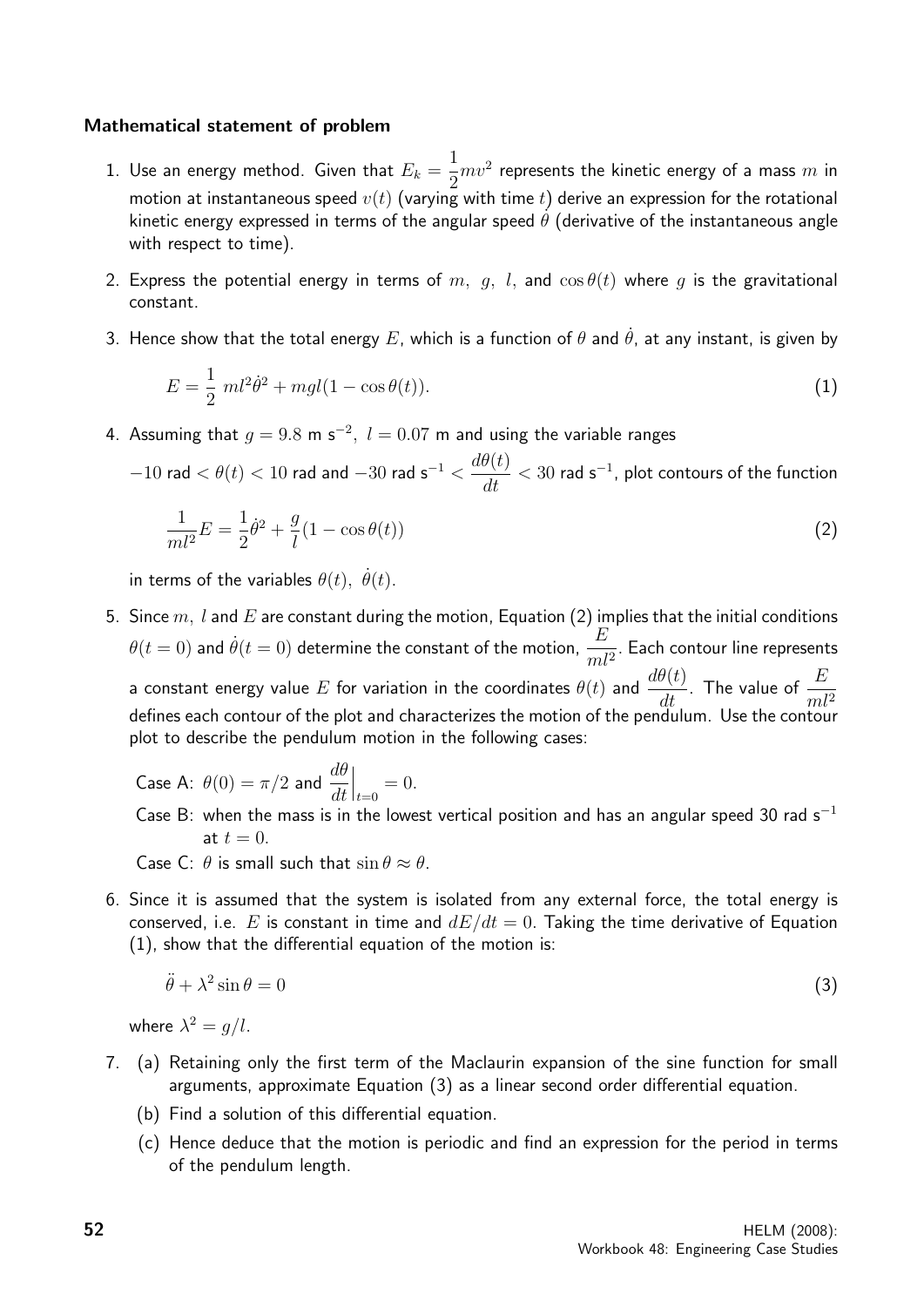

#### Mathematical analysis

- 1. The kinetic energy of a mass m moving at a speed  $v$  is given by  $E_k = \mathbb{E}[E]$ 1 2  $mv^2$  . The mass moves along an arc whose radius is l through a distance  $ds(t) = v(t)dt$  during an infinitesimal time interval  $dt.$  Consequently, the speed of the mass can be expressed at time  $t$  by  $v(t) = \frac{ds(t)}{dt}$  $\frac{\partial (v)}{\partial t}$ . On the other hand, if the angle of rotation  $\theta(t)$  is expressed in radians,  $s(t) = l\theta(t)$  so that  $v(t) = \frac{ds(t)}{dt}$  $\frac{d}{dt} =$  $d[l\theta(t)]$  $\frac{d}{dt}$ . The rod length is fixed during the motion, so l does not depend on  $dt$ time t, consequently  $v(t) = \frac{d[l\theta(t)]}{dt}$  $\frac{\partial (c)}{\partial t} = l$  $d[\theta(t)]$  $\frac{d\bar{\theta}(t)}{dt}=l\dot{\theta}.$  Replacing  $v(t)$  by this expression, the kinetic energy  $E_k$  can be expressed as  $E_k = \frac{1}{2}$  $\tilde{1}$ 2  $ml^2 \dot{\theta}^2$ .
- 2. The goal is to obtain  $E_p$  in terms of the parameters  $m, g, l$ , and the variable  $\cos \theta(t)$ . Consequently, the height  $h$  of the mass above its position at rest, needs to be expressed in terms of these quantities. Since h is the difference between the length  $l$  of the pendulum (also the radius of the circular trajectory) and the distance  $l\cos\theta$  between the axis of rotation and the orthogonal projection of the point mass m on the vertical,  $h = l - l \cos \theta = l(1 - \cos \theta)$ . Replacing h by this expression, the potential energy is given by  $E_p = mgl(1 - \cos \theta)$ .
- 3. The total energy is the sum of the kinetic and potential energy  $E = E_k + E_p$  therefore  $E =$ 1 2  $ml^2\dot{\theta}^2 + mgl(1 - \cos\theta).$
- 4. Figure 12.2 shows the contour plot of  $\frac{E}{\Box}$  $ml^2$ as a function of the two variables  $\theta$  and  $\dot{\theta}$  ( 18).



Figure 12.2: Contour plots of the ratio for the simple pendulum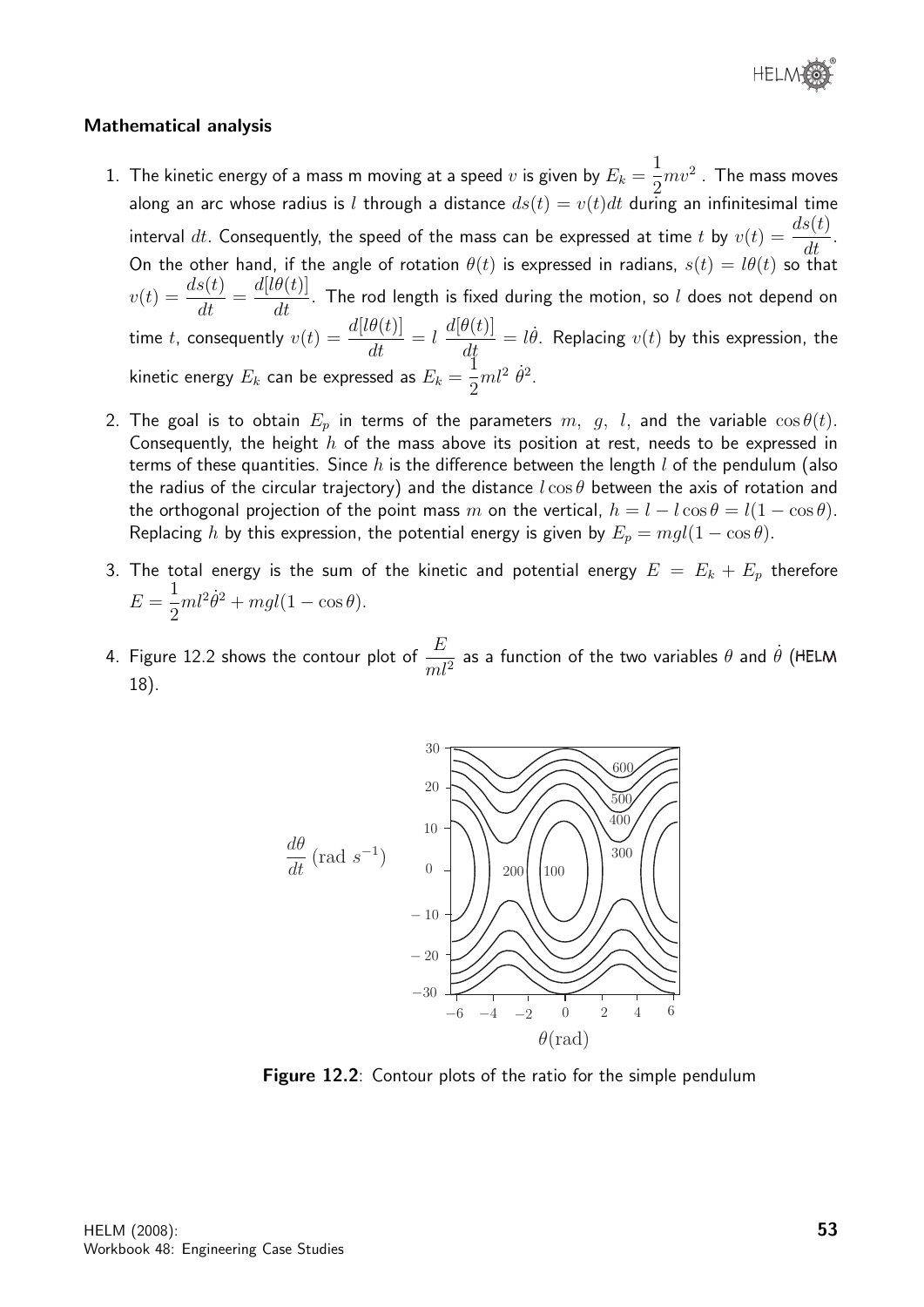- 5. We consider each case:
	- Case A:  $\theta(0) = \pi/2$  and  $\dot{\theta}(t = 0) = 0$ Equation (2) implies that  $\frac{E}{A}$  $\frac{E}{ml^2}$  = 1 2  $\dot{\theta}^2(t=0) + \frac{g}{l}$ l  $(1-\cos\theta(0))$  is a constant when the pendulum is isolated from external forces. Using  $\theta(t=0) = \pi/2$  and  $\dot{\theta}(t=0) = 0$ gives  $\frac{E}{\sqrt{2}}$  $ml^2$  $\lambda = g/l \approx 140$ (rad s $^{-1})^2$ . This contour of constant energy  $E$  is located in Figure 12.2 between the two closed contour labeled  $\frac{E}{\sqrt{2}}$  $ml^2$  $= 100$  (rad s<sup>-1</sup>)<sup>2</sup> and 200  $(\text{rad } s^{-1})^2$ .
	- Case B: If the mass is in the lowest vertical position and has an angular speed 30 rad  $s^{-1}$  at  $t = 0$ , then  $\theta(t = 0) = 0$  and  $\dot{\theta}(t = 0) = 30$  rad s<sup>-1</sup>. The corresponding contour for constant energy is given by  $\frac{E}{\sqrt{2}}$  $ml^2$  $= (30)^2/2 \approx 450$  (rad s<sup>-1</sup>)<sup>2</sup>.

Case C: The case when  $\theta$  is small is considered in 6 and 7 below.

6. Taking the time derivative of Equation (1) using the fact that  $E, m, l, q$  are constant in time, gives  $0 =$ 1 2  $ml^2\frac{d}{l}$  $\frac{d}{dt}[\dot{\theta}]^2 - mgl \ \frac{d}{dt}$  $\frac{d}{dt}[\cos \theta]$ . Using the expression for a derivative of a product (for the first term) and the derivative of a function of function (for the second term) this relation becomes:

 $0 = ml^2\dot{\theta}[\ddot{\theta}] + mgl\dot{\theta}\sin\theta.$ 

After dividing by  $ml^2\dot{\theta}$  and using the definition  $\lambda^2=g/l$ , this becomes

$$
\ddot{\theta} + \lambda^2 \sin \theta = 0,
$$

as required.

7. (a) The Maclaurin expansion (HELM 16.5) for the sine function is:

 $\sin \theta = \theta - \theta^3/3! + \dots$ 

For small angles, the sum can be truncated after the first term i.e.  $\sin \theta \approx \theta$ . Differential Equation (3) becomes:

 $\ddot{\theta} + \lambda^2 \theta = 0.$ 

(b) This equation is a linear second order differential equation with constant coefficients for which it is necessary to find a complementary function  $\theta(t)$  (HELM 19.3). The standard procedure to solve such equations is to seek the roots of the auxiliary equation

$$
(m^2 + \lambda^2)e^{mt} = 0.
$$

This is satisfied if  $m^2 + \lambda^2 = 0$  or  $m^2 = -\lambda^2$ . Consequently the roots  $m$  are complex i.e.  $m = \pm i\lambda$ .

The solutions of the differential equation can be expressed as  $\theta(t) = A e^{i\lambda t} + B e^{-i\lambda t}$ . Other ways of writing these solutions are

 $\theta = C \sin \lambda t + D \cos \lambda t$  or  $\theta = F \cos(\lambda t - \phi)$ 

where A, B, C, D, F and  $\phi$  are constants that are determined from the initial conditions.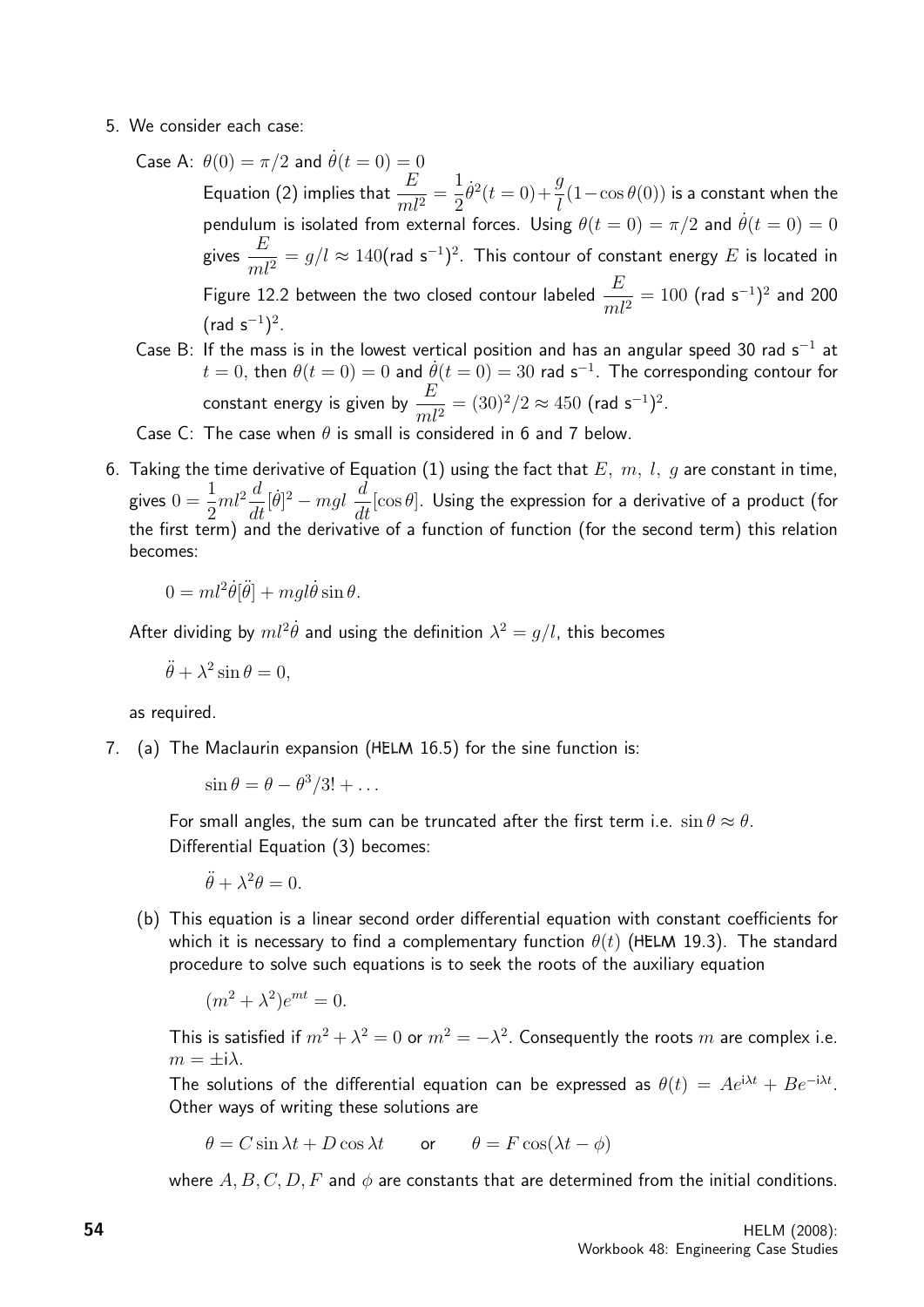

(c) The equations of the motion obtained in (b) are periodic according to the trigonometric functions  $\sin \lambda t$ ,  $\cos \lambda t$  or  $\cos(\lambda t - \phi)$ . The period of the trigonometric functions of argument  $\lambda t$  is  $2\pi$  therefore  $\lambda t = 2\pi$  implies a period  $T = 2\pi/\lambda$  for the pendulum motion oscillating with small angles such that  $\sin\theta \, \approx \, \theta.$  Using  $\lambda^2 \, = \, g/l,$  the period of the oscillations can be expressed in terms of the length of the pendulum as  $T=2\pi$  $\sqrt{l}$ g .

#### Interpretation

The predictions in Figure 12.2 show that two types of motion of the pendulum are possible depending on the value of the ratio  $\frac{E}{\sqrt{2}}$  $\frac{2}{m l^2}$ . These types of motion are illustrated by the two specific examples. For Case A, a closed contour is the result (an ellipse as in Figure 12.2). The range of position angles and the angular speeds are restricted. For the contour  $\frac{E}{\tau}$  $ml^2$  $= 200$  (rad s<sup>-1</sup>)<sup>2</sup> the restrictions are, approximately, that  $-2$  rad  $<\theta< 2$  rad and  $-20$  rad  $\mathrm{s}^{-1}<\,d\theta/dt\,<\,20$  rad  $\mathrm{s}^{-1}.$  Consequently, the angular variation in the pendulum motion is restricted and the motion is oscillatory. The lowest point of a closed contour corresponds to the pendulum rod in a vertical position  $(\theta = 0)$ . Negative rotational speeds indicate clockwise oscillation since positive angles indicate anti-clockwise rotation. The rotational speed magnitude is maximum at the lowest point i.e. the kinetic energy is maximum and the potential energy is minimum. The right-most point on a closed contour indicates a maximum pendulum angle magnitude and minimum angular speed magnitude i.e. minimum kinetic energy (0 rad s<sup>-1</sup>) and maximum potential energy.

For Case B with initial conditions such that  $\frac{E}{\sqrt{2}}$  $ml^2$  $= (30)^2/2 \approx 450$  (rad s<sup>-1</sup>)<sup>2</sup>, the corresponding contour is not closed and there is no restriction on the angles allowed during the motion. The motion is a rotation in which the angle varies monotonically with time. The angular speed oscillates between a low and high bound that correspond to the maximum potential energy (kinetic energy minimum at the top of the circular motion) and the minimum potential energy (kinetic energy is maximum at the bottom of the circular motion).

For Case C simple harmonic motion results and we have the simple pendulum of Engineering Case Study 11.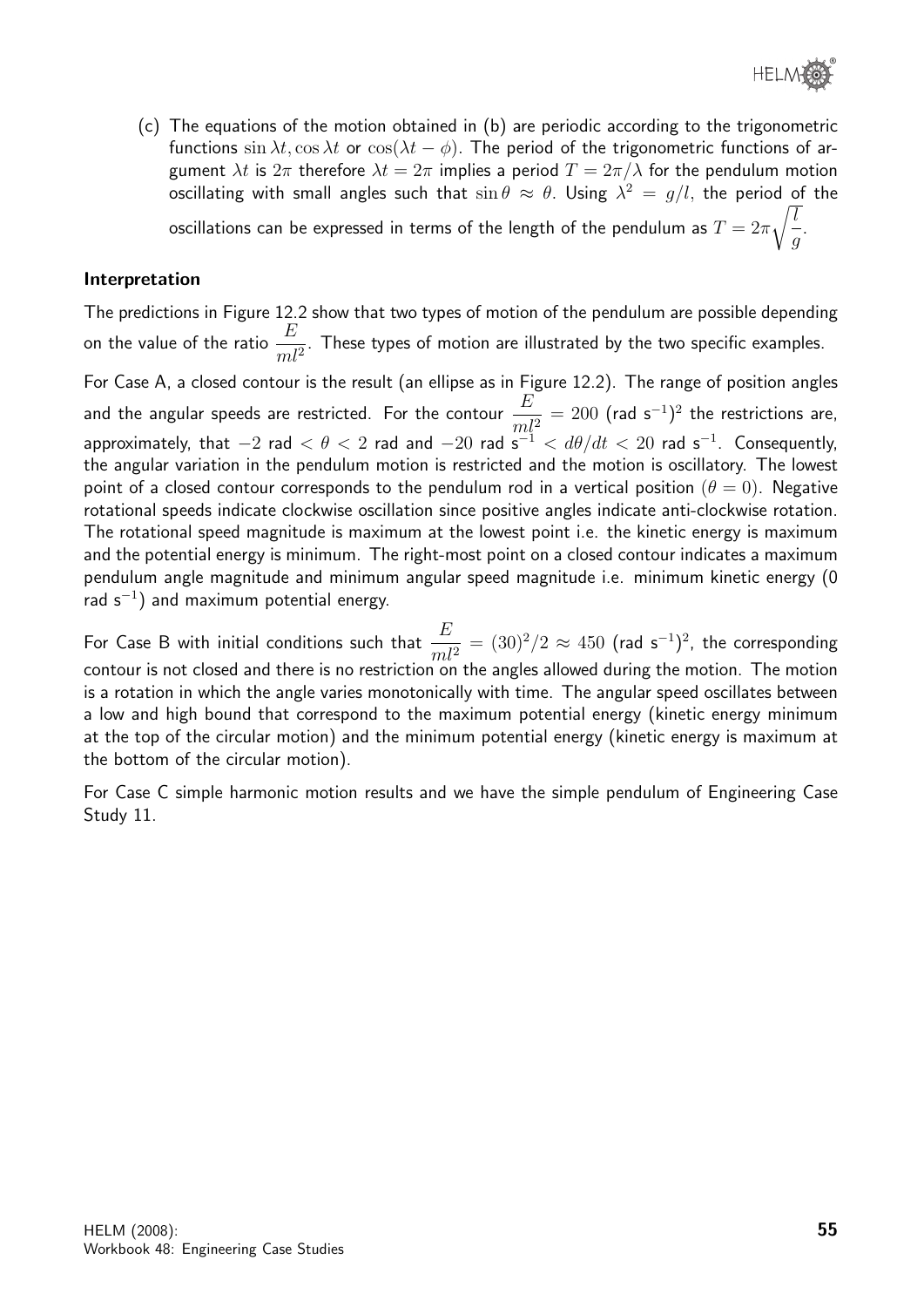

# The falling snowflake

## Mathematical Skills

| Topic                    | Workbook |
|--------------------------|----------|
| Integration              | $[13]$   |
| First order ODEs         | [19]     |
| Second order linear ODEs | $[19]$   |
| Vector differentiation   |          |

## Introduction

Although the resisted motion of objects with fixed mass was considered in HELM 34.3 in the Workbook on Modelling Motion, and related to projectile contexts, there are applications where the mass of the moving object varies with time. The particular case considered here is the falling snowflake. This is an example from nature but there are engineering contexts such as in food processing where similar analysis may be relevant.

## Problem in words

A snowflake falling vertically is subjected to a frictional force proportional to its mass and speed. Moreover, the condensation of water vapour is increasing the mass of the snowflake at a rate proportional to its mass. Find the time dependence of the snowflake's vertical position assuming that it starts from rest with a mass  $m_0$ . Also find the time dependence of the snowflake's mass.



Figure 13.1: Forces on the falling snowflake and parameters involved in the mathematical formulation

## Mathematical statement of problem

The snowflake shown in Figure 13.1 is undergoing a vertical frictional force  $\underline{F}_f$  proportional to the mass,  $m(t)$ , and to the speed of the flake,  $v(t)$ , therefore

$$
|\underline{F}_f| = cm(t)v(t) \tag{1}
$$

where  $c$  is a constant (coefficient of air friction). The snowflake is subject to a downward vertical force i.e. its weight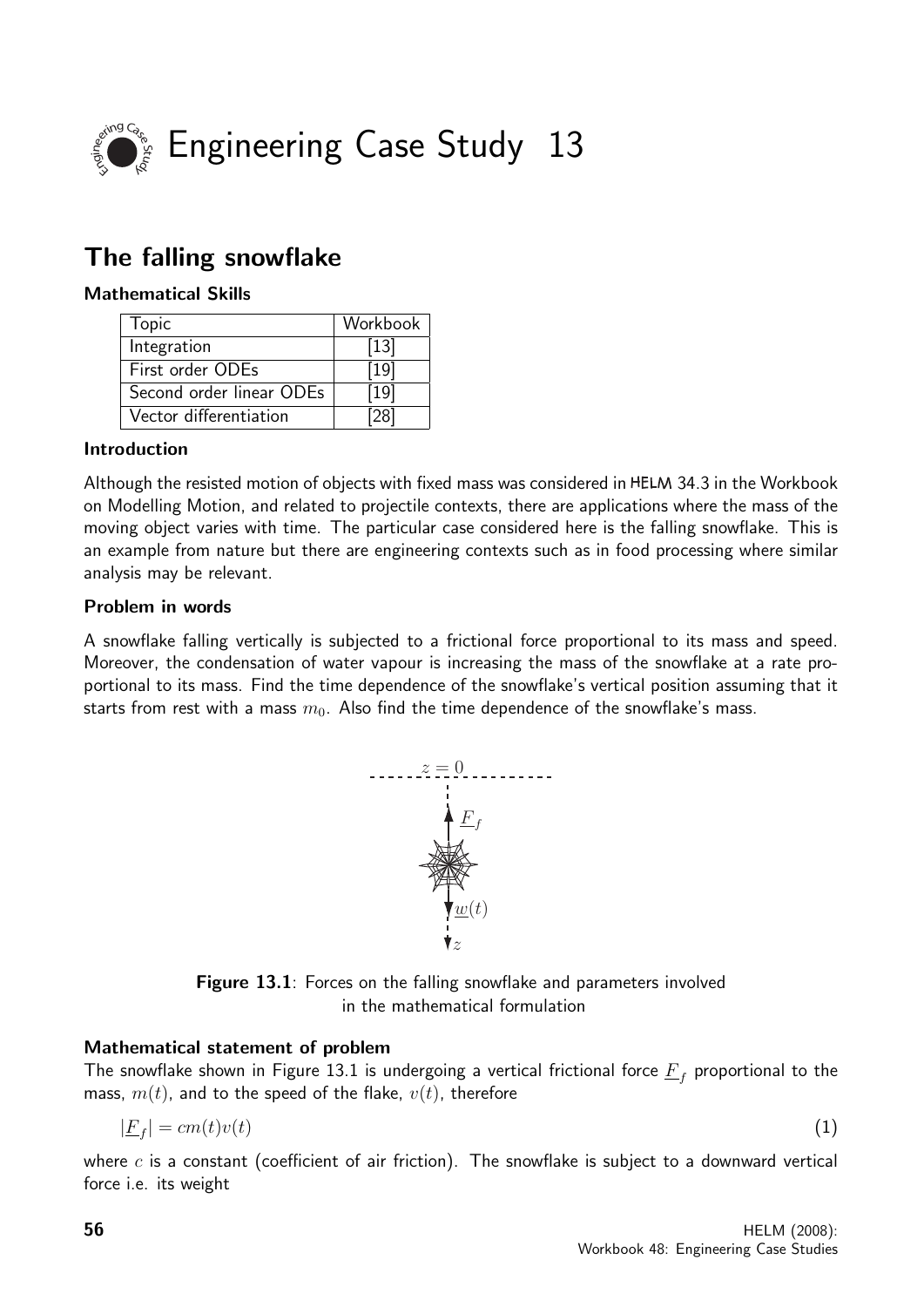®

$$
|\underline{w}(t)| = m(t)g\tag{2}
$$

where  $g$  is the acceleration due to gravity. The condensation of water vapour is increasing the mass  $m(t)$  of the snowflake at a rate proportional to the mass of the flake such that

$$
\frac{dm(t)}{dt} = km(t) \tag{3}
$$

where k is a constant. The vertical position  $z(t)$  of the flake with respect to time t is subjected to the initial conditions

- (i) speed  $v(t=0) = 0$
- (ii) mass  $m(t = 0) = m_0$
- (iii)  $z(t = 0) = 0$ .

I Write the ordinary differential equation (ODE) of the second order in  $z(t)$  obtained by applying the general form of Newton's law

$$
\sum_{n} \underline{F}_{n} = \frac{d(m(t)\underline{v}(t))}{dt} \tag{4}
$$

which states the equality between the sum of all external forces on the snowflake and the rate of change of the snowflake's momentum.

II Solve by the two methods of solving the resulting ODE:

(a) The second order ODE in  $z(t)$  can be solved using the results from the general theory.

(b) The same result can be derived by solving the first order ODE  $v(t) = \frac{dz(t)}{dt}$  $\frac{\partial u(t)}{\partial t}$  by direct integration.

III Find the time dependence of the snowflake mass  $m(t)$  by direct integration of Equation (3).

#### Mathematical analysis

#### I ODE of the motion using Newton's law

The weight  $\underline{w}(t)$  and the frictional force  $\underline{F}_f$  (see HELM 34.3) are the only two external forces considered in this study. With the choice of vertical axis  $z$  shown in Figure 13.1, use of Equations (2) and (1) in Newton's law (Equation (4)) leads to

$$
m(t)g - cm(t)v(t) = \frac{d(m(t)v(t))}{dt}.
$$
\n
$$
(5)
$$

(The time-dependence of m and v is considered implicit from now on so we write m for  $m(t)$  and v for  $v(t)$ .)

This is based on the hypothesis that the coordinate system is a reference frame in which (4) is valid. The goal is to obtain a ODE in terms of the function  $z(t)$  only, therefore, the rule about the derivative of a product of functions is used as both the mass and the speed depend on time,

$$
\frac{d(mv)}{dt} = m\frac{dv}{dt} + v\frac{dm}{dt}.
$$

Equation (3) implies

$$
\frac{d(mv)}{dt} = m\frac{dv}{dt} + vkm.
$$

Using this expression in (5), and cancelling  $m$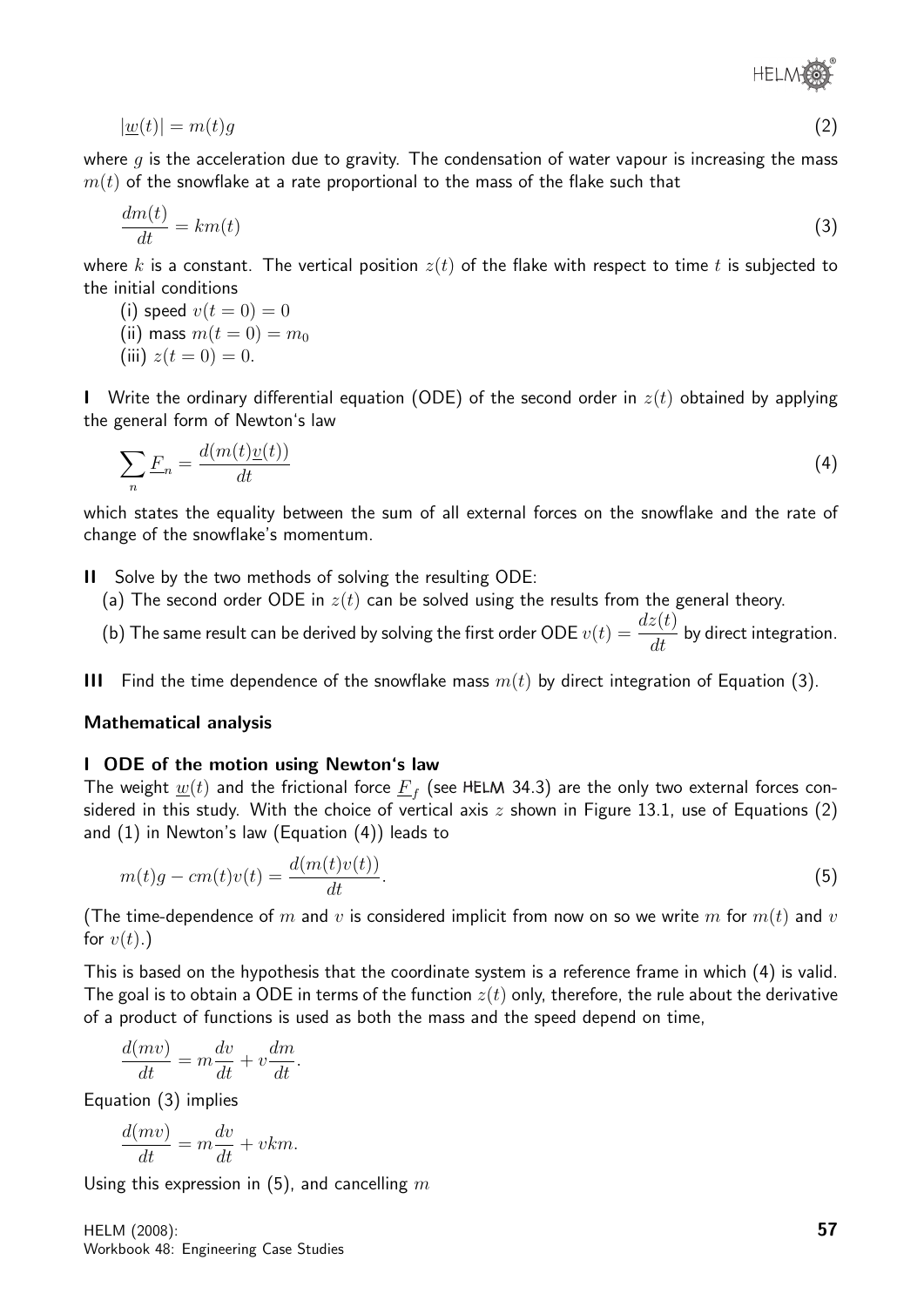$$
\frac{dv}{dt} + [k+c]v = g.
$$
\n(6)

Recalling that  $v =$ dz  $\frac{dS}{dt}$ , Equation (6) becomes

$$
\frac{d^2z}{dt^2} + [k+c]\frac{dz}{dt} = g.\tag{7}
$$

#### II(a) Solution using the general theory for second order ODE

This equation is a linear second order differential equation with constant coefficients for which it is necessary to find a complementary function  $z(t)$  (HELM 19.3). The standard procedure to solve such equations is to seek the roots of the auxiliary equation

$$
m^2 + [k+c]m = 0.
$$

This is satisfied if  $m = -[k+c]$  or  $m = 0$ . Consequently, the roots m are real and the complementary function of the differential equation can be expressed as

 $z(t) = Ae^{-[k+c]t} + B$ , where A and B constants

It is easy to check that a particular solution of Equation (7) is  $z(t) = \frac{g}{dt}$  $k + c$  $t+D$  and, by summation of the two solutions (complementary function  $+$  particular solution) the general solution is

$$
z(t) = Ae^{-[k+c]t} + \frac{g}{k+c}t + E
$$
\n(8)

where E is a constant  $(= B + D)$ . The initial condition (iii)  $z(t=0) = 0$  implies that  $Ae^{-[k+c] \times 0} + E = 0$  so  $E = -A$ . Consequently, (8) becomes

$$
z(t) = A\{e^{-[k+c]t} - 1\} + \frac{g}{k+c} t.
$$
\n(9)

The initial condition (i)  $v(0) = 0$  implies that  $\frac{dz}{dt}$ dt  $\Big|_{t=0} = 0.$ The derivative of (9) is

$$
\frac{dz}{dt} = -A[k+c]e^{-[k+c]t} + \frac{g}{k+c}.
$$

Therefore,  $\frac{dz}{dt}$ dt  $\Big|_{t=0} = 0$  implies  $-A[k+c]e^{-[k+c]\times 0} + \frac{g}{k+c}$  $k + c$  $= 0$  which gives  $A =$ g  $\frac{9}{(k+c)^2}$ . Equation (9) becomes

$$
z(t) = \frac{g}{(k+c)^2} \left\{ e^{-[k+c]t} - 1 + [k+c]t \right\}.
$$
 (10)

#### $II(b)$  Solution using an integration of the first order ODE in  $v(t)$

Starting from the ODE (6) one can write  $dv = [g - [k + c]v]dt$ , and integrating both sides of the equality using the initial condition (i)  $v(0) = 0$ 

$$
\int_0^v \frac{dv}{g - [k + c]v} = \int_0^t dt.
$$
\n(11)

Changing variables, the expression  $\frac{dv}{dt}$  $g-[k+c]v$ can be written as  $-\frac{1}{1}$  $k + c$  $dY$ Y where  $Y = g-[k+c]v$ . Note that at  $t = 0$ ,  $Y = q$ .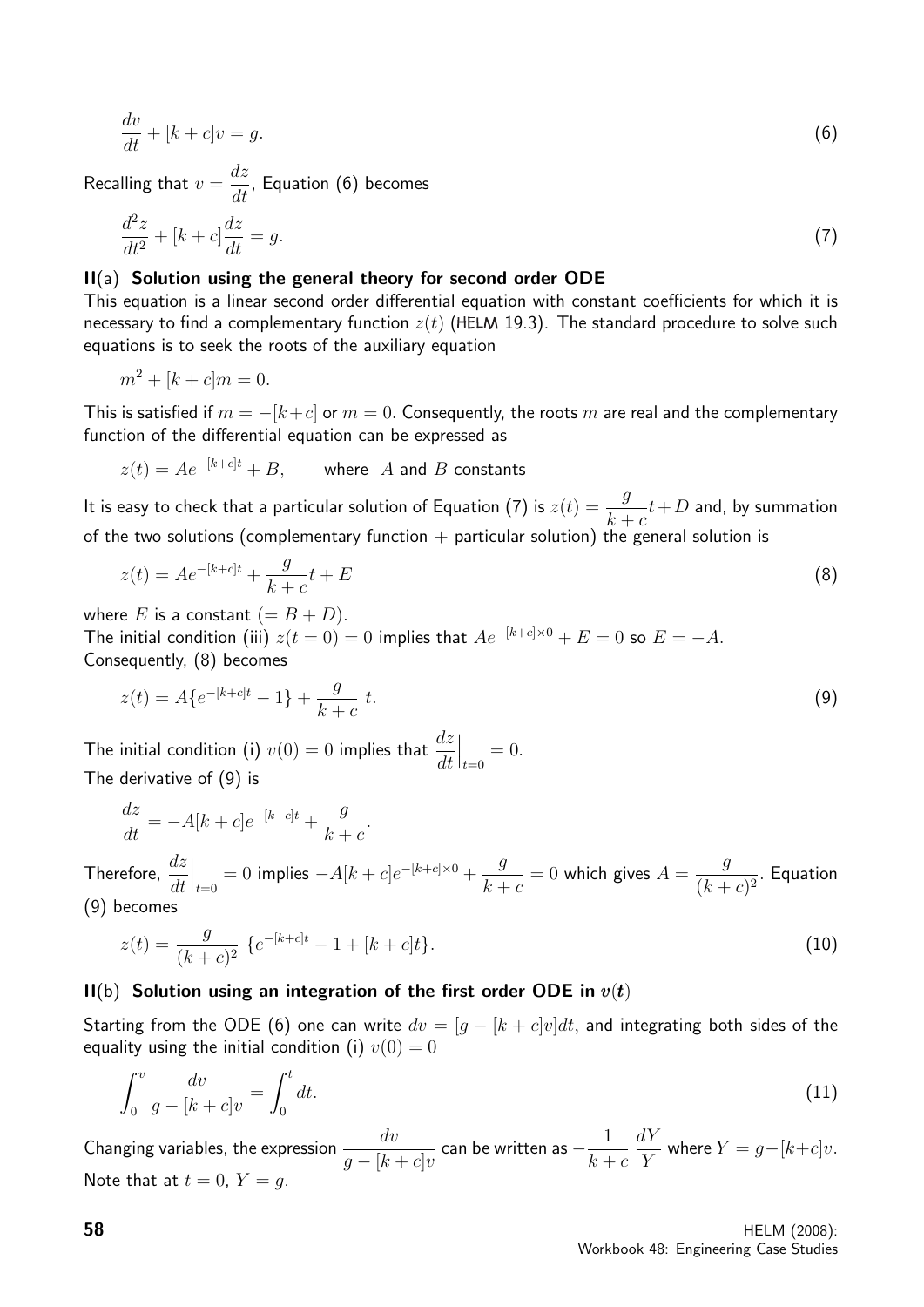® **HELM®** 

Therefore (11) becomes

$$
-\frac{1}{k+c} \int_{g}^{Y} \frac{dY}{Y} = \int_{0}^{t} dt.
$$
\n(12)

Recall from HELM 11.2 that the derivative of  $\ln |Y|$  is given as  $1/|Y|$ , so (12) becomes,

$$
t = -\frac{1}{k+c}(\ln|Y| - \ln g) = -\frac{1}{k+c}\ln\left(\frac{|Y|}{g}\right)
$$

Replacing the variable Y in terms of  $v(t)$ ,

$$
t = -\frac{1}{k+c} \ln \left\{ \frac{|g - [k+c]v|}{g} \right\}.
$$

Taking the exponential of both sides and solving for  $v$  one finds that

$$
v = \frac{g}{k+c} \{ 1 - e^{-t[k+c]} \}.
$$
\n(13)

Recall the definition  $v =$ dz  $\frac{dz}{dt}$  and the initial condition (iii)  $z(0) = 0$ , then integrate (13):

$$
\int_0^z dz = \frac{g}{k+c} \int_0^t \{1 - e^{-[k+c]}\} dt
$$

which leads to

$$
z(t) = \frac{g}{(k+c)^2} \{ e^{-[k+c]t} - 1 + [k+c]t \}.
$$

#### III. Time dependence of the snowflake mass

The snowflake mass  $m(t)$  can be obtained by direct integration of Equation (3), i.e.

$$
\frac{dm}{dt} = km.
$$

Hence

$$
\int_{m_0}^m \frac{dm}{m} = k \int_0^t dt.
$$

Use of the initial condition (ii)  $m(0) = m_0$  gives

$$
kt = \left[\ln m\right]_{m_0}^m
$$

so

$$
m = m_0 e^{kt}.
$$

#### Interpretation

The snowflake's speed reaches a terminal value  $v =$ g  $k + c$ as can be seen by putting  $\frac{dv}{dt}$  $\frac{dv}{dt} = 0$  in Equation (6). The snowflake's mass increases exponentially but when the weight becomes counterbalanced by the frictional force, the total force on the system is zero and the snowflake falls at the constant speed  $v =$ g  $k + c$ .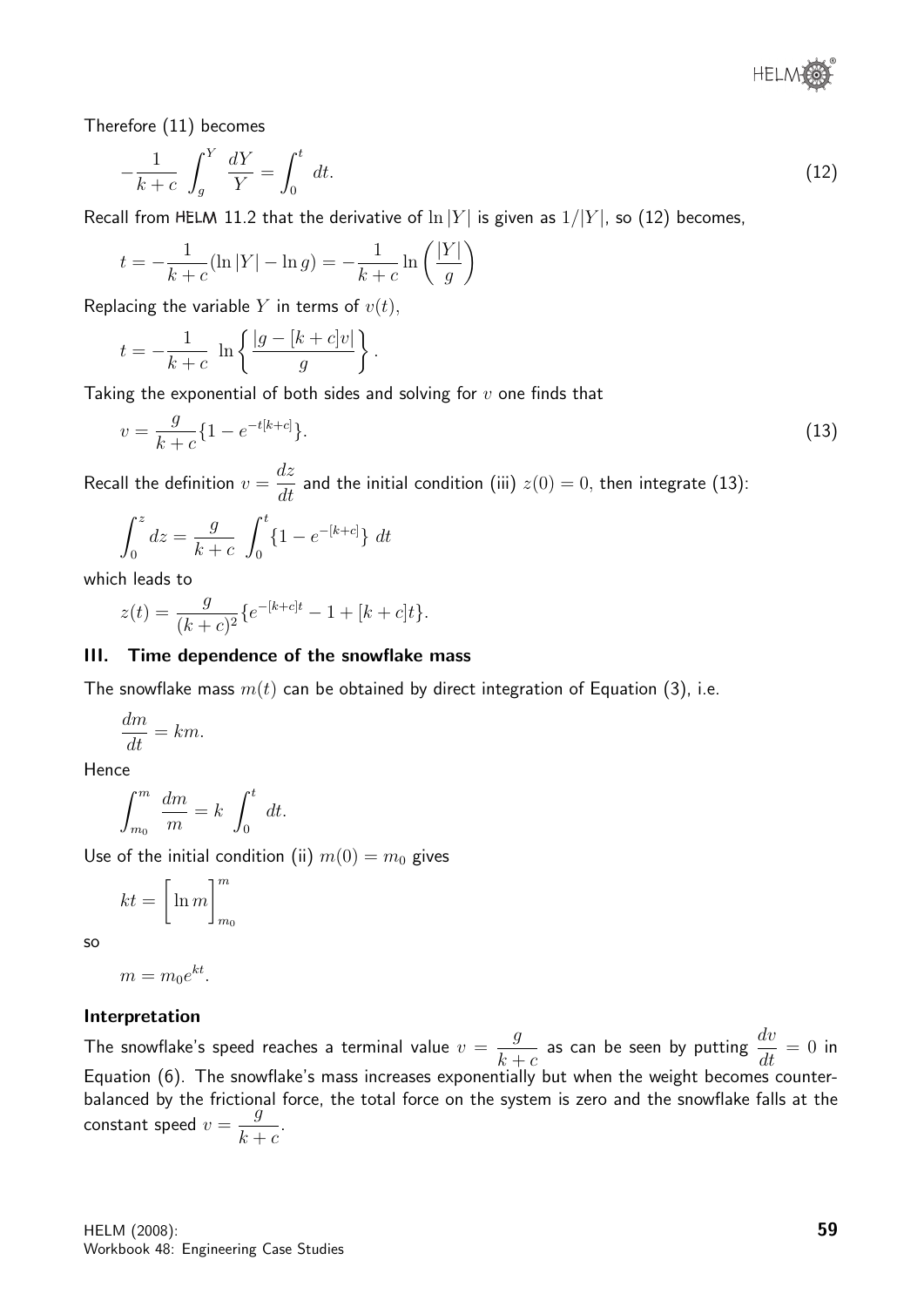

## **Satellite motion**

#### Mathematical Skills

| <b>Topic</b>                            | Workbook         |
|-----------------------------------------|------------------|
| Trigonometry                            | [4]              |
| Equation of conics in polar coordinates | 1171             |
| Second order ODEs                       | [19]             |
| Vector calculus                         | $^{\prime}28$    |
| Polar coordinate system                 | '28 <sub>1</sub> |

#### Problem in words

Apply Newton's law in a polar coordinate system to deduce the differential equation as well as a constant of the motion of a satellite idealised as a point mass in the gravitational field of a planet with centre of mass fixed at the origin. Solve the differential equation for the trajectory of the satellite and prove Kepler's first law that the orbit can be written in the form of the equation of a conic.

## Mathematical statement of problem

The gravitational force on a satellite of mass  $m$  (with centre of mass at P) circling the Earth of mass M (with centre of mass at O) due to the gravitational field is given by

$$
\underline{F} = -G\frac{mM}{r^2}\,\hat{\underline{r}},\tag{1}
$$

where G is the gravitational constant, r is the distance between the two centre of mass,  $\hat{r}$  is the unit vector along the radial axis in the direction of increasing r. Newton's law  $F = ma$  together with the general result of the acceleration  $a$  in polar coordinates for the motion of a material point in a plane (result derived in 47.3 Physics Case Study 11)

$$
\underline{a} = \left[\frac{d^2r}{dt^2} - r\left(\frac{d\theta}{dt}\right)^2\right]\hat{r} + \left[2\frac{dr}{dt}\frac{d\theta}{dt} + r\frac{d^2\theta}{dt^2}\right]\hat{\theta},\tag{2}
$$

allow to write the equations of the motion of the satellite. Kepler's first law is obtained by establishing a relationship between variables r and  $\theta$  by elimination of the time variable out of the equations of the motion. The second order differential equation obtained is solved by changing variable r to  $1/r$ .



Figure 14.1: Gravitational force and coordinate systems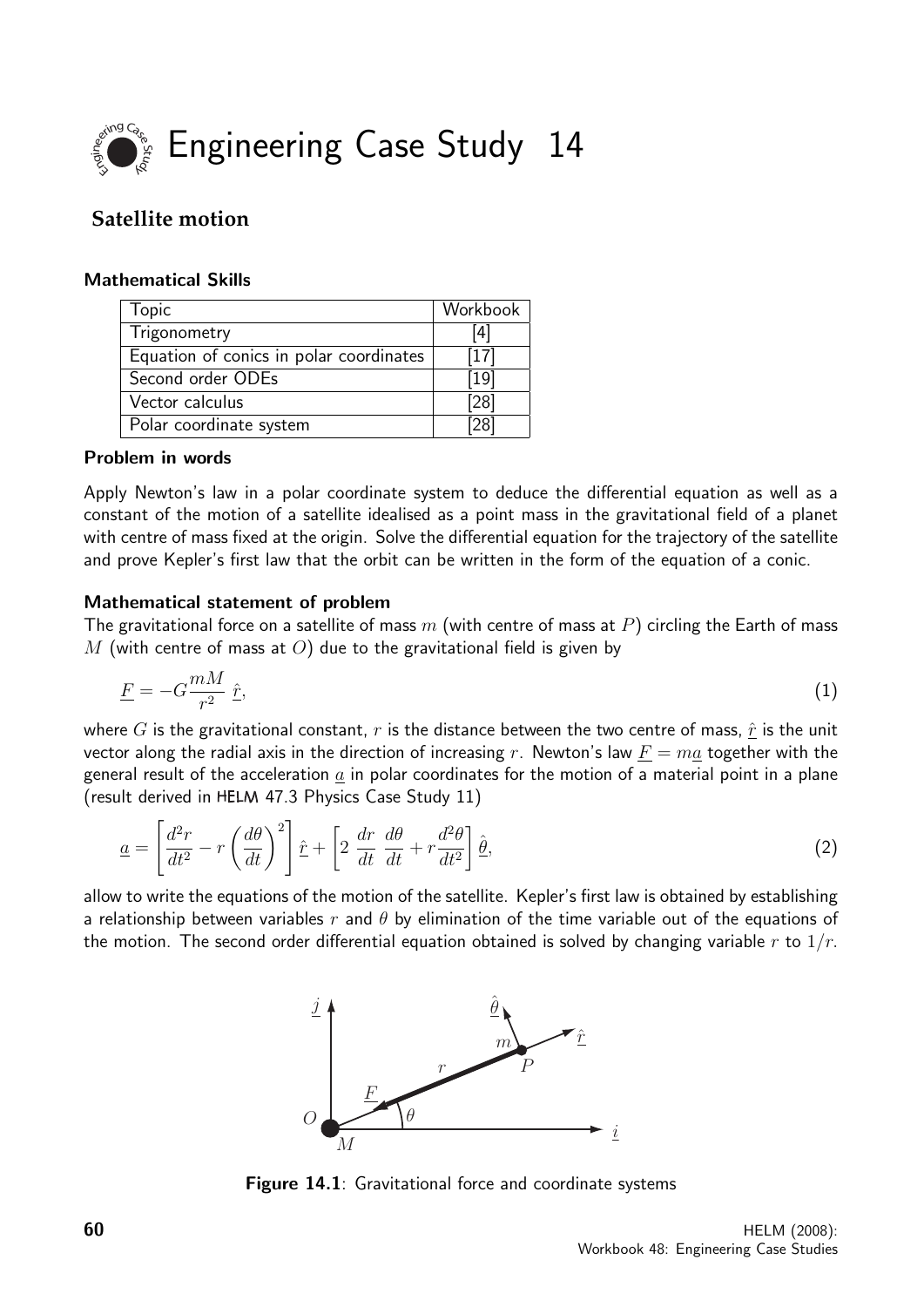#### Mathematical analysis

Applying Newton's law with Equations (1) and (2) leads to

$$
-G\frac{mM}{r^2}\hat{\underline{r}} = m\left[\frac{d^2r}{dt^2} - r\left(\frac{d\theta}{dt}\right)^2\right]\hat{\underline{r}} + m\left[2\frac{dr}{dt}\frac{d\theta}{dt} + r\frac{d^2\theta}{dt^2}\right]\hat{\underline{\theta}},\tag{3}
$$

The basis vectors  $(\hat r,\ \hat\theta)$  have been chosen to be independent (non-collinear), therefore (3) leads to the two equations,

$$
-G\ \frac{M}{r^2} = \frac{d^2r}{dt^2} - r\left(\frac{d\theta}{dt}\right)^2\tag{4}
$$

$$
2\,\frac{dr}{dt}\,\frac{d\theta}{dt} + r\,\frac{d^2\theta}{dt^2} = 0.\tag{5}
$$

noting that  $\displaystyle{\frac{d}{dt}\bigg(}$  $r^2 \frac{d\theta}{dt}$  $= 2r$ dr dt  $d\theta$  $\frac{d\theta}{dt} + r^2 \frac{d^2\theta}{dt^2}$  $\frac{d^{2}}{dt^{2}}$ , Equation (5) multiplied by  $r$  leads to

$$
\frac{d}{dt}\left(r^2\,\frac{d\theta}{dt}\right) = 0,\tag{6}
$$

therefore,

$$
r^2 \frac{d\theta}{dt} \equiv C \tag{7}
$$

is a constant of the motion. Note that  $C$  is often defined as the ratio of the angular momentum  $L$ and the mass  $m$  of the satellite as  $C = r^2 \frac{d\theta}{dt}$  $\frac{dv}{dt} =$ L m . Using (7), Equation (4) can be written

$$
-G\ \frac{M}{r^2} = \frac{d^2r}{dt^2} - \frac{C^2}{r^3}.\tag{8}
$$

We now wish to derive the equation of the orbit in the form of a relation between r and  $\theta$ . Defining the variable  $u \equiv 1/r$ , (8) becomes

$$
-G\ M u^2 = \frac{d^2 r}{dt^2} - C^2 u^3. \tag{9}
$$

Taking the time derivative of r and replacing r by  $1/u$  gives

$$
\frac{dr}{dt} = \frac{d}{dt}\left(\frac{1}{u}\right) = -\frac{1}{u^2}\frac{du}{dt}.\tag{10}
$$

One is seeking to eliminate the time variable out of (9), therefore, applying the chain rule on the time derivative of  $u$  gives

$$
\frac{dr}{dt} = -\frac{1}{u^2} \frac{du}{d\theta} \frac{d\theta}{dt}.
$$
\n(11)

Equation (7) allows us to write  $\displaystyle{\frac{d\theta}{dt}=Cu^2}$  and (11) becomes

$$
\frac{dr}{dt} = -C\frac{du}{d\theta}.\tag{12}
$$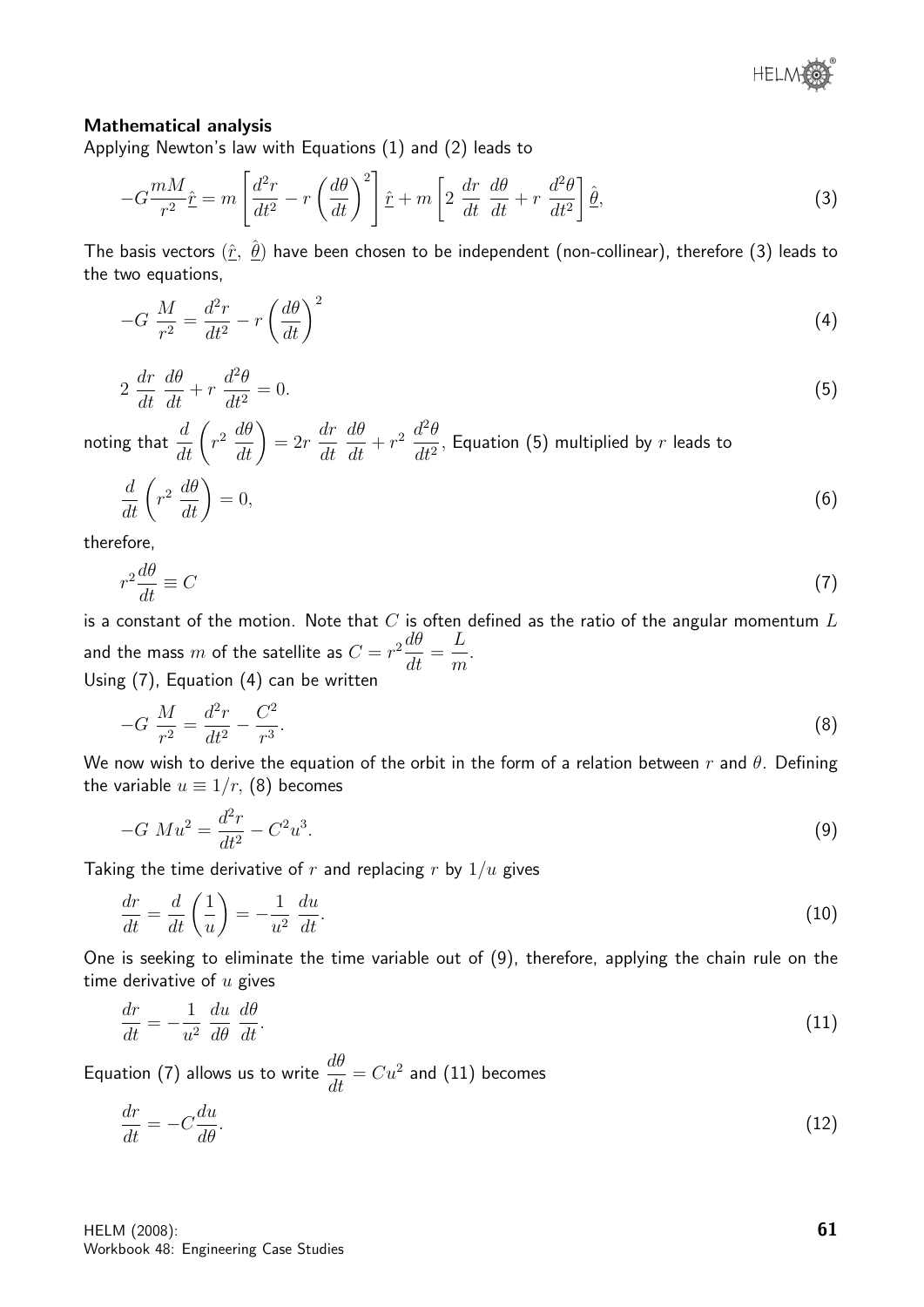Taking the time derivative of (12) with the chain rule leads to

$$
\frac{d^2r}{dt^2} = -C\frac{d}{dt}\left(\frac{du}{d\theta}\right) = -C\frac{d}{d\theta}\left(\frac{du}{d\theta}\right)\frac{d\theta}{dt}.
$$
\n(13)

Substituting for  $\frac{d\theta}{dt}$  $\frac{du}{dt}$  from Equation (7) in (13) leads to

$$
\frac{d^2r}{dt^2} = -C^2u^2\frac{d^2u}{d\theta^2}.\tag{14}
$$

The differential equation of the motion is deduced from (9) as

$$
-G M u2 = -C2 u2 \frac{d2 u}{d\theta2} - C2 u3.
$$
 (15)

Equation (15) can be divided by  $-C^2$   $u^2$ , and the definition  $K \equiv GM$  allows us to obtain the final differential equation in variable  $u$ :

$$
\frac{d^2u}{d\theta^2} + u = \frac{K}{C^2}.\tag{16}
$$

The solution of the second order differential equation (16) is given by the sum of the complementary function and the particular integral  $\frac{K}{C^2}$  $\frac{1}{C^2}$ . The complementary function is obtained from solving the auxiliary equation  $k^2+1=0$  which leads to  $k=\pm$  i. Therefore, the solution of (16) can be written as  $u(\theta) = A \cos \theta + B \sin \theta +$ K  $\frac{K}{C^2}$  or in the form  $u(\theta)=D\cos(\theta-\theta_0)+\frac{K}{C^2}$ . Taking out a factor K  $C^2$ and making the variable  $r$  the subject leads to  $\frac{1}{r}$ r = K  $C^2$  $\sqrt{ }$ 1 +  $C^2$  $\frac{\infty}{K} D \cos(\theta - \theta_0)$ 1 and the orbit of the satellite in terms of the polar angle  $\theta$  is expressed as the equation of a conic in polar coordinates

$$
r = \frac{\frac{C^2}{K}}{1 + \frac{C^2 D}{K} \cos(\theta - \theta_0)}.
$$
\n(17)

#### Interpretation

The parameter  $e \equiv \frac{C^2 D}{V}$ K is the eccentricity, the point  $O$  is one of the foci of the conic and the line  $\theta = \theta_0$  is the focal axis. Engineering Case Study 15 which follows next shows that all values of eccentricity e are possible and that the trajectory can be an ellipse  $(e < 1)$ , an hyperbola  $(e > 1)$ , exceptionally a parabola  $(e = 1)$ , or a circle of centre  $O$  and radius  $\frac{C^2}{C}$ K , depending on the initial velocity of the satellite launch.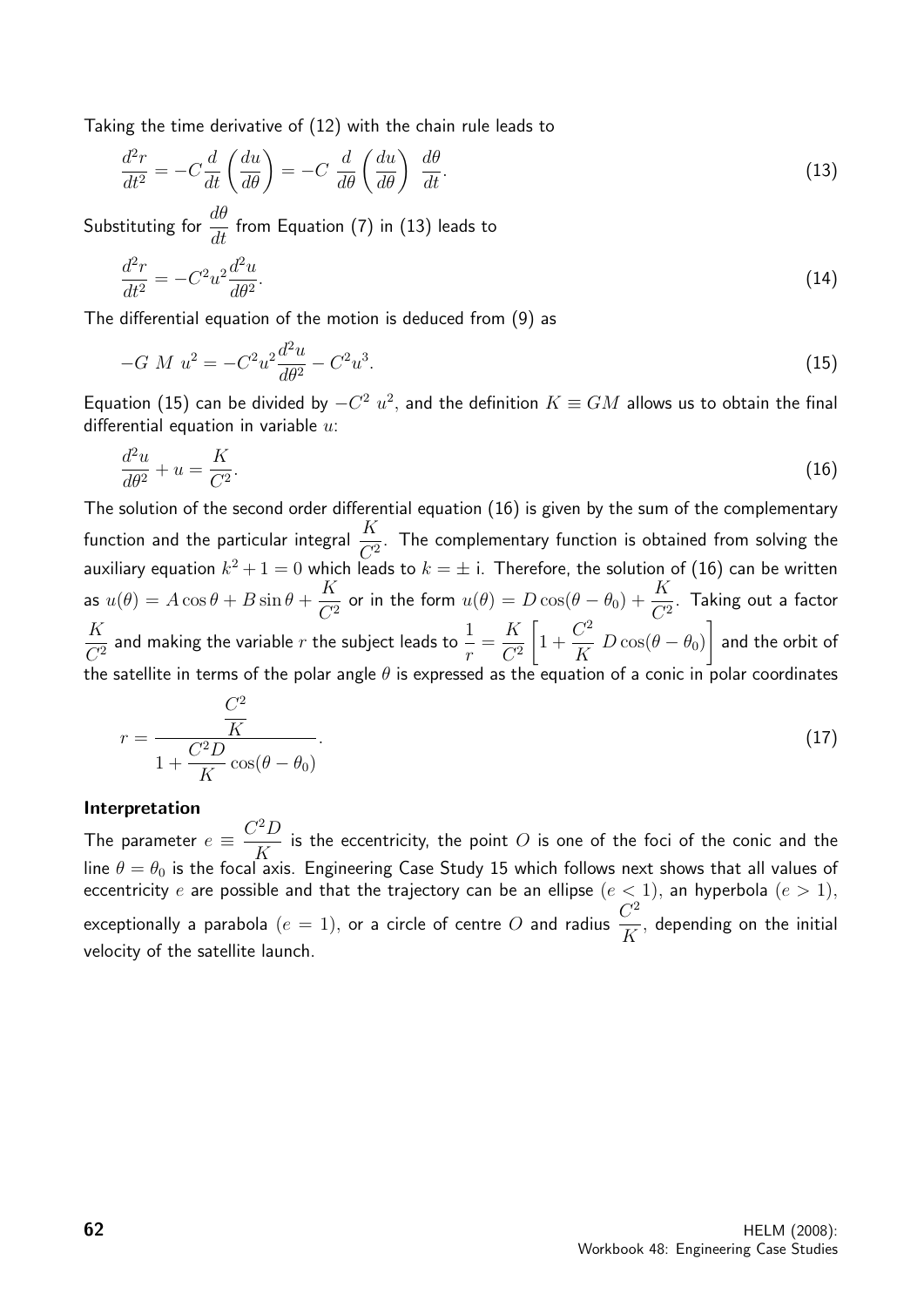



# Satellite orbits

## Mathematical Skills

| <b>Topic</b>                            | Workbook |
|-----------------------------------------|----------|
| Trigonometry                            | [4]      |
| Equation of conics in polar coordinates | $[17]$   |
| Second order ODEs                       | [19]     |
| Vector calculus                         | [28]     |
| Polar coordinate system                 | ັ?8ເ     |

#### Introduction

The use of satellites as telecommunication devices, global positioning tools or for scientific data gathering to monitor the Earth's atmosphere, oceans and surface is increasing. Engineers in charge of planning the data acquisition and information transmission to the Earth's surface need to compute the orbit of the satellite according to the laws of gravitation stated by Newton. This case study shows that the initial velocity at launch is crucial in determining the satellite orbit.

#### Problem in words

I. Use Newton's law in polar coordinates to deduce the differential equation and a constant for the motion of a satellite idealised as a point object in the gravitational field of the Earth with centre of mass fixed at the origin.

II. Solve the differential equation for the trajectory of the satellite and prove Kepler's first law that the trajectory can be written in the form of the equation of a conic.

III. Show that the trajectory of the satellite can be elliptic, hyperbolic or parabolic depending on the magnitude of the launch velocity.

## Mathematical statement of problem

**I.** The gravitational force due to the Earth of mass  $m'$  at  $O$  on a satellite idealised as a point object of mass  $m$  with centre of mass at  $P$  is

$$
\underline{F} = -G\frac{mm'}{r^2}\hat{r},\tag{1}
$$

where G is the gravitational constant, r is the distance between the two centre of mass,  $\hat{r}$  is the unit vector along the radial axis in the direction of increasing  $r$  (see Figure 15.1). To use Newton's law  $F = ma$  to obtain the equations of the motion of the satellite, the first step is to find an expression for the acceleration  $\alpha$  in polar coordinates for the motion of a point in a plane. The second order differential equation of motion is obtained by

(a) establishing a relationship between variables r and  $\theta$ 

- (b) eliminating the time variable from the equations of the motion
- (c) changing variable r to  $u \equiv 1/r$ .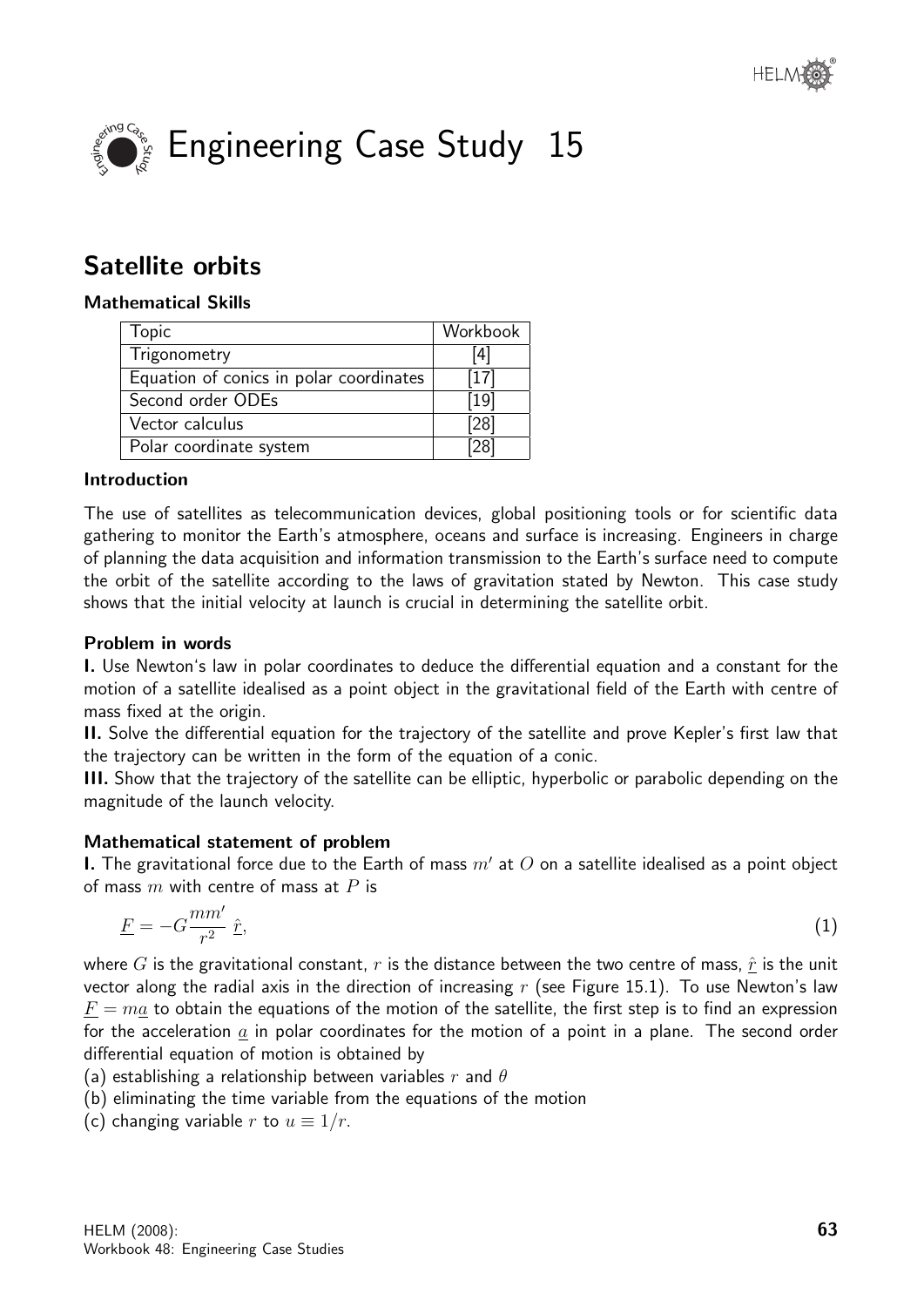

**Figure 15.1:** Gravitational force and coordinate systems

II. The solution of the second order differential equation of the motion is given by the sum of the complementary function and the particular integral. Kepler's first law is obtained by establishing a relationship between variables r and  $\theta$  in the form of the equation of a conic.

III. Expressing the initial velocity  $\underline{V}_0$  of the satellite in a polar coordinate system (see Figure 15.2), find the integration constants of the solution  $u \equiv 1/r$  of the differential equation of the motion in terms of the radial position of the satellite  $r_0$  at  $t = 0$ , the velocity magnitude  $V_0$  (at  $t = 0$ ), the launch angle  $\alpha_0, \; K \equiv G m',$  and a constant of the motion defined as

$$
C \equiv r^2 \frac{d\theta}{dt}.\tag{2}
$$

Discuss the possible trajectories of the satellite in terms of the values of the eccentricity of the conic equation obtained, and show that the trajectory types depend solely on the initial velocity magnitude.



**Figure 15.2:** Initial velocity in a polar coordinate system at  $t = 0$ 

#### Mathematical analysis

I. The equations of the motion of the satellite are given by Newton's law  $F = ma$ . Consider the general planar motion of a point  $P$  whose position is given in polar coordinates. Express the radial and angular components of the acceleration  $a$  in polar coordinates. The point P represents, in this example, the centre of mass of a satellite idealised as a point object in the gravitational field of the Earth. The position of a point P can be defined by the Cartesian coordinates  $(x, y)$  of the position vector  $\overline{OP} = x\overline{i} + y\overline{j}$  as shown in Figure 15.3 where  $\underline{i}$  and  $\overline{j}$  are the unit vectors along the coordinate axes. The Cartesian coordinates  $(x, y)$  can be expressed in terms of the polar coordinates  $(r, \theta)$ , i.e.

$$
x = r \cos \theta \tag{3}
$$

and

$$
y = r\sin\theta.\tag{4}
$$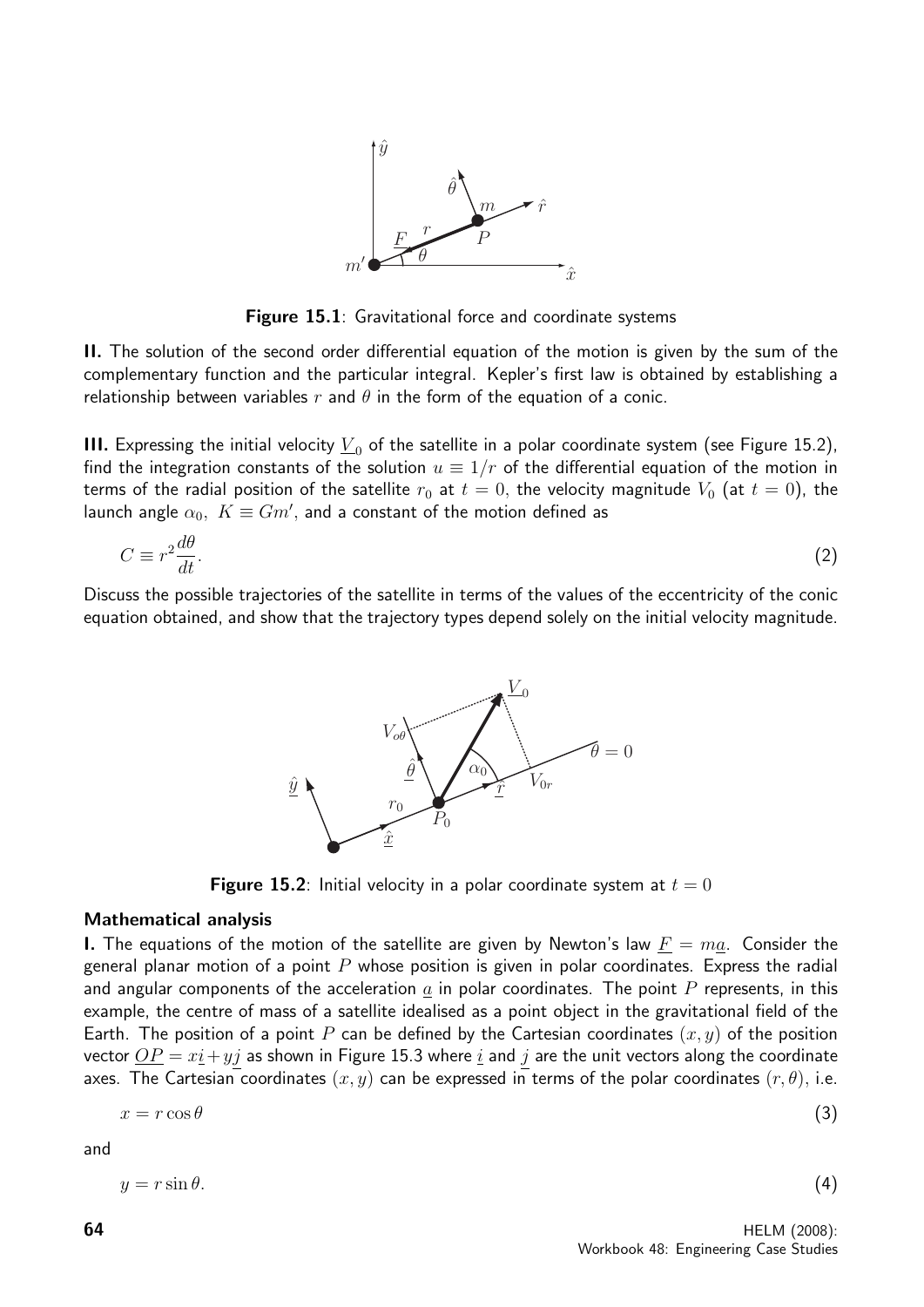

Figure 15.3: Cartesian and polar coordinate system

The velocity of  $P$  is  $\underline{v} =$ d  $\frac{d}{dt}(\underbrace{OP})$ . So, since  $\underline{OP} = x\underline{i} + y\underline{j}$ , the components  $(v_x, v_y)$  of velocity  $\underline{v}=v_x\underline{i}+v_yj$  in the frame  $(\underline{i},\underline{j})$  are derived from the time derivatives of (3) and (4) noting the fact that  $\frac{di}{dt}$  $\frac{du}{dt} = 0$  and dj  $\frac{d\mathcal{L}}{dt} = 0$  since the unit vectors along  $Ox$  and  $Oy$  are fixed with time. Hence

$$
v_x = \frac{dx}{dt} = \frac{dr}{dt}\cos\theta - r\frac{d\theta}{dt}\sin\theta\tag{5}
$$

$$
v_y = \frac{dy}{dt} = \frac{dr}{dt}\sin\theta + r\frac{d\theta}{dt}\cos\theta.
$$
\n(6)

The components  $(a_x, a_y)$  of acceleration  $\underline{a} = a_x \underline{i} + a_y \underline{j}$  in the frame  $(\underline{i}, \underline{j})$  are obtained from the time derivative of  $\underline{v}$  i.e. from the time derivatives of (5) and (6). Hence

$$
a_x = \frac{d^2x}{dt^2} = \frac{d^2r}{dt^2}\cos\theta - 2\frac{dr}{dt}\frac{d\theta}{dt}\sin\theta - r\left(\frac{d\theta}{dt}\right)^2\cos\theta - r\frac{d^2\theta}{dt^2}\sin\theta\tag{7}
$$

$$
a_y = \frac{d^2y}{dt^2} = \frac{d^2r}{dt^2}\sin\theta + 2\frac{dr}{dt}\frac{d\theta}{dt}\cos\theta - r\left(\frac{d\theta}{dt}\right)^2\sin\theta + r\frac{d^2\theta}{dt^2}\cos\theta.
$$
 (8)

The components  $(v_x, v_y)$  of velocity and  $(a_x, a_y)$  of acceleration are expressed in terms of the polar coordinates. Since the velocity vector  $\underline{v}$  is the same in both basis sets,

$$
v_x \underline{i} + v_y \underline{j} = v_r \hat{\underline{r}} + v_\theta \underline{\hat{\theta}}.\tag{9}
$$

Projections of the basis vector  $(\underline{i},j)$  onto the basis vectors  $(\hat{r},\hat{\theta})$  leads to (see Figure 15.4)

$$
\underline{i} = \cos \theta \hat{r} - \sin \theta \hat{\theta} \tag{10}
$$

$$
j = \sin \theta \hat{\underline{r}} + \cos \theta \hat{\underline{\theta}} \tag{11}
$$



Figure 15.4: Projections of the Cartesian basis set onto the polar basis set

Equation (9) together with (10) and (11) gives

HELM (2008): Workbook 48: Engineering Case Studies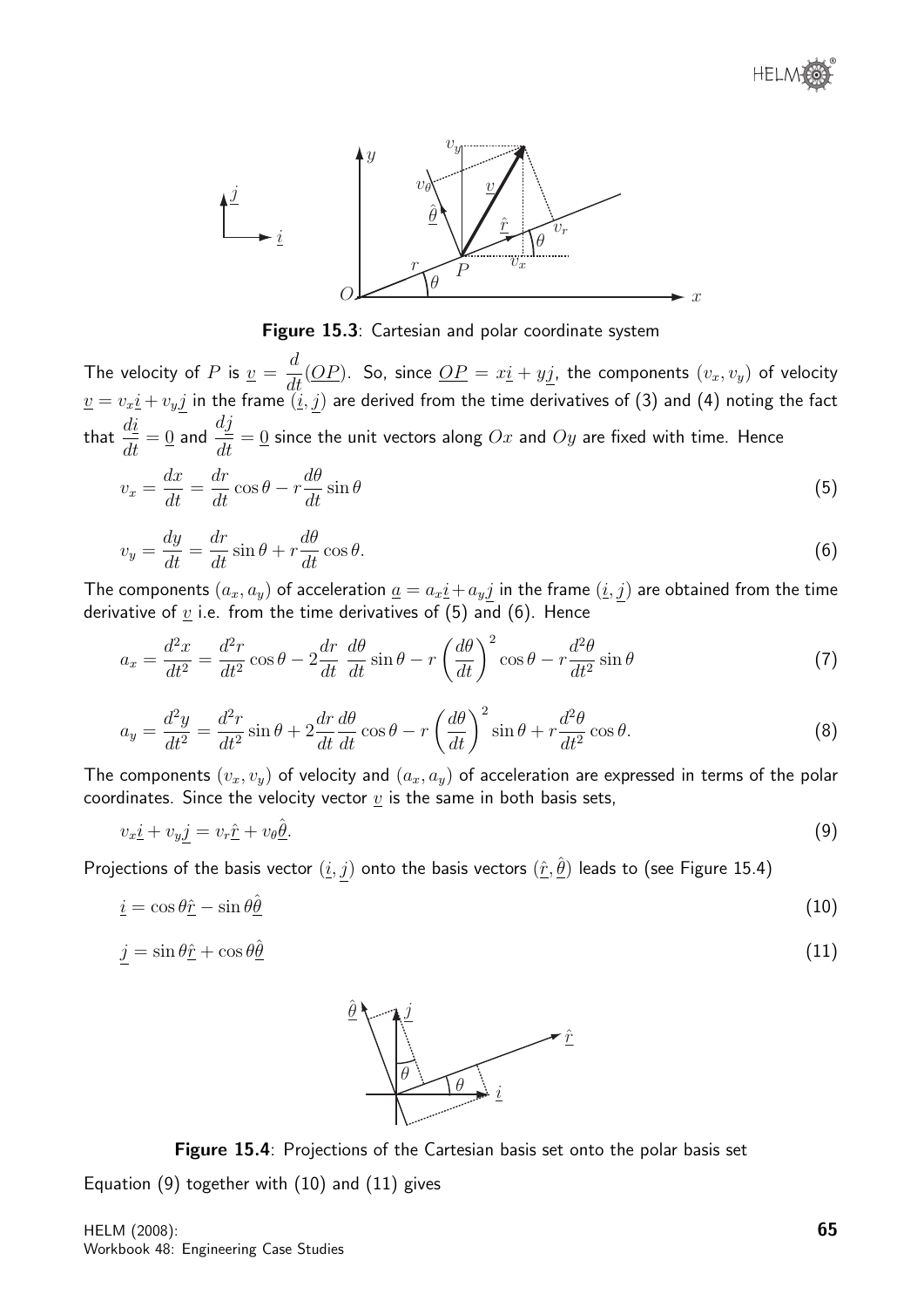$$
v_x(\cos\theta \hat{\underline{r}} - \sin\theta \hat{\underline{\theta}}) + v_y(\sin\theta \hat{\underline{r}} + \cos\theta \hat{\underline{\theta}}) = v_r \hat{\underline{r}} + v_\theta \hat{\underline{\theta}}.
$$
\n(12)

The basis vectors  $(\hat r,\hat\theta)$  have been chosen to be independent, therefore (12) leads to the two equations:

$$
v_r = v_x \cos \theta + v_y \sin \theta \tag{13}
$$

$$
v_{\theta} = -v_x \sin \theta + v_y \cos \theta. \tag{14}
$$

Using  $(5)$  and  $(6)$  in  $(13)$  and  $(14)$  gives

$$
v_r = \frac{dr}{dt} \tag{15}
$$

$$
v_{\theta} = r \, \frac{d\theta}{dt}.\tag{16}
$$

The same method can be used for the components  $(a_r, a_\theta)$  of the acceleration. The equation  $\underline{a}=a_x \underline{i}+a_y j=a_r \hat{\underline{r}}+a_\theta \hat{\underline{\theta}}$  gives

$$
a_r = a_x \cos \theta + a_y \sin \theta \tag{17}
$$

$$
a_{\theta} = -a_x \sin \theta + a_y \cos \theta. \tag{18}
$$

Using (5) and (6) in (15) and (16) leads to the radial and angular components of the acceleration  $a$ in polar coordinates

$$
a_r = \frac{d^2r}{dt^2} - r\left(\frac{d\theta}{dt}\right)^2\tag{19}
$$

$$
a_{\theta} = 2\frac{dr}{dt}\frac{d\theta}{dt} + r\frac{d^2\theta}{dt^2}.
$$
\n(20)

The angular velocity  $\frac{d\theta}{dt}$  and acceleration  $\frac{d^2\theta}{dt^2}$  $\frac{d^{2} \sigma}{dt^{2}}$  are often denoted by  $\omega$  and  $\alpha$  respectively. The component of velocity along  $\hat{\theta}$  is  $r_{\omega}$ . The component of acceleration along  $\hat{r}$  includes not only the so-called radial acceleration  $\frac{d^2r}{dt^2}$  $dt^2$ but also  $-r\omega^2$  which is the centripetal acceleration or the acceleration toward the origin. The  $-r\omega^2$  term is the only radial term that applies in cases of circular motion since, for  $r$  constant,  $d^2r$  $\frac{d^2 T}{dt^2}=0.$  The acceleration along  $\hat{\theta}$  includes not only the term  $r_{\alpha}$ , but also the Coriolis acceleration  $2$ dr  $\frac{d}{dt} \omega$ .

Substituting the radial and angular components of the acceleration in polar coordinates (19) and (20) into the Newton's law, Equation (1) leads to

$$
-G\frac{mm'}{r^2}\hat{r} = m\left[\frac{d^2r}{dt^2} - r\left(\frac{d\theta}{dt}\right)^2\right]\hat{r} + m\left[2\frac{dr}{dt}\frac{d\theta}{dt} + r\frac{d^2\theta}{dt^2}\right]\hat{\theta}.
$$
 (21)

Using again the fact that the basis vectors  $(\hat{r}, \hat{\theta})$  have been chosen to be independent means that the  $\hat{r}$  and  $\hat{\theta}$  components can be equated, leading to

$$
-G\frac{m'}{r^2} = \frac{d^2r}{dt^2} - r\left(\frac{d\theta}{dt}\right)^2\tag{22}
$$

**66** HELM (2008): Workbook 48: Engineering Case Studies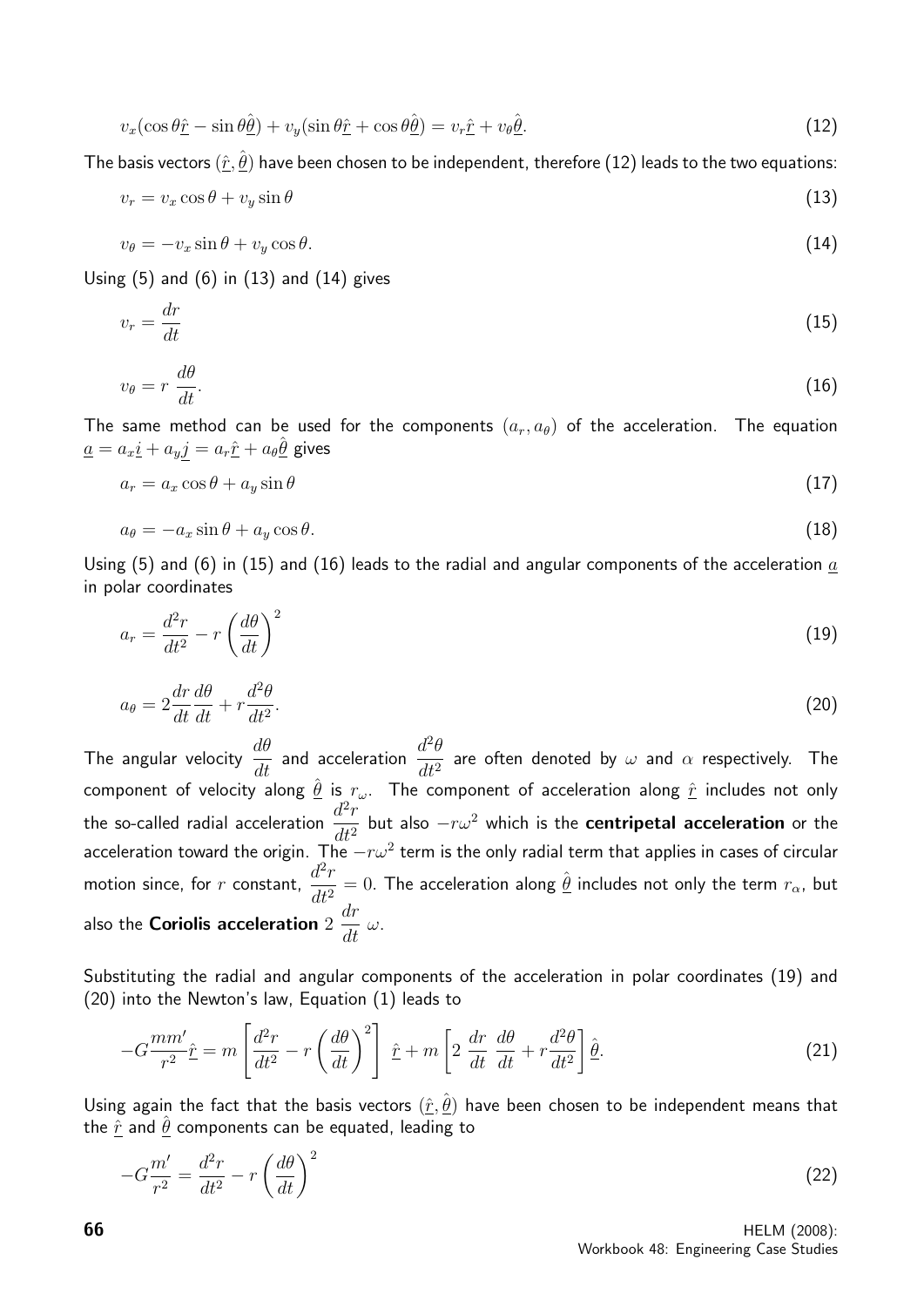® **HELM** 

and

$$
2\,\frac{dr}{dt}\,\frac{d\theta}{dt} + r\,\frac{d^2\theta}{dt^2} = 0.\tag{23}
$$

Noting that  $\displaystyle{\frac{d}{dt}\;\left(\right)}$  $r^2\frac{d\theta}{dt}$  $= 2r$ dr dt dθ  $\frac{d\theta}{dt} + r^2 \frac{d^2\theta}{dt^2}$  $\frac{d^{2}}{dt^{2}}$ , Equation (23) multiplied by  $r$  leads to

$$
\frac{d}{dt}\left(r^2\frac{d\theta}{dt}\right) = 0.\tag{24}
$$

therefore,

$$
r^2 \frac{d\theta}{dt} \equiv C \tag{25}
$$

is a constant of the motion. Note that  $C$  is often defined as the ratio of the angular momentum  $L$ and the mass  $m$  of the satellite as  $C = r^2 \frac{d\theta}{dt}$  $\frac{dv}{dt} =$ L m . Using (25), Equation (22) can be written

$$
-G\frac{m'}{r^2} = \frac{d^2r}{dt^2} - \frac{C^2}{r^3}.
$$
\n(26)

We now wish to derive the equation of the trajectory under the form of a relation between  $r$  and  $\theta$ . Defining the variable  $u\equiv\frac{1}{2}$ r , (26) becomes

$$
-G m' u^2 = \frac{d^2r}{dt^2} - C^2 u^3.
$$
 (27)

Taking the time derivative of r and replacing r by  $1/u$  gives

$$
\frac{dr}{dt} = \frac{d}{dt}\left(\frac{1}{u}\right) = -\frac{1}{u^2}\frac{du}{dt}.\tag{28}
$$

To eliminate the time variable from (28), apply the chain rule on the time derivative of  $u$  to give

$$
\frac{dr}{dt} = -\frac{1}{u^2} \frac{du}{d\theta} \frac{d\theta}{dt}.
$$
\n(29)

From (25) and using  $u\equiv\frac{1}{\tau}$ r , we have  $\displaystyle{\frac{d\theta}{dt}=Cu^{2}}$ , and so (29) becomes

$$
\frac{dr}{dt} = -C\frac{du}{d\theta}.\tag{30}
$$

Taking the time derivative of (30) by means of the chain rule leads to

$$
\frac{d^2r}{dt^2} = -C\frac{d}{dt}\left(\frac{du}{d\theta}\right) = -C\frac{d}{d\theta}\left(\frac{du}{d\theta}\right)\frac{d\theta}{dt}.
$$
\n(31)

Using (25) in (31) leads to

$$
\frac{d^2r}{dt^2} = -C^2u^2\frac{d^2u}{d\theta^2}.\tag{32}
$$

The differential equation of motion is deduced from (27) as

$$
-G m' u^2 = -C^2 u^2 \frac{d^2 u}{d\theta^2} - C^2 u^3. \tag{33}
$$

HELM (2008): Workbook 48: Engineering Case Studies 67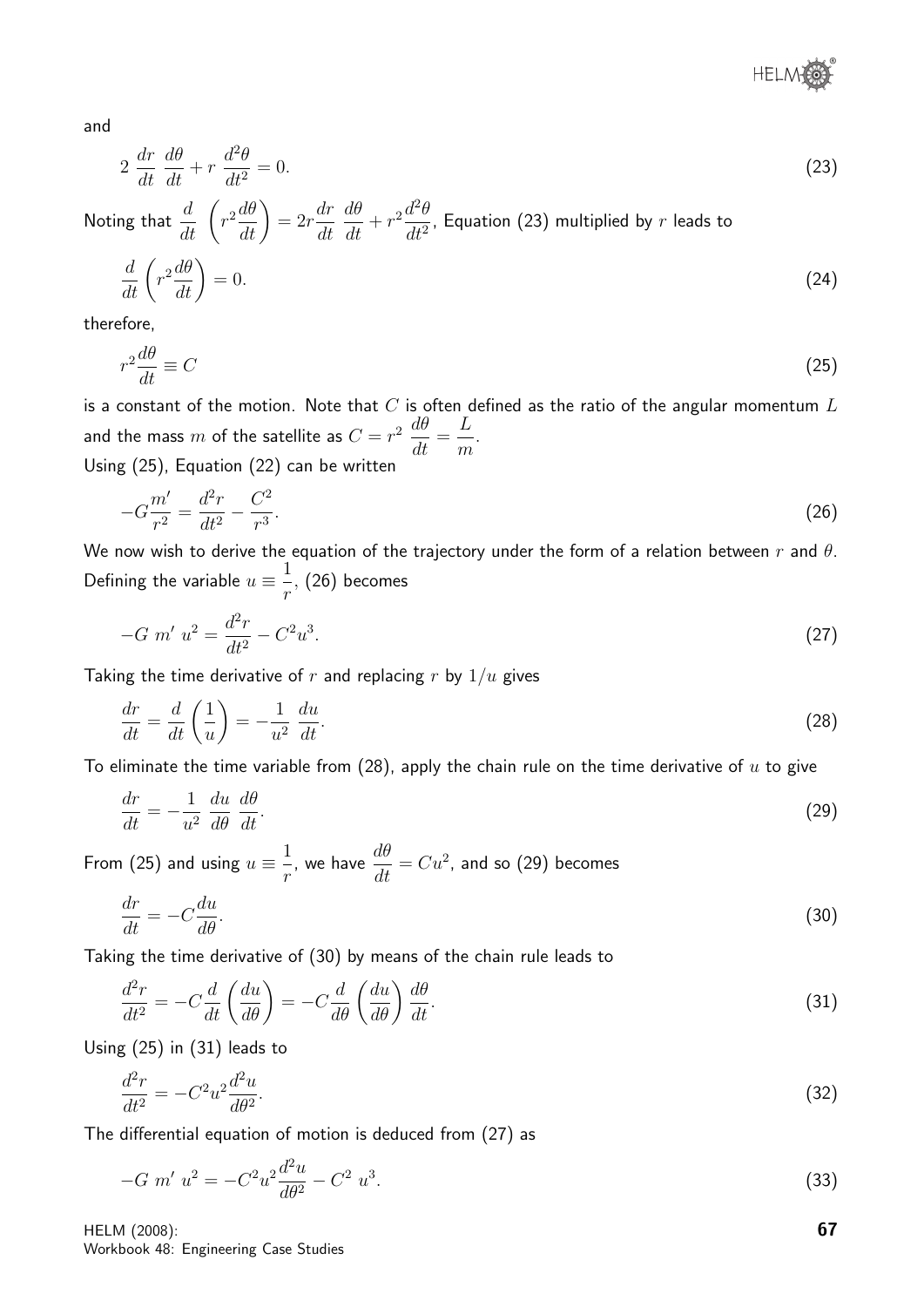Dividing (33) by  $-C^2u^2$  and using the definition  $K \equiv Gm'$  gives the final form of the differential equation in terms of variable  $u$ 

$$
\frac{d^2u}{d\theta^2} + u = \frac{K}{C^2}.\tag{34}
$$

The solution of this second order differential equation is the sum of the complementary function and the particular integral  $\frac{K}{C}$  $\frac{1}{C^2}$ . The complementary function is obtained by solving the auxiliary equation  $k^2+1\,=\,0$  which gives  $k\,=\,\pm\,$  i. Therefore, the solution of (34) can be written as  $u(\theta) = A \cos \theta + B \sin \theta +$ K  $\frac{K}{C^2}$  or in the alternative form  $u(\theta)=D\cos(\theta-\theta_0)+\frac{K}{C^2}.$  Taking out a factor  $\frac{K}{\sigma^2}$  $\frac{1}{C^2}$  and reverting to variable  $r$  leads to

$$
\frac{1}{r} = \frac{K}{C^2} \left[ 1 + \frac{C^2}{K} D \cos(\theta - \theta_0) \right].
$$

Finally, the trajectory of the satellite in terms of the polar angle  $\theta$  can be expressed as the equation of a conic in polar coordinates

$$
r = \frac{\frac{C^2}{K}}{1 + \frac{C^2 D}{K} \cos(\theta - \theta_0)}.
$$
\n(35)

The parameter  $e \equiv \frac{C^2}{V}$ K is the eccentricity, the point  $O$  is one of the foci of the conic and the line  $\theta = \theta_0$  is the focal axis. Solution to Question III, given below, shows that all values of eccentricity e are possible and that the trajectory can be an ellipse  $(e < 1)$ , an hyperbola  $(e > 1)$ , exceptionally a parabola  $(e = 1)$ , or a circle of centre  $O$  and radius  $\frac{C^2}{C}$ K , depending on the initial velocity of the satellite launch.

III. The solution of the differential Equation (34) is chosen in the form

$$
u(\theta) = A\cos\theta + B\sin\theta + \frac{K}{C^2}
$$
\n(36)

The constants A, B and C are determined from the initial conditions of the launch. at  $t = 0$ . The initial radial position of the satellite, at point  $P_0(r_0, \theta_0)$  or  $P_0(u_0, \theta_0)$ , can be defined as

$$
r = r_0 \text{ at } t = 0. \tag{37}
$$

The radial axis can be chosen to coincide with the x-axis at  $t = 0$  (see Figure 2), and therefore

$$
\theta = \theta_0 \text{ at } t = 0. \tag{38}
$$

Note that the initial condition (37) can be expressed also as  $u = u_0 = 1/r_0$  at  $t = 0$ . At  $t = 0$ , the satellite has velocity  $\underline{V}_0$  given by (see Figure 2),

$$
\underline{V}_0 = V_{0r}\hat{\underline{r}} + V_{0\theta}\hat{\underline{\theta}}.\tag{39}
$$

Equations (15) and (16) give the components of the velocity v in terms of polar coordinates as

$$
\underline{v} = \frac{dr}{dt}\hat{r} + r\,\frac{d\theta}{dt}\hat{\theta}.\tag{40}
$$

Equation (40) can be expressed in terms of the variable  $u$ . Using the chain rule, the first right-hand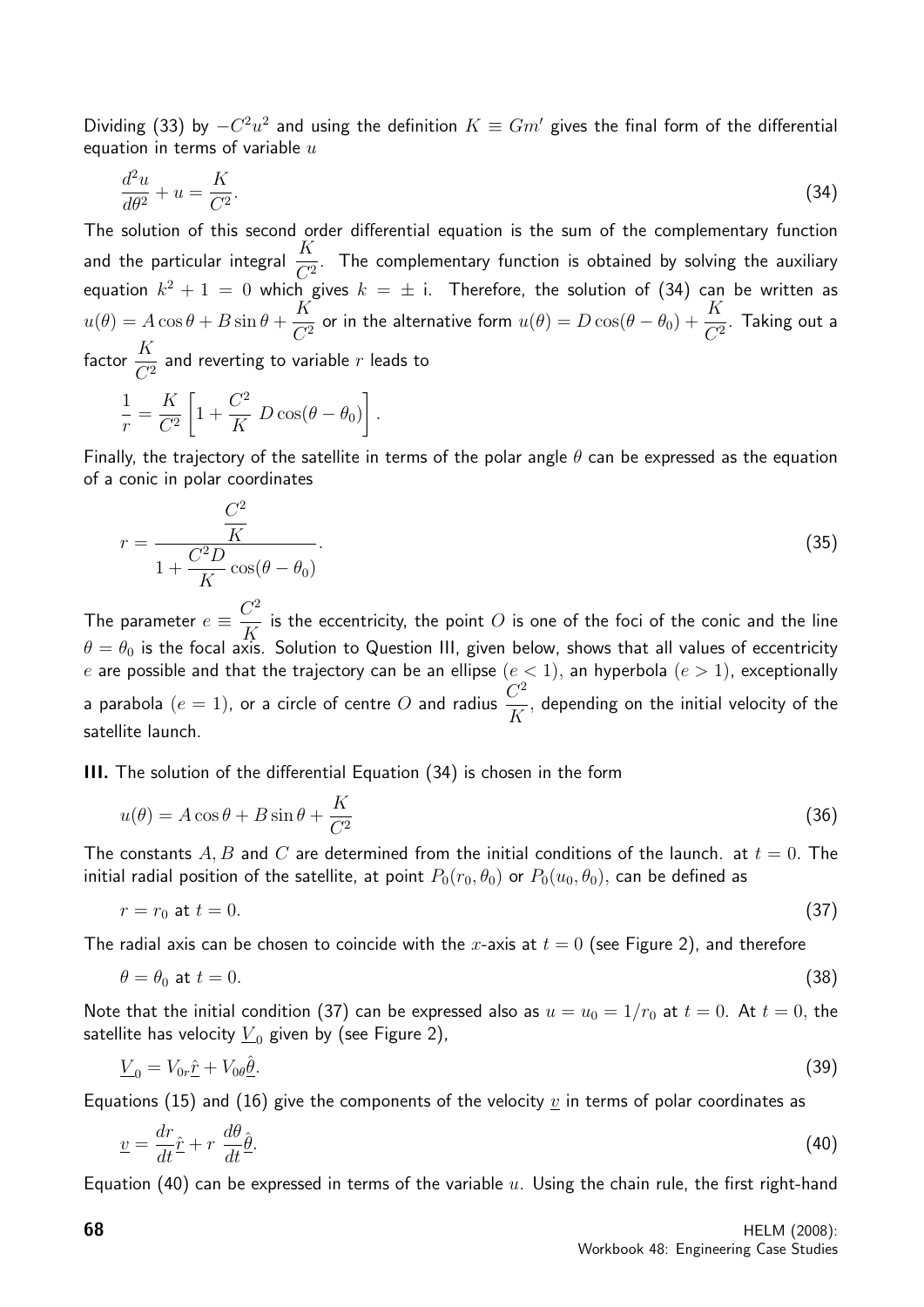**HELMOS** 

side term in (40) can be written  $\frac{dr}{dt}$  $\frac{d}{dt} =$ dr dθ  $\frac{d\theta}{dt}$ . Using (25), i.e.  $\frac{d\theta}{dt} =$  $\mathcal{C}$  $\frac{6}{r^2}$ dr  $\frac{d\mathbf{r}}{dt} =$  $\mathcal{C}$  $r^2$ dr  $\frac{d\theta}{d\theta}$  and the definition  $u \equiv 1/r$  leads to  $\frac{dr}{dt} = Cu^2 \frac{d(u^{-1})}{d\theta} = -C \frac{du}{d\theta}$  $\frac{du}{d\theta}$ . Defining  $u' \equiv \frac{du}{d\theta}$  $\frac{d\mathbf{a}}{d\theta}$ , the first right-hand side term in (40) becomes

$$
\frac{dr}{dt} = -Cu'\tag{41}
$$

The second right-hand side term in (40) is  $r$  $d\theta$  $\frac{dv}{dt}$  that can be expressed as  $r$  $d\theta$  $\frac{dv}{dt} = r$  $\mathcal{C}$  $\frac{c}{r^2}$ . After simplification

$$
r\,\frac{d\theta}{dt} = uC.\tag{42}
$$

Using (41) and (42), Equation (40) becomes

$$
\underline{v} = -Cu'\hat{\underline{r}} + Cu\hat{\underline{\theta}}.\tag{43}
$$

It can be deduced from Figure 2 that  $V_{0r} = V_0 \cos \alpha_0$  and  $V_{0\theta} = V_0 \sin \alpha_0$ . Therefore, (43) leads to

$$
V_0 \cos \alpha_0 = -C u'_0 \tag{44}
$$

and

$$
V_0 \sin \alpha_0 = C u_0. \tag{45}
$$

Using  $u_0 = 1/r_0$  in (45) gives the constant,

$$
C = r_0 V_0 \sin \alpha_0,\tag{46}
$$

and in (44) gives 
$$
u'_0 = -\frac{V_0 \cos \alpha_0}{C}
$$
 which, after using (46), can be written as  

$$
\cos \alpha_0
$$
 (47)

$$
u_0' = -\frac{\cos \alpha_0}{r_0 \sin \alpha_0}.\tag{47}
$$

Using the initial conditions (37) and (38) in (36) gives  $u(0) = A\cos(0) + B\sin(0) + \frac{K}{C'}$  $rac{1}{C^2}$  or

$$
u_0 = A + \frac{K}{C^2}.\tag{48}
$$

Taking the first derivative of (36) with respect to variable  $\theta$  leads to an additional equation for the constant  $B$ . Indeed,  $\frac{du}{d\theta}$ dθ  $\Big|_{\theta=0} = -A \sin(0) + B \cos(0)$ , so

$$
B = u_0'.\tag{49}
$$

From (48), the constant  $A$  can be expressed as  $A = u_0 - \frac{K}{C^2}$  $\frac{1}{C^2}$ . Substituting for  $C$  from (46) leads to  $A=$ 1  $r_0$  $-\frac{K}{2\pi r^2}$  $\frac{1}{r_0^2 V_0^2 \sin^2 \alpha_0}$ . After defining  $\eta_0 \equiv \frac{r_0 V_0^2}{V}$ K ,

$$
A = \frac{1}{r_0} \left( 1 - \frac{1}{\eta_0 \sin^2 \alpha_0} \right). \tag{50}
$$

HELM (2008): Workbook 48: Engineering Case Studies 69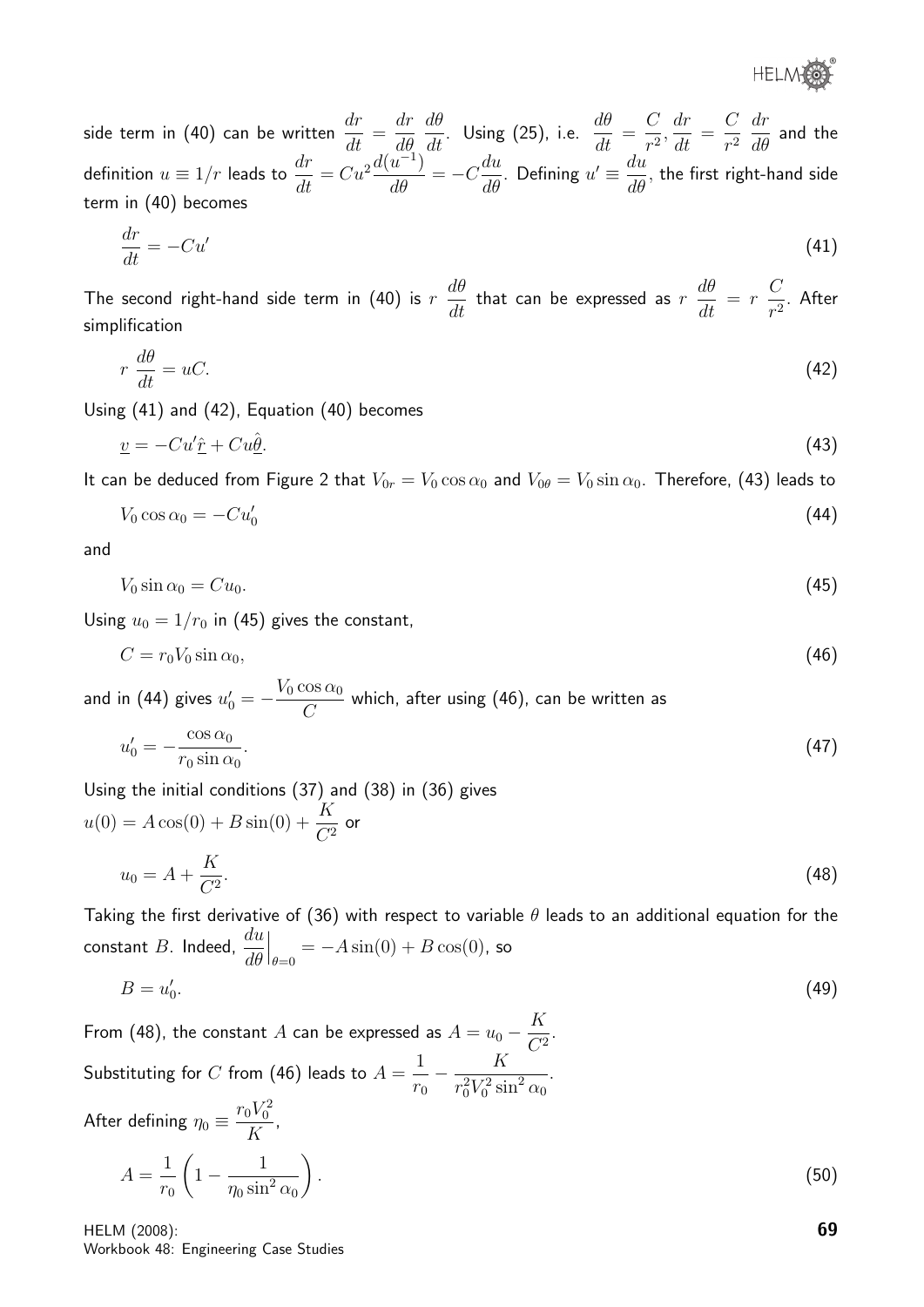From (49) and (47), the constant B can be expressed as

$$
B \equiv -\frac{\cos \alpha_0}{r_0 \sin \alpha_0}.\tag{51}
$$

With the use of  $\frac{K}{C}$  $\frac{1}{C^2} =$ K  $\frac{1}{r_0^2 V_0^2 \sin^2 \alpha_0}$  = 1  $\frac{1}{r_0\eta_0\sin^2\alpha_0}$  and (50) and (51), Equation (36) can be expressed as a function of the parameters  $r_0,~V_0,~\alpha_0,~K$  and  $\theta.$  Hence,

$$
u(\theta) = \frac{1}{r_0} \left( 1 - \frac{1}{\eta_0 \sin^2 \alpha_0} \right) \cos \theta - \frac{\cos \alpha_0}{r_0 \sin \alpha_0} \sin \theta + \frac{1}{r_0 \eta_0 \sin^2 \alpha_0},
$$

or, after taking the factor  $\frac{1}{\sqrt{1-\frac{1}{\cdot^2}}}$  $\frac{1}{r_0\eta_0\sin^2\alpha_0}$  out of  $u(\theta)$ ,

$$
u(\theta) = \frac{1}{r_0 \eta_0 \sin^2 \alpha_0} \left\{ 1 + (\alpha_0 \sin^2 \alpha_0 - 1) \cos \theta - \eta_0 \sin \alpha_0 \cos \alpha_0 \sin \theta \right\}.
$$
 (52)

The radial position of the satellite is obtained by rearranging (52) as

$$
r(\theta) = \frac{r_0 \eta_0 \sin^2 \alpha_0}{1 + (\eta_0 \sin^2 \alpha_0 - 1) \cos \theta - \eta_0 \sin \alpha_0 \cos \alpha_0 \sin \theta}.
$$
\n(53)

The denominator in (53) is of the form  $E \cos \theta + F \sin \theta$  with  $E = \eta_0 \sin^2 \alpha_0 1$  and  $F = -\eta_0 \sin \alpha_0 \cos \alpha_0$ . To recover the usual form

$$
r(\theta) = \frac{p}{1 + e \cos(\theta - \varphi)}
$$
\n(54)

of the equation of a conic with eccentricity e and parameter  $p = r_0 \eta_0 \sin^2 \alpha_0$  in polar coordinates, the trigonometric identity  $e \cos(\theta - \phi) = e \cos \theta \cos \phi + e \sin \theta \sin \phi$  is used (see HELM 4.3 Key Point 17, page 46).

Comparing this to  $E \cos \theta + F \sin \theta$  and equating factors of  $\cos \theta$  and  $\sin \theta$ , gives  $e \cos \phi = E$  and  $e \sin \phi = F$ .

Squaring these and summing, gives  $e^2\cos^2\phi + e^2\sin^2\phi = E^2 + F^2$  or  $e^2 = E^2 + F^2$ . Therefore,

$$
e^{2} = (\eta_{0} \sin^{2} \alpha_{0} - 1)^{2} + \eta_{0}^{2} \sin^{2} \alpha_{0} \cos^{2} \alpha_{0}.
$$

After expanding the first term and using  $\cos^2 \alpha_0 = 1 - \sin^2 \alpha_0$  in the second term the equation for eccentricity becomes

$$
e^{2} = 1 + \eta_{0}^{2} \sin^{4} \alpha_{0} - 2\eta_{0} \sin^{2} \alpha_{0} + \eta_{0}^{2} \sin^{2} \alpha_{0} (1 - \sin^{2} \alpha_{0}).
$$

The terms in  $\sin^4 \alpha_0$  cancel to leave

$$
e^2 - 1 = \eta_0(\eta_0 - 2)\sin^2 \alpha_0. \tag{55}
$$

The sign of  $e^2-1$  which depends on the values of  $\eta_0,$  determines the trajectory type of the satellite. In (55), the launch angle  $\alpha_0$  occurs only in the square of the sine function and this is always positive. Consequently the launch angle  $\eta_0$  has no effect on either the sign of  $e^2-1$  or, therefore, on the trajectory type.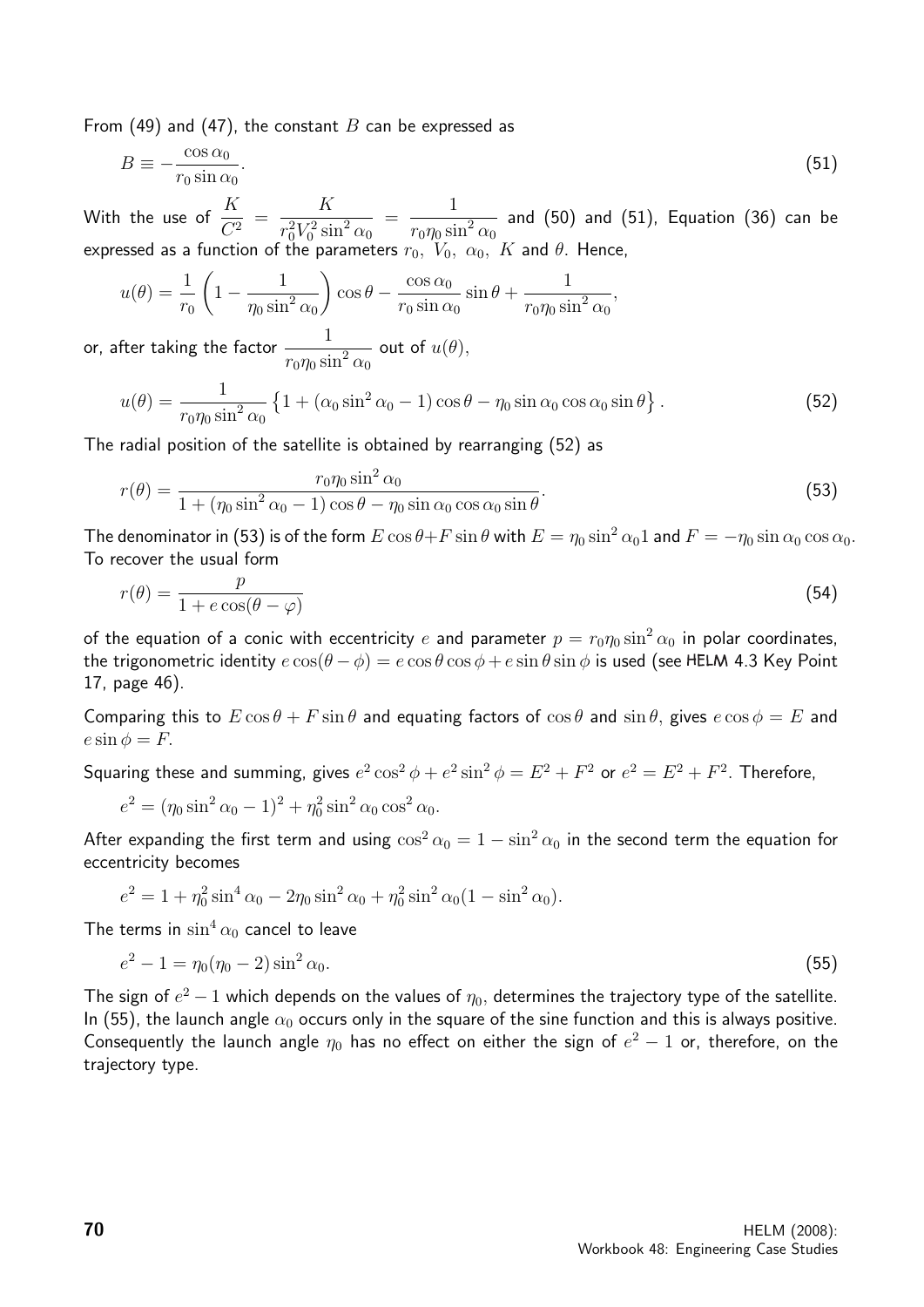Recalling general results from HELM 17.1 and 17.3 on conic sections:

- 1. if  $\eta_0 < 2, e^2 1 < 0$  and  $e^2 < 1$ . Therefore  $e < 1$  and the trajectory is an elliptical orbit. Note that  $e = 0$  is obtained for  $E = F = 0$  (or  $A = B = 0$ ), and Equation (21) becomes  $r(\theta) = p$ . The trajectory of the satellite occurs at constant radial distance  $p = r_0 \eta_0 \sin^2 \alpha_0$ from the centre of the polar coordinate system (the centre of the Earth), therefore, the orbit is circular.
- 2. if  $\eta_0=2,e^2-1=0$  which implies  $e^2=1.$  Therefore,  $e=1$  and the trajectory is parabolic.
- 3. if  $\eta_0 > 2, e^2 1 > 0$  leading to  $e^2 > 1$ . Consequently,  $e > 1$  and the trajectory is hyperbolic.

## Interpretation

Since  $\eta_0 \equiv \frac{r_0 V_0^2}{V}$  $\frac{K}{K}$ , the threshold value  $\eta_0 = 2$  that determines the trajectory types implies a velocity magnitude  $V_0 =$  $\sqrt{2K}$  $r_0$ . Therefore the trajectory types depend solely on the launch velocity magnitude and

- 1. if  $V_0 <$  $\sqrt{2K}$  $r_0$  $, e < 1$ , the orbit is elliptical,
- 2. if  $V_0 =$  $\sqrt{2K}$  $r_0$  $, e = 1$ , the trajectory is parabolic,
- 3. if  $V_0 >$  $\sqrt{2K}$  $R_0$  $, e > 1$ , the trajectory is hyperbolic.

Note that for an initial radial position  $r_0$  of the satellite (measured from the origin of the polar coordinate system at the center of the Earth), the threshold magnitude of launch velocity, i.e. the "escape speed" , that permits the satellite to leave the gravitational field of the Earth is  $V^{\rm esc}_0 =$  $\sqrt{2K}$  $r_0$ . As long as the launch velocity is less than the escape speed, the satellite follows an elliptical orbit around the Earth after launch.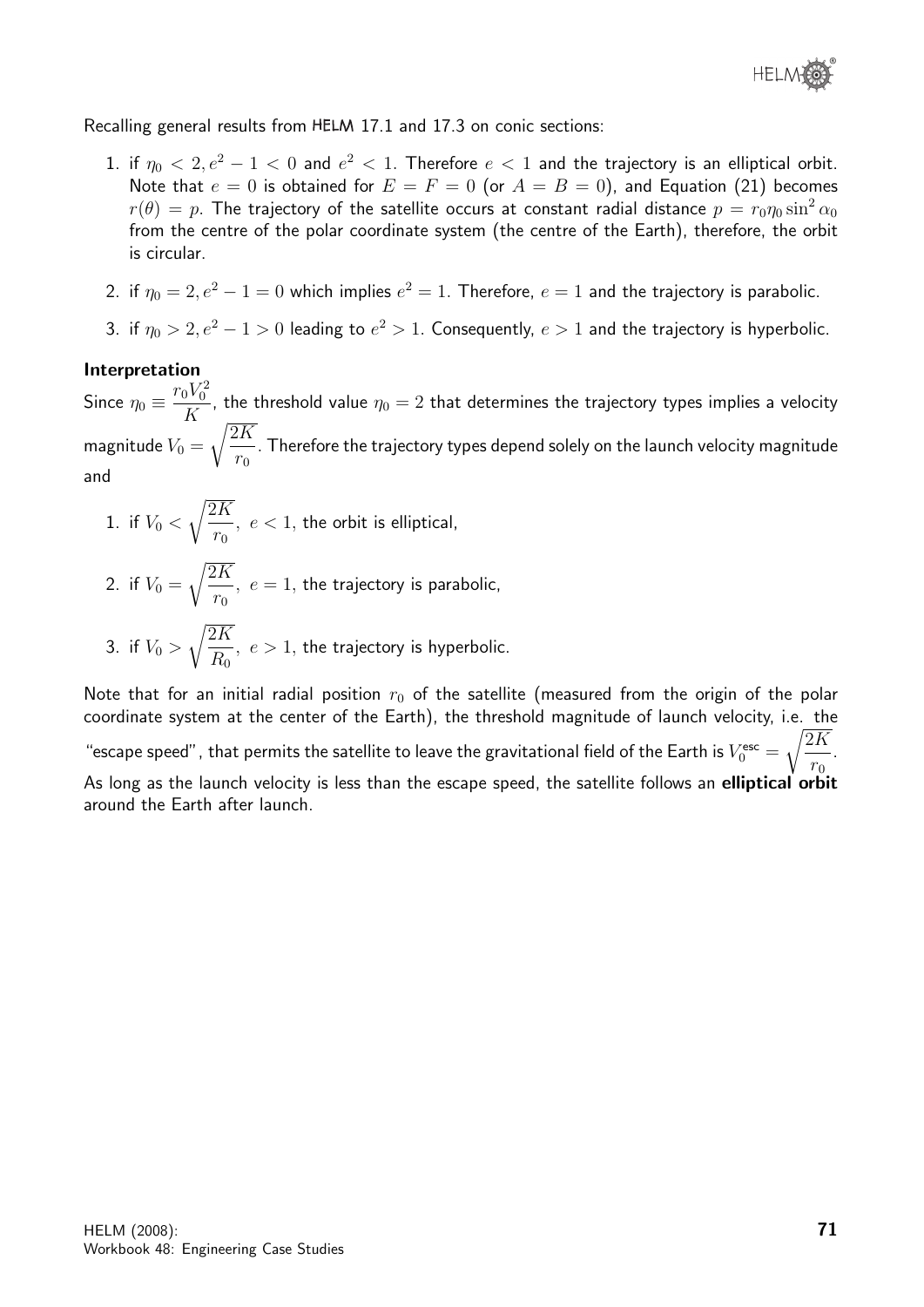

# Underground railway signals location

## Mathematical Skills

| Topic                                     | Workbook |
|-------------------------------------------|----------|
| Trigonometry                              | 4        |
| Differentiation of inverse trig functions | l 11 I   |
| Geometry (arc length)                     | (17)     |
| Partial differentiation                   | 18       |

## Introduction

The location of signals in a curved underground railway tunnel is important since the train driver needs to be able to see them in time to stop at them safely. Alternatively, an advance indication of the approaching signals has to be given. At a speed of  $35$  km hr<sup>-1</sup> the minimum distance along the track required to give the driver time to react to seeing the signals in time for the train to stop and have a safety margin, is 42 m. Usually, the train driver's eyes are in the centre of the tunnel. Typically, the signal is located 0.25 m from the side of the tunnel, at the driver's eye height, on the outside of the curve.

#### Problem in words

An underground railway is to be extended to a new Olympic sports stadium. The tunnel has a diameter of 4 m and the centre line of the tunnel is curved in the form of an arc of a circle with a radius of 200 m. Assume that the maximum speed of the train is 35 km hr<sup>-1</sup>, that the train driver's eyes are in the centre of the tunnel, both vertically and horizontally, and that the signal is 0.25 m from the side of the tunnel, at the driver's eye height, on the outside of the curve. The uncertainty in the tunnel radius at any point is 0.25 m. Moreover the actual position of the signal may, in practice, be up to 0.02 m from its intended position, while the movement of the train and the variation in the driver's characteristics means that the driver's viewpoint may vary by 0.5 m from the position quoted.

- (a) Calculate the point at which the driver first sees the signal, and the uncertainty in that calculation caused by the variations in the signal position and driver's position. Is there sufficient visibility for the train to stop safely without advance indication?
- (b) A new design of train will move the driver's position 0.6 m to the left. Can this design of train be introduced without requiring extra signals?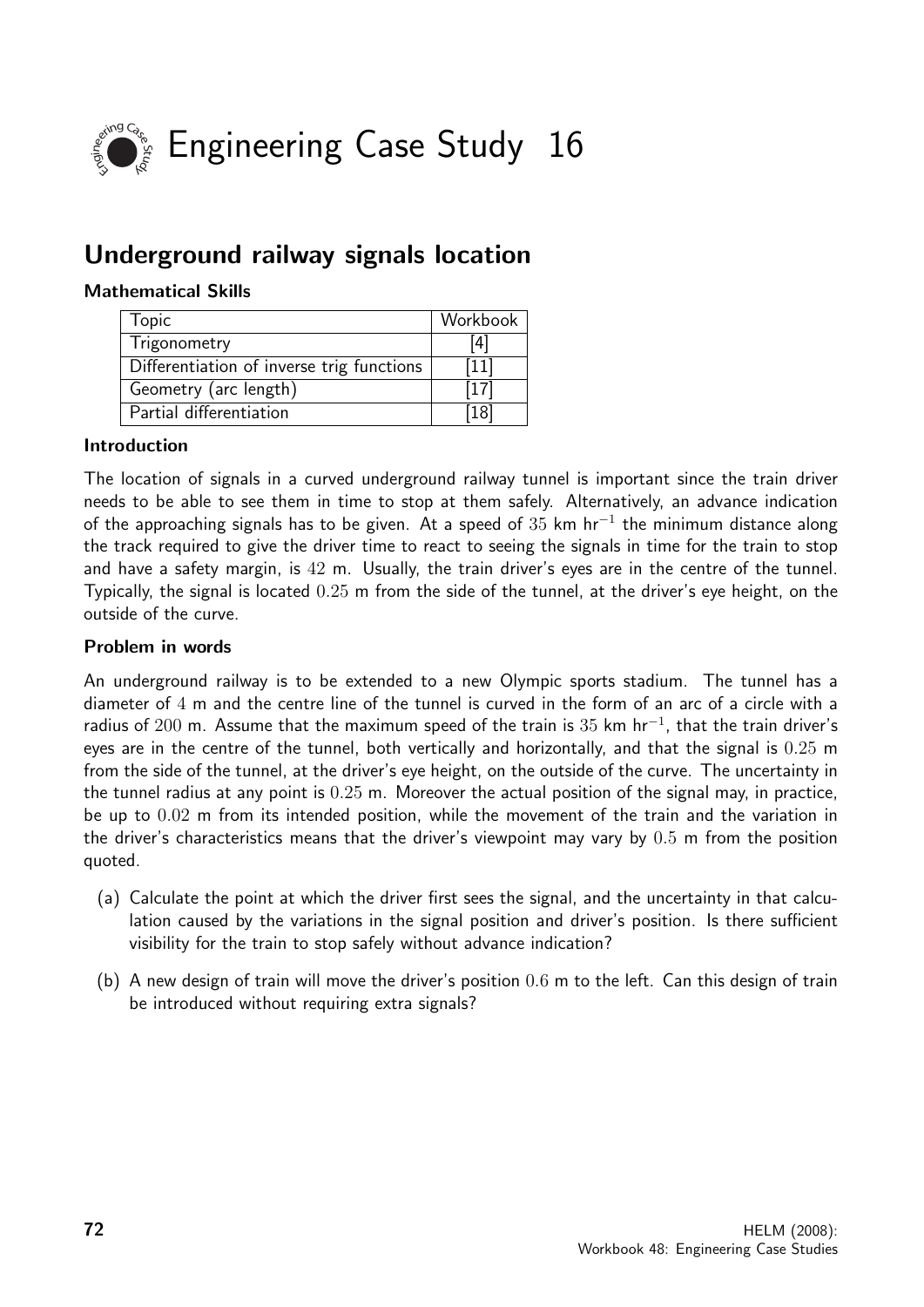# Mathematical statement of problem

• Figure 16.1 depicts the situation



Figure 16.1

- Calculate the angle  $\theta_1$  subtended at the virtual centre of the radius of curvature of the rail  $(C)$ by the length from the driver  $(D)$  to the edge of the tunnel  $(E)$  where the line of sight from the driver to the signals touches the tunnel.
- Calculate the angle  $\theta_2$  subtended at the virtual centre of the radius of curvature of the rail  $(C)$ by the length from the signals  $(S)$  to the edge of the tunnel  $(E)$  where the line of sight from the driver to the signals touches the tunnel.
- Calculate the expected distance along the rails between the positions of the signals and the driver.
- Use partial differentiation to deduce the variation in these distances resulting from variations on signals and driver positions. For example if x denotes the radius of the tunnel and y denotes the distance from the edge of the tunnel along the line of sight to the driver, use

$$
\Delta \theta_1 = \frac{\partial \theta_1}{\partial x} \Delta x + \frac{\partial \theta_1}{\partial y} \Delta y
$$

• Hence calculate the possible range of distances along the track and compare the resulting range to the required minimum distance.

### Mathematical analysis

The geometry of the situation to be modelled is shown in Figure 16.1 above where  $C$  denotes the virtual centre of the tunnel curvature.

(a) The line of sight DS from the driver to the signal grazes the tunnel at E, so CE is perpendicular to DS. The radius of the centre line of the tunnel is 200 m, so  $CE = 198$  m,  $CD = 200$  m and  $CS = 201.75$  m. Therefore the angle  $\theta_1 = \cos^{-1}\left(\frac{198}{200}\right)$  $= 0.1415$  radians (to 4 d.p.)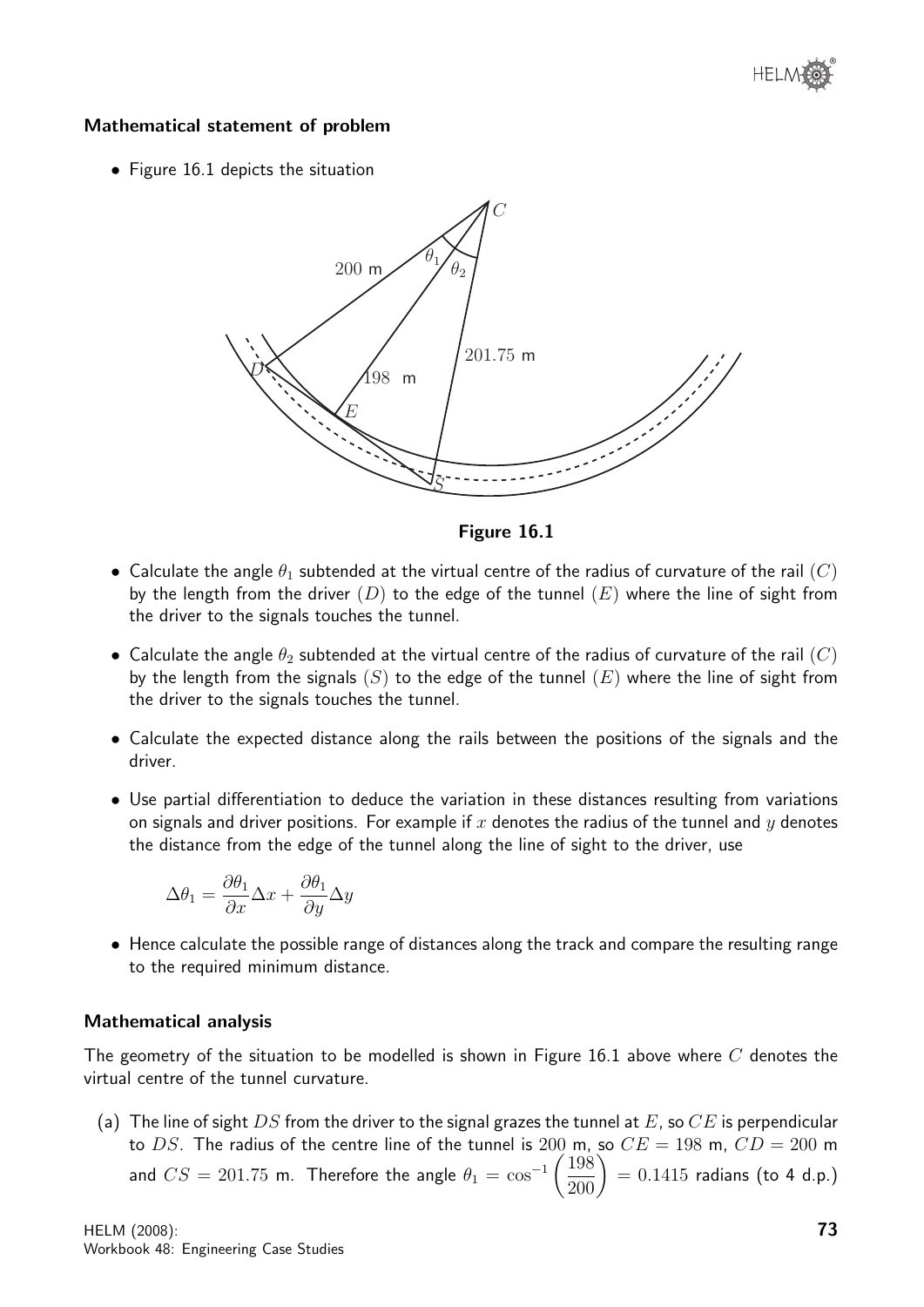and  $\theta_2=\cos^{-1}\left(\frac{198}{201.75}\right)$  $= 0.1931$  radians (to 4 d.p.). Therefore the distance between driver and signal along the rails (calculated as the distance along the centre line) is

 $200(\theta_1 + \theta_2) = 66.92$  m

We round this down to 66 m for the worst case scenario (as lower is less safe).

We need to calculate the uncertainty in this distance. Let  $x$  denote the radius of the tunnel and y the distance from the edge of the tunnel to the driver along  $CD$ , i.e. 2 m. This means that  $CD = x + y$ , so that  $\theta_1 = \cos^{-1}\left(\frac{x}{x+1}\right)$  $x + y$  $\setminus$ .

Hence  $\frac{\partial}{\partial t}$ 

$$
\frac{\partial \theta_1}{\partial x} = -\frac{1}{\sqrt{1 - \left(\frac{x}{x+y}\right)^2}} \times \frac{y}{(x+y)^2} = -\frac{y}{(x+y)\sqrt{2xy + y^2}}
$$
(1)

Hence

$$
\frac{\partial \theta_1}{\partial y} = -\frac{1}{\sqrt{1 - \left(\frac{x}{x+y}\right)^2}} \times \frac{-x}{(x+y)^2} = \frac{x}{(x+y)\sqrt{2xy + y^2}}
$$
(2)

Changes of  $\Delta x$  in  $x$  and  $\Delta y$  in  $y$  produce a change  $\Delta \theta_1 =$  $\partial\theta_1$  $\frac{\partial^2 u}{\partial x} \Delta x +$  $\partial\theta_1$  $\frac{\partial^{\sigma_1}}{\partial y} \Delta y$  in  $\theta_1$ .

Since  $x = 198$  and  $y = 2$  then

$$
\Delta\theta_1 = \frac{\partial \theta_1}{\partial x} \Delta x + \frac{\partial \theta_1}{\partial y} \Delta y = -0.0003544 \Delta x + 0.03509 \Delta y \qquad \text{(to 4 sig. fig.)}.
$$

The uncertainty in the radius of the tunnel  $(\Delta x)$  is 0.25 m and that in the position of the driver  $(\Delta y)$  is 0.5 m. These could have either sign. So the maximum error is when  $\Delta x = +0.25$  and  $\Delta y = -0.5$ , giving  $\Delta \theta_1 = 0.01764$ . As we have worked to 4 significant figures (and these are only approximations) the last figure is uncertain.

For the uncertainty in  $\theta_2$  (related to the track length between E and S),  $x = 198$  and  $\Delta x = 0.25$  as before. Moreover the expressions (1) and (2) can be used for the partial derivatives of  $\theta_2$  except that now  $y = 3.75$  and  $\Delta y = 0.02$ . So

$$
\Delta\theta_2 = \frac{\partial \theta_2}{\partial x} \Delta x + \frac{\partial \theta_2}{\partial y} \Delta y = -0.0004801 \Delta x + 0.02535 \Delta y = 0.000627
$$

The total uncertainty in the distance along the track centre-line between  $D$  and  $S$  is

$$
200(\Delta\theta_1 + \Delta\theta_2) = 3.6754 \text{ m}.
$$

(b) For the revised position of the driver we have  $y = 1.4$  and  $x = 198$ . This gives  $\theta_1 =$  $\cos^{-1}\left(\frac{198}{100}\right)$ 199.4  $\setminus$  $= 0.1267$  radians, and  $\Delta \theta_1 = 0.0212$ .  $\theta_2$  and  $\Delta \theta_2$  are as before so the distance along the track is  $200(0.3198) = 63.96$  m and the uncertainty is  $200(0.02216) = 4.432$  m.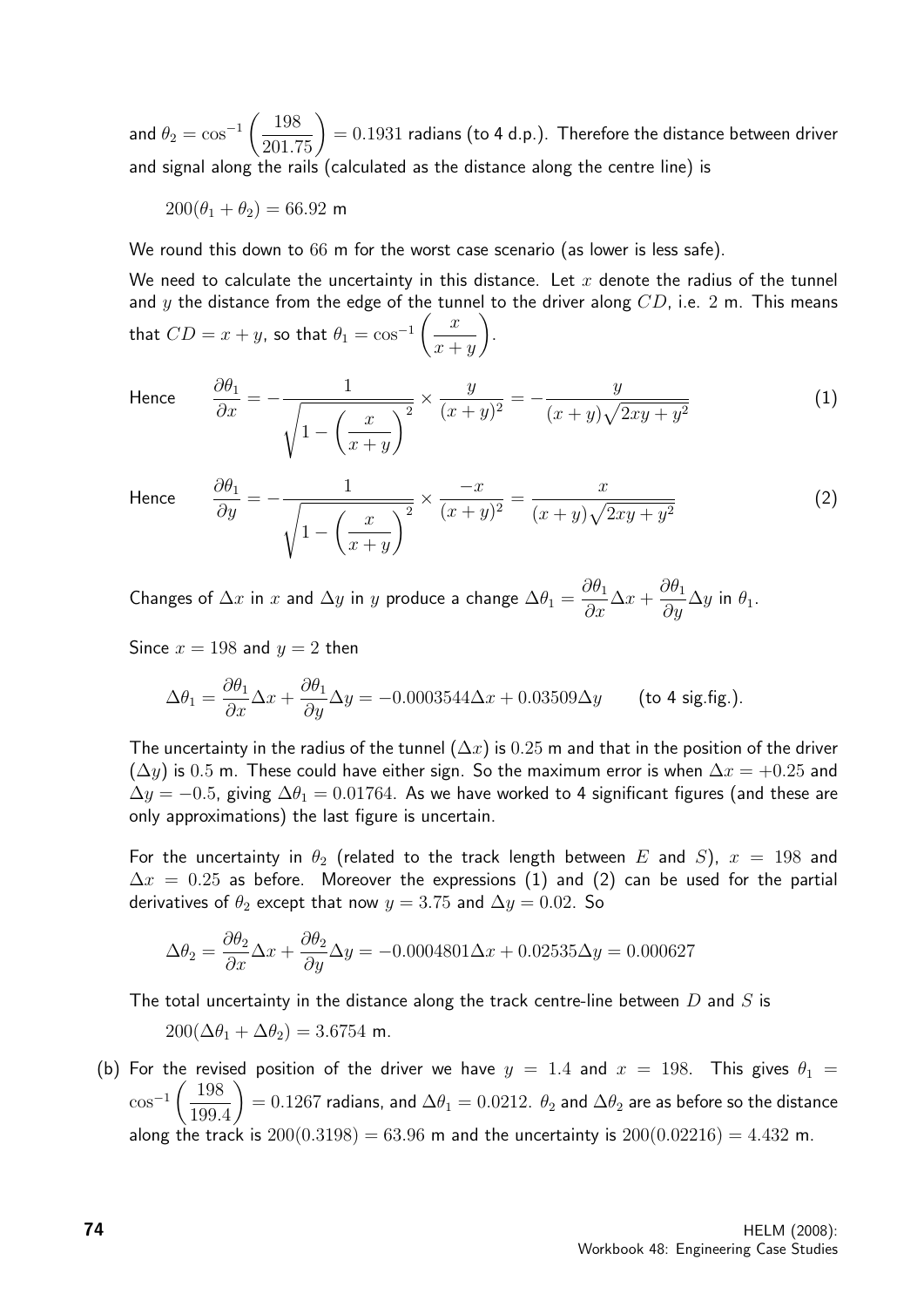

# Interpretation

- (a) As we have worked to four figures only the result 3.6769 m is uncertain, so round upwards to 3.8 m or 4 m to the nearest metre (i.e. increase the uncertainty). So the actual distance is between  $66 - 4 = 62$  m and  $66 + 4 = 70$  m. Both are greater than the minimum acceptable distance of 42 m, so no additional signal is required.
- (b) Rounding up the result of 4.432 m again, the range is (in whole metres) between 59 m and 69 m. Again this is greater than the minimum acceptable distance, so no additional signal is required.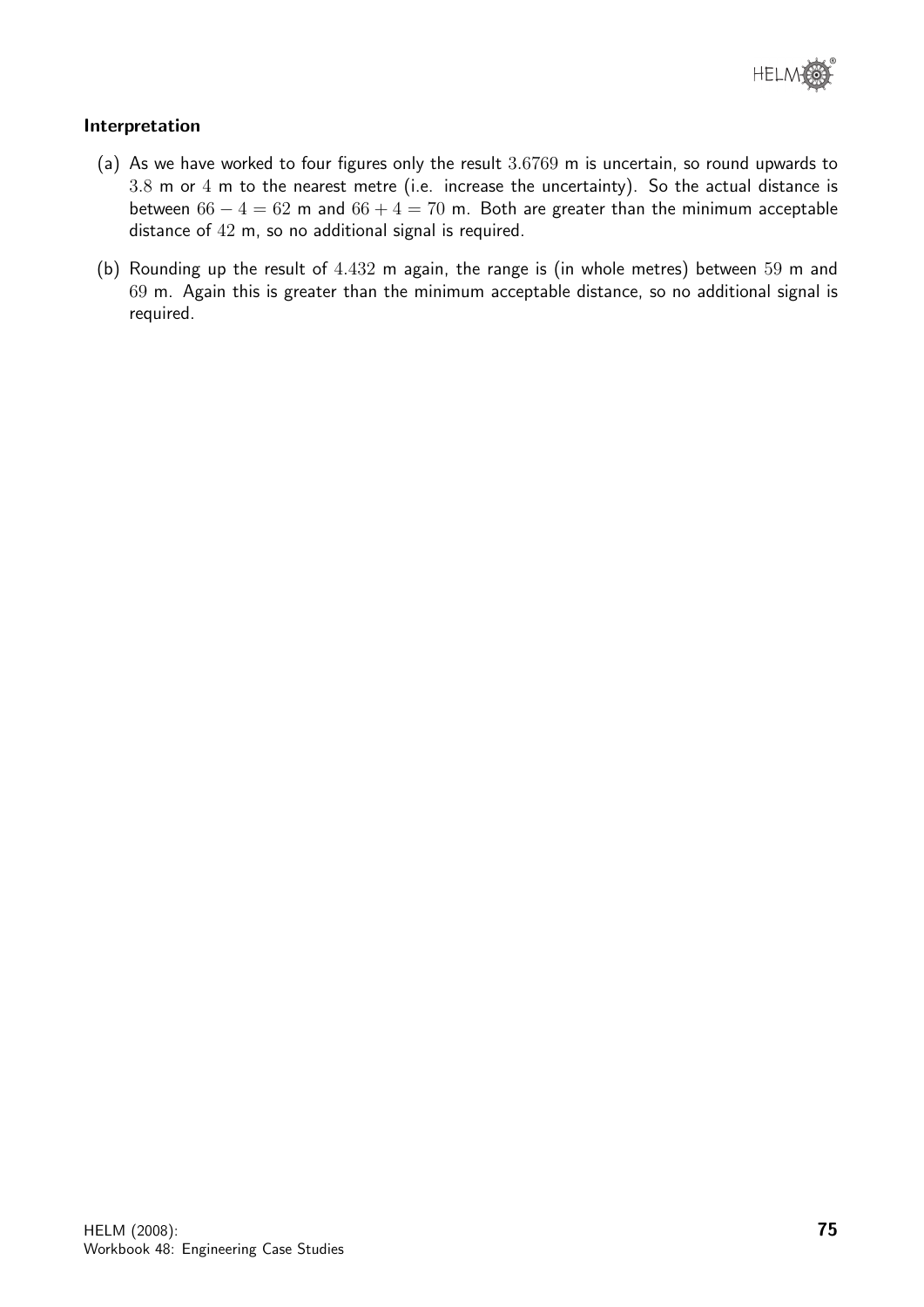

# Heat conduction through a wine cellar roof

# Mathematical Skills

| Topic                          | Workbook |
|--------------------------------|----------|
| Trigonometry                   | [4]      |
| First order ODEs               | $[19]$   |
| Second order ODEs              | [19]     |
| Fourier series                 | $[23]$   |
| Partial differential equations | 25       |

# Introduction

When the surface of the ground is heated by the sun the temperature on the surface varies on a diurnal cycle. If it is assumed that the temperature is uniform over an area of the surface and varies with time and depth and the temperature at depth z and time t is denoted by  $\theta(z,t)$ , it is known that  $\theta(z, t)$  satisfies the diffusion equation:

$$
\frac{\partial \theta}{\partial t} = k \frac{\partial^2 \theta}{\partial z^2} \tag{1}
$$

where k is a positive constant i.e. the conductivity of the ground,  $\theta$  is measured in degrees Celsius,  $z$  is measured in metres (measured with the positive direction downwards),  $t$  is time in hours, and the value of  $k$  for soil may be taken to be  $1.8\times10^{-3}$  m $^2$  hr $^{-1}$ . A simple function that represents the variation of temperature with time at the surface is

$$
\theta(0,t) = \theta_0 + A(0) \cos \omega t \tag{2}
$$

for some constants  $\theta_0$ ,  $A(0)$  and  $\omega$ .

### Problem in words

A discerning engineer wishes to build a wine cellar consisting of a hole in the ground lined with concrete sides and with a concrete roof which is covered in soil to an appropriate depth. Access to the wine cellar is to be along a tunnel from an existing cellar. The requirement is that the temperature in the wine cellar should not change appreciably over short periods. More precisely, the daily variation should be no more than  $0.5^{\circ}$ C. If it is assumed that convection provides reasonable transmission of heat within the cellar, then it is required that the temperature of the soil varies by no more than  $0.5^{\circ}$ C immediately above the cellar's roof. Given that the maximum daily variation at the surface of the ground is  $40^{\circ}$ C, how deep should the roof of the wine cellar be to ensure that the daily variation is no more than  $0.5^{\circ}$ C?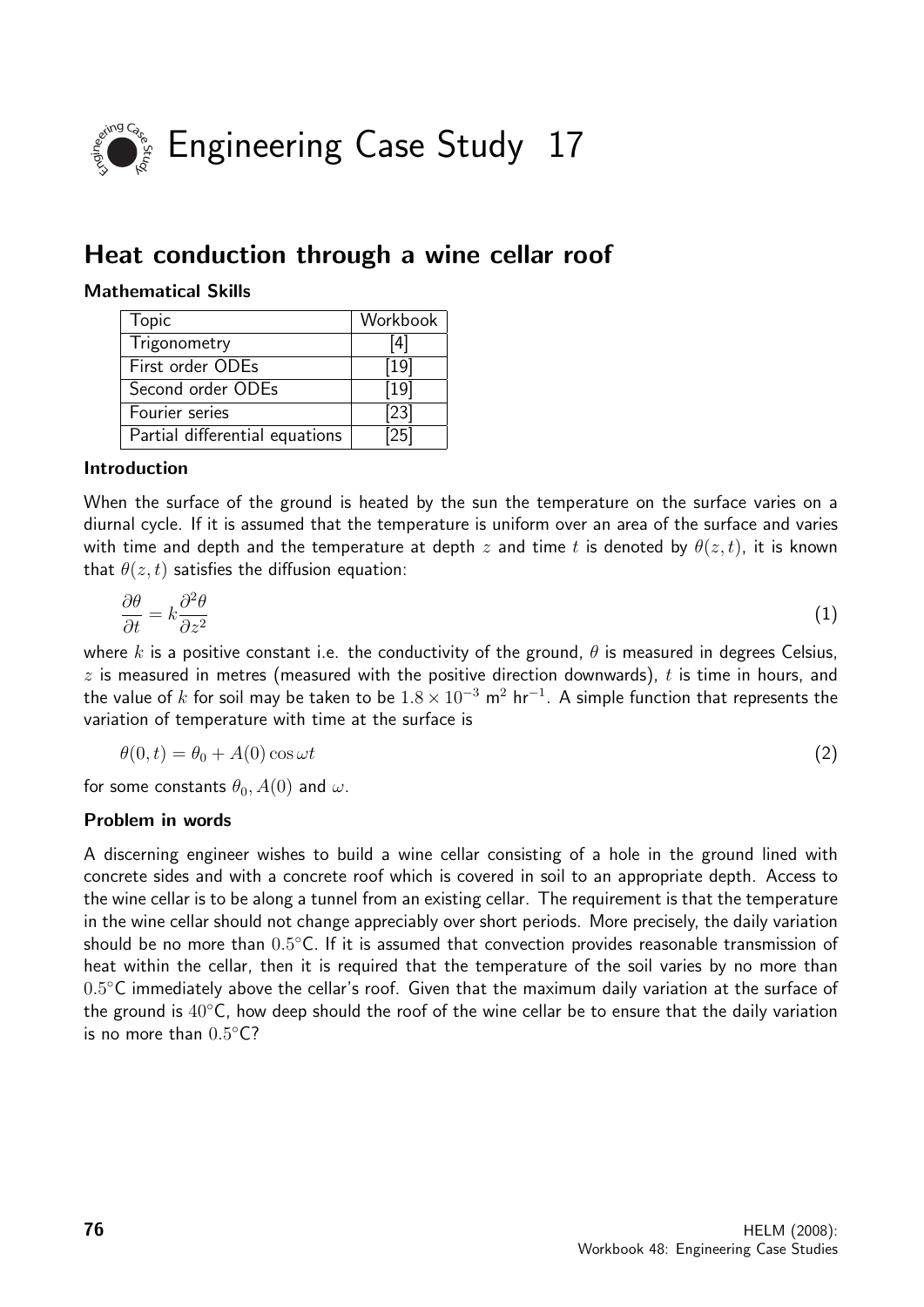

### Mathematical statement of problem

- (i) Given that the period of the diurnal variation of the temperature at the surface described in Equation (2) is 24 hours (t is measured in hours), that the maximum temperature is at  $t = 0$ (noon) and the maximum variation is  $40^{\circ}$ C, calculate  $\omega$  and  $A(0)$ .
- (ii) For the temperature at depth  $z$  in the soil, assume a solution of the form

$$
\theta(z,t) = \theta_0 + A(z) \cos(\omega t - Cz) \tag{3}
$$

where C is a positive constant and  $A(z)$  depends on z only. Substitute the expression (3) into (1) and equate coefficients of sine and cosine terms to find expressions for C and hence  $\theta(z,t)$ .

(iii) Use the resulting amplitude in the expression for  $\theta(z,t)$  to deduce the value of z such that the amplitude is less than 0.5.

### Mathematical analysis

(i)  $\omega = 2\pi/24 = \pi/12$ .

If  $\theta(0, t) = \theta_0 + A(0) \cos \omega t$ , the maximum and minimum values are  $\theta_0 + A(0)$  and  $\theta_0 - A(0)$ . So for the maximum variation (which is  $2A(0)$ ) to be  $40^{\circ}$ C, requires  $A(0) = 20$ .

(ii) For  $\theta(z,t) = \theta_0 + A(z) \cos(\omega t - Cz)$  to satisfy the differential equation (1), we must have that

$$
-A(z)w\sin(\omega t - Cz) = k\{A''(z)\cos(\omega t - Cz) + 2A'(z)C\sin(\omega t - Cz) - A(z)C^2\cos(\omega t - Cz)\}.
$$

As the equation holds for all t and  $z \geq 0$ , we can equate the coefficients of the cosine and sine terms (or equivalently for any fixed  $z$ , we can choose t so that the sine term is 0 to equate the coefficients of the cosine, and choose  $t$  so that the cosine term is  $0$  to equate the coefficients of the sine). This gives a first order ODE and a second order ODE:

$$
-A(z)\omega = 2kCA'(z)
$$
\n<sup>(4)</sup>

$$
0 = A''(z) - A(z)C^2
$$
\n(5)

Equation (4) when solved gives  $A(z) = A \exp(-\frac{\omega}{2l})$  $\frac{2}{2k}$  for some constant  $A$  and Equation (5) gives

$$
C^2 = \left(\frac{\omega}{2kC}\right)^2
$$
, or  $C^2 = \frac{\omega}{2k}$ , or  $C = \sqrt{\frac{\omega}{2k}}$  (since C cannot be negative!).

So

 $\theta(z,t) = \theta_0 + A e^{-Cz} \cos(\omega t - Cz)$ 

It is slightly more convenient to rewrite this is the form

$$
\theta(z, t) = \theta_0 + A e^{-z/D} \cos(\omega t - \frac{z}{D})
$$
  
where  $D = \frac{1}{C} = \sqrt{\frac{2k}{\omega}}$ . As in (i) we have  $A = 20$ .

HELM (2008): Workbook 48: Engineering Case Studies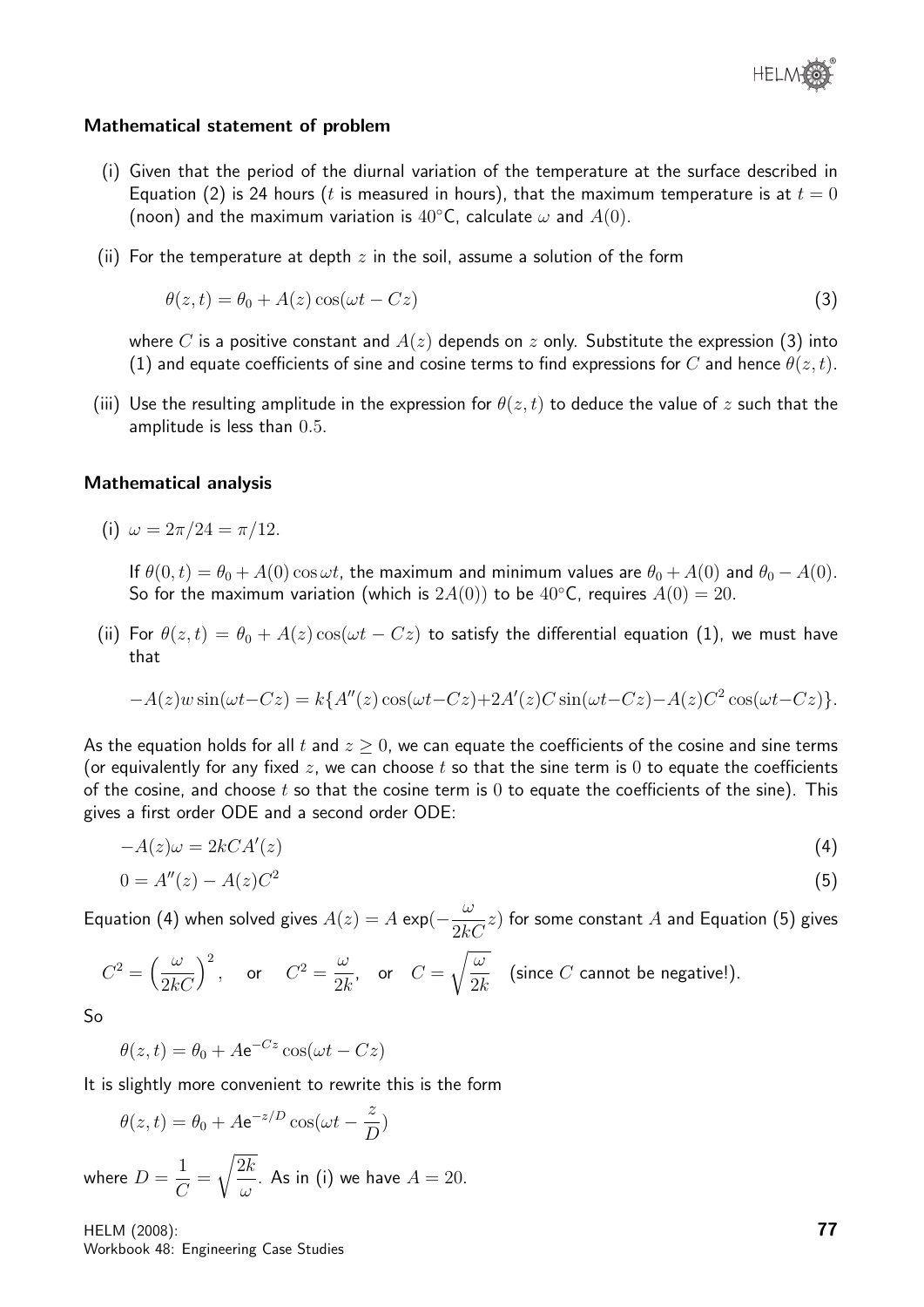Using the known values of k and w,  $D = 0.12$  m (to 2 significant figures). The variation in temperature with depth  $z$  is  $40 \mathrm{e}^{-z/D}$ . This is less than  $0.5$  when  $z > D \ln(80) = 0.526$  m, or  $0.53$ m to two significant figures. So the roof of the wine cellar should be at a depth of at least 53 cm.

### Interpretation and Comment

The assumption that zero time corresponds to the highest temperature will not affect the variation at a particular depth, though it will affect its timing. However the assumption that the temperature at the surface is given by a cosine function is simple but not very realistic. It is possible to derive the result of using a more sophisticated model from that of the simple one by means of Fourier series. Suppose that the surface temperature is given by  $\theta(0,t) = f(t)$  for  $-12 \le t \le 12$  (t in hours). The daily variation is not far from a triangular wave form, given by  $A + B|t|$ , for appropriate constants A and B. On the interval  $(-12, 12)$  the function  $f(t) = \frac{10}{2}$ 3  $(12 - |t|)$ , has the correct shape and amplitude. If  $f$  is an even function it can be represented by a sum of cosines, i.e.

$$
f(t) = \frac{1}{2}a_0 + \sum_{n=1}^{\infty} a_n \cos\left(\frac{n\pi t}{12}\right)
$$
\n
$$
\tag{6}
$$

where

$$
a_n = \frac{1}{12} \int_{-12}^{12} f(s) \cos\left(\frac{n\pi s}{12}\right) ds \qquad (n = 0, 1, 2, 3, ...)
$$

This is the Fourier series on  $(-a, a)$  with  $a = 12$ .

Using (6),

$$
f(t) = \frac{10}{3}(12 - |t|) = 20 + \sum_{n=1}^{\infty} \frac{160}{(2n-1)^2 \pi^2} \cos\left(\frac{(2n-1)\pi t}{12}\right).
$$

With  $\omega = (2n - 1)\frac{\pi}{16}$ 12 , the corresponding solution to give  $A\cos$  $(2n-1)\pi t$ 12 at the surface is  $\theta_n(z,t) = A \, \exp \left( - \frac{z}{\tau} \right)$ √  $2n-1$ D  $\cos\left(\frac{(2n-1)\pi t}{12}\right)$ 12 − z √  $2n-1$ D  $\setminus$ 

where  $D=$  $\sqrt{24k}$  $\pi$  $< 0.12$  m as before. The solutions corresponding to the terms which sum to give 10 3  $(12 - |t|)$  are summed to give

$$
20 + \sum_{n=1}^{\infty} \frac{160}{(2n-1)^2 \pi^2} \exp\left(-\frac{z\sqrt{2n-1}}{D}\right) \cos\left(\frac{(2n-1)\pi t}{12} - \frac{z\sqrt{2n-1}}{D_0}\right)
$$

This function satisfies (1) and has the value  $\frac{10}{2}$ 3  $(12 - |t|)$  at  $z = 0$ . Note that the highest values of the exponential terms fall off rapidly as z increases and are at most  $e^{-z/D}$  so the total variation in temperature is at most  $2\sum_{n=1}^{\infty}$  $n=1$ 160  $\frac{100}{(2n-1)^2 \pi^2} e^{-z/D}.$ 

Now putting  $t = 12$  and  $z = 0$  shows that

$$
20 - \sum_{n=1}^{\infty} \frac{160}{(2n-1)^2 \pi^2} = \theta(0, 12) = 0, \text{ so } \sum_{n=1}^{\infty} \frac{160}{(2n-1)^2 \pi^2} = 20
$$

**78** HELM (2008): Workbook 48: Engineering Case Studies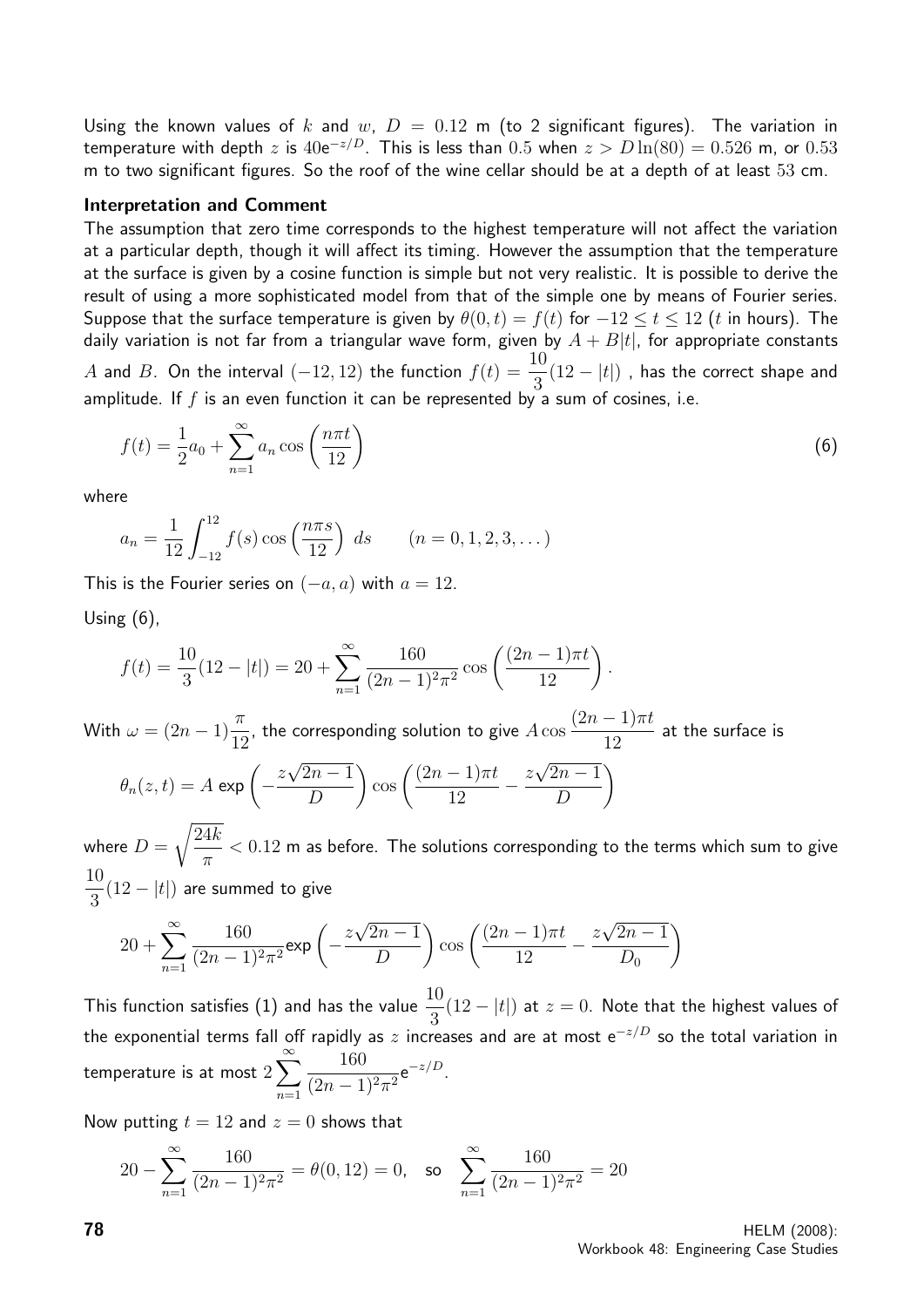

This means that the maximum variation is  $40e^{-z/D}$  as for the simple model, so the depth of  $0.53$ m deduced with the simple model will suffice. If a better estimate is obtained by isolating the first variable term and showing that all the other exponential terms are at most e $^{-z\sqrt{3}/D}$  it is found that a very slightly smaller depth will suffice.

# Interpretation

In summary, using a more sophisticated model for the surface temperature variation than (2) and expressing  $f$  as a Fourier series results in the conclusion that same depth will suffice for the wine cellar.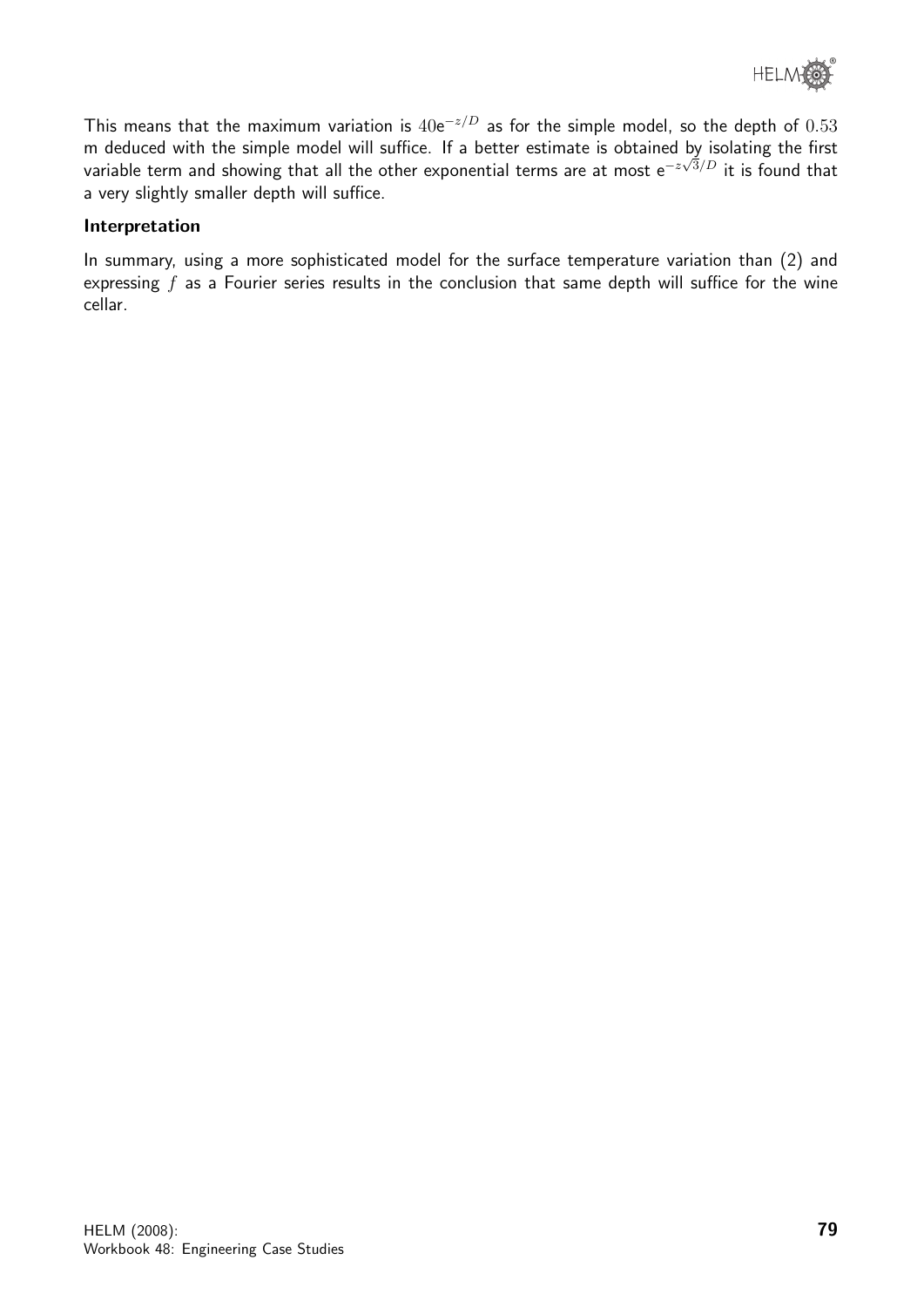

# Two-dimensional flow past a cylindrical obstacle

# Mathematical Skills

| <b>Topic</b>                   | Workbook                                                                                                                                                                                                                  |
|--------------------------------|---------------------------------------------------------------------------------------------------------------------------------------------------------------------------------------------------------------------------|
| Algebra - rearranging formulae | $[1] % \includegraphics[width=0.9\columnwidth]{figures/fig_10.pdf} \caption{The figure shows the number of times on the right panel. The left panel shows the number of times on the right panel.} \label{fig:fig_11}} %$ |
| Trigonometry                   | [4]                                                                                                                                                                                                                       |
| Polar coordinate system        | $[17]$ , $[28]$                                                                                                                                                                                                           |

### Introduction

Many investigations in engineering fluid mechanics involve predicting the flow of fluid past obstacles and the forces involved on the solid boundary. For example it is necessary to calculate the aerodynamic forces on an aircraft (the lift and drag), the wind loading on buildings and the drag on all types of land vehicles. In water it is necessary to calculate the hydrodynamic forces on boats or on bridge supports. Modelling fluid flow past obstacles uses the concepts of **streamlines** and **stream functions**  $(\psi)$ . Streamlines are lines of constant  $\psi$ . A set of streamlines in a given region of space represents the velocity field. On the boundary of a solid obstacle, the stream function is constant.

In polar coordinates  $(r, \theta)$ , examples of stream functions used in modeling flow are (a)  $Ur \sin \theta$  for a uniform flow parallel to the x-axis where U is the magnitude of the flow velocity and (b)  $2am\sin\theta/r$ for a **dipole** consisting of a **source** and sink of equal strength  $2\pi m$  at equal distances a either side of the coordinate origin (shown with Cartesian coordinates  $(-a, 0)$  and  $(a, 0)$  respectively in Figure 18.1).





For many problems it is assumed that

- (i) The fluid flowing past the obstacle is incompressible and inviscid (no friction)
- (ii) The flow is steady (constant in time).

The principle of superposition (due to Rankine) enables the addition of the stream functions of superimposed velocity fields. For example, the superposition of a steady uniform flow and the flow due to a dipole is represented by the sum of the respective stream functions:

 $\psi = Ur \sin \theta - 2am \sin \theta / r.$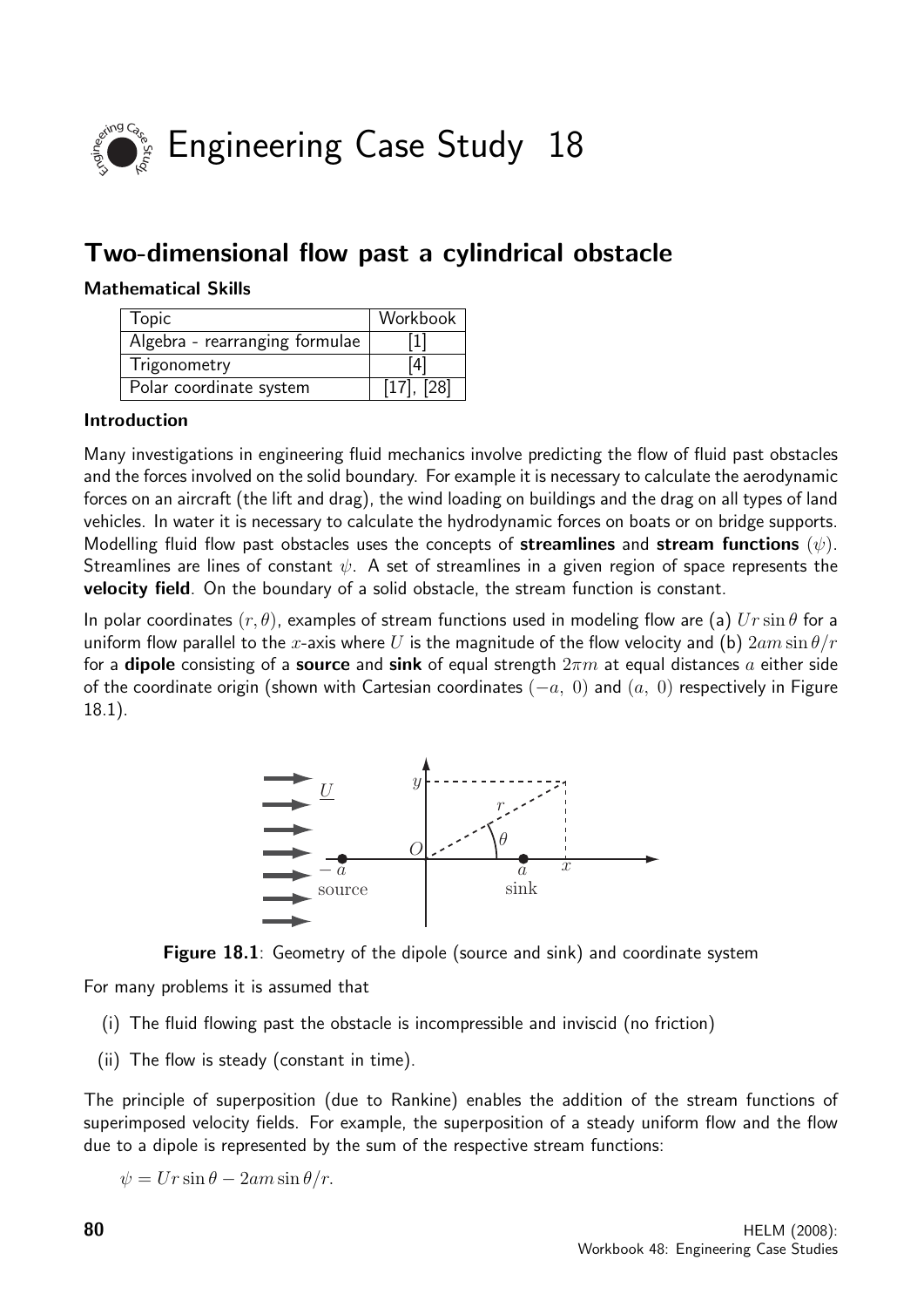

### Problem in words

Show that the stream function resulting from the sum of the stream functions for a uniform flow and for a dipole can be used to represent flow past a rigid cylinder of given radius. Find the value of source strength  $m$  that ensures this.

### Mathematical statement of problem

Calculate points on streamlines  $\psi = 0$  and  $\psi = \pm U a$  based on the combined stream function

$$
\psi = Ur \sin \theta - 2am \sin \theta / r.
$$

Show that part of the streamline  $\psi = 0$  is a circle coincident with the cylinder boundary with radius a, and deduce the implied value of m related to the source strength of the dipole.

#### Mathematical analysis

The factor  $\sin \theta$  can be taken outside a bracket in the combined stream function  $\psi$  so that

$$
\psi = \sin \theta \left( \frac{Ur^2 - 2am}{r} \right). \tag{1}
$$

If  $\psi = 0$ , then

$$
\sin \theta \left( \frac{Ur^2 - 2am}{r} \right) = 0.
$$

For this to be true then either (i)  $\sin \theta = 0$  or (ii)  $\frac{Ur^2 - 2am}{dr^2}$ r  $= 0.$ (i) If  $\sin \theta = 0$ , then  $\theta = 0$  or  $\pi$ .

(ii) If 
$$
\frac{Ur^2 - 2am}{r} = 0
$$
, then  $Ur^2 - 2am = 0$  which implies  

$$
r = \sqrt{\frac{2am}{U}}.
$$
 (2)

Since  $a,m$  and  $U$  are constants, (2) defines a circle of radius  $\sqrt{\frac{2am}{H}}$  $\boldsymbol{U}$ .

Consequently, the streamline  $\psi = 0$  has three parts:

- (I) points satisfying the condition  $\theta = \pi$ , i.e. along the negative x-axis,
- (II) points satisfying the condition  $\theta = 0$ , i.e. the positive *x*-axis,

(III) points on a circle of radius 
$$
\sqrt{\frac{2am}{U}}
$$
.

Assuming that the cylinder has a radius  $a$  equal to the distance of the source or sink term in the dipole from the coordinate origin, it is possible to choose

$$
a = \sqrt{\frac{2am}{U}}\tag{3}
$$

This ensures that the circular boundary of the rigid cylinder is part of the streamline  $\psi = 0$ . No flow may cross a streamline so a solid boundary is always part of a streamline of the flow. There are no streamlines inside the circular cross section of the cylinder, therefore the streamlines for  $-a \leq x \leq a$ and  $-a \leq y \leq a$  which would be inside the circular cross section of the cylinder are not shown in Figure 18.2.

Equation (3) implies that the source strength has a value given by  $m =$ aU 2 . With this value of  $m$ , the stream function defined in  $(1)$  becomes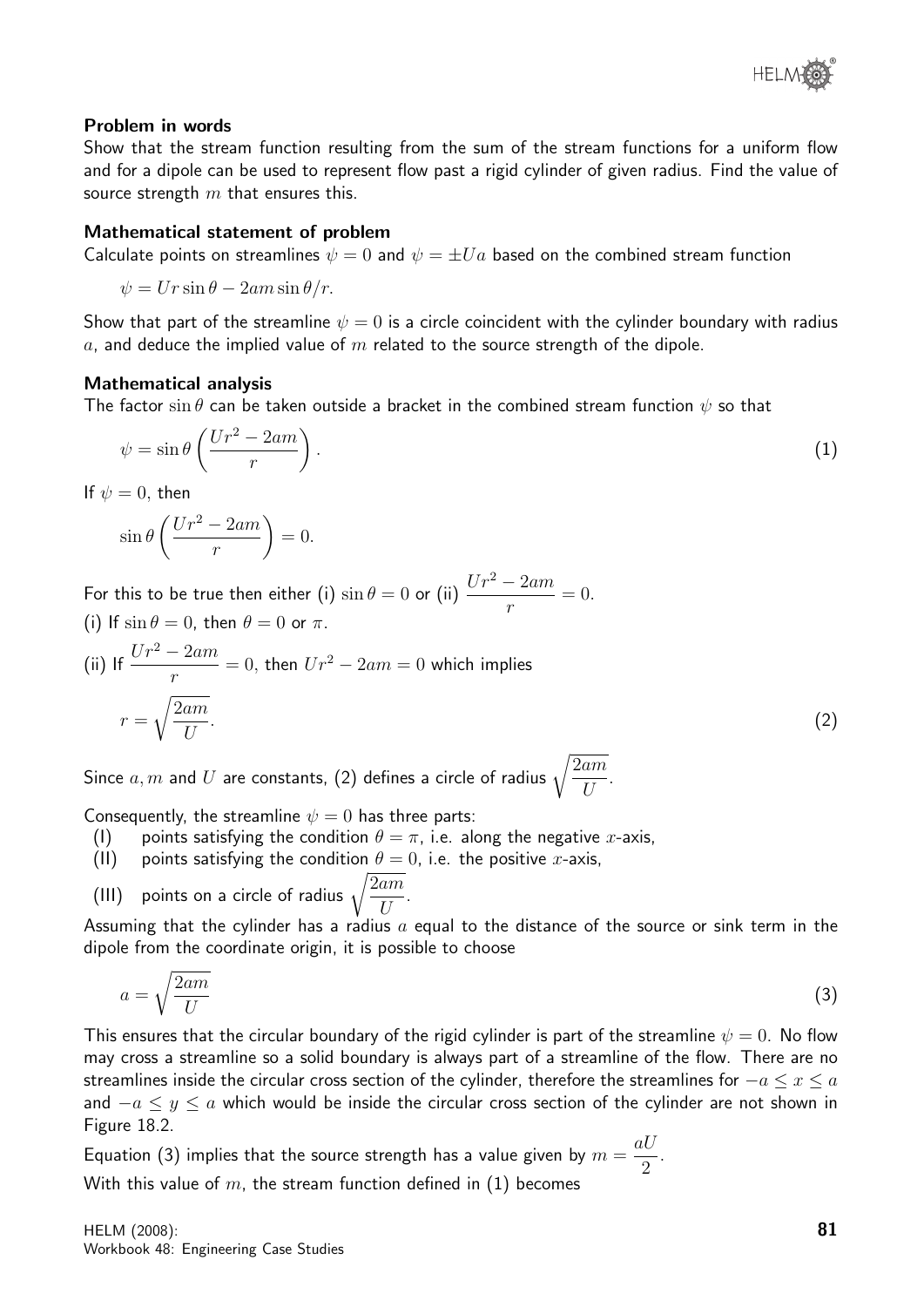$$
\psi = U \sin \theta \left( \frac{r^2 - a^2}{r} \right). \tag{4}
$$

Now consider the streamline  $\psi = Ua$ . From (4), this means that

$$
Ua = U \sin \theta \left(\frac{r^2 - a^2}{r}\right)
$$

which can be written as

$$
a = r \sin \theta \left( 1 - \frac{a^2}{r^2} \right). \tag{5}
$$

It is easier to plot the associated streamlines if (5) is expressed in terms of Cartesian coordinates  $(x, y)$ . Using  $y = r \sin \theta$  and  $r = \sqrt{x^2 + y^2}$  (see Figure 18.1), Equation (5) gives

$$
\frac{y}{a} = \frac{1}{1 - \frac{a^2}{x^2 + y^2}}.\tag{6}
$$

This can be written as  $\frac{y}{z}$ a =  $x^2 + y^2$  $\frac{x+y^2}{x^2+y^2-a^2}$  or  $\hat{y}$ a  $(x^{2} + y^{2} - a^{2}) = x^{2} + y^{2}.$ 

In this case the algebra is easier if  $\overset{x}{-}$ a is expressed in terms of  $\frac{y}{-}$ a instead of the other way round, which is more usual. Dividing through by  $ay$  leads to

$$
\frac{x^2}{a^2} + \frac{y^2}{a^2} - 1 = \frac{x^2}{ay} + \frac{y}{a}.
$$

Rearranging to get all the y terms on the left-hand side and  $x$  terms on the right-hand side requires three steps:

### Step 1

$$
\left(\frac{y}{a}\right)^2 - \frac{y}{a} - 1 = \left(\frac{x}{a}\right)^2 \left(\frac{1}{\frac{y}{a}} - 1\right),
$$

Step 2

$$
\left\{\frac{\left(\frac{y}{a}\right)^2 - \left(\frac{y}{a}\right) - 1}{1 - \left(\frac{y}{a}\right)}\right\} \times \left(\frac{y}{a}\right) = \left(\frac{x}{a}\right)^2.
$$

Step 3

$$
\frac{x}{a} = \pm \sqrt{\left\{ \frac{-\left(\frac{y}{a}\right)^2 + \frac{y}{a} + 1}{\frac{y}{a} - 1} \right\} \times \left(\frac{y}{a}\right)}.
$$
\n(7)

The plus and minus signs allow representation of the whole streamline for positive and negative values The plus and minus sight about representation or  $\frac{y}{z}$  of x. Equation (7) is physically meaningful for  $\frac{y}{z}$ a  $\neq 1$  and as long as the square root is real, i.e. for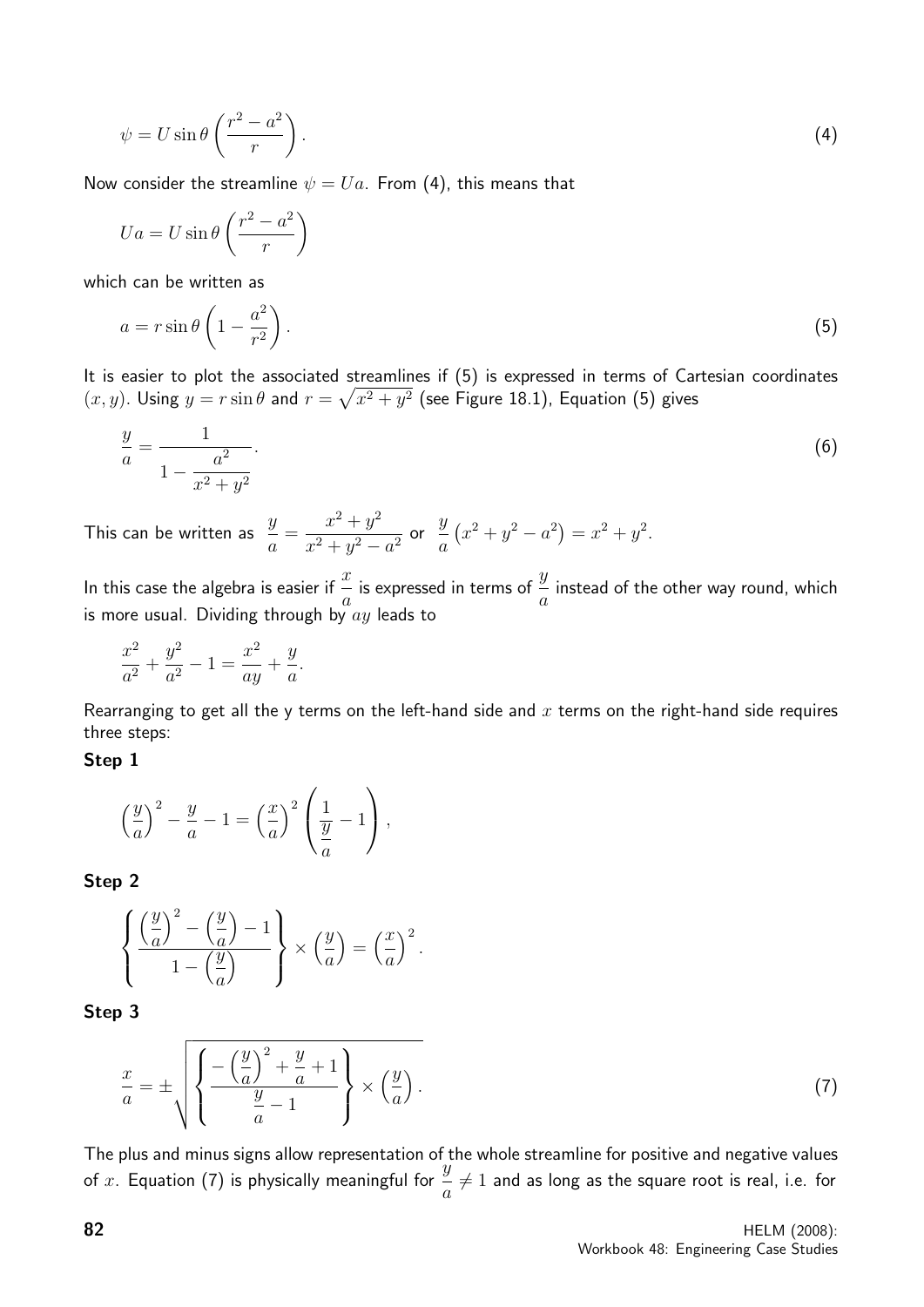

$$
\left\{ \frac{-\left(\frac{y}{a}\right)^2 + \frac{y}{a} + 1}{\frac{y}{a} - 1} \right\} \times \left(\frac{y}{a}\right) \ge 0
$$
\n(8)

First we look at the quadratic term

$$
-\left(\frac{y}{a}\right)^2 + \frac{y}{a} + 1,\tag{9}
$$

to determine where it changes sign. Using the quadratic formula with  $\frac{y}{\tau}$ a as the variable, the roots of √

(9) are 
$$
\frac{1 \pm \sqrt{5}}{2}
$$
.  
\nSo  $-\left(\frac{y}{a}\right)^2 + \frac{y}{a} + 1 \ge 0$  for  $\frac{1 - \sqrt{5}}{2} \ge \frac{y}{a} \ge \frac{1 + \sqrt{5}}{2}$ , (see Figure 18.2).

## Figure 18.2

The first three lines of Table 1 show the signs of the terms on the left-hand side of (8) and allow us to deduce the range of values of  $\frac{y}{x}$ a satisfying (8). The overall sign is shown in the last column of Table 1. So it can be concluded that Equation (8) is satisfied for  $\frac{1-\sqrt{5}}{2}$ √ 2  $\leq$   $\frac{y}{x}$ a  $\geq 0$  and  $1 \leq \frac{y}{y}$ a  $\leq \frac{1+\sqrt{5}}{2}$ 2 .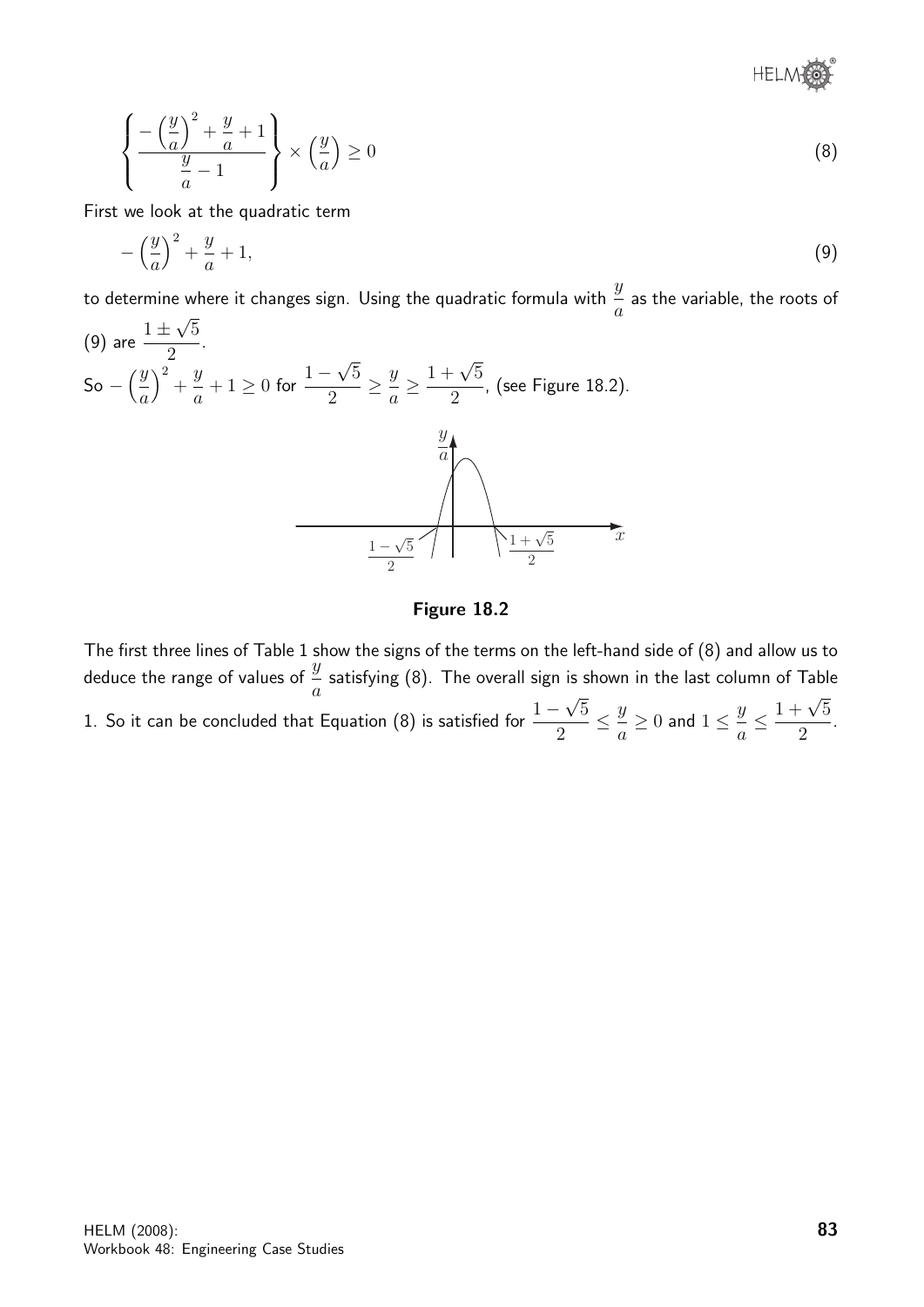|                                                                  |          |                          |          | $\frac{y}{a}$ $\left  \frac{y}{a} - 1 \right  - \left(\frac{y}{a}\right)^2 + \frac{y}{a} + 1 \left  \frac{-\left(\frac{y}{a}\right)^2 + \frac{y}{a} + 1}{\frac{y}{a} - 1} \times \left(\frac{y}{a}\right) \right $ |
|------------------------------------------------------------------|----------|--------------------------|----------|--------------------------------------------------------------------------------------------------------------------------------------------------------------------------------------------------------------------|
| $-\infty < \frac{y}{a} < \frac{1-\sqrt{5}}{2}$ negative negative |          |                          | negative | negative                                                                                                                                                                                                           |
| $\frac{1-\sqrt{5}}{2} \leq \frac{y}{a} \leq 0$                   |          | $negative \mid negative$ | positive | positive                                                                                                                                                                                                           |
| $0<\frac{y}{2}<1$                                                | positive | negative                 | positive | negative                                                                                                                                                                                                           |
| $1 \leq \frac{y}{s} \leq \frac{1+\sqrt{5}}{2}$ positive          |          | positive                 | positive | positive                                                                                                                                                                                                           |
| $\frac{1+\sqrt{5}}{2} < \frac{y}{a} < +\infty$ positive positive |          |                          | negative | negative                                                                                                                                                                                                           |

# Table 1: Signs of the terms in inequality (8)

The scaled coordinates,  $\frac{x}{x}$ a and  $\frac{y}{x}$ a , give results that are independent of the values of  $a$ .

Now consider the streamline  $\psi = -U a$ , Equation (4) leads to  $-U a = U \sin \theta$  $\int r^2 - a^2$ r  $\setminus$ which, after using  $y=r\sin\theta$  and  $r=\sqrt{x^2+y^2}$ , as for  $\psi=+U a$ , can be written as

$$
\frac{y}{a} = \frac{-1}{1 - \frac{a^2}{x^2 + y^2}}.\tag{10}
$$

Equation (10) is simply the negative of (6). Therefore, without further algebraic effort it can be deduced that the streamline  $\psi = -Ua$  is symmetrical to the streamline  $\psi = Ua$  with respect to the  $\tilde{y}$ a  $= 0$  axis.

The streamlines  $\psi = 0$  and  $\psi = \pm U a$  are plotted in Figure 18.3. As a result of the choice of scaled Cartesian coordinates,  $\frac{x}{x}$ a and  $\frac{y}{z}$ a , the cylinder has a radius 1.

### Interpretation

The streamlines  $\psi = 2Ua$  and  $\psi = -2Ua$  are also shown in Figure 18.3. They are similar to the streamlines  $\psi = Ua$  and  $\psi = -Ua$  but are at roughly twice the distance from the x-axis. Fluid particles approaching the cylinder along parallel straight lines aligned with the  $x$ -axis are deflected around the cylinder. The amount of their deflection increases as the streamline approaches the  $x$ axis. This is consistent with intuition about the motion of fluid particles constrained to flow around a cylindrical obstacle. The streamlines are also in very good agreement with observations except immediately in front of the cylinder and behind the cylinder where the assumption of steady flow does not hold.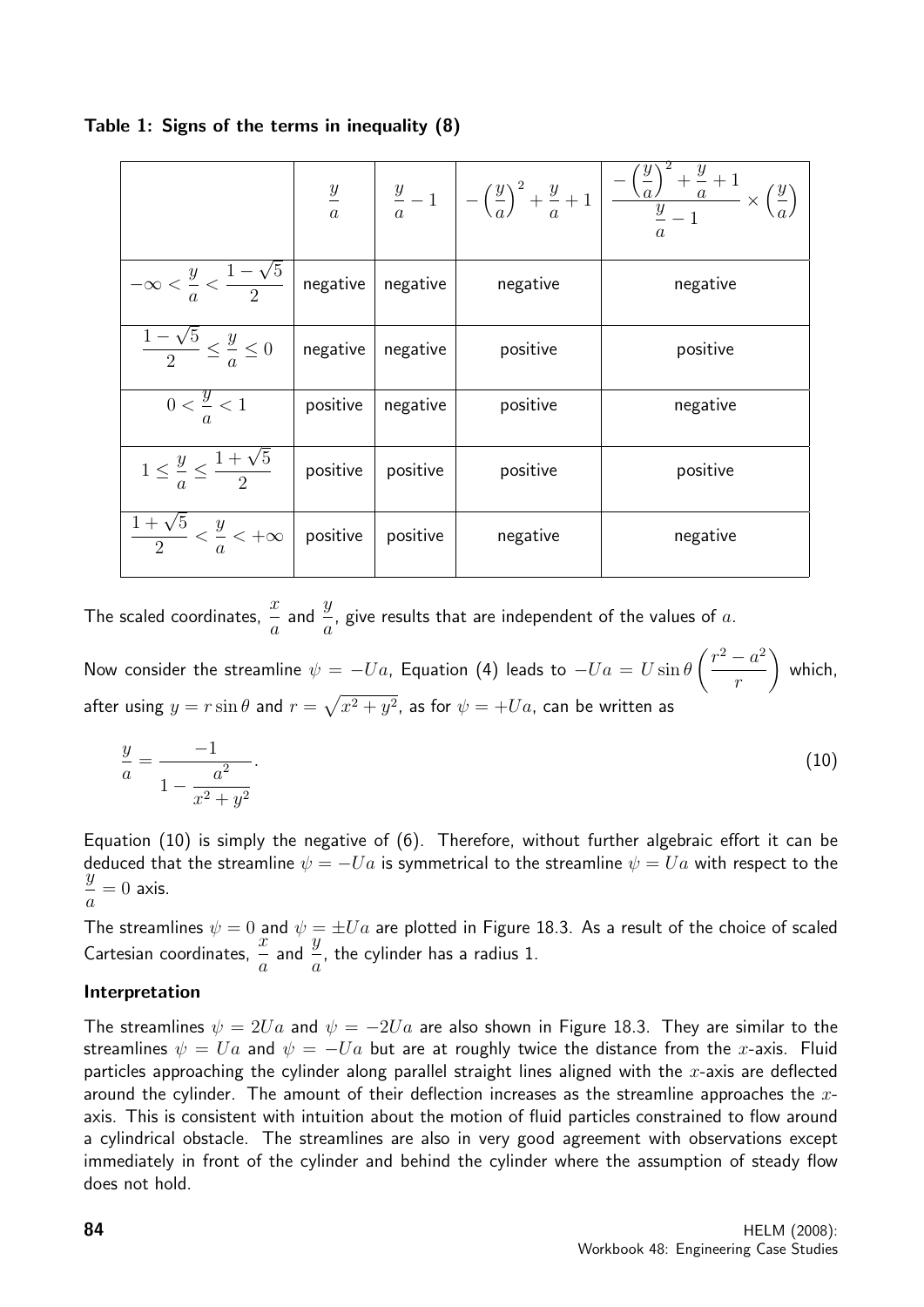



Figure 18.3: Streamlines generated by constant values of the stream function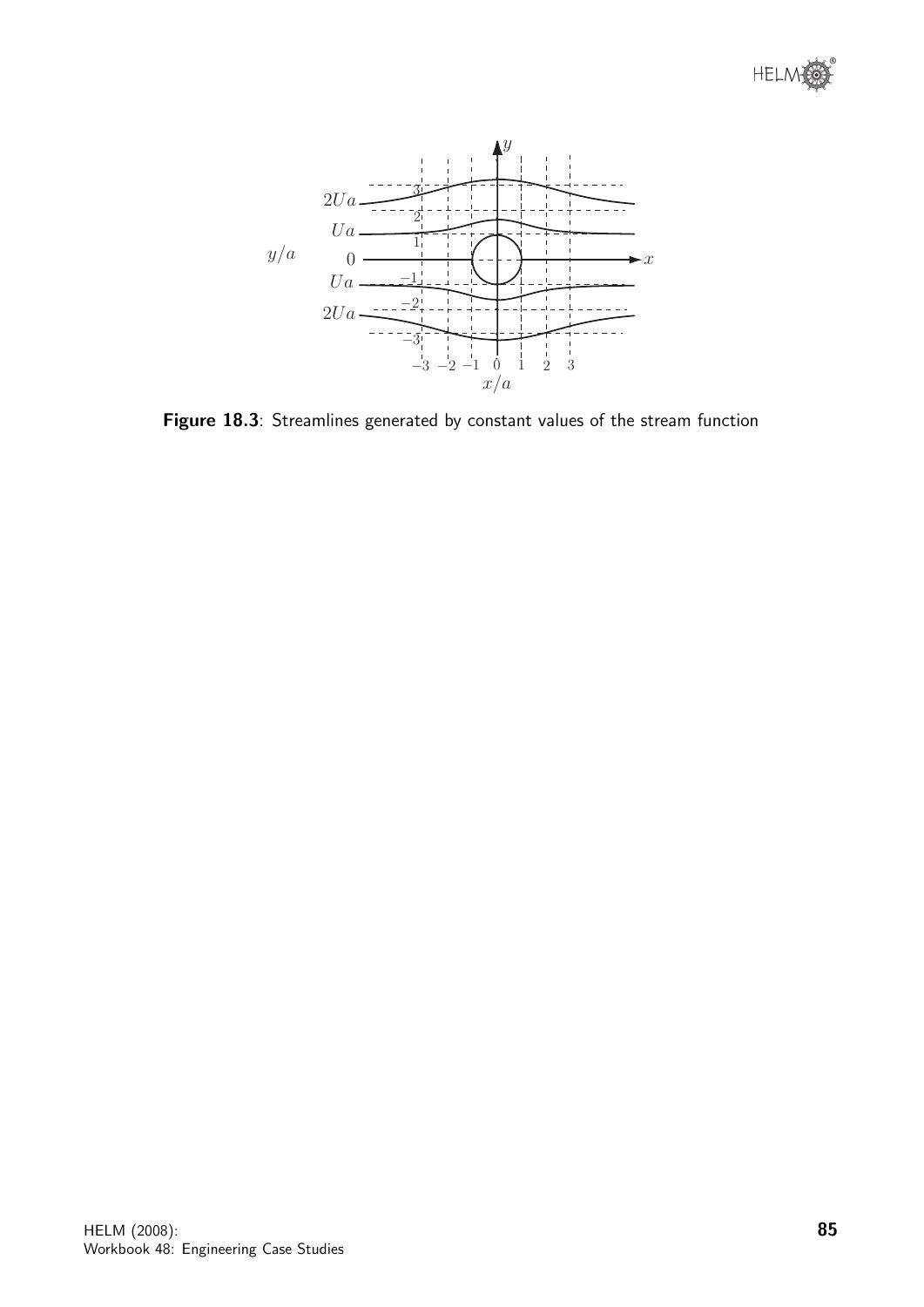

# Two-dimensional flow of a viscous liquid on an inclined plate

# Mathematical Skills

| <b>Topic</b>                   | Workbook          |
|--------------------------------|-------------------|
| Trigonometry                   | [4]               |
| Integration                    | $[13]$            |
| Polar coordinate system        | $[17]$ , $[28]$   |
| Partial differentiation        | [18]              |
| Partial differential equations | $[25]$            |
| Vector calculus                | [28]              |
| Dimensional analysis           | $\overline{1471}$ |

### Introduction

Many investigations in engineering fluid mechanics involve predicting the flow of liquids in channels or pipes. Simple models assume that the liquid is inviscid i.e. that it is not viscous. However, d'Alembert's paradox and other results for inviscid flow show that the inviscid fluid flow model needs to be refined by the introduction of viscous forces. The modelling of inviscid fluid flows uses Euler's equation of motion based on the assumption that surface forces on a fluid element are only normal to the surface of the fluid element. Tangential forces due to viscosity are ignored. The Navier-Stokes equation of fluid flow is a generalisation of Euler's equation to include viscous forces. In Cartesian coordinates the equation can be written

$$
\rho \frac{du}{dt} = -\underline{\nabla}p + \rho \underline{F} + \mu \underline{\nabla}^2 \underline{u}
$$
\n(1)

where u is the coefficient of viscosity,  $\rho$  is the fluid density, p is the pressure, F is the body force per unit mass and  $u$  represents the fluid velocity. Note that the total time derivative operator is defined  $\overline{d}$ ∂

as 
$$
\frac{d}{dt} \equiv \frac{\partial}{\partial t} + \underline{u} \cdot \nabla
$$
.

For many problems it is assumed that

- (i) The fluid is incompressible
- (ii) The fluid is Newtonian (stress proportional to the rate of deformation)
- (iii) The fluid has constant viscosity
- (iv) The flow is fully-developed (the flow is identical at all points of a fluid element trajectory for a given time)

### Problem in words

Find the velocity distribution in a viscous liquid flowing freely and steadily under gravity over a very large inclined plate when the liquid is subjected to a shear stress of known value as a result of air blown across its surface. Sketch a graph of the velocity profile for positive, negative and vanishing shear stress in dimensionless form.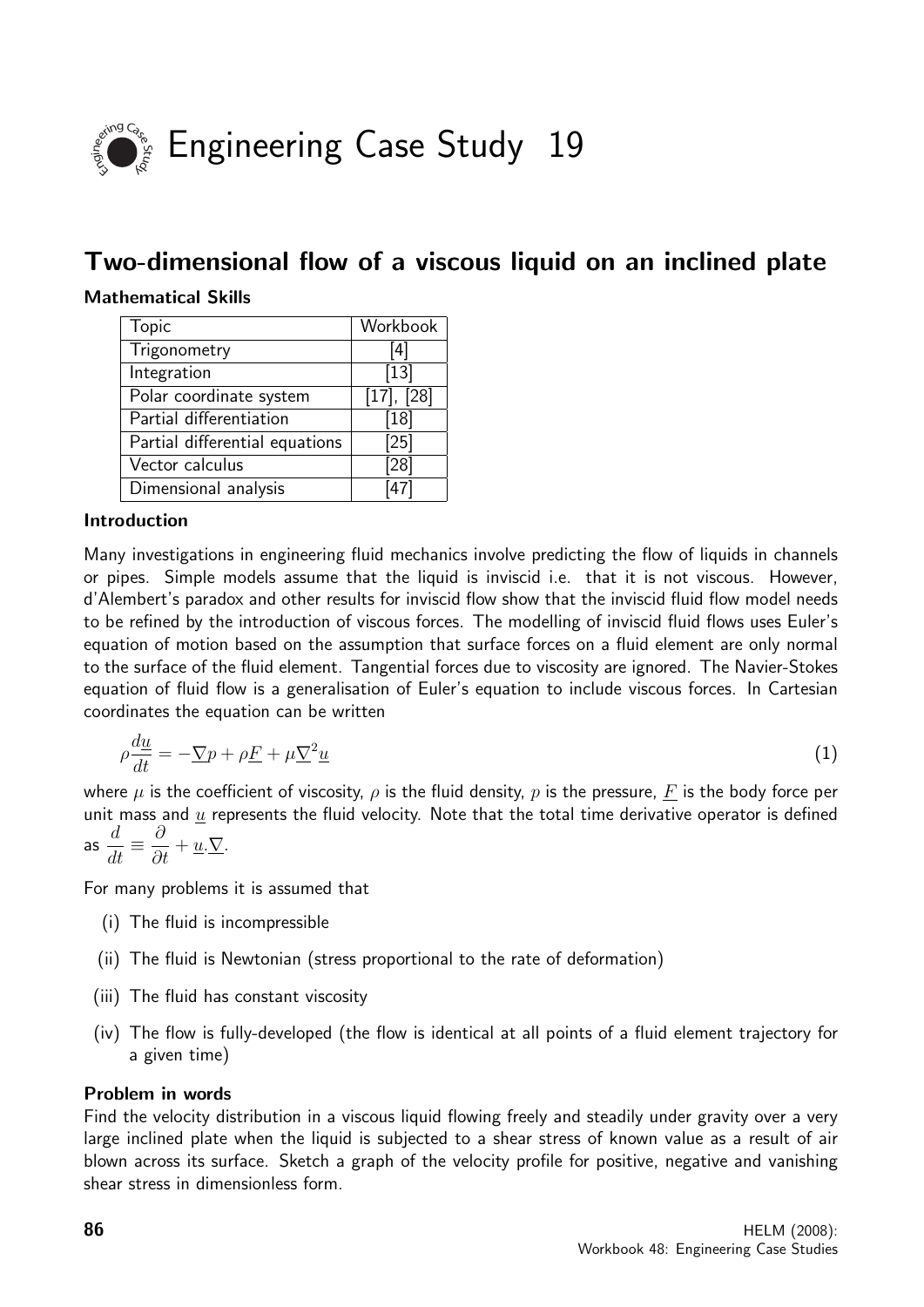

# Mathematical statement of problem

Choose the direction of the flow as the x-axis, the normal to the liquid/air interface and to the plate as the z-axis (see Figure 19.1), so the y-axis is chosen to lie along the plate. Assume that the plate is infinitely large along the  $y$ -axis. The flow is modelled as two-dimensional i.e. there is zero velocity in the y-direction. Consequently, defining  $\underline{u} = u_x \underline{i} + u_y \underline{j} + u_z \underline{k}$  as the velocity vector in the orthonormal basis set  $(i, j, k)$ ,

- (i)  $u_y = 0$
- (ii) the derivatives with respect to variable  $y$  are zero.

The flow is steady, therefore

(iii) the derivatives with respect to time are zero.

The flow is fully developed in the direction of the flow, therefore

- (iv) the derivatives with respect to variable  $x$  are zero.
- (I) Write down the boundary conditions at  $z = 0$  and  $z = l$  that must be satisfied by u using conditions (i)-(iv).
- (II) Apply the continuity equation  $\nabla \underline{u} = 0$ .
- (III) Apply the Navier-Stokes equation (1) to the flow conditions (i)-(iv) and integrate to find the velocity distribution.



Figure 19.1: Geometry of the flow and coordinate system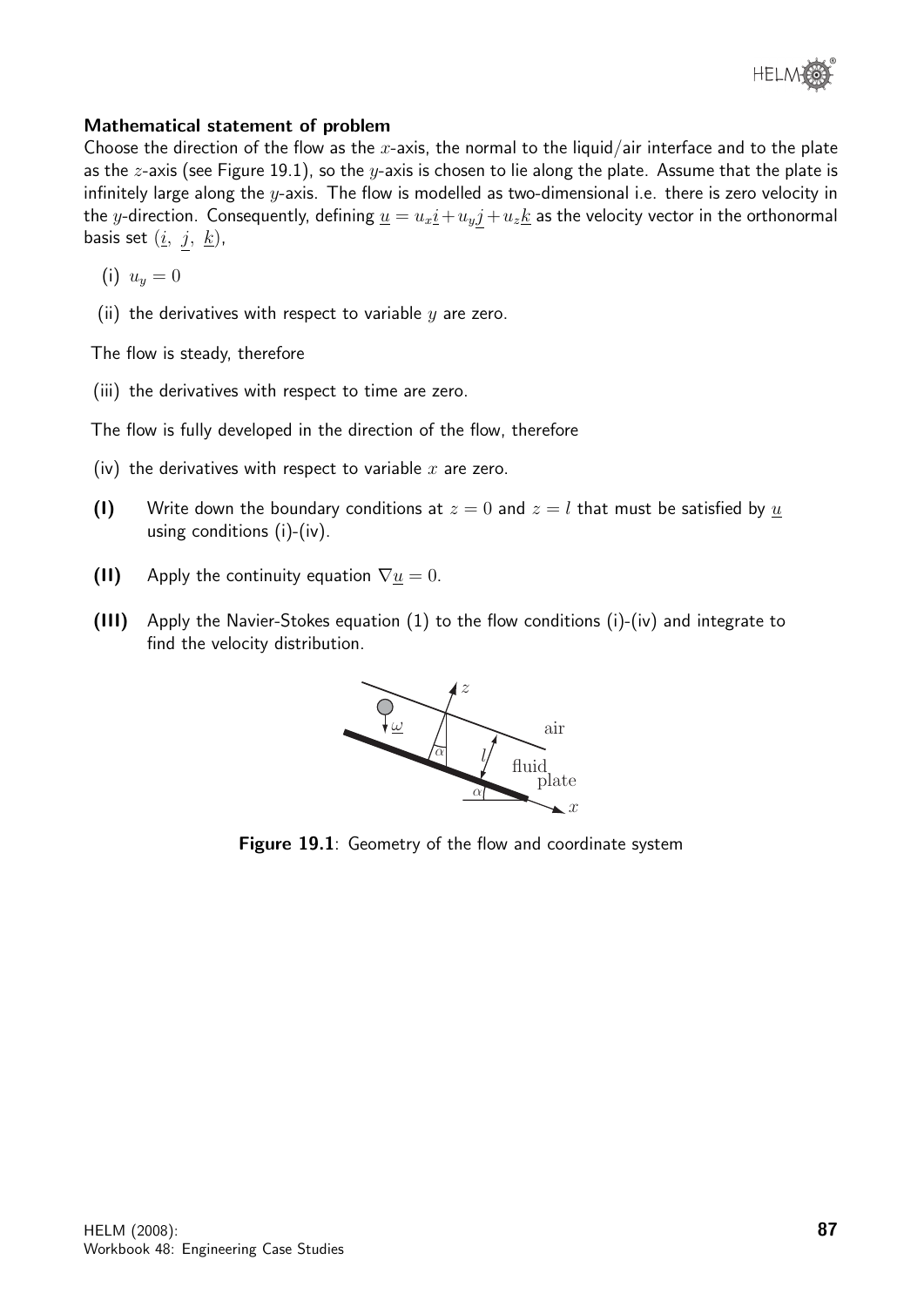### Mathematical analysis

(I) The boundary condition at  $z = 0$  is that  $u = 0$  as the plate is at rest and is assumed that there is no slip between the liquid and the plate. This means that  $u_x\big|_{z=0}=0$  and  $=u_z\big|_{z=0}=0.$ 

The boundary condition at  $z = l$  relates the given shear stress T generated by the air flow to the velocity i.e.

$$
T = \mu \frac{\partial u_x}{\partial z} \Big|_{z=l}.\tag{2}
$$

(II) The continuity equation  $\nabla \underline{u} = 0$  can be written in Cartesian coordinates as

$$
\frac{\partial u_x}{\partial x} + \frac{\partial u_y}{\partial y} + \frac{\partial u_z}{\partial z} = 0.
$$
\n(3)

Conditions (i) and (iv) simplify (3) as

$$
\frac{\partial u_z}{\partial z} = 0. \tag{4}
$$

(III) Using the definitions of  $\nabla$  and  $\nabla^2$  in Cartesian coordinates given in HELM 28.2, the Navier-Stokes equation (1) can be written as the three equations

$$
\rho \left( \frac{\partial u_x}{\partial t} + u_x \frac{\partial u_x}{\partial x} \right) = -\frac{\partial p}{\partial x} + \rho F_x + \mu \left( \frac{\partial^2 u_x}{\partial x^2} + \frac{\partial^2 u_x}{\partial y^2} + \frac{\partial^2 u_x}{\partial z^2} \right) \tag{5}
$$

$$
\rho \left( \frac{\partial u_y}{\partial t} + u_y \frac{\partial u_y}{\partial y} \right) = -\frac{\partial p}{\partial y} + \rho F_y + \mu \left( \frac{\partial^2 u_y}{\partial x^2} + \frac{\partial^2 u_y}{\partial y^2} + \frac{\partial^2 u_y}{\partial z^2} \right) \tag{6}
$$

$$
\rho \left( \frac{\partial u_z}{\partial t} + u_z \frac{\partial u_z}{\partial z} \right) = -\frac{\partial p}{\partial z} + \rho F_z + \mu \left( \frac{\partial^2 u_z}{\partial x^2} + \frac{\partial^2 u_z}{\partial y^2} + \frac{\partial^2 u_z}{\partial z^2} \right) \tag{7}
$$

corresponding to projections on the three Cartesian axes. The body force in this problem is due to gravity, therefore,  $F_x = g \sin \alpha$ ,  $F_y = 0$  and  $F_z = g \cos \alpha$  where  $\alpha$  is the inclination angle of the plate to the horizontal. Conditions (i) to (iv) enable simplification of (5) to (7) respectively as

$$
0 = \rho F_x + \mu \frac{\partial^2 u_x}{\partial z^2} \tag{8}
$$

$$
0 = 0 \tag{9}
$$

$$
\rho u_z \frac{\partial u_z}{\partial z} = -\frac{\partial p}{\partial z} + \rho F_z + \mu \frac{\partial^2 u_z}{\partial z^2}.
$$
\n(10)

Using (4), Equation (10) becomes

$$
0 = -\frac{\partial p}{\partial z} + \rho F_z. \tag{11}
$$

The coefficient of viscosity and the liquid density are constant, and (8) can be integrated over variable  $z$  to find the velocity profile.

Integration from *l* to *z* gives  $\mu$   $\int_0^z$ l  $\partial^2 u_x$  $\partial z^2$  $dz = -\rho \int^z$ l  $F_x$  dz. The x-component of the body force  $F_x = g \sin \alpha$  does not depend on z and can be taken out of the integral. So

$$
\mu \left[ \frac{\partial u_x}{\partial z} \right]_l^z = -\rho F_x \int_l^z dz, \text{ or}
$$

$$
\mu \left[ \frac{\partial u_x}{\partial z} - \frac{\partial u_x}{\partial z} \Big|_{z=l} \right] = -\rho F_x(z-l).
$$
(12)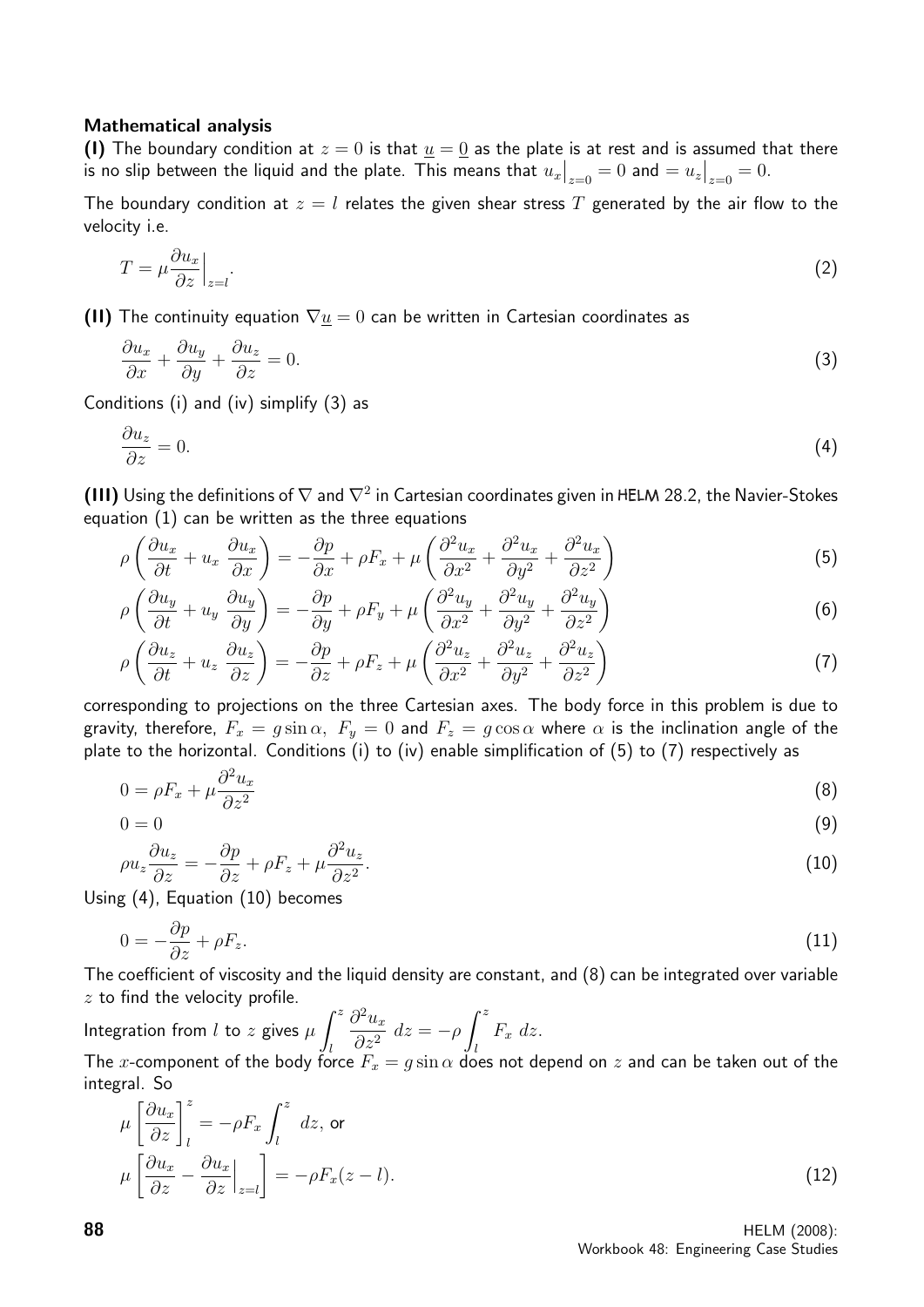

Using boundary condition (2), (12) may be rewritten as

$$
\mu \left[ \frac{\partial u_x}{\partial z} - \frac{T}{\mu} \right] = -\rho F_x(z - l). \tag{13}
$$

Note that the integration was chosen from  $l$  to  $z$  in order to use the (2) at this stage. Integrating one more time over variable  $z$  starting from (13) leads to

$$
\mu \int_0^z \left[ \frac{\partial u_x}{\partial z} - \frac{T}{\mu} \right] dz = -\rho F_x \int_0^z (z - l) dz,
$$

where the integration bounds have been chosen from 0 to  $z$  in order to use the boundary condition at  $z = 0$ . After evaluating the integrals

$$
\mu\left(u_x(z) - u_x\big|_{z=0}\right) - Tz = -\rho F_x\left(\frac{z^2}{2} - iz\right). \tag{14}
$$

The boundary condition at  $z=0$  gave  $u_x\big|_{z=0}=0$  therefore  $(14)$  leads to

$$
u_x(z) = -\frac{\rho F_x}{2\mu} z^2 + \frac{T + \rho F_x l}{\mu} z.
$$
 (15)

The dimensions of  $\mu$  are ML<sup>-1</sup>T<sup>-1</sup>. (See HELM 47.1 for a discussion of dimensional analysis). So the dimensions of  $\rho F_x$  $\mu$ are  $\rm ML^{-3}LT^{-2}/(ML^{-1}T^{-1}) = T^{-1}L^{-1}$  which is the same as the dimension of velocity divided by length squared. So dimensionless velocity  $u^\prime_x$  is obtained by dividing (15) through by  $\frac{\rho F_x}{\rho}$  $\mu$  $l^2$ . Furthermore if the variable  $z$  is scaled by  $l$  to yield a dimensionless (length) variable also then

$$
u'_x\left(\frac{z}{l}\right) = -\frac{1}{2}\left(\frac{z}{l}\right)^2 + \left(\frac{T + \rho F_x l}{\rho F_x l}\right) \frac{z}{l}.
$$
\n(16)

Examples of velocity profiles  $u_x'(z)$  for positive and zero values of shear stress are sketched in Figure 19.2 as the thin solid curve and dotted curve. Two velocity profiles are shown as the thick solid curve and dashed curve for negative values of shear stress. Note that  $z/l$  is plotted against  $u_z^\prime$  so that when the liquid layer is superimposed on the velocity profile it is represented by the area between the pair of parallel thick horizontal black lines. The thickness of the liquid layer is 1 as a result of the scaling  $z/l$ .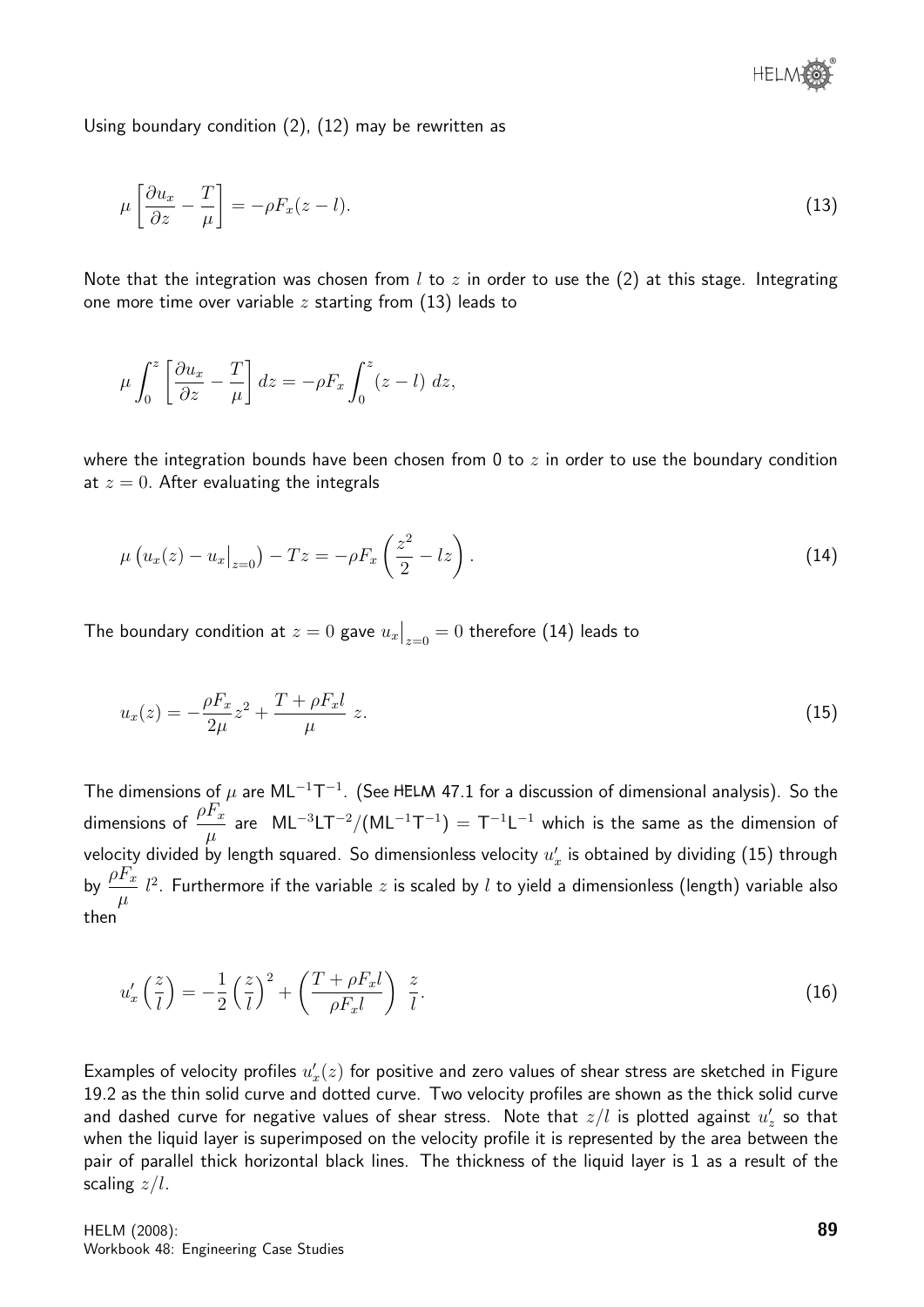

Figure 19.2: Dependence of velocity profile on shear stress

### Interpretation

When no air flow is present, the shear stress vanishes  $(T = 0)$  and the liquid velocity magnitude increases from the bottom plate to the surface following a parabolic curve as expected (dotted curve). When air blows over the liquid in the direction of the flow and results in a positive shear stress  $(T > 0)$ , the magnitude of the liquid velocity is increased everywhere compared to the case with no air flow. Moreover the liquid velocity magnitude increases from the bottom plate to the surface following a parabolic curve (thin solid curve). When the air flow is in the opposite direction to the liquid flow, it results in a negative shear stress  $(T < 0)$ . Consequently, the liquid velocity magnitude is decreased when compared to the case with no air flow. If the shear stress is sufficient, the liquid at and near the surface may flow uphill as shown by the negative portion of the thick solid curve. The dashed curve shows results where the wind is so strong that whole of the liquid layer is pushed uphill with a speed that increases with height in the liquid layer. Note that the model for inviscid liquid in which tangential shear stresses are neglected results in a constant rather than parabolic velocity profile for flow on a plate.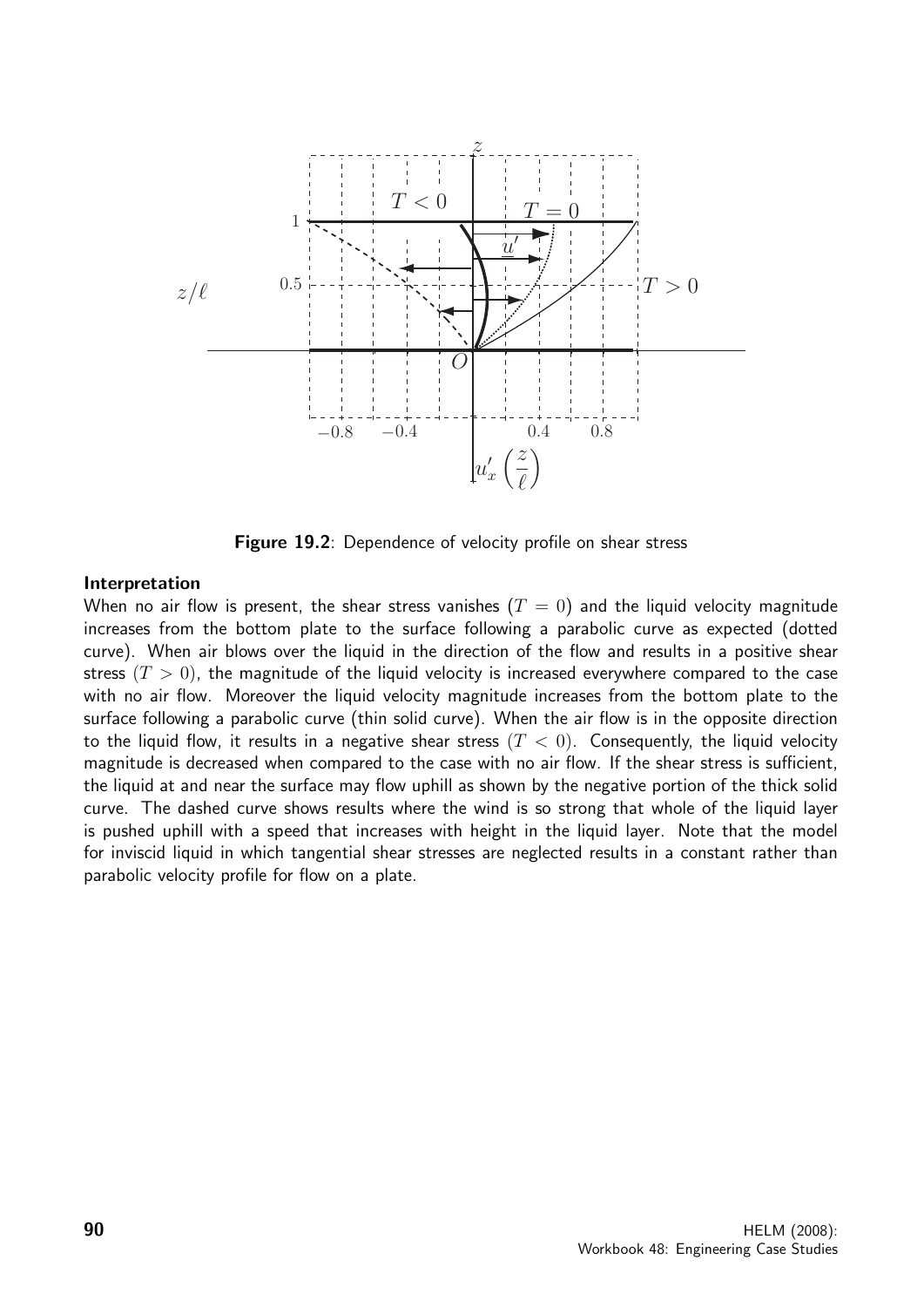

# Force on a cylinder due to a two-dimensional streaming and swirling flow

# Mathematical Skills

| <b>Topic</b>                                       | Workbook        |
|----------------------------------------------------|-----------------|
| Trigonometry                                       | 4               |
| Logarithmic functions                              | [6]             |
| Integration                                        | $[13]$          |
| Orthogonality relations of trigonometric functions | $[13]$          |
| Polar coordinate system                            | $[17]$ , $[28]$ |
| Partial derivatives                                | [18]            |
| Surface integrals                                  | 29              |
|                                                    |                 |

# Introduction

Many investigations in engineering fluid mechanics involve predicting the flow of fluid past obstacles and the forces involved on the solid boundary. For example it is necessary to calculate the aerodynamic forces on an aircraft (the lift and drag) on buildings subject to wind loading and on all types of land vehicles. In water it is necessary to calculate the hydrodynamic forces on boats or on bridge supports. Models of fluid flow past obstacles, i.e. streaming flow use the concepts of streamlines and stream **functions**  $\psi$ . Streamlines are lines of constant  $\psi$ . (See Engineering Case Study 18 Figure 18.3.) A set of streamlines in a given region of space represents the **velocity field**.

From Engineering Case Study 18 the stream function

$$
\psi_1 = U \sin \theta \left( \frac{r^2 - a^2}{r} \right) \tag{1}
$$

represents the flow in the  $x-y$  plane past an infinite cylinder with its axis in the z-direction (see Figure 20.1) where  $(r, \theta, z)$  are the polar coordinates in the reference frame  $(\hat{r}, \hat{\theta}, \hat{k})$ ,  $U$  is the magnitude of the incident uniform flow velocity parallel to the x-axis and  $a$  is the radius of the cylinder.

A swirling flow around a cylinder of axis  $z$  can be modelled by the stream function of a line vortex directed along the z-axis. A line vortex models a two-dimensional rotational motion where the vorticity is concentrated along an axis. The stream function  $\psi_2$  for a line vortex of strength  $\kappa$  is

$$
\psi_2 = \frac{\kappa}{2\pi} \ln r + \text{ constant.} \tag{2}
$$

The corresponding streamlines are circles in the  $xy$  plane with centre at the origin. The constant in (2) is arbitrary and vanishes when taking the derivatives to obtain the velocity. In the case of the flow around a cylinder of radius a, it is convenient to choose the constant as  $-\kappa$  $2\pi$  $ln a$  so that  $\psi_2 =$ κ  $2\pi$  $\ln\left(\frac{r}{r}\right)$ a . With this choice of constant, the boundary of the cylinder corresponds to the streamline  $\psi_2 = 0$ .

For many problems it is assumed that

(i) The fluid flowing past the obstacle is incompressible and inviscid (no friction)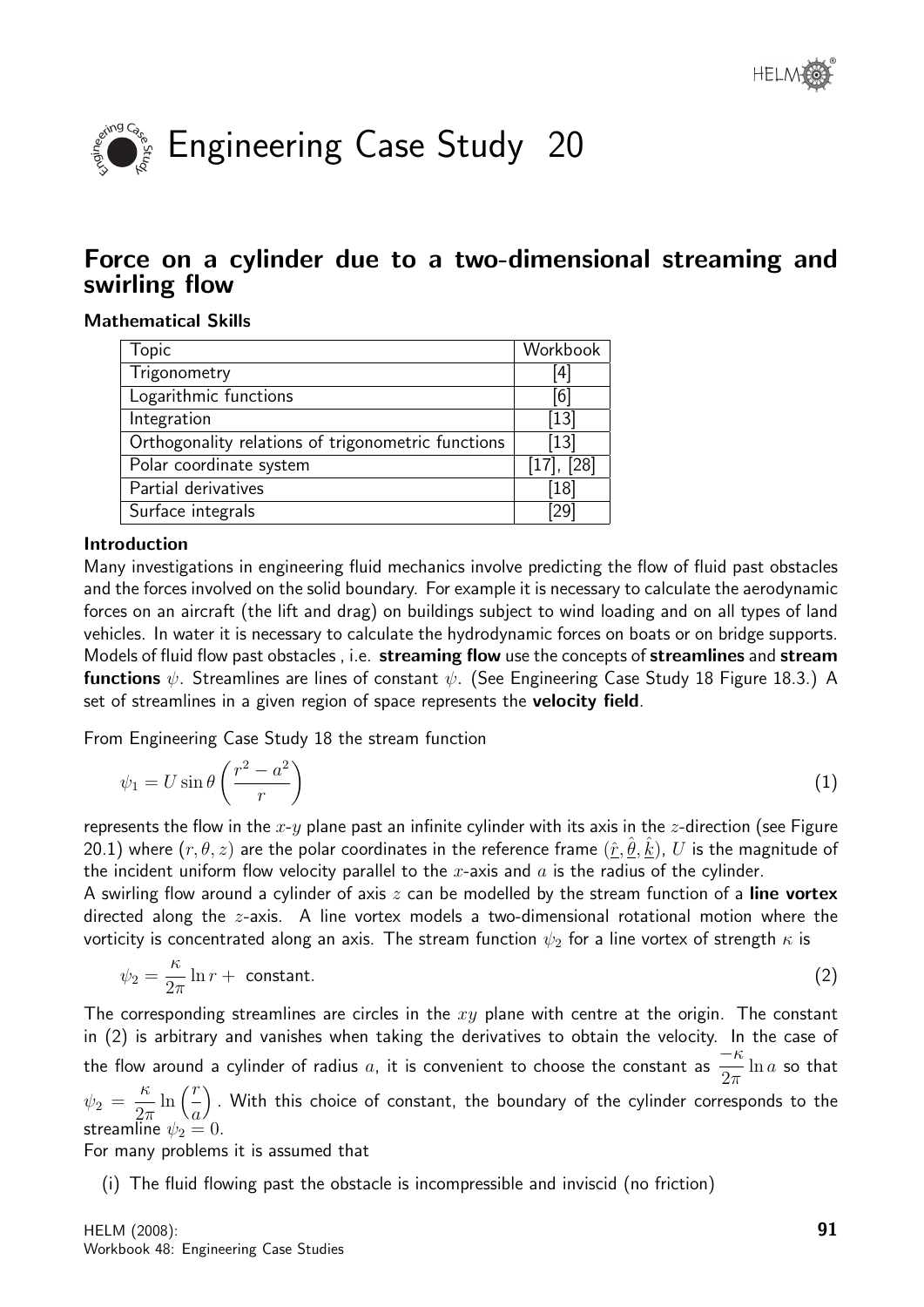### (ii) The flow is steady (constant in time)

If the flow is irrotational and no body force is present, Bernoulli's equation applied along any curve in the fluid is given by

$$
P + \frac{\rho u^2}{2} = C \tag{3}
$$

where P is the pressure,  $\rho$  is the fluid density,  $u$  is the speed of the fluid and  $C$  is a constant. If the flow is rotational, the curve has to be a streamline for (3) to be valid.



Figure 20.1: Geometry of the flow past the cylinder and coordinate systems

### Problem in words

Although the fluid is assumed to be inviscid, assume that friction at the boundary of the cylinder can cause fluid to swirl around the cylinder when it rotates around its axis. Find the net surface force on a cylinder in a two dimensional **swirling** flow of an inviscid, incompressible constant-density fluid. Show that a flow combining both streaming and swirling gives rise to lift.

### Mathematical statement of problem

(1) Using the stream function given by Equation (2), find the velocity field  $\underline{u} = u_r \hat{r} + u_\theta \hat{\theta}$  due to the line vortex by deriving the components  $u_r$  and  $u_\theta$  in a polar coordinate system. Use Bernoulli's equation (3) to deduce the pressure distribution  $P$  on the surface of the cylinder. The force corresponding to pressure P on a surface element dS is PdS. The total force F on a surface is obtained by summing the effect of the fluid pressure  $P$  over all such surface elements i.e.

$$
\underline{F} = -\int_{S} P \hat{\underline{n}} \ dS \tag{4}
$$

where  $\hat{n}$  is the unit normal to the surface element  $dS$  that is pointing into the fluid. Evaluate the xand y-components of the force, i.e. the drag and lift respectively, on a unit length cylinder with its axis along the  $z$ -axis and deduce that the net surface force due to the line vortex is zero.

(II) Using (i) the velocity field obtained in the Engineering Example in 28.3 for a flow streaming past a cylinder and (ii) the velocity field derived in (I), apply Bernoulli's Equation (3) to deduce the pressure distribution P on the surface of the cylinder. Find the x and y components of the force on a cylinder of unit length along the z-axis due to streaming flow and show that drag is zero but that the lift is not zero.

### Mathematical analysis

(I) The components of the velocity in polar coordinates in terms of the stream function  $\psi_2$  are

$$
u_r = \frac{1}{r} \frac{\partial \psi_2}{\partial \theta} \tag{5}
$$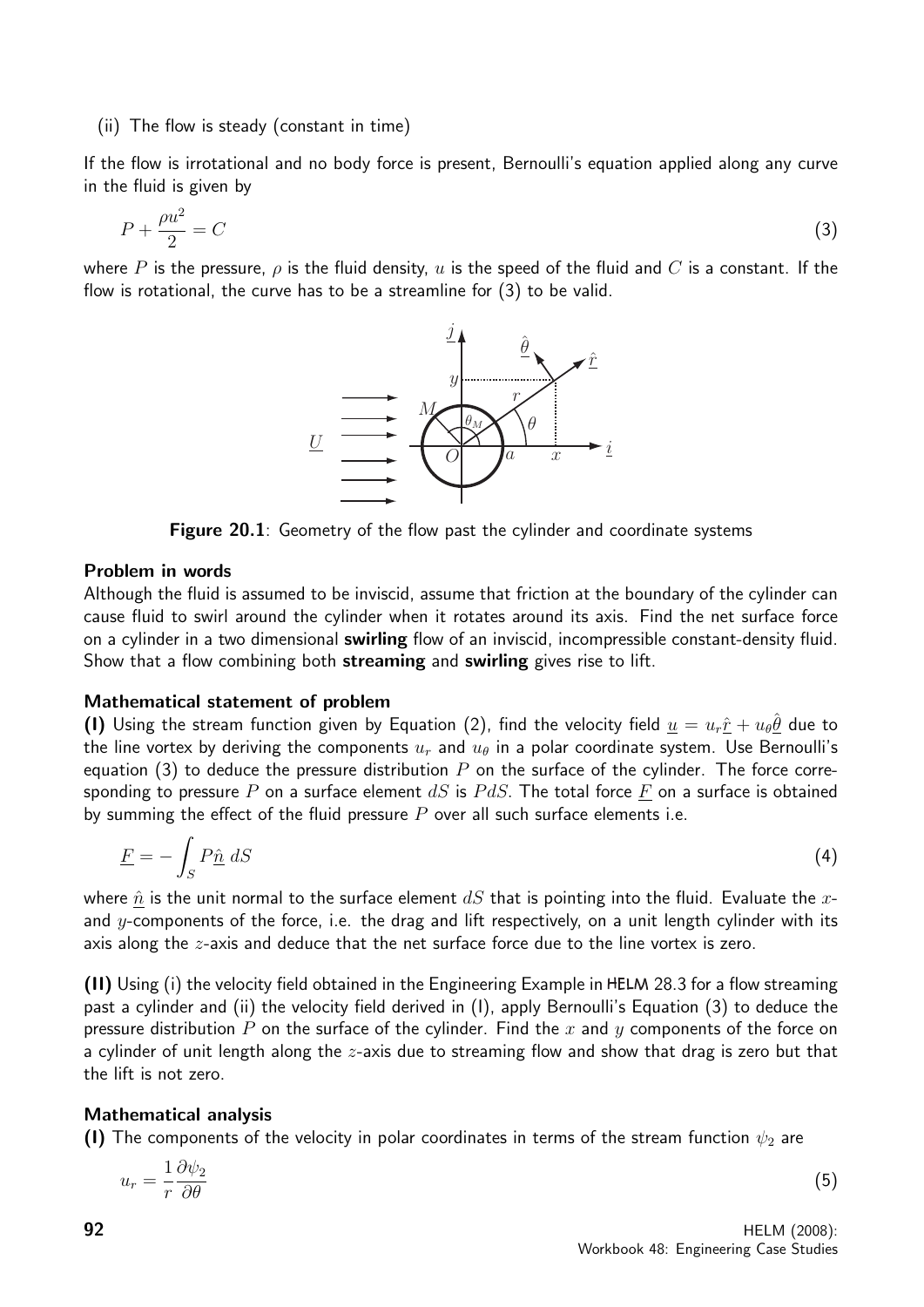

and

$$
u_{\theta} = -\frac{\partial \psi_2}{\partial r}.\tag{6}
$$

Using (2) in (5) leads to  $u_r =$ 1 r  $\partial$ ∂θ  $\lceil \frac{\kappa}{\kappa} \rceil$  $2\pi$  $\ln r + \,$  constant $\big]$ , the term in the brackets does not depend on the variable  $\theta$ , therefore the derivative is zero and

$$
u_r = 0.\t\t(7)
$$

Similarly, using (2) in (6),  $u_{\theta} = -\frac{\hat{\theta}}{2}$ ∂r  $\lceil \frac{\kappa}{\kappa} \rceil$  $2\pi$  $\ln r + \text{ constant}$ , and  $\frac{\partial}{\partial r}(\ln r) = \frac{1}{r}$ , so

$$
u_{\theta} = -\frac{\kappa}{2\pi r}.\tag{8}
$$

Applying Bernoulli's equation (3) at a point  $M(a, \theta_M)$  on the surface of the cylinder shown in Figure 20.1 leads to

$$
P + \frac{\rho \left(-\frac{\kappa}{2\pi a}\right)^2}{2} = C \quad \text{so}
$$
\n
$$
P = C - \frac{\rho \kappa^2}{8\pi^2 a^2}.
$$
\n(9)

Note that the surface of the cylinder is a streamline and that Bernoulli's equation (3) can be applied at all points of the surface. The general expression of the force over the whole surface is given by Equation (4). The surface to be considered is that of an idealised cylinder of infinite length along the z-axis. Consequently, the unit normal to the surface element  $dS$ ,  $\hat{n}$ , which is pointing into the fluid, is

$$
\hat{\underline{n}} = \hat{\underline{r}} = \underline{i}\cos\theta + j\sin\theta. \tag{10}
$$

Rather than computing the force on a cylinder of infinite length, consider a unit length cylinder with its axis along the z-axis. The surface element becomes  $dS = ad\theta \times 1$  and use of (4) with (10) gives  $\underline{F}=-\int^{2\pi}% 1_{\{\Theta_1\}}e^{i\{\Theta_2\}}\frac{d\Theta_3}{dx}~\Delta^2\varphi~\Delta^2\varphi~\Delta^2\varphi~\Delta^2\varphi~\Delta^2\varphi~\Delta^2\varphi~\Delta^2\varphi~\Delta^2\varphi~\Delta^2\varphi~\Delta^2\varphi~\Delta^2\varphi~\Delta^2\varphi~\Delta^2\varphi~\Delta^2\varphi~\Delta^2\varphi~\Delta^2\varphi~\Delta^2\varphi~\Delta^2\varphi~\Delta^2\varphi~\Delta^2\varphi~\Delta^2\varphi~\Delta^2\var$ 0  $P(\underline{i}\cos\theta + j\sin\theta)a\;d\theta$ , since the integral over the whole cylindrical surface  $S$  requires that the variable  $\theta$  runs from 0 to  $2\pi$ .

The force can be decomposed into  $x$ - and  $y$ -components:

x-component: 
$$
F_{\text{drag}} = -a \int_0^{2\pi} P \cos \theta \ d\theta
$$
 (11)

and

y-component: 
$$
F_{\text{lift}} = -a \int_0^{2\pi} P \sin \theta \ d\theta.
$$
 (12)

Note that the basis vectors  $\underline{i}$  and  $j$  are constant and can be taken out of these integrals. Using Equations (11) and (12) and the expression for pressure given by (9),

$$
F_{\text{drag}} = -\left(C - \frac{\rho \kappa^2}{8\pi^2 a^2}\right) a \int_0^{2\pi} \cos\theta \ d\theta \tag{13}
$$

and

$$
F_{\text{lift}} = -\left(C - \frac{\rho \kappa^2}{8\pi^2 a^2}\right) a \int_0^{2\pi} \sin\theta \ d\theta \tag{14}
$$

HELM (2008): Workbook 48: Engineering Case Studies 93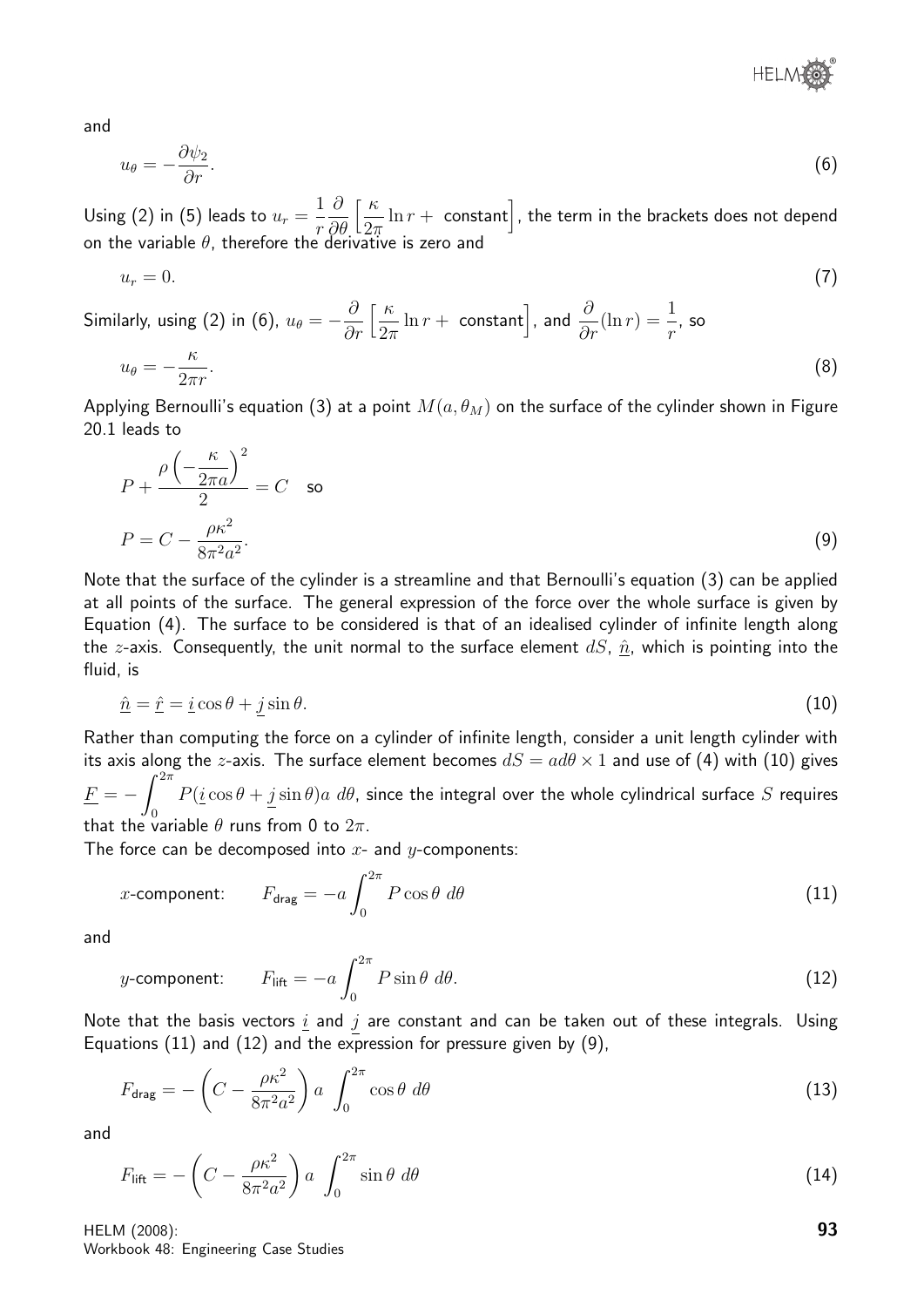(As the pressure does not depend on the polar angle it can be taken out of the integral.) The integrals can be evaluated as

$$
\int_0^{2\pi} \cos \theta \, d\theta = \left[ \sin \theta \right]_0^{2\pi} = 0 \tag{15a}
$$

and

$$
\int_0^{2\pi} \sin \theta \, d\theta = -\left[\cos \theta\right]_0^{2\pi} = 0. \tag{15b}
$$

Using (15a) and (15b) in (13) and (14), we conclude that  $F_{drag} = 0$  and  $F_{lift} = 0$ .

Therefore, the net surface force on a cylinder in a swirling flow is zero. Note also that the net surface force on a cylinder in a streaming flow is zero.

The next section shows that a combination of streaming and swirling flow gives rise to a non-zero surface force but before proceeding we will develop solutions to six integrals that we shall need.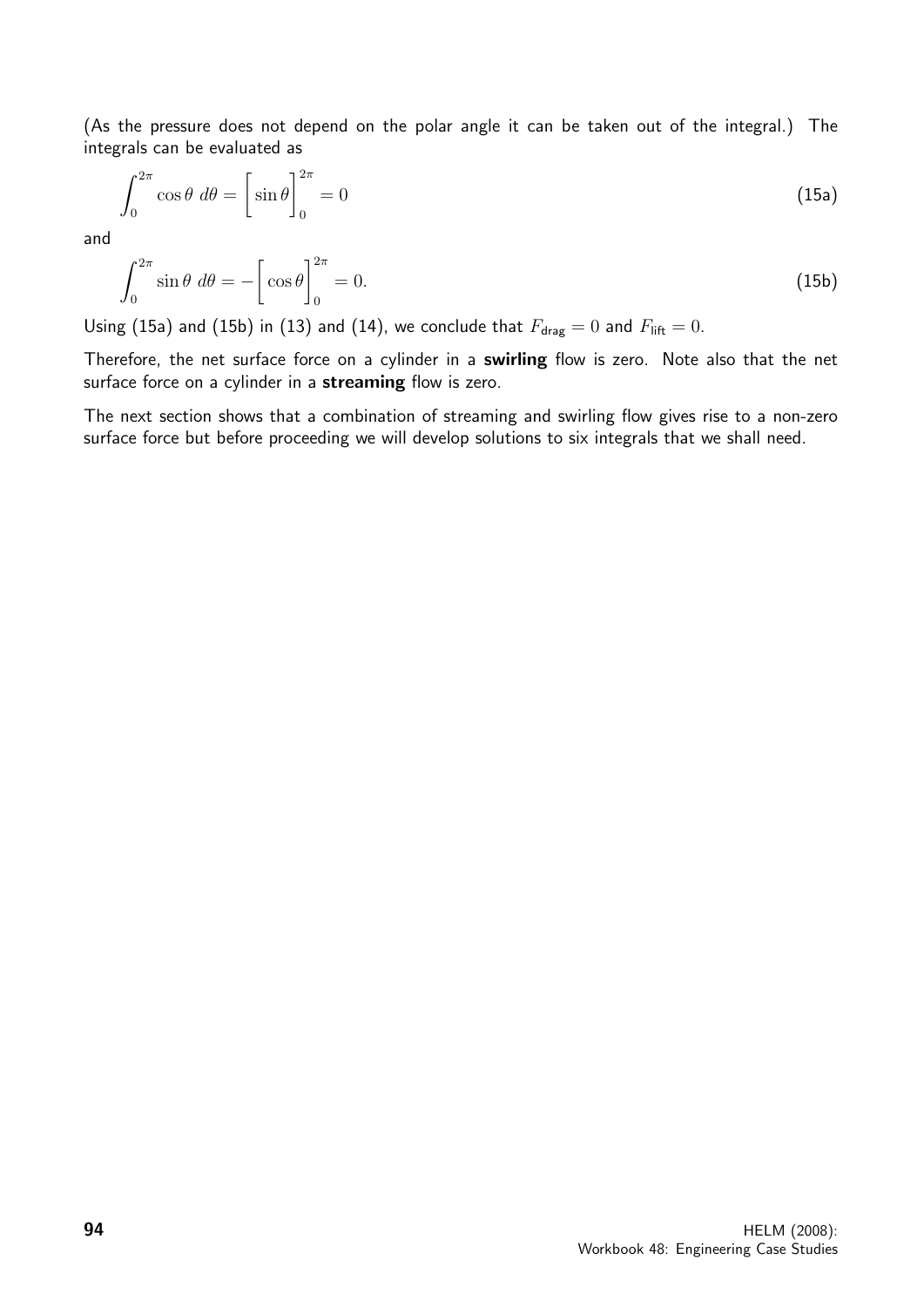

### Useful integration results

In HELM 13.6 three 'orthogonality relations' were introduced (pages 52-54). Two of these can be summarised as follows:

For any integers  $m$  and  $n$ :

$$
I_{m,n} \equiv \int_0^{2\pi} \sin mx \sin nx \, dx = \begin{cases} 0 & (m \neq n) \\ 0 & (m = n = 0) \\ \pi & (m = n \neq 0) \end{cases}
$$

$$
K_{m,n} \equiv \int_0^{2\pi} \sin mx \cos nx \, dx = 0 \qquad \text{(in all cases)}
$$

We will now use these orthogonality relations, along with the two identities

$$
\cos 2\theta \equiv 1 - 2\sin^2 \theta \qquad \text{(so } \sin^2 \theta \equiv \frac{1 - \cos 2\theta}{2}\text{)}
$$

$$
\sin 2\theta \equiv 2\sin \theta \cos \theta \qquad \text{(so } \sin \theta \cos \theta \equiv \frac{\sin 2\theta}{2}\text{)}
$$

to evaluate six integrals needed in future calculations.

$$
\int_0^{2\pi} \sin \theta \ d\theta = I_{1,0} = 0 \tag{16a}
$$

$$
\int_0^{2\pi} \cos \theta \ d\theta = K_{0,1} = 0 \tag{16b}
$$

$$
\int_0^{2\pi} \sin \theta \cos \theta \, d\theta = K_{1,1} = 0 \tag{16c}
$$

$$
\int_0^{2\pi} \sin^2 \theta \, d\theta = \int_0^{2\pi} \sin \theta \sin \theta \, d\theta = I_{1,1} = \pi \tag{16d}
$$

$$
\int_0^{2\pi} \sin^2 \theta \cos \theta \, d\theta = \int_0^{2\pi} \sin \theta \sin \theta \cos \theta \, d\theta = \int_0^{2\pi} \sin \theta \frac{\sin 2\theta}{2} \, d\theta = \frac{1}{2} I_{1,2} = 0 \tag{16e}
$$

$$
\int_0^{2\pi} \sin^3 \theta \, d\theta = \int_0^{2\pi} \sin \theta (\frac{1 - \cos 2\theta}{2}) = \frac{1}{2} \int_0^{2\pi} \sin \theta \, d\theta - \frac{1}{2} \int_0^{2\pi} \sin \theta \cos 2\theta \, d\theta
$$

$$
= \frac{1}{2} K_{1,0} - \frac{1}{2} K_{1,2} = 0 \tag{16f}
$$

[Note: other methods could be used to obtain these six results of course.]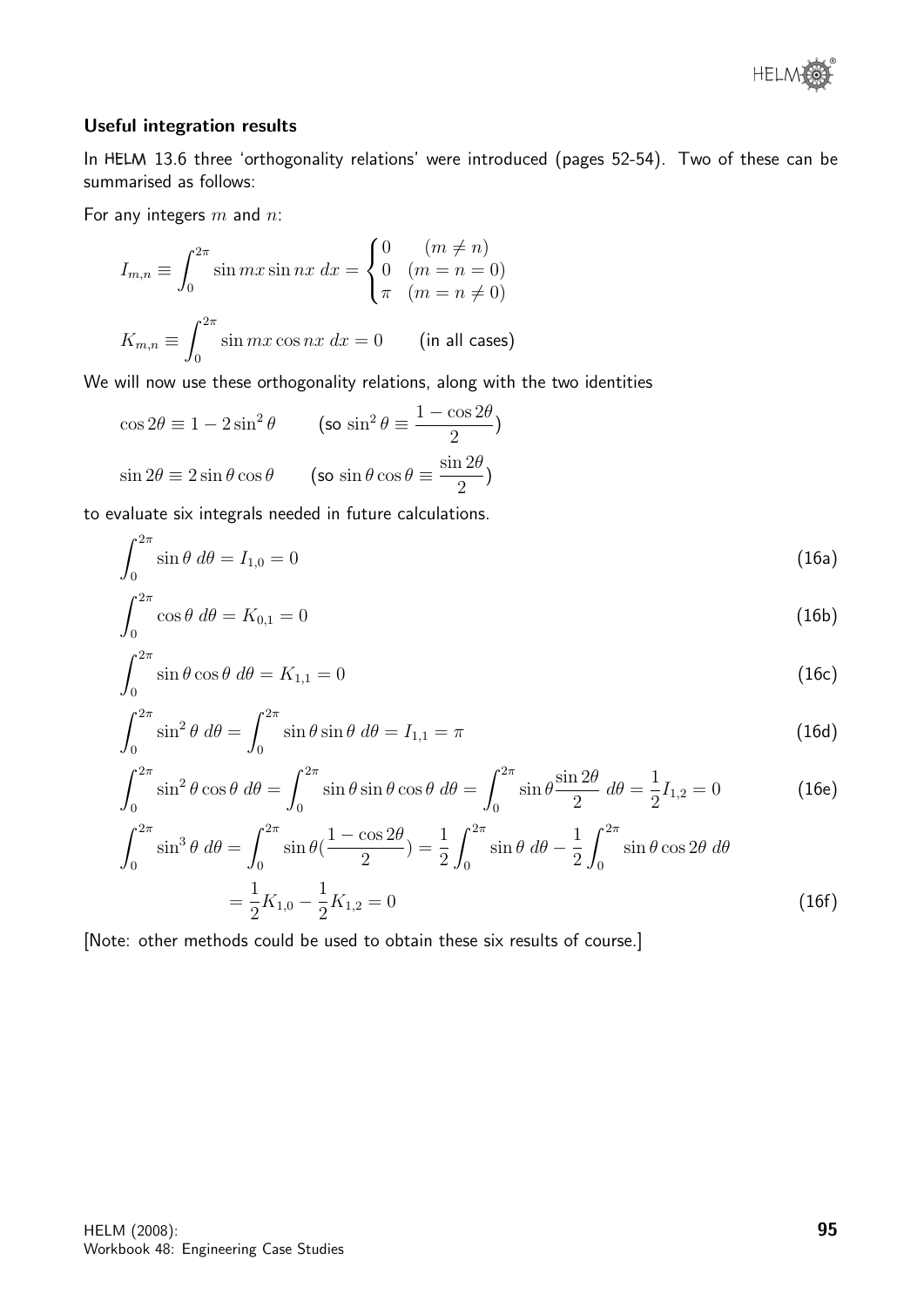(II) The components of the velocity field in polar coordinates for a streaming flow past a cylinder are derived from the stream function as

$$
u_r^{\text{stream}} = U \cos \theta \left(\frac{r^2 - a^2}{r^2}\right) \tag{17}
$$

and

$$
u_{\theta}^{\text{stream}} = -U\sin\theta \left(\frac{r^2 + a^2}{r^2}\right). \tag{18}
$$

Combining (17) and (18) with results (7) and (8) for the velocity field due to the line vortex obtained in part (I) gives

$$
u_r = U \cos \theta \left(\frac{r^2 - a^2}{r^2}\right) \tag{19}
$$

and

$$
u_{\theta} = -U\sin\theta \left(\frac{r^2 + a^2}{r^2}\right) - \frac{\kappa}{2\pi r}
$$
\n(20)

According to Bernoulli's equation (3), the pressure at a point  $M(a, \theta_M)$  on the surface of the cylinder shown in Figure 20.1 is

$$
P = C - \frac{\rho u^2}{2} \tag{21}
$$

where  $u^2 = u_r^2 + u_\theta^2$  at  $r = a$ .

Equations (19) and (20) with  $r = a$  give

$$
u^2 = 4U^2 \sin^2 \theta + \frac{\kappa^2}{4\pi^2 a^2} + \frac{2U\kappa}{\pi a} \sin \theta \tag{22}
$$

# Calculating  $F_{drag}$

Using Equations (11), (21) and (22), the drag on the cylinder is given by

$$
F_{\text{drag}} = -a \int_0^{2\pi} \left( C - \frac{\rho}{2} \left\{ 4U^2 \sin^2 \theta + \frac{\kappa^2}{4\pi^2 a^2} + \frac{2U\kappa}{\pi a} \sin \theta \right\} \right) \cos \theta \ d\theta.
$$

The integral can be decomposed as the sum of three terms and the drag can be written as

$$
F_{\text{drag}} = -a\left(I_1 + I_2 + I_3\right). \tag{23}
$$

We will evaluate each of the component integrals in turn using the results (16a) to (16f).

$$
I_1 \equiv \left( C - \frac{\rho \kappa^2}{8\pi^2 a^2} \right) \int_0^{2\pi} \cos \theta \, d\theta = 0 \qquad \qquad \text{(using 16b)}
$$
  

$$
I_2 \equiv -4\rho U^2 \int_0^{2\pi} \sin^2 \theta \cos \theta \, d\theta = 0 \qquad \qquad \text{(using 16e)}
$$

$$
I_3 \equiv -\frac{U\rho\kappa}{\pi a} \int_0^{2\pi} \sin\theta \cos\theta \, d\theta = 0 \qquad \qquad \text{(using 16c)}
$$

So according to Equation (23),  $F_{drag} = 0$ .

There is no drag on the cylinder in a streaming and swirling flow.